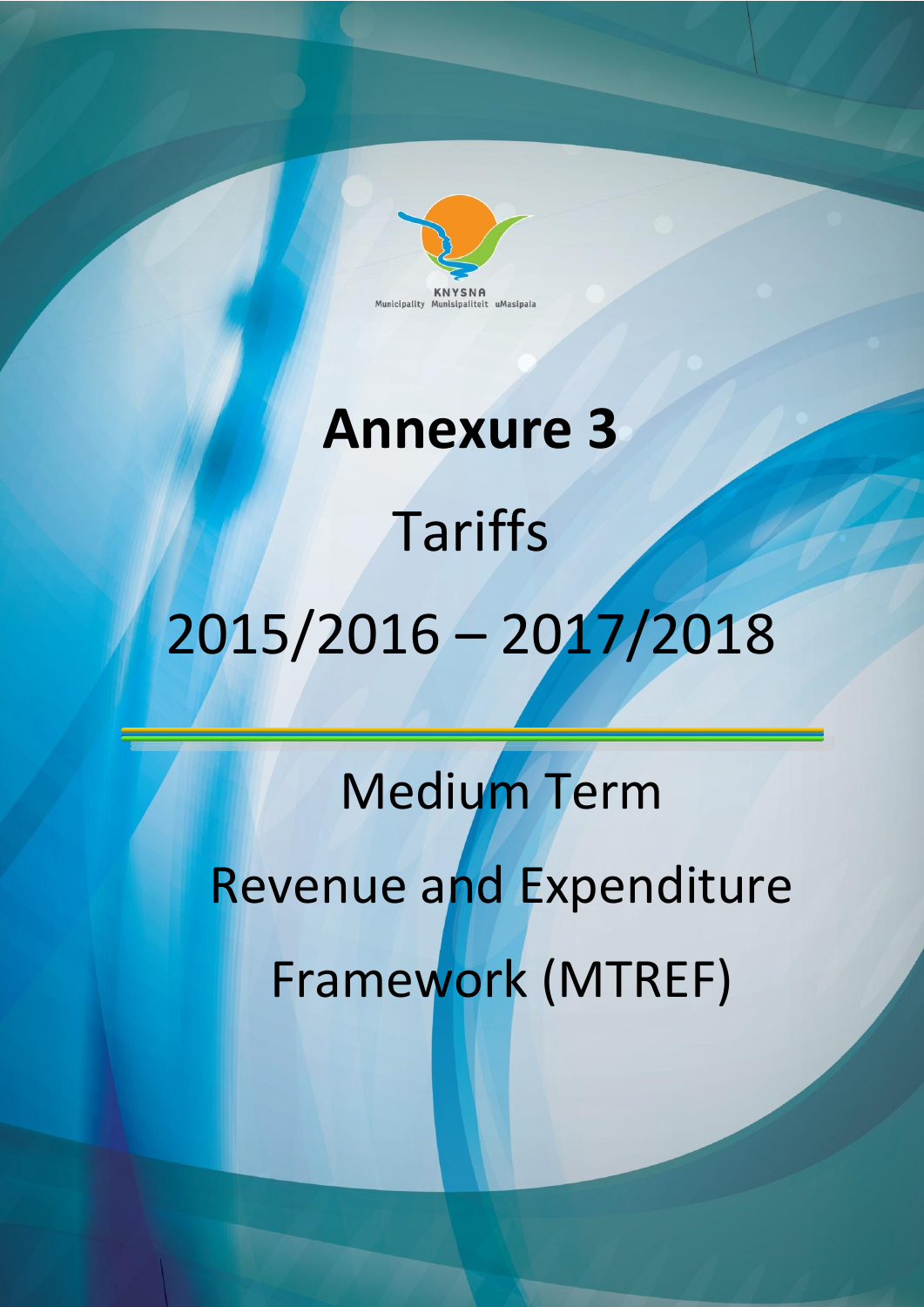#### **Council**

Council means the Council of the Municipality of Knysna

#### **Agricultural Properties**

Refer to owners or tenants of agricultural properties who are registered with SARS as bonafide farmers

#### **Urban Areas**

For the purposes of levying rates in urban areas such urban areas are defined to be the areas in which properties are situated in respect of which formal township establishment has taken place and to which normal municipal services are rendered due to the properties being contiguous to the bulk municipal infrastructure.

#### **Rural Areas**

For the purposes of levying rates in rural areas such rural areas are defined to be the areas in which properties are situated where either no formal township establishment has taken place or where there is no rendering of normal municipal services due to their non-contiguous position to the bulk municipal infrastructure found in the urban area.

#### **Residential Properties**

Properties are defined as residential properties provided that :

- such properties are used predominantly for residential purposes, provided that there are not more than two dwelling
- such rateble residences are situated on properties used or related to the care of the aged;
- such rateble residences are situated on properties used or related to educational purposes;
- such residential properties are registered in terms of the Sectional Titles Act, 1971 (now Act 95 of 1986);
- such properties are owned by share-block companies;
- such properties are not subject to provisions of Section 4 of the Rating of State Property Act, 1984

#### **Residential Zoning**

Residential zoning means any improved or unimproved site which has been zoned as a single residential, general residential or group housing zoning in terms of the applicable Zoning Scheme Regulations within the Knysna Municipal area and includes any special consent or departure for the use of any site with a different zoning for residential purposes.

#### **Equivalent Erf**

An Equivalent erf is a single residential property with a design water consumption demand of 400 Kl per annum and for augmentation purposes properties with zonings other than single residential will be levied on the number of equivalent erven based on the design water consumption demand for the zoning and size of the property.

#### **Premises**

Any vessel, boat, caravan, tent or similar object habitually occupied for residential purposes, any vacant immovable property and any structure on immovable property habitually occupied for residential and/or business purposes provided

- where such structure consists of more than one residential and/or business unit each such unit shall be deemed to be premises for the purposes of this section, irrespective whether individually or bulk metered.

- each such unit deemed to be premises has a service connection to it or has a facility which has a service supply to it.

#### **Water Closet And Urinal**

Under these tariffs "pan" means a water closet or urinal, provided that for the purposes of the assessment of the annual sewerage service charges in respect of urinals, each two urinal stalls or every meter (or part thereof exceeding half a meter) of urinal wall shall be regarded as one "pan" (water closet).

#### **Service Charge**

The annual service charge is the fixed charge due by each premises as defined above and does not include any allowance for consumption and is levied irrespective whether consumption takes place or not.

#### **Reading Period**

The reading period for all consumption shall as far as is practicably possible be on a regular monthly cycle subject to:

The operational exigencies of staff availability, public holidays and inclement weather, the Council will not entertain any adjustment of an account rendered where the reading period and consumption derived for such account deviates from the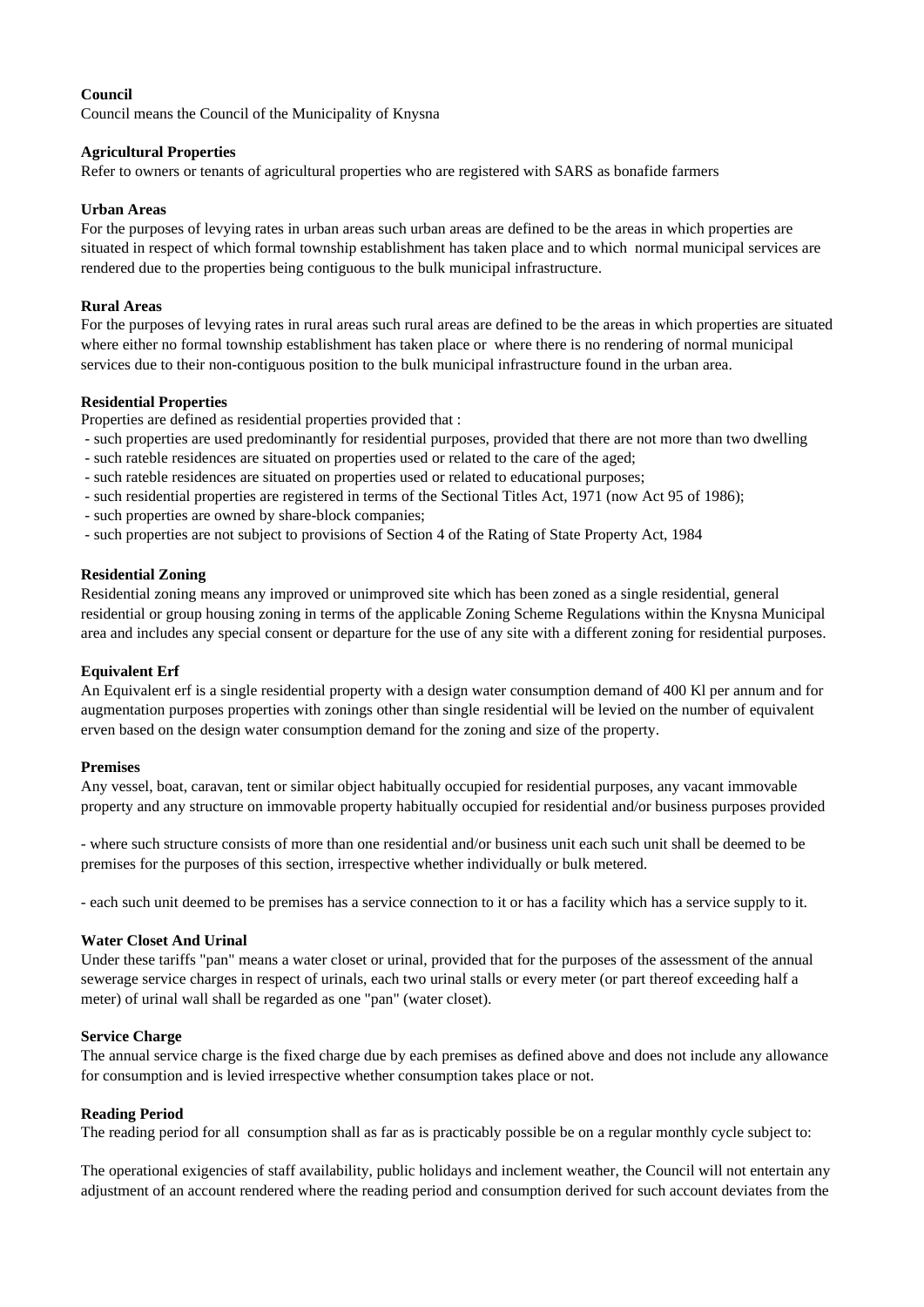In such cases where the reading period exceeds the normal reading period by more than 10 days the onus shall rest on the consumer to apply, in writing, for the adjustment of the account which shall be on the basis of the monthly average derived

#### **Standard-by-Law, Additional Electricity Supply By-Law and Additional By-Law**

In these Electricity Tariffs "Standard-by-Law" means the Standard Electricity Supply By-Law promulgated and published under Provincial Notice 535/1987 dated 18 September 1987 and adopted by the Council under Provincial Notice

Where in the Tariff of Charges reference is made to the "Additional Electricity Supply By-Law" or the "Additional By-Law" it shall mean the Knysna Municipality : Additional Electricity Supply By-Law promulgated and published under

The tariffs scheduled herein shall be applicable to the classes of consumers set forth as follows, and in the event of the Council by special resolution having imposed an additional percentage levy in terms of section 187(5) of Ord. 20 of 1974,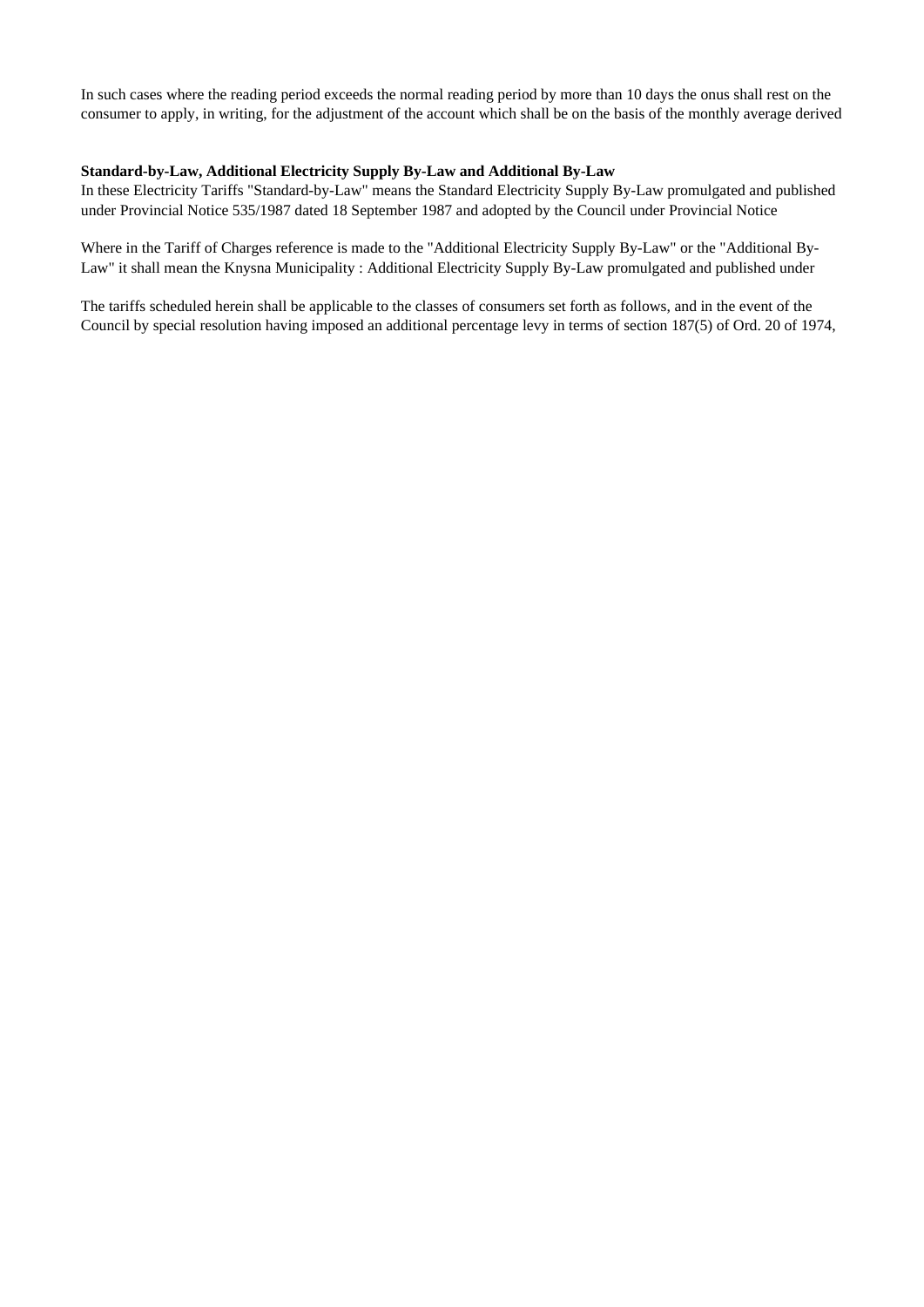| Item              | <b>Details</b>                                                                                                                                                                                                                                                                                                             | Frequency/<br>Measure/<br>Occasion          | Tariff<br>2014/15<br>(0% VAT) | Tariff<br>2015/16<br>(0% VAT) | Tariff<br>2016/17<br>(0% VAT) | Tariff<br>2017/18<br>(0% VAT) |
|-------------------|----------------------------------------------------------------------------------------------------------------------------------------------------------------------------------------------------------------------------------------------------------------------------------------------------------------------------|---------------------------------------------|-------------------------------|-------------------------------|-------------------------------|-------------------------------|
| 1                 | <b>ASSESSMENT RATES</b>                                                                                                                                                                                                                                                                                                    |                                             |                               |                               |                               |                               |
|                   | <b>1 POWER TO LEVY RATES</b>                                                                                                                                                                                                                                                                                               |                                             |                               |                               |                               |                               |
| (1)<br>(a)<br>(b) | Property Rates are set in terms of Chapter 2, Section 3 of the Municipal Property Rates Act, No 6 of 2004.<br>Property Rates to be levied in accordance with the 1 July 2012 General Valuation Roll and Councils<br>approved Rates Policy.                                                                                 |                                             |                               |                               |                               |                               |
| (2) Properties    |                                                                                                                                                                                                                                                                                                                            |                                             |                               |                               |                               |                               |
|                   | (a) Domestic                                                                                                                                                                                                                                                                                                               |                                             |                               |                               |                               |                               |
| (i)<br>(ii)       | Residential property<br>Accommodation Establishments where the number of lettable bedrooms is equal to or less than 8                                                                                                                                                                                                      |                                             | R 0.0061224<br>R 0.0068877    | R 0.0065816<br>R 0.0074043    | R 0.0070752<br>R 0.0079596    | R 0.0076058<br>R 0.0085566    |
|                   | (b) Business                                                                                                                                                                                                                                                                                                               |                                             |                               |                               |                               |                               |
| (i)               | <b>Business Property</b>                                                                                                                                                                                                                                                                                                   |                                             | R 0.0122448                   | R 0.0131632                   | R 0.0141504                   | R 0.0152117                   |
| (ii)              | Accommodation Establishments where the number of lettable bedrooms exceed 8                                                                                                                                                                                                                                                |                                             | R 0.0122448                   | R 0.0131632                   | R 0.0141504                   | R 0.0152117                   |
|                   | $(c)$ Other                                                                                                                                                                                                                                                                                                                |                                             |                               |                               |                               |                               |
| (i)               | Agricultural property<br>(a) This is only applicable to owners of agricultural properties who are registered with the Receiver o<br>Revenue as bona fide farmers                                                                                                                                                           |                                             | R 0.00122448                  | R 0.0013163                   | R 0.0014150                   | R 0.0015212                   |
|                   | (ii) Properties registered in the name of;                                                                                                                                                                                                                                                                                 |                                             |                               |                               |                               |                               |
|                   | (a) Public service infrastructure                                                                                                                                                                                                                                                                                          |                                             | R 0.001531                    | R 0.001645                    | R 0.001769                    | R 0.001901                    |
|                   | (b) Public benefit organisations                                                                                                                                                                                                                                                                                           |                                             | R 0.0015306                   | R 0.0016454                   | R 0.0017688                   | R 0.0019015                   |
|                   | $(d)$ Vacant Land:                                                                                                                                                                                                                                                                                                         |                                             |                               |                               |                               |                               |
|                   | (i) Domestic                                                                                                                                                                                                                                                                                                               |                                             | R 0.0110204                   | R 0.0118469                   | R 0.0127354                   | R 0.0136906                   |
|                   | (ii) Business<br>(iii) Domestic: Non-urban vacant                                                                                                                                                                                                                                                                          |                                             | R 0.0122448<br>R 0.0110204    | R 0.0131632<br>R 0.0118469    | R 0.0141504<br>R 0.0127354    | R 0.0152117<br>R 0.0136906    |
|                   | 2 RELIEF MEASURES RELATED TO CATEGORIES OF PROPERTIES<br>(1) Criteria for exemptions, rebates and reduction                                                                                                                                                                                                                |                                             |                               |                               |                               |                               |
| levied:           | 1 The following will be taken into consideration for the purpose of granting exemptions, rebates or reductions in rates                                                                                                                                                                                                    |                                             |                               |                               |                               |                               |
| (a)               | (i) Residential properties occupied/improved                                                                                                                                                                                                                                                                               |                                             | 15%                           | 15%                           | 15%                           | 15%                           |
|                   | (ii) Rural properties occupied/improved - total rebate (inclusive of the residential properties rebate)                                                                                                                                                                                                                    |                                             | 30%                           | 10%                           | phased-out                    | phased-out                    |
|                   | (iii) Non-Urban Vacant                                                                                                                                                                                                                                                                                                     |                                             | 20%                           | 15%                           | 15%                           | 15%                           |
| (b)               | (iv) Green rebate<br>Indigent status of the owner of a property - Social Rebate<br>(i) The obligation rests on owners to apply for this social rebate and may be granted to the owner in respect of on                                                                                                                     |                                             |                               | 10%                           | 10%                           | 10%                           |
|                   | dwelling unit only.<br>(ii) In respect of residential properties where;                                                                                                                                                                                                                                                    |                                             |                               |                               |                               |                               |
|                   | the combined income of the household is less than R 2 600 per month                                                                                                                                                                                                                                                        |                                             |                               |                               |                               |                               |
|                   | the rebate is granted only for one property which is occupied by the owner.                                                                                                                                                                                                                                                |                                             |                               |                               |                               |                               |
|                   | (iii) Upon submission of acceptable proof of these requirements, the persons in the income groups set out below will                                                                                                                                                                                                       |                                             |                               |                               |                               |                               |
|                   | be granted a rebate of :-<br>(iv) Income Group less than $\mathbb{R}$ 31 200 per annum an additional reduction of (Social rebate $\lbrack R2,600 X12$ months])                                                                                                                                                             | Max p.m.                                    | 85%                           | 85%                           | 85%                           | 85%                           |
| (c)               | Nature and source of income of the owner a property. (e.g. pensions & social grants)                                                                                                                                                                                                                                       |                                             |                               |                               |                               |                               |
|                   | (i) The obligation rests on owners to apply for this senior citizen rebate and may be granted to the owner in respect<br>of one dwelling unit only, used exclusively for residential purposes and provide<br>(ii) The owner submits acceptable proof that the combined gross monthly income of his and his spouse does not |                                             |                               |                               |                               |                               |
|                   | exceed the categories as set out in $(c)(v(g)$ to $(k)$ below,<br>(iii) The rebate is granted only for one property which is occupied by the owner.                                                                                                                                                                        |                                             |                               |                               |                               |                               |
|                   | (iv) The owner is older than 60 years of age or has been declared medically unfit for work, then                                                                                                                                                                                                                           | 60 Years                                    |                               |                               |                               |                               |
|                   | (v) Upon submission of acceptable proof of these requirements, the persons in the income groups set out below will                                                                                                                                                                                                         |                                             |                               |                               |                               |                               |
|                   | be granted a rebate of :-<br>(a) Income Group less than R 78 000 per annum an additional reduction of                                                                                                                                                                                                                      | Max p.m.                                    | 80%                           | 80%                           | 80%                           | 80%                           |
|                   | (b) Income Group R 78 001 - R 90 000 per annum an additional reduction of                                                                                                                                                                                                                                                  | Max p.m.                                    | 60%                           | 60%                           | 60%                           | 60%                           |
|                   | (c) Income Group R 90 001 - R 108 000 per annum an additional reduction of                                                                                                                                                                                                                                                 | Max p.m.                                    | 40%                           | 40%                           | 40%                           | 40%                           |
|                   | (d) Income Group R 108 001 - R 144 000 per annum an additional reduction of<br>(e) Income Group R 144 001 - R 180 000 per annum an additional reduction of                                                                                                                                                                 | Max p.m.<br>Max p.m.                        | 20%<br>5%                     | 20%<br>5%                     | 20%<br>5%                     | 20%<br>5%                     |
| (d)               | Social or economic conditions of the area where the property is situated e.g. an area declared<br>by the national or provincial government to be a disaster area within the meaning of Disaster<br>Management Act, 2002 (Act.57 of 2002)                                                                                   | On discretion of<br>the Director<br>Finance |                               |                               |                               |                               |
| (e)               | Retention and restoration of historical buildings or buildings of cultural interest.                                                                                                                                                                                                                                       | R1(2)(c)(ii)2                               | 20%                           | 20%                           | 20%                           | 20%                           |
| (f)               | The services provided to the community by public service organisations.                                                                                                                                                                                                                                                    | R1(2)(c)(ii)2                               | $0\%$                         | 0%                            | $0\%$                         | $0\%$                         |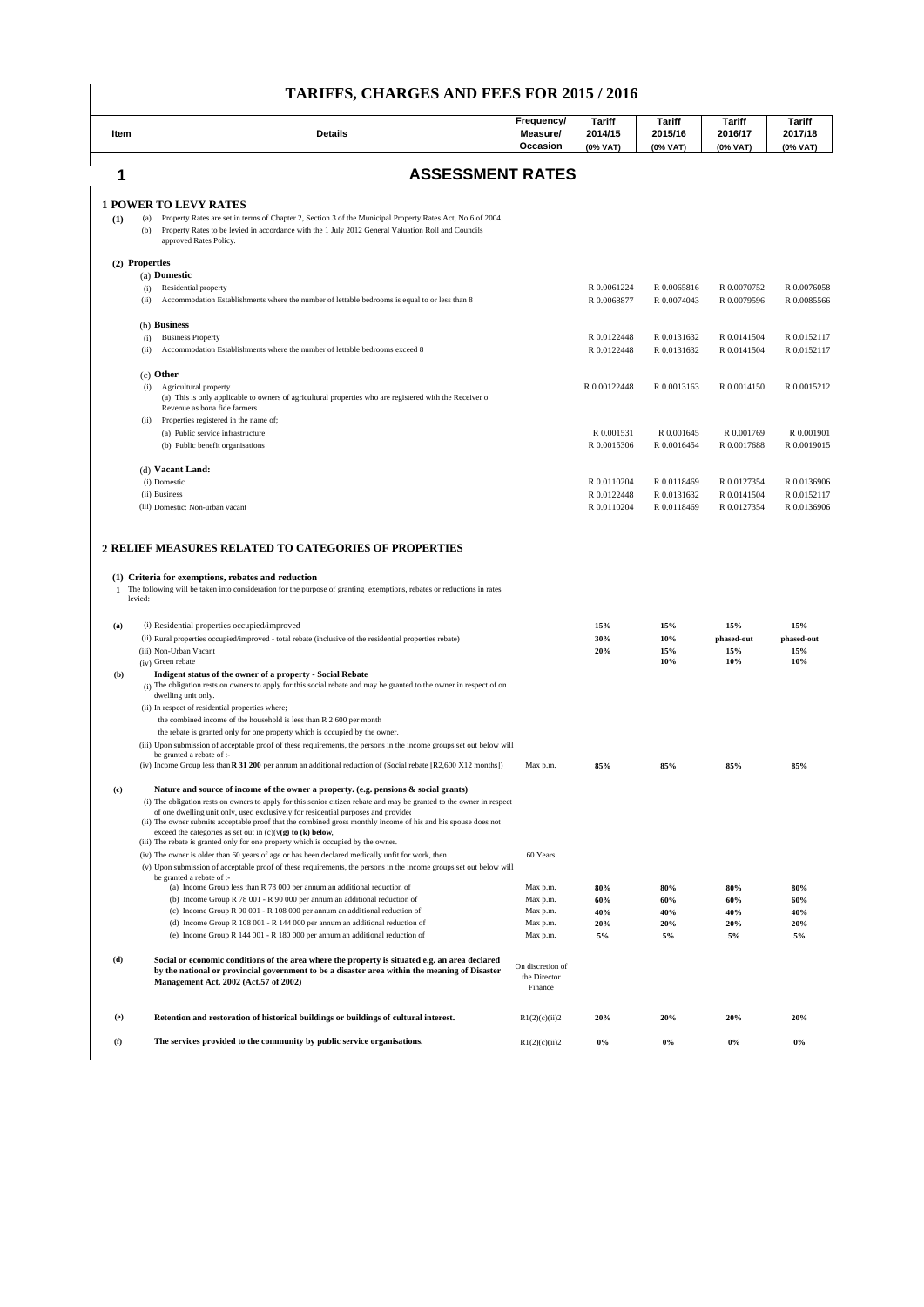$\overline{\phantom{a}}$ 

| Item | <b>Details</b>                                                                                                                                                                                                                                                                                    | Frequency/<br>Measure/<br>Occasion           | <b>Tariff</b><br>2014/15<br>(0% VAT)      | <b>Tariff</b><br>2015/16<br>(0% VAT) | <b>Tariff</b><br>2016/17<br>(0% VAT) | <b>Tariff</b><br>2017/18<br>(0% VAT) |
|------|---------------------------------------------------------------------------------------------------------------------------------------------------------------------------------------------------------------------------------------------------------------------------------------------------|----------------------------------------------|-------------------------------------------|--------------------------------------|--------------------------------------|--------------------------------------|
| 1    | <b>ASSESSMENT RATES</b>                                                                                                                                                                                                                                                                           |                                              |                                           |                                      |                                      |                                      |
|      |                                                                                                                                                                                                                                                                                                   |                                              |                                           |                                      |                                      |                                      |
| (g)  | The need to preserve the unique natural environment that is Knysna;<br>Upon application and submission of an auditable alien eradication plan to properties situated outside of the<br>urban edge as defined in the Knysna Spatial Development Framework. Qualifying properties will be inspected | On discretion of<br>the Director:            |                                           |                                      |                                      |                                      |
|      | annually<br>Receive a maximum rebate of:                                                                                                                                                                                                                                                          | Finance                                      | Replaced by the<br>biodiversity<br>rebate | 10%                                  | phased-out                           | phased-out                           |
| (h)  | <b>Educational</b><br>On Council approval and will be reviewed on a yearly basis.                                                                                                                                                                                                                 |                                              | 50%                                       | 50%                                  | 50%                                  | 50%                                  |
| (i)  | <b>Sport</b><br>Sports grounds used for the purpose of amateur and social activities, which are connected with such sport.                                                                                                                                                                        |                                              | 75%                                       | 75%                                  | 75%                                  | 75%                                  |
| (i)  | <b>New Business</b><br>Property on which a business operates where the owner/business is new to the municipality                                                                                                                                                                                  | On discretion of<br>the Director:<br>Finance | 100%                                      | 100%                                 | 100%                                 | 100%                                 |
| (k)  | The portion of domestic property (excluding accomodation establishments) value which is exempt<br>from rates as per the MPRA<br>The additional portion of domestic property (excluding accomodation establishments) value which is<br>exempt as per Council resolution for the MTREF              |                                              | R 15 000<br>R 85 000                      | R 15 000<br>R 85 000                 | R 15 000<br>R 85 000                 | R 15 000<br>R 85 000                 |
|      | <b>3 RATES SETTLEMENT CONDITIONS</b>                                                                                                                                                                                                                                                              |                                              |                                           |                                      |                                      |                                      |
|      | (1) Rates Payment Date                                                                                                                                                                                                                                                                            |                                              |                                           |                                      |                                      |                                      |
|      | (2) Rates Overdue Date & Interest                                                                                                                                                                                                                                                                 |                                              |                                           |                                      |                                      |                                      |
| (a)  | Due date for annual property rates and service charges is at the commencement of each Financial Year being 1<br>July and such rates and services shall become overdue on the 30 September succeeding the commencement of<br>each Financial Year.                                                  |                                              |                                           |                                      |                                      |                                      |
| (b)  | That the raising of interest on monthly paid rates and service charges be applied on a monthly basis on any<br>amounts becoming overdue.                                                                                                                                                          | Prime Rate                                   | $+1%$                                     | $+1%$                                | $+1%$                                | $+1%$                                |
|      | That the raising of interest on annually paid rates and service charges be applied on 1 October each year<br>following on such rates and service charges becoming overdue.                                                                                                                        |                                              |                                           |                                      |                                      |                                      |
|      | Interest charged on arrear accounts 30 days and over.                                                                                                                                                                                                                                             |                                              |                                           |                                      |                                      |                                      |
|      | <b>4 SUNDRY CHARGES</b>                                                                                                                                                                                                                                                                           |                                              |                                           |                                      |                                      |                                      |
|      | (1) Rates Revaluation fee<br>A non refundable fee for the revaluation of property                                                                                                                                                                                                                 | Per Property                                 | R 634                                     | R 682                                | R 733                                | R 788                                |
|      |                                                                                                                                                                                                                                                                                                   |                                              |                                           |                                      |                                      |                                      |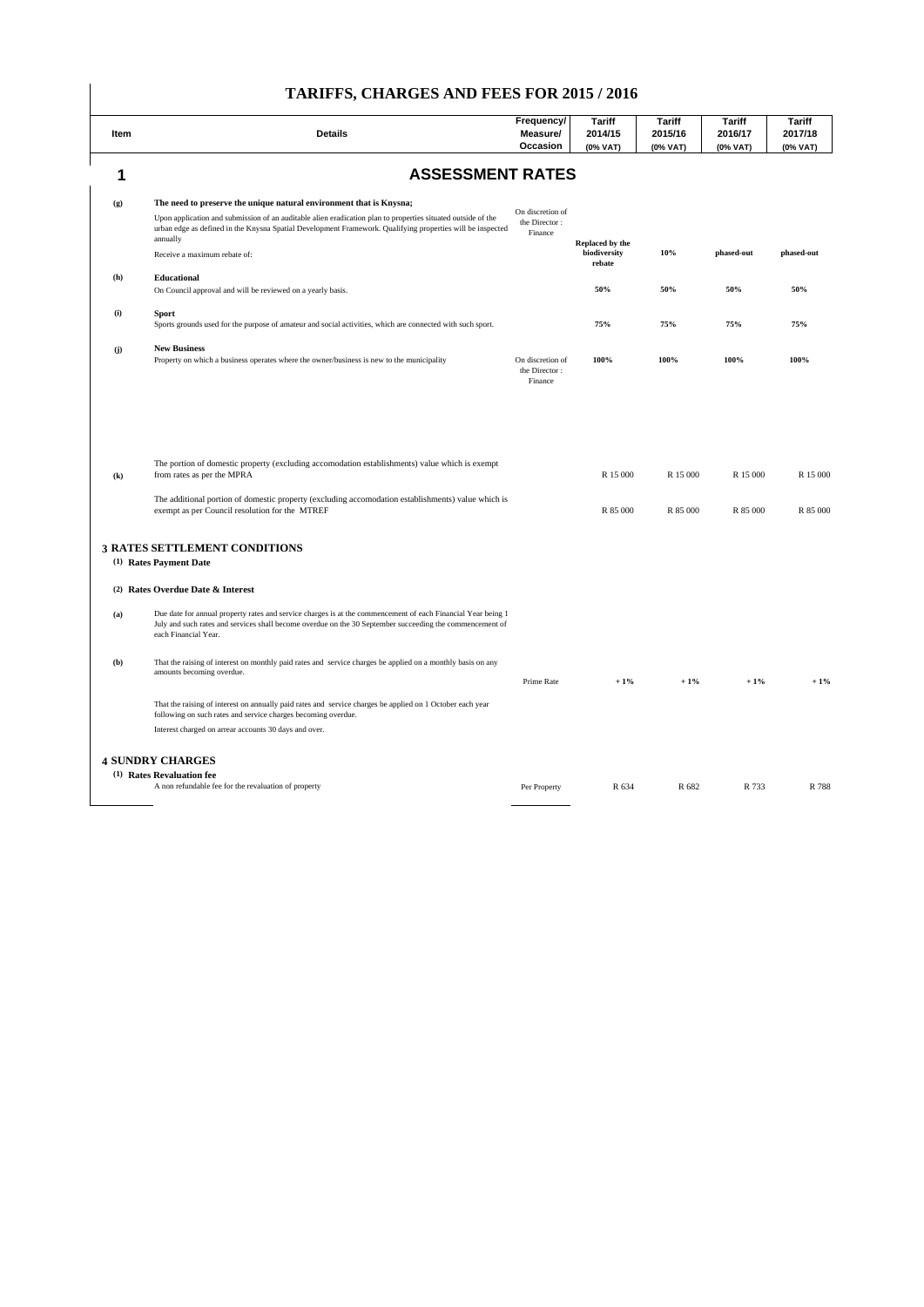|                        |                                                                                                                                                                                                                                                                         | Frequency/                                 | <b>Tariff</b>                       | <b>Tariff</b>                                               | <b>Tariff</b>                       | Tariff                              |
|------------------------|-------------------------------------------------------------------------------------------------------------------------------------------------------------------------------------------------------------------------------------------------------------------------|--------------------------------------------|-------------------------------------|-------------------------------------------------------------|-------------------------------------|-------------------------------------|
| Item                   | <b>Details</b>                                                                                                                                                                                                                                                          | Measure/                                   | 2014/15                             | 2015/16                                                     | 2016/17                             | 2017/18                             |
|                        |                                                                                                                                                                                                                                                                         | Occasion                                   |                                     | (14% VAT Incl) (14% VAT Incl) (14% VAT Incl) (14% VAT Incl) |                                     |                                     |
|                        |                                                                                                                                                                                                                                                                         |                                            |                                     |                                                             |                                     |                                     |
|                        | 2 SOLID WASTE (REFUSE) SERVICE                                                                                                                                                                                                                                          |                                            | <b>PROMUN</b>                       |                                                             |                                     |                                     |
|                        | <b>2.1 ANNUAL REFUSE CHARGES LEVIED PER PREMISES</b>                                                                                                                                                                                                                    |                                            |                                     |                                                             |                                     |                                     |
|                        | For the removal per week of not exceeding 170 litre refuse from each premises or dwelling unit used as                                                                                                                                                                  |                                            |                                     |                                                             |                                     |                                     |
|                        | residential and/or business premises, provided that where any structure consists of more than one<br>dwelling unit each such dwelling unit shall be deemed to be separate premises to be charged as set out<br>below :-                                                 |                                            |                                     |                                                             |                                     |                                     |
|                        | 2.1.1 DOMESTIC                                                                                                                                                                                                                                                          |                                            |                                     |                                                             |                                     |                                     |
|                        | 2.1.1.1 Domestic Residential - Full level of service Door to Door Subject to paragraph 2.2.                                                                                                                                                                             | per premises / per<br>annum                | R 796                               | 856                                                         | R 920                               | R 989                               |
|                        | 2.1.1.1 a Wheelie Bin system to be charged at the rate as specified in 2.1.1.1<br>First "Wheelie bin" will be supplied free of charge. Replacements will be at the cost of the consumer.                                                                                |                                            | $Cost + 15\%$                       | $Cost + 15%$                                                | $Cost + 15\%$                       | $Cost + 15\%$                       |
|                        |                                                                                                                                                                                                                                                                         |                                            |                                     |                                                             |                                     |                                     |
|                        | 2.1.1.1 b Self Collection Development                                                                                                                                                                                                                                   | per premises / per<br>annum                |                                     |                                                             |                                     |                                     |
|                        | Refuse removed from developments (where existing agreements are in place) from one central point at<br>a tariff of sixty percent (60%) per unit per annum. The residents will be required by the Developer to<br>participate in the Municipality's recycling Programme. |                                            |                                     |                                                             |                                     |                                     |
| 2.1.1.1 b<br>2.1.1.1 b | (i) From 1 July 2010 no new developments will qualify for this reduced charge<br>(ii) Only existing developments with approved contracts will qualify for a rebate (Montage Village,                                                                                    | no reduction on charge<br>40% reduction on | R 796                               | 856                                                         | R 920                               | R 989                               |
| 2.1.1.1 b              | Hunters Estate, Westford Bridge, Brenton Park)<br>(iii) Only existing phases of developments with approved contracts will qualify for a rebate (Own                                                                                                                     | charge<br>60% reduction on                 | R 477                               | 513                                                         | R 552                               | R 593                               |
|                        | Haven)                                                                                                                                                                                                                                                                  | charge                                     | R 295                               | 317                                                         | R 341                               | R 366                               |
|                        | <b>2.1.2 OLD AGE HOMES</b>                                                                                                                                                                                                                                              |                                            |                                     |                                                             |                                     |                                     |
|                        | 2.1.2.1 State Subsidised Homes For The Aged [Vermont & Loeriehof]<br>2.1.2.2 Non-Subsidised Homes For The Aged [All Other Homes]                                                                                                                                        | per institution<br>per premises            | R <sub>0</sub><br>R <sub>1586</sub> | $\mathbb{R} 0$<br>1705                                      | R <sub>0</sub><br>R <sub>1833</sub> | R <sub>0</sub><br>R <sub>1970</sub> |
|                        | 2.1.3 a BUSINESS AND OTHER PROPERTIES                                                                                                                                                                                                                                   |                                            |                                     |                                                             |                                     |                                     |
|                        | Existing properties assessed under this tariff shall be reviewed annually as to their number of                                                                                                                                                                         |                                            |                                     |                                                             |                                     |                                     |
|                        | containers                                                                                                                                                                                                                                                              |                                            |                                     |                                                             |                                     |                                     |
|                        | That where new businesses or a business complex or properties classified as "Other Properties" are                                                                                                                                                                      |                                            |                                     |                                                             |                                     |                                     |
|                        | established, the annual refuse charge shall be determined by the Director Community Services by                                                                                                                                                                         |                                            |                                     |                                                             |                                     |                                     |
|                        | means of an initial assessment of the refuse to be disposed of and shall be subject to review<br>after 3 months dependent on the actual quantities removed during this initial period, and annually                                                                     |                                            |                                     |                                                             |                                     |                                     |
|                        | thereafter as per 2.1.3.1                                                                                                                                                                                                                                               |                                            |                                     |                                                             |                                     |                                     |
|                        | Cat 1<br>1 wheelie bin per premises, p.w.                                                                                                                                                                                                                               | annual charge                              | 1603                                |                                                             |                                     |                                     |
|                        | Cat 2<br>1-2 wheelie bins per premises, p.w.                                                                                                                                                                                                                            | annual charge                              | 9593                                |                                                             |                                     |                                     |
|                        | Cat 3<br>3-4 wheelie bins per premises, p.w.                                                                                                                                                                                                                            | annual charge                              | 19 187                              |                                                             |                                     |                                     |
|                        | Cat 4<br>5-6 wheelie bins per premises, p.w.                                                                                                                                                                                                                            | annual charge<br>annual charge             | 28780                               |                                                             |                                     |                                     |
|                        | Cat 5<br>7-8 wheelie bins per premises, p.w.<br>Cat 6<br>9-10 wheelie bins per premises, p.w.                                                                                                                                                                           | annual charge                              | 38 374<br>47 967                    |                                                             |                                     |                                     |
|                        | Cat 7<br>11-12 wheelie bins per premises, p.w.                                                                                                                                                                                                                          | annual charge                              | 57 561                              |                                                             |                                     |                                     |
|                        | Cat 8<br>12-14 wheelie bins per premises, p.w.                                                                                                                                                                                                                          | annual charge                              | 67 155                              |                                                             |                                     |                                     |
|                        | Cat 9<br>15-18 wheelie bins per premises, p.w.                                                                                                                                                                                                                          | annual charge                              | 86 342                              |                                                             |                                     |                                     |
|                        | Cat 10<br>19-20 wheelie bins per premises, p.w.                                                                                                                                                                                                                         | annual charge                              | 95 935                              |                                                             |                                     |                                     |
|                        | Cat 11<br>21-28 wheelie bins per premises, p.w.                                                                                                                                                                                                                         | annual charge                              | 134 309                             |                                                             |                                     |                                     |
|                        | Cat 12<br>29-30 wheelie bins per premises, p.w.                                                                                                                                                                                                                         | annual charge<br>annual charge             | 143 903<br>145 503                  |                                                             |                                     |                                     |
|                        | Cat 13<br>30-47 wheelie bins per premises, p.w.<br>Cat 14<br>48-49 wheelie bins per premises, p.w.                                                                                                                                                                      | annual charge                              | 238 253                             |                                                             |                                     |                                     |
|                        | Cat.1 1 wheelie bin per premises p.w                                                                                                                                                                                                                                    | annual charge                              |                                     | R 1723                                                      | R <sub>1852</sub>                   | R <sub>1991</sub>                   |
|                        | Cat.2 2-3 wheelie bin per premises p.w                                                                                                                                                                                                                                  | annual charge                              |                                     | R 10 312                                                    | R 11 086                            | R 11 917                            |
|                        | Cat.3 4-5 wheelie bin per premises p.w                                                                                                                                                                                                                                  | annual charge                              |                                     | R 20 626                                                    | R 22 173                            | R 23 836                            |
|                        | Cat.4 6-7 wheelie bin per premises p.w                                                                                                                                                                                                                                  | annual charge                              |                                     | R 30 938                                                    | R 33 259                            | R 35 753                            |
|                        | Cat.5 8-9 wheelie bin per premises p.w                                                                                                                                                                                                                                  | annual charge                              |                                     | R 41 252                                                    | R 44 346                            | R 47 672                            |
|                        | Cat.6 10-11 wheelie bin per premises p.w                                                                                                                                                                                                                                | annual charge                              |                                     | R 51 565                                                    | R 55 432                            | R 59 589                            |
|                        | Cat.7 12-13 wheelie bin per premises p.w                                                                                                                                                                                                                                | annual charge                              |                                     | R 61878                                                     | R 66 519                            | R 71 508                            |
|                        | Cat.8 14-15 wheelie bin per premises p.w                                                                                                                                                                                                                                | annual charge                              |                                     | R 72 192                                                    | R 77 607                            | R 83 427                            |
|                        | Cat.9 16-18 wheelie bin per premises p.w                                                                                                                                                                                                                                | annual charge                              |                                     | R 92 817                                                    | R 99 779                            | R 107 262                           |
|                        | Cat.10 19-20 wheelie bin per premises p.w                                                                                                                                                                                                                               | annual charge                              |                                     | R 103 130                                                   | R 110 865                           | R 119 180                           |
|                        | Cat.11 21-28 wheelie bin per premises p.w                                                                                                                                                                                                                               | annual charge                              |                                     | R 144 382                                                   | R 155 211                           | R 166 851                           |
|                        | Cat.12 29-30 wheelie bin per premises p.w                                                                                                                                                                                                                               | annual charge                              |                                     | R 154 696                                                   | R 166 298                           | R 178 770                           |
|                        | Cat.13 31-47 wheelie bin per premises p.w                                                                                                                                                                                                                               | annual charge                              |                                     | R 156 416                                                   | R 168 147                           | R 180 758                           |
|                        | Cat.14 48-49 wheelie bin per premises p.w                                                                                                                                                                                                                               | annual charge                              |                                     | R 256 122                                                   | R 275 332                           | R 295 981                           |
|                        |                                                                                                                                                                                                                                                                         |                                            |                                     |                                                             |                                     |                                     |
|                        | <u> 2.2 DOMESTIC SOLID WASTE (REFUSE) CHARGE SOCIAL REBATE</u>                                                                                                                                                                                                          |                                            |                                     |                                                             |                                     |                                     |
|                        | Only in relation to annual charges                                                                                                                                                                                                                                      |                                            |                                     |                                                             |                                     |                                     |

Only in relation to annual charges<br>The obligation rests on owners to apply for this social rebate and may be granted to the owner in<br>respect of one dwelling unit only, used exclusively for residential purposes and provided

| 2.2.1 | (a) Income Group R $\qquad 0 - R$ 2 600 a reduction of 100%                                           | p.a. | $-100.00\%$ | $-100.00\%$ | $-100.00\%$ | $-100.00\%$ |
|-------|-------------------------------------------------------------------------------------------------------|------|-------------|-------------|-------------|-------------|
| 2.2.1 | (b) Income Group R $2601 - R$ 3 600 a reduction of 50%                                                | p.a. | $-50.00\%$  | -50.00%     | $-50.00\%$  | -50.00%     |
| 2.2.1 | (c) Income Group R $3601 - R$ 4 200 a reduction of 25%                                                | p.a. | $-25.00%$   | $-25.00\%$  | $-25.00%$   | $-25.00\%$  |
|       | Where a registered owner of a property is a pensioner receiving a government pension of not more than |      |             |             |             |             |

Where a registered owner of a property is a pensioner receiving a government pension of not more than  $R1.350$  [April 1, 2014] per month, applies for a 100% rebate and the spouse also receives the equivalent pension they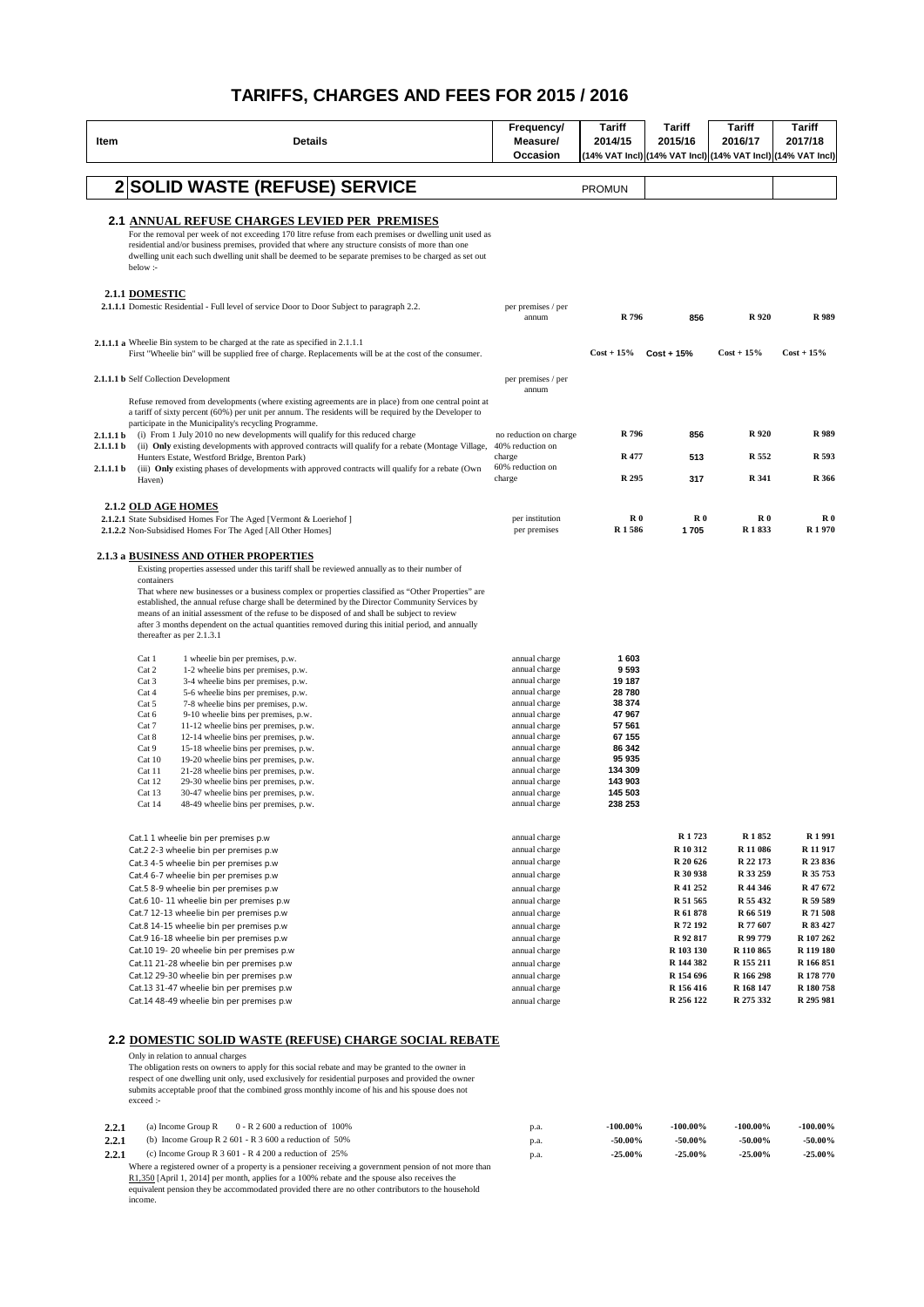|            |                                                                                                                                                                                                          | Frequency/                         | Tariff                      | Tariff                                                      | Tariff            | Tariff            |
|------------|----------------------------------------------------------------------------------------------------------------------------------------------------------------------------------------------------------|------------------------------------|-----------------------------|-------------------------------------------------------------|-------------------|-------------------|
| Item       | <b>Details</b>                                                                                                                                                                                           | Measure/                           | 2014/15                     | 2015/16                                                     | 2016/17           | 2017/18           |
|            |                                                                                                                                                                                                          | Occasion                           |                             | (14% VAT Incl) (14% VAT Incl) (14% VAT Incl) (14% VAT Incl) |                   |                   |
|            |                                                                                                                                                                                                          |                                    |                             |                                                             |                   |                   |
|            |                                                                                                                                                                                                          |                                    |                             |                                                             |                   |                   |
|            | 2 SOLID WASTE (REFUSE) SERVICE                                                                                                                                                                           |                                    | <b>PROMUN</b>               |                                                             |                   |                   |
|            |                                                                                                                                                                                                          |                                    |                             |                                                             |                   |                   |
|            |                                                                                                                                                                                                          |                                    |                             |                                                             |                   |                   |
|            | <b>2.3 VACANT ERVEN</b>                                                                                                                                                                                  |                                    |                             |                                                             |                   |                   |
|            | 2.3.1 In respect of vacant erven which are on route of the Refuse Removal Service of the Municipality or to                                                                                              |                                    |                             |                                                             |                   |                   |
|            | which the service can, in the opinion of the Council, be readily rendered :-                                                                                                                             |                                    |                             |                                                             |                   |                   |
| 2.3.1.1    | - Availability charge, per vacant erf                                                                                                                                                                    | per erf p.a.                       | R1393                       | R 1 498                                                     | R 1 610           | R <sub>1731</sub> |
|            |                                                                                                                                                                                                          |                                    |                             |                                                             |                   |                   |
|            | <b>2.4 SPECIAL REFUSE REMOVALS</b>                                                                                                                                                                       |                                    |                             |                                                             |                   |                   |
|            | 2.4.1 A charge per load for special refuse removals undertaken by the Council where such special refuse                                                                                                  |                                    |                             |                                                             |                   |                   |
|            | removals are authorised by the Council, viz. :-                                                                                                                                                          |                                    |                             |                                                             |                   |                   |
| 2.4.1.1    | -Special Removal                                                                                                                                                                                         | Per Load                           | R 1 171                     | R 1 259                                                     | R <sub>1353</sub> | R 1 454           |
|            | - Charge per ton                                                                                                                                                                                         | Kilogram)                          | R 341                       | R 367                                                       | R 394             | R 424             |
|            | 2.4.1.2 Charge for the removal of rejected waste (foodstuffs)<br>2.4.1.3 Weekend Removal (Waterfront)                                                                                                    | Per 100 kilogram<br>Per Load       | <b>R</b> 40<br><b>R</b> 400 | <b>R</b> 77<br>R 430                                        | R 83<br>R 462     | R 89<br>R 497     |
|            |                                                                                                                                                                                                          |                                    |                             |                                                             |                   |                   |
|            |                                                                                                                                                                                                          |                                    |                             |                                                             |                   |                   |
|            |                                                                                                                                                                                                          |                                    |                             |                                                             |                   |                   |
|            | <b>2.5 DISPOSAL FEE - TRANSFER STATION</b>                                                                                                                                                               |                                    |                             |                                                             |                   |                   |
|            | 2.5.1 Where use is made of the Council's refuse transfer station, with the permission of the Head Cleansing<br>and Refuse, for dumping refuse by business concerns, such shall be at a charge per ton :- |                                    |                             |                                                             |                   |                   |
|            |                                                                                                                                                                                                          |                                    |                             |                                                             |                   |                   |
| 2.5.1.1    | Per Ton - (Per ton and for every additional ton)                                                                                                                                                         | Per ton                            | R 223                       | R 240                                                       | R 258             | R 277             |
| 2.5.1.2    | Per LDV up to1 Ton                                                                                                                                                                                       | Irrespective of volume             |                             |                                                             |                   |                   |
|            |                                                                                                                                                                                                          | of waste                           | R 223                       | R 240                                                       | R 258             | R 277             |
| 2.5.1.3    | Per LDV over 1 Ton                                                                                                                                                                                       | Irrespective of volume             |                             |                                                             |                   |                   |
| 2.5.1.3(a) | For each ton of the vehicle above 2 tons $(3 \text{ ton } R\ 195 + R\ 195 = R\ 389)$                                                                                                                     | of waste<br>Irrespective of volume | R 223                       | R 240                                                       | R 258             | R 277             |
|            |                                                                                                                                                                                                          | of waste                           | R 223                       | R 240                                                       | R 258             | R 277             |
| 2.5.1.4    | Per Trailer up to 1 ton                                                                                                                                                                                  | Irrespective of volume             |                             |                                                             |                   |                   |
|            |                                                                                                                                                                                                          | of waste                           | R 223                       | R 240                                                       | R 258             | R 277             |
| 2.5.1.5    | Per Trailer over I ton                                                                                                                                                                                   | Irrespective of volume             |                             |                                                             |                   |                   |
| 2.5.1.5(a) | For each ton of the vehicle above 2 tons $(3 \text{ ton } R\ 195 + R\ 195 = R\ 389)$                                                                                                                     | of waste<br>Irrespective of volume | R 223                       | R 240                                                       | R 258             | R 277             |
|            |                                                                                                                                                                                                          | of waste                           | R 223                       | R 240                                                       | R 258             | R 277             |
|            |                                                                                                                                                                                                          |                                    |                             |                                                             |                   |                   |
|            |                                                                                                                                                                                                          |                                    |                             |                                                             |                   |                   |
|            | <b>2.6 HIRE OF BULK CONTAINER</b>                                                                                                                                                                        |                                    |                             |                                                             |                   |                   |
|            | 2.6.1 1 100 Litre - Hire of bulk container to be phased out                                                                                                                                              | p.m.                               | <b>Phased out</b>           | <b>Phased out</b>                                           | <b>Phased out</b> | <b>Phased out</b> |
|            | 2.6.2 770 Litre - Hire of bulk container                                                                                                                                                                 | p.m.                               | R 98                        | R 105                                                       | R 113             | R 122             |
|            |                                                                                                                                                                                                          |                                    |                             |                                                             |                   |                   |
|            |                                                                                                                                                                                                          |                                    |                             |                                                             |                   |                   |
|            | <b>2.7 SALE OF WHEELIE BINS</b>                                                                                                                                                                          |                                    |                             |                                                             |                   |                   |
|            | 2.7.1 240 Litre "Wheelie Bin"                                                                                                                                                                            |                                    | R 572                       | R 615                                                       | R 661             | R 711             |
|            |                                                                                                                                                                                                          |                                    |                             |                                                             |                   |                   |
|            |                                                                                                                                                                                                          |                                    |                             |                                                             |                   |                   |
|            | <b>2.8 SALE OF REFUSE BAGS</b>                                                                                                                                                                           |                                    |                             |                                                             |                   |                   |
|            | 2.8.1 Black Refuse Bags                                                                                                                                                                                  | Per Pack                           | $Cost + 15\%$               | $Cost + 15%$                                                | $Cost + 15\%$     | $Cost + 15%$      |
|            | 2.8.2 Blue Refuse Bags - Garden Refuse per pack of 10                                                                                                                                                    | Per Pack                           | $Cost + 15\%$               | $Cost + 15%$                                                | $Cost + 15\%$     | $Cost + 15\%$     |
|            | 2.8.3 Clear Bags - Recycling                                                                                                                                                                             | Per Pack                           | R <sub>0</sub>              | R <sub>0</sub>                                              | $\mathbb{R}^0$    | $\mathbb{R} 0$    |
|            |                                                                                                                                                                                                          |                                    |                             |                                                             |                   |                   |
|            |                                                                                                                                                                                                          |                                    |                             |                                                             |                   |                   |
|            | <b>2.9 REFUSE (NEW ERVEN) COLLECTION CHARGE</b>                                                                                                                                                          |                                    |                             |                                                             |                   |                   |
|            | For the inclusion of a new property into the refuse collection route                                                                                                                                     |                                    | <b>R818</b>                 | R 879                                                       | R 945             | R 1 016           |
|            | 2.9.1 Single residential<br>2.9.2 Group housing scheme                                                                                                                                                   | Per new erf<br>Per new unit        | R 778                       | R 836                                                       | R 899             | R 967             |
|            | 2.9.3 Commercial                                                                                                                                                                                         | Per bulk container                 |                             |                                                             |                   |                   |
|            |                                                                                                                                                                                                          | required                           | R 8 763                     | R 9 420                                                     | R 10 127          | R 10 886          |
|            |                                                                                                                                                                                                          |                                    |                             |                                                             |                   |                   |
|            |                                                                                                                                                                                                          |                                    |                             |                                                             |                   |                   |
|            | <b>2.10 PROVISION OF CONTAINERS FOR SPECIAL EVENTS</b>                                                                                                                                                   |                                    |                             |                                                             |                   |                   |
|            | 2.10.1 240 Litre "Wheelie Bin"                                                                                                                                                                           | Per container/service              | R 38                        | R 41                                                        | R 44              | R 47              |
|            | 2.10.2 770 Litre Container                                                                                                                                                                               | Per container/service              | R 114                       | R 123                                                       | R 132             | R 142             |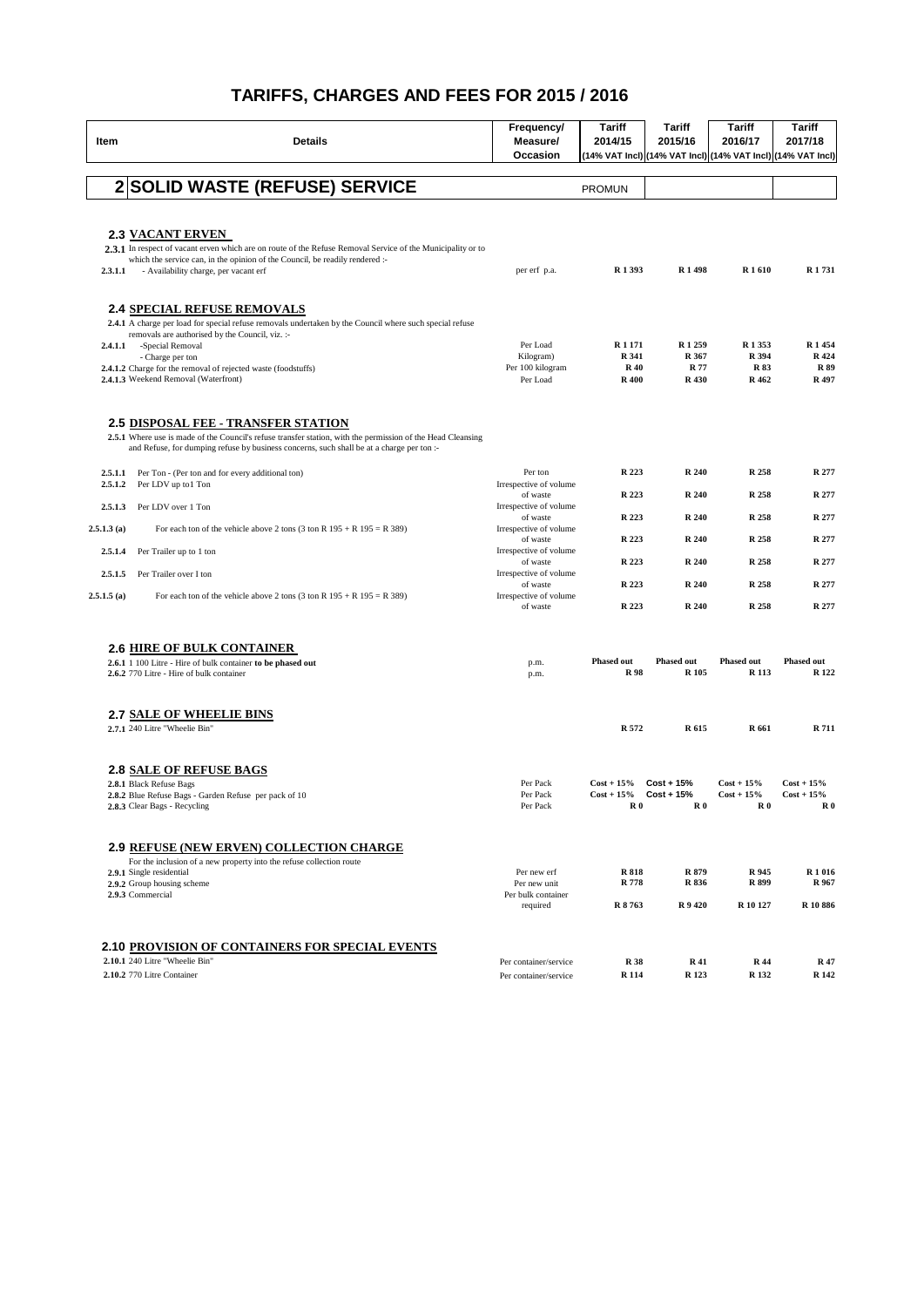|      |                                                                                                                                                         | Frequency/                  | Tariff       | <b>Tariff</b>                                                     | <b>Tariff</b> | <b>Tariff</b> |
|------|---------------------------------------------------------------------------------------------------------------------------------------------------------|-----------------------------|--------------|-------------------------------------------------------------------|---------------|---------------|
| Item | <b>Details</b>                                                                                                                                          | Measure/                    | 2014/15      | 2015/16                                                           | 2016/17       | 2017/18       |
|      |                                                                                                                                                         |                             |              | Occasion (14% VAT Incl)(14% VAT Incl)(14% VAT Incl)(14% VAT Incl) |               |               |
|      |                                                                                                                                                         |                             |              |                                                                   |               |               |
|      | 3 WASTE WATER (SANITATION) SERVICE                                                                                                                      |                             |              |                                                                   |               |               |
|      |                                                                                                                                                         |                             |              |                                                                   |               |               |
|      | <b>3.1 SEPTIC AND CONSERVANCY TANKS</b>                                                                                                                 |                             |              |                                                                   |               |               |
|      | 3.1a Applicable to properties not served by reticulated water borne sewerage system                                                                     |                             |              |                                                                   |               |               |
|      |                                                                                                                                                         |                             |              |                                                                   |               |               |
|      | 3.1.1 MANUAL BUCKET SYSTEM - REMOVALS                                                                                                                   |                             |              |                                                                   |               |               |
|      | 3.1.1.1 Manual bucket system - removals                                                                                                                 | per load or part<br>thereof | $Cost + 15%$ | $Cost + 15\%$                                                     | $Cost + 15\%$ | $Cost + 15\%$ |
|      | 3.1.2 ALL PROPERTIES - Tanker Removals                                                                                                                  |                             |              |                                                                   |               |               |
|      | <b>3.1.2.1 Business</b>                                                                                                                                 |                             |              |                                                                   |               |               |
|      | <b>3.1.2.1.1</b> Within a Radius of 10 Km of the Treatment Works                                                                                        | Minimum                     | R 572        | R 615                                                             | R 661         | R 711         |
|      | <b>3.1.2.1.2</b> Removals in excess of 10 Km of the Treatment Works and additional to 3.1.2.1.1                                                         | per KM                      | R 14.30      | R 15.37                                                           | <b>R</b> 17   | <b>R</b> 18   |
|      | 3.1.2.2 Domestic                                                                                                                                        |                             |              |                                                                   |               |               |
|      | To prevent misuse of this service due to transfer to Rates. Where there has been an excess of                                                           |                             |              |                                                                   |               |               |
|      | three (3) removals within the financial year, each additional removal be charged as below.<br>3.1.2.2.1 Within a Radius of 10 Km of the Treatment Works | Minimum                     |              |                                                                   |               |               |
|      | <b>3.1.2.2.2</b> Transport point of service: From plant to customer and back to nearest plant                                                           | per KM                      | R 572        | R 615                                                             | R 661         | <b>R711</b>   |
|      |                                                                                                                                                         |                             | R 14.30      | R 15.37                                                           | <b>R</b> 17   | <b>R18</b>    |
|      | 3.2 SEWERAGE / SEPTIC TANK CLEARANCES WEEKENDS & PUBLIC                                                                                                 |                             |              |                                                                   |               |               |
|      |                                                                                                                                                         |                             |              |                                                                   |               |               |
|      | <b>3.2.1</b> Weekends and public holidays                                                                                                               | per load or part            |              |                                                                   |               |               |
|      |                                                                                                                                                         | thereof                     |              |                                                                   |               |               |
|      | Within a Radius of 10 Km of the Treatment Works                                                                                                         | Minimum                     | R 657        | R 706                                                             | R 759         | R 816         |
|      | Transport point of service: From plant to customer and back to nearest plant                                                                            | per KM                      | R 28.00      | R 30.10                                                           | R 32          | R 35          |
|      |                                                                                                                                                         |                             |              |                                                                   |               |               |
|      |                                                                                                                                                         |                             |              |                                                                   |               |               |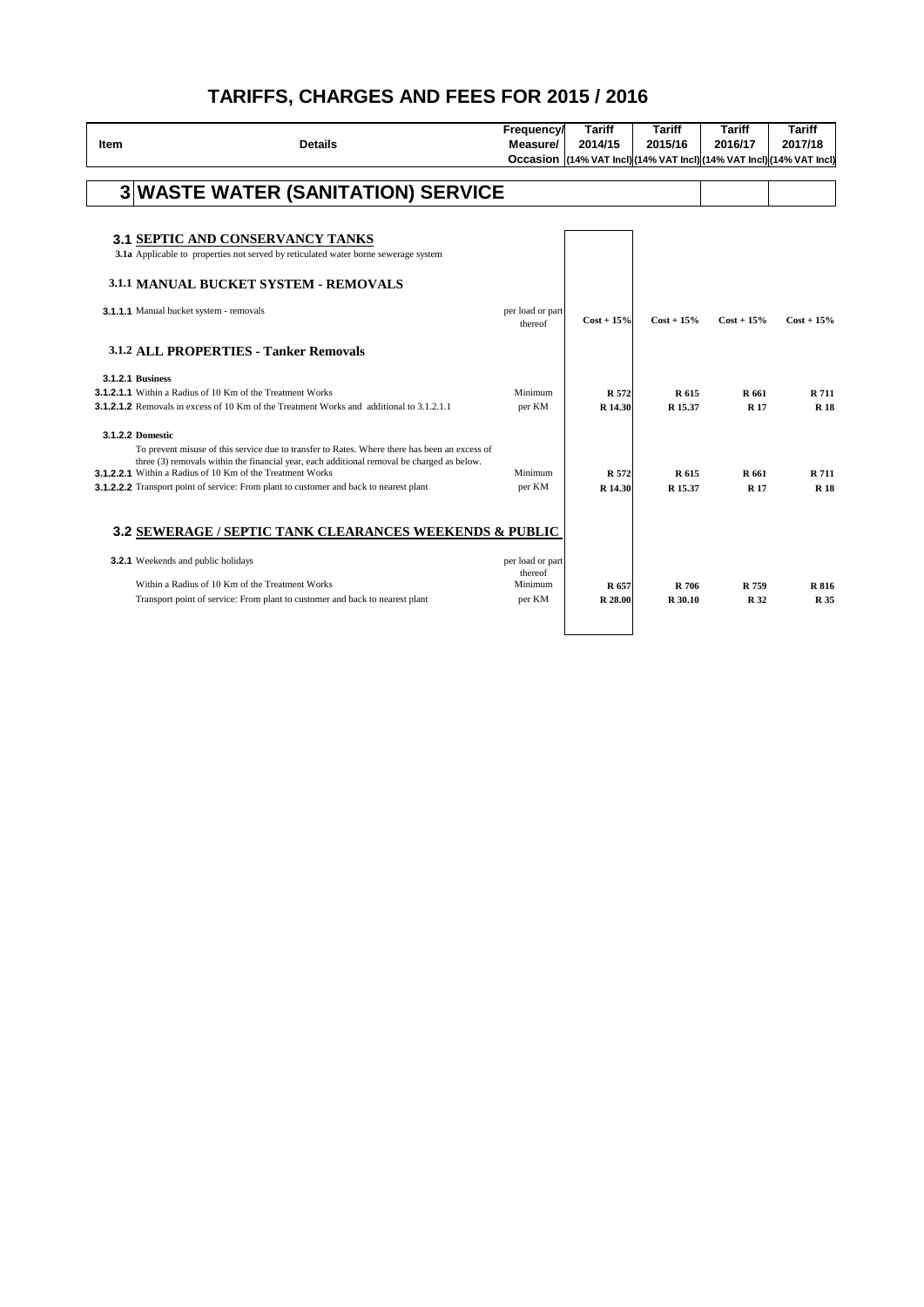| Item  | <b>Details</b>                                                                                                                                                                                                                                                                                                                                                                    | Frequency/<br>Measure/<br>Occasion | Tariff<br>2014/15           | Tariff<br>2015/16           | Tariff<br>2016/17<br>(14% VAT Incl) (14% VAT Incl) (14% VAT Incl) (14% VAT Incl) | Tariff<br>2017/18            |
|-------|-----------------------------------------------------------------------------------------------------------------------------------------------------------------------------------------------------------------------------------------------------------------------------------------------------------------------------------------------------------------------------------|------------------------------------|-----------------------------|-----------------------------|----------------------------------------------------------------------------------|------------------------------|
|       | 4 WASTE WATER (SEWERAGE) SERVICE                                                                                                                                                                                                                                                                                                                                                  |                                    |                             |                             |                                                                                  |                              |
|       |                                                                                                                                                                                                                                                                                                                                                                                   |                                    |                             |                             |                                                                                  |                              |
|       | <b>4.1 DOMESTIC PROPERTIES</b>                                                                                                                                                                                                                                                                                                                                                    |                                    |                             |                             |                                                                                  |                              |
|       | 4.1.1 Domestic properties shall be levied per residential unit irrespective of the number of water                                                                                                                                                                                                                                                                                |                                    |                             |                             |                                                                                  |                              |
|       | closets and be subject to paragraph 4.2 below<br>4.1.1a Domestic Sewerage Annual Charge                                                                                                                                                                                                                                                                                           | p.a                                | R 799                       | 859                         | R 936                                                                            | R 1 020                      |
|       |                                                                                                                                                                                                                                                                                                                                                                                   |                                    |                             |                             |                                                                                  |                              |
|       | 4.1.1b Self Maintaining Developments                                                                                                                                                                                                                                                                                                                                              | per premises /<br>per annum        |                             |                             |                                                                                  |                              |
|       | 4.1.1b (i) - From 1 July 2010 no new developments will qualify for this reduced charge                                                                                                                                                                                                                                                                                            | no reduction on<br>charge          | R 799                       | 859                         | R 936                                                                            | R 1 020                      |
|       | <b>4.1.1b (ii)</b> - Only existing developments with approved contracts will qualify for a rebate (Hunters                                                                                                                                                                                                                                                                        | 40% reduction                      |                             |                             |                                                                                  |                              |
|       | Village, Hunters Estate and Montage Village)<br>4.1.1b (iii) Only existing phases of developments with approved contracts will qualify for a rebate (Own                                                                                                                                                                                                                          | on charge<br>60% reduction         | R 479                       | 515                         | R 561                                                                            | R 612                        |
|       | Haven)<br><b>4.1.2 SEPTIC TANK EFFLUENT DRAINAGE [STED]</b>                                                                                                                                                                                                                                                                                                                       | on charge                          | R 296                       | 318                         | <b>R</b> 347                                                                     | R 378                        |
|       | 4.1.2a Sewerage Charge - Smutsville / Sizamile STED System (subject to 4.2.2 above)                                                                                                                                                                                                                                                                                               | Per unit, p.a.                     | <b>R</b> 206                | 221                         | R 241                                                                            | R 263                        |
|       | 4.2 DOMESTIC SEWERAGE CHARGE SOCIAL REBATE                                                                                                                                                                                                                                                                                                                                        |                                    |                             |                             |                                                                                  |                              |
|       | Only in relation to annual charges<br>The obligation rests on owners to apply for this social rebate and may be granted to the owner<br>in respect of one dwelling unit only, used exclusively for residential purposes and provided the<br>owner submits acceptable proof that the combined gross monthly income of his and his spouse<br>does not exceed :-                     |                                    |                             |                             |                                                                                  |                              |
| 4.2.1 | 0 - R 2 600 a reduction of 100%<br>(a) Income Group R                                                                                                                                                                                                                                                                                                                             | p.a.                               | $-100.00\%$                 | $-100.00\%$                 | $-100.00\%$                                                                      | $-100.00\%$                  |
| 4.2.1 | (b) Income Group R $2601 - R$ 3 600 a reduction of 50%                                                                                                                                                                                                                                                                                                                            | p.a.                               | $-50.00%$                   | $-50.00\%$                  | $-50.00\%$                                                                       | $-50.00%$                    |
| 4.2.1 | (c) Income Group R $3601 - R4200$ a reduction of $25%$<br>Where a registered owner of a property is a pensioner receiving a government pension of not<br>more than $R1,350$ [April 1, 2014] per month, applies for a 100% rebate and the spouse also<br>receives the equivalent pension they be accommodated provided there are no other contributors<br>to the household income. | p.a.                               | $-25.00%$                   | $-25.00\%$                  | $-25.00\%$                                                                       | $-25.00%$                    |
|       | <b>4.3 ANNUAL SERVICE CHARGES</b>                                                                                                                                                                                                                                                                                                                                                 |                                    |                             |                             |                                                                                  |                              |
|       | All properties not defined as residential                                                                                                                                                                                                                                                                                                                                         | per premises /<br>per annum        | R 3 223                     | 3465                        | R 3777                                                                           | R 4 116                      |
|       | <b>4.4 VACANT ERVEN</b>                                                                                                                                                                                                                                                                                                                                                           |                                    |                             |                             |                                                                                  |                              |
|       | 4.4.a Availability charge, per vacant erf                                                                                                                                                                                                                                                                                                                                         | per erf                            | R 2 3 4 5                   | 2521                        | R 2748                                                                           | R 2 995                      |
|       | <b>4.5 CONNECTION FEES</b>                                                                                                                                                                                                                                                                                                                                                        |                                    |                             |                             |                                                                                  |                              |
|       | 4.5.1 Domestic Properties (properties where there is an existing connection point)                                                                                                                                                                                                                                                                                                | Per unit                           | R 563                       | 605                         | <b>R</b> 660                                                                     | R 719                        |
|       | 4.5.2 Other Properties (properties where there is no connection point)<br>(a) Actual Cost plus percentage as determined by the Director Technical Services subject to                                                                                                                                                                                                             |                                    |                             |                             |                                                                                  |                              |
|       | (b)<br>(b) Minimum charge per development                                                                                                                                                                                                                                                                                                                                         | Per dev.                           | $Cost + 15\%$               | $Cost + 15\%$               | $Cost + 15\%$                                                                    | $Cost + 15\%$                |
|       | (c) All first dwelling houses smaller than 50 square meters.                                                                                                                                                                                                                                                                                                                      | Per dev.<br>Per unit               | $Cost + 15%$<br><b>FREE</b> | $Cost + 15%$<br><b>FREE</b> | $Cost + 15\%$<br><b>FREE</b>                                                     | $Cost + 15\%$<br><b>FREE</b> |
|       | <b>4.6 SEWERAGE AUGMENTATION</b><br>Sewerage Augmentation Fee                                                                                                                                                                                                                                                                                                                     | erf                                | R 26 685                    | 28 6 8 6                    | R 31 268                                                                         | R 34 082                     |
|       |                                                                                                                                                                                                                                                                                                                                                                                   |                                    |                             |                             |                                                                                  |                              |
|       | <b>4.7 SEWERAGE TANKER DISPOSAL FEE AT SEWERAGE DISPOSAL</b><br>Sewerage tanker disposal fee at sewerage treatment works for private contractors                                                                                                                                                                                                                                  | per load                           | R 344                       | 370                         | R 403                                                                            | R 439                        |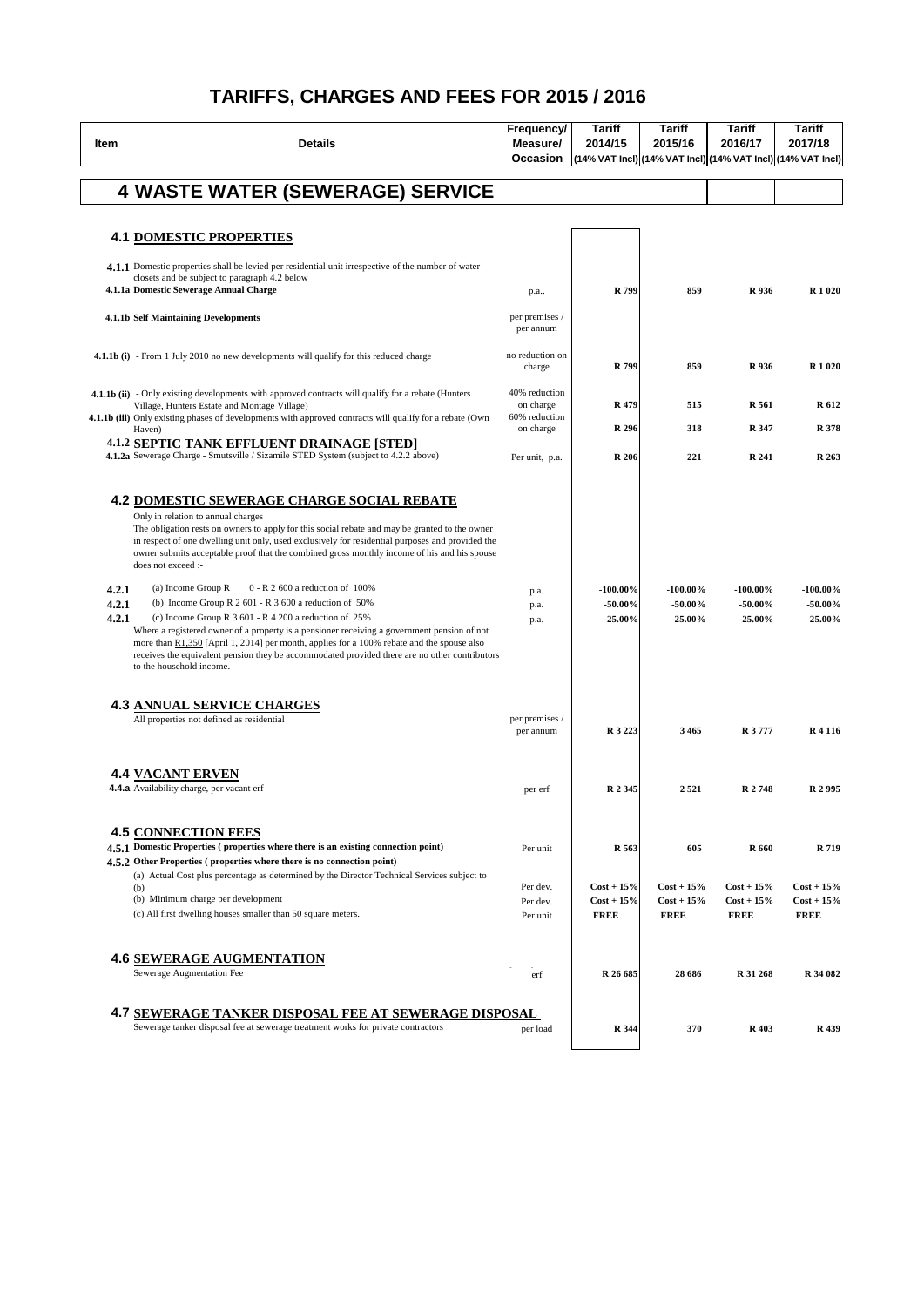|       |                                                                                                                                                                                                                                                                                                                                                                                 | Frequency/                           | Tariff                                                                 | Tariff         | Tariff         | Tariff         |
|-------|---------------------------------------------------------------------------------------------------------------------------------------------------------------------------------------------------------------------------------------------------------------------------------------------------------------------------------------------------------------------------------|--------------------------------------|------------------------------------------------------------------------|----------------|----------------|----------------|
| ltem  | <b>Details</b>                                                                                                                                                                                                                                                                                                                                                                  | Measure/<br>Occasion                 | 2014/15<br>(14% VAT Incl) (14% VAT Incl) (14% VAT Incl) (14% VAT Incl) | 2015/16        | 2016/17        | 2017/18        |
|       |                                                                                                                                                                                                                                                                                                                                                                                 |                                      |                                                                        |                |                |                |
|       | <b>5 WATER TRADING SERVICES</b>                                                                                                                                                                                                                                                                                                                                                 |                                      |                                                                        |                |                |                |
|       | <b>5.1 DOMESTIC PROPERTY:-</b>                                                                                                                                                                                                                                                                                                                                                  |                                      |                                                                        |                |                |                |
|       | 5.1.1 BASIC CHARGE                                                                                                                                                                                                                                                                                                                                                              |                                      |                                                                        |                |                |                |
|       | 5.1.1a Basic Charge                                                                                                                                                                                                                                                                                                                                                             | per premises p.a.                    | R 1 668                                                                | 1793           | R1928          | R 2 072        |
|       | 5.1.1b Self Maintained Developments<br>5.1.1b (i) From 1 July 2010 no new developments will qualify for this reduced charge                                                                                                                                                                                                                                                     | no reduction of                      | R 1 668                                                                | 1793           | R1928          | R 2072         |
|       | 5.1.1b (ii) Developments with approved contracts will qualify for a rebate (Hunters Village and Hunters Estate)                                                                                                                                                                                                                                                                 | charge<br>40% reduction of           | R 1 000                                                                | 1075           | R1156          | R1242          |
|       | 5.1.1b (iii) Only existing phases of developments with approved contracts will qualify for a rebate (Own Haven)                                                                                                                                                                                                                                                                 | charge<br>60% reduction of<br>charge | R 621                                                                  | 668            | R 718          | R 771          |
|       | 5.1.2 CONSUMPTION CHARGES                                                                                                                                                                                                                                                                                                                                                       |                                      |                                                                        |                |                |                |
|       | Domestic water consumption will for billing purposes be based on a daily average consumption<br>proportionately averaged for a period of 365 days with an average reading cycle of 31 days. The tiers in<br>the tariff are pro rated according to the days between readings. Consumers shall be charged at the normal<br>domestic consumption charge as set out in 5.1.3 below. |                                      |                                                                        |                |                |                |
|       | 5.1.3 NORMAL DOMESTIC CONSUMPTION CHARGE INDIGENT                                                                                                                                                                                                                                                                                                                               |                                      |                                                                        |                |                |                |
|       | 5.1.3a Consumption Charge: First 0 - 6 Kl<br>5.1.3b Consumption Charge: 7 - 10 Kl                                                                                                                                                                                                                                                                                               | per kl<br>per kl                     | 10.36                                                                  | 11.14          | 11.97          | 12.87          |
|       | 5.1.3c Consumption Charge: 11 - 20 Kl                                                                                                                                                                                                                                                                                                                                           | per kl                               | 16.64                                                                  | 17.89          | 19.23          | 20.67          |
|       | 5.1.3d Consumption Charge: Next 21 - 30 Kl<br>5.1.3e Consumption Charge : Next 31 - 40 Kl                                                                                                                                                                                                                                                                                       | per kl<br>per kl                     | 19.13<br>20.17                                                         | 20.56<br>21.68 | 22.11<br>23.31 | 23.77<br>25.06 |
|       | 5.1.3f. Consumption Charge : > 40 Kl                                                                                                                                                                                                                                                                                                                                            | per kl                               | 33.84                                                                  | 36.38          | 39.11          | 42.04          |
|       | 5.1.4a Drought Situation Stage1                                                                                                                                                                                                                                                                                                                                                 |                                      |                                                                        |                |                |                |
|       | An additional 50% of the approved water consumption tariff will be applied only if Akloof Dam is at<br>60% or the river flow is at 200 litres per second and when consumption is more than 20kl per month                                                                                                                                                                       |                                      |                                                                        |                |                |                |
|       | 5.1.4b Drought Situation Stage2                                                                                                                                                                                                                                                                                                                                                 |                                      |                                                                        |                |                |                |
|       | An additional 75% of the approved water consumption tariff will be applied only if Akloof Dam is at<br>40% or the river flow is at 200 litres per second and when consumption is more than 20kl per month                                                                                                                                                                       |                                      |                                                                        |                |                |                |
|       | 5.1.4c Drought Situation Stage3                                                                                                                                                                                                                                                                                                                                                 |                                      |                                                                        |                |                |                |
|       | An additional 100% of the approved water consumption tariff will be applied only if Akloof Dam is at<br>30% or the river flow is at 200 litres per second and when consumption is more than 20kl per month                                                                                                                                                                      |                                      |                                                                        |                |                |                |
|       | 5.1.5 BULK METERED DOMESTIC PROPERTY                                                                                                                                                                                                                                                                                                                                            |                                      |                                                                        |                |                |                |
|       | 5.1.5.1 In respect of bulk metered domestic property with more than one consumer fed off the bulk meter the                                                                                                                                                                                                                                                                     |                                      |                                                                        |                |                |                |
|       | Council offers the following alternative tariff options.<br>5.1.5.1a Alternative general residential development with single bulk meter.                                                                                                                                                                                                                                        | per Kl                               | R 17.80                                                                | 19.14          | R 20.57        | R 22.11        |
|       | 5.1.5.2 Bulk raw water domestic properties.                                                                                                                                                                                                                                                                                                                                     | per Kl                               | R 5.72                                                                 | 6.15           | R 6.61         | R 7.11         |
|       |                                                                                                                                                                                                                                                                                                                                                                                 |                                      |                                                                        |                |                |                |
|       | <b>5.2 DOMESTIC WATER SERVICE CHARGE SOCIAL REBATE:-</b>                                                                                                                                                                                                                                                                                                                        |                                      |                                                                        |                |                |                |
|       | 5.2.1 The obligation rests on owners to apply for this social rebate and may be granted to the owner in respect<br>of one dwelling unit only, used exclusively for residential purposes and provided the owner submits<br>acceptable proof that the combined gross monthly income of his and his spouse does not exceed :-                                                      |                                      |                                                                        |                |                |                |
| 5.2.1 | (a) Income Group R<br>0 - R 2 600 a reduction of 100%                                                                                                                                                                                                                                                                                                                           | p.a.                                 | $-100.00%$                                                             | $-100.00%$     | $-100.00%$     | $-100.00%$     |
| 5.2.1 | (b) Income Group R $2601 - R3600$ a reduction of $50\%$                                                                                                                                                                                                                                                                                                                         | p.a.                                 | $-50.00%$                                                              | $-50.00%$      | $-50.00%$      | $-50.00%$      |
| 5.2.1 | (c) Income Group R $3601 - R4200$ a reduction of $25%$                                                                                                                                                                                                                                                                                                                          | p.a.                                 | $-25.00%$                                                              | $-25.00%$      | $-25.00%$      | $-25.00%$      |
|       | Where a registered owner of a property is a pensioner receiving a government pension of not more than<br>R1,350 [April 1, 2014] per month, applies for a 100% rebate and the spouse also receives the equivalent<br>pension they be accommodated provided there are no other contributors to the household income.                                                              |                                      |                                                                        |                |                |                |
|       |                                                                                                                                                                                                                                                                                                                                                                                 |                                      |                                                                        |                |                |                |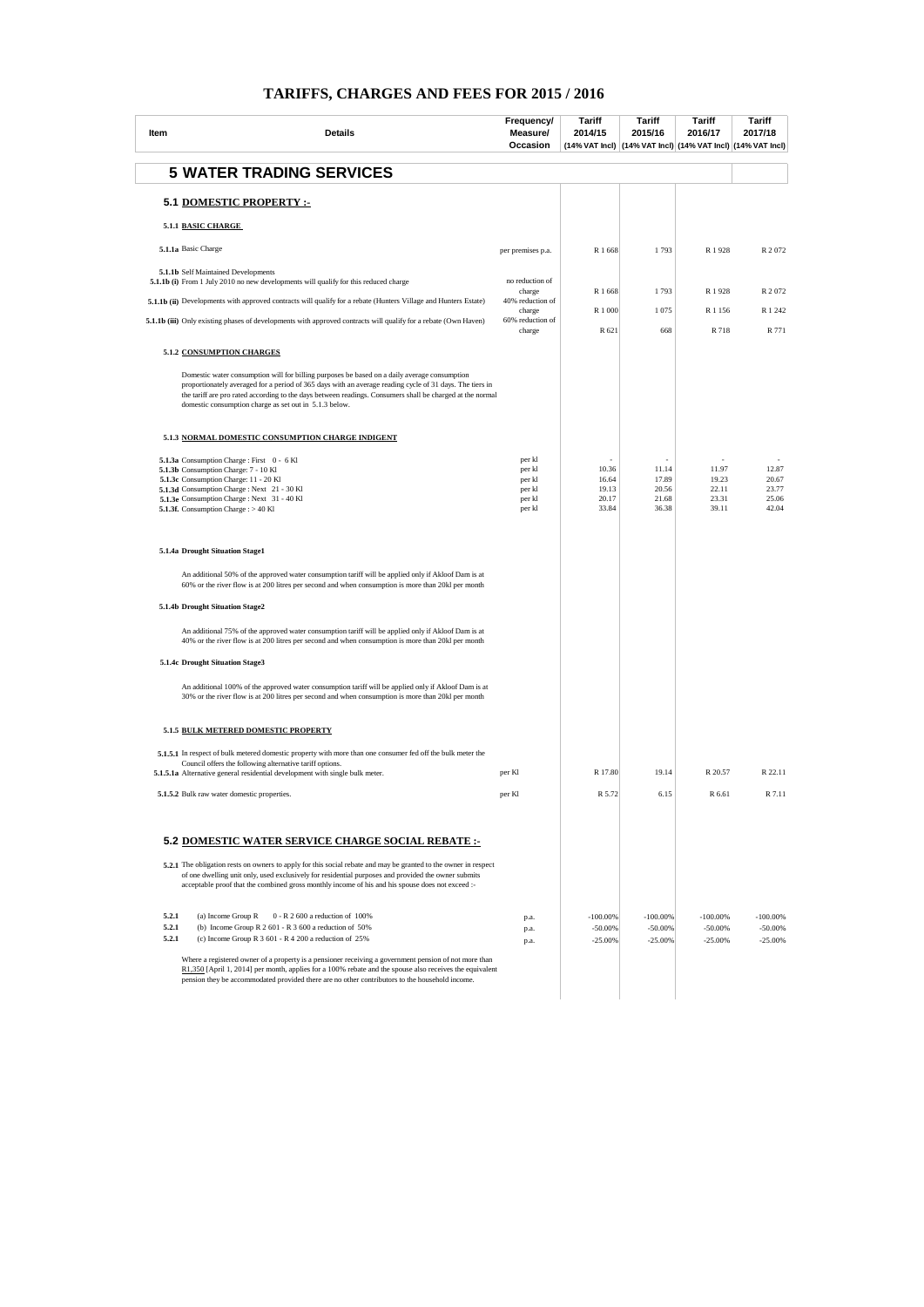| Item | Details                                                                                                                                                                                                                                                                                                                                                                                                                                                                                                                                                                                                                                                                                                                                                                                                                                                                                                                                                                                                                                                                                                                                                                                                                                                                                                                                                                                                                                                                                                                                                                                                                                                                                                                                                                                                                                                                                                                                                                                                                                                                                                                                                                                                                        | Frequency/<br>Measure/<br>Occasion                           | Tariff<br>2014/15           | Tariff<br>2015/16           | Tariff<br>2016/17<br>(14% VAT Incl) (14% VAT Incl) (14% VAT Incl) (14% VAT Incl) | Tariff<br>2017/18           |
|------|--------------------------------------------------------------------------------------------------------------------------------------------------------------------------------------------------------------------------------------------------------------------------------------------------------------------------------------------------------------------------------------------------------------------------------------------------------------------------------------------------------------------------------------------------------------------------------------------------------------------------------------------------------------------------------------------------------------------------------------------------------------------------------------------------------------------------------------------------------------------------------------------------------------------------------------------------------------------------------------------------------------------------------------------------------------------------------------------------------------------------------------------------------------------------------------------------------------------------------------------------------------------------------------------------------------------------------------------------------------------------------------------------------------------------------------------------------------------------------------------------------------------------------------------------------------------------------------------------------------------------------------------------------------------------------------------------------------------------------------------------------------------------------------------------------------------------------------------------------------------------------------------------------------------------------------------------------------------------------------------------------------------------------------------------------------------------------------------------------------------------------------------------------------------------------------------------------------------------------|--------------------------------------------------------------|-----------------------------|-----------------------------|----------------------------------------------------------------------------------|-----------------------------|
|      | <b>5 WATER TRADING SERVICES</b>                                                                                                                                                                                                                                                                                                                                                                                                                                                                                                                                                                                                                                                                                                                                                                                                                                                                                                                                                                                                                                                                                                                                                                                                                                                                                                                                                                                                                                                                                                                                                                                                                                                                                                                                                                                                                                                                                                                                                                                                                                                                                                                                                                                                |                                                              |                             |                             |                                                                                  |                             |
|      |                                                                                                                                                                                                                                                                                                                                                                                                                                                                                                                                                                                                                                                                                                                                                                                                                                                                                                                                                                                                                                                                                                                                                                                                                                                                                                                                                                                                                                                                                                                                                                                                                                                                                                                                                                                                                                                                                                                                                                                                                                                                                                                                                                                                                                |                                                              |                             |                             |                                                                                  |                             |
|      | <b>5.3 WATER DEPOSITS :-</b><br>5.3.1 DOMESTIC WATER DEPOSIT                                                                                                                                                                                                                                                                                                                                                                                                                                                                                                                                                                                                                                                                                                                                                                                                                                                                                                                                                                                                                                                                                                                                                                                                                                                                                                                                                                                                                                                                                                                                                                                                                                                                                                                                                                                                                                                                                                                                                                                                                                                                                                                                                                   |                                                              |                             |                             |                                                                                  |                             |
|      | 5.3.2 Prior to a standard metered supply of water being made available a consumer must lodge with the<br>Director Finance a cash deposit determined by taking into account the combined income of the consumer<br>and his spouse, proof of which must be provided, as set out below :-                                                                                                                                                                                                                                                                                                                                                                                                                                                                                                                                                                                                                                                                                                                                                                                                                                                                                                                                                                                                                                                                                                                                                                                                                                                                                                                                                                                                                                                                                                                                                                                                                                                                                                                                                                                                                                                                                                                                         |                                                              |                             |                             |                                                                                  |                             |
|      | 5.3.2a Income Group R 0 - R 4,200 p.m.<br>5.3.2b Income Group above R 4,200 p.m.                                                                                                                                                                                                                                                                                                                                                                                                                                                                                                                                                                                                                                                                                                                                                                                                                                                                                                                                                                                                                                                                                                                                                                                                                                                                                                                                                                                                                                                                                                                                                                                                                                                                                                                                                                                                                                                                                                                                                                                                                                                                                                                                               | No VAT Charged                                               | R 0.00<br>R 913             | R 0.00<br>981               | R 0.00<br>1055                                                                   | R 0.00<br>1 1 3 4           |
|      | 5.4.3 Determined by the Director Technical Services on receipt of an application for a supply connection or<br>reconnection to a property to be used for industrial purposes wherein the applicant shall indicate an<br>estimate of the monthly water consumption. The initial deposit or bank guarantee so lodged shall be<br>subject to review after 3 months by the Director Finance.<br>5.3.4 Despite a consumer having lodged a deposit in terms of the scale of consumers deposits as set out the<br>Director Finance shall review and increase the deposit should the consumer have to be disconnected for<br>non-payment of account.<br>5.3.5 That the Council agrees to the Director Finance conducting a review of all bank guarantees lodged in<br>lieu of a water consumer deposit every two years in August.<br>5.3.6 The increased water guarantee to be lodged with the Council shall be the equivalent amount payable<br>under the applicable water tariff which the consumer, in the Director Finance's opinion, is likely to<br>consume during three consecutive months and is to be based on the consumption over the previous 6<br>months.<br>5.3.7 Notwithstanding the provision the Director Finance may, in lieu of a cash deposit exceeding R500.00,<br>accept a bank guarantee from a consumer as security for the payment of any account that may become<br>due by such consumer for the supply of water, provided that such guarantee shall be for an amount to be<br>determined in terms of the above provisions and is in a format acceptable to Council.<br>5.3.8 Any security deposited by a customer in cash or as a bank guarantee for a supply of electricity shall<br>cover a supply of 3 months and shall be held as security to be offset against the customers account only<br>in the event of termination of the supply agreement or default of the consumer.<br>5.3.9 In the event that a customer has not claimed a refund of a cash deposit, after terminating the supply<br>agreement or has for whatever reason ceased to receive a supply for one year, then on the expiry of one<br>year such deposit shall be forfeited to the Council.<br><b>5.4 SPORTING ORGANISATIONS :-</b> |                                                              |                             |                             |                                                                                  |                             |
|      | 5.4.1 SERVICE CHARGE PER ANNUM                                                                                                                                                                                                                                                                                                                                                                                                                                                                                                                                                                                                                                                                                                                                                                                                                                                                                                                                                                                                                                                                                                                                                                                                                                                                                                                                                                                                                                                                                                                                                                                                                                                                                                                                                                                                                                                                                                                                                                                                                                                                                                                                                                                                 | per premises                                                 | R 898                       | 965                         | R 1 037.75                                                                       | R1115.58                    |
|      | 5.4.2 CONSUMPTION CHARGES                                                                                                                                                                                                                                                                                                                                                                                                                                                                                                                                                                                                                                                                                                                                                                                                                                                                                                                                                                                                                                                                                                                                                                                                                                                                                                                                                                                                                                                                                                                                                                                                                                                                                                                                                                                                                                                                                                                                                                                                                                                                                                                                                                                                      |                                                              | R 10.30                     | 11.07                       | R 11.90                                                                          | R 12.80                     |
|      | 5.4.1 Consumption<br>5.4.3 WATER DEPOSITS :-                                                                                                                                                                                                                                                                                                                                                                                                                                                                                                                                                                                                                                                                                                                                                                                                                                                                                                                                                                                                                                                                                                                                                                                                                                                                                                                                                                                                                                                                                                                                                                                                                                                                                                                                                                                                                                                                                                                                                                                                                                                                                                                                                                                   | per Kl                                                       |                             |                             |                                                                                  |                             |
|      | 5.4.3.1 SPORTING ORGANISATIONS WATER DEPOSIT                                                                                                                                                                                                                                                                                                                                                                                                                                                                                                                                                                                                                                                                                                                                                                                                                                                                                                                                                                                                                                                                                                                                                                                                                                                                                                                                                                                                                                                                                                                                                                                                                                                                                                                                                                                                                                                                                                                                                                                                                                                                                                                                                                                   |                                                              |                             |                             |                                                                                  |                             |
|      | 5.4.3.1a Sports Bodies Water Deposit                                                                                                                                                                                                                                                                                                                                                                                                                                                                                                                                                                                                                                                                                                                                                                                                                                                                                                                                                                                                                                                                                                                                                                                                                                                                                                                                                                                                                                                                                                                                                                                                                                                                                                                                                                                                                                                                                                                                                                                                                                                                                                                                                                                           | No VAT Charged                                               | R 408                       | 439                         | R 471                                                                            | R 507                       |
|      | <b>5.5 SCHOOLS:</b>                                                                                                                                                                                                                                                                                                                                                                                                                                                                                                                                                                                                                                                                                                                                                                                                                                                                                                                                                                                                                                                                                                                                                                                                                                                                                                                                                                                                                                                                                                                                                                                                                                                                                                                                                                                                                                                                                                                                                                                                                                                                                                                                                                                                            |                                                              |                             |                             |                                                                                  |                             |
|      | 5.5.1 Service Charge per annum<br>5.5.2 Consumption Charge                                                                                                                                                                                                                                                                                                                                                                                                                                                                                                                                                                                                                                                                                                                                                                                                                                                                                                                                                                                                                                                                                                                                                                                                                                                                                                                                                                                                                                                                                                                                                                                                                                                                                                                                                                                                                                                                                                                                                                                                                                                                                                                                                                     | per premises<br>per Kl                                       | R 2 775<br>R 11.47          | 2983<br>12.33               | R 3 207<br>R 13.26                                                               | R 3 447<br>R 14.25          |
|      | 5.5.3 Where there are residential premises on the school property and a unique service charge is paid on each<br>of these premises an allowance of 6Kl of free water per month for each residential premises is<br>applicable.                                                                                                                                                                                                                                                                                                                                                                                                                                                                                                                                                                                                                                                                                                                                                                                                                                                                                                                                                                                                                                                                                                                                                                                                                                                                                                                                                                                                                                                                                                                                                                                                                                                                                                                                                                                                                                                                                                                                                                                                 |                                                              |                             |                             |                                                                                  |                             |
|      | 5.6 BUSINESS :-                                                                                                                                                                                                                                                                                                                                                                                                                                                                                                                                                                                                                                                                                                                                                                                                                                                                                                                                                                                                                                                                                                                                                                                                                                                                                                                                                                                                                                                                                                                                                                                                                                                                                                                                                                                                                                                                                                                                                                                                                                                                                                                                                                                                                |                                                              |                             |                             |                                                                                  |                             |
|      | 5.6.1 Service Charge per annum<br>5.6.1a Consumption Charge                                                                                                                                                                                                                                                                                                                                                                                                                                                                                                                                                                                                                                                                                                                                                                                                                                                                                                                                                                                                                                                                                                                                                                                                                                                                                                                                                                                                                                                                                                                                                                                                                                                                                                                                                                                                                                                                                                                                                                                                                                                                                                                                                                    | per premises<br>per Kl                                       | R 3 370<br>R 19.94          | 3623<br>21.44               | R 3 894<br>R 23                                                                  | R4187<br>R 25               |
|      | 5.6.2 Where there are residential premises on the business property and a unique service charge is paid on<br>each of these premises an allowance of 6Kl of free water per month for each residential premises is<br>applicable.                                                                                                                                                                                                                                                                                                                                                                                                                                                                                                                                                                                                                                                                                                                                                                                                                                                                                                                                                                                                                                                                                                                                                                                                                                                                                                                                                                                                                                                                                                                                                                                                                                                                                                                                                                                                                                                                                                                                                                                               |                                                              |                             |                             |                                                                                  |                             |
|      | 5.6.3 WATER DEPOSITS :-<br>5.6.3.1 BUSINESS / OTHER - ORGANISATIONS WATER DEPOSIT                                                                                                                                                                                                                                                                                                                                                                                                                                                                                                                                                                                                                                                                                                                                                                                                                                                                                                                                                                                                                                                                                                                                                                                                                                                                                                                                                                                                                                                                                                                                                                                                                                                                                                                                                                                                                                                                                                                                                                                                                                                                                                                                              |                                                              |                             |                             |                                                                                  |                             |
|      | 5.6.3.1a Business Water Deposit                                                                                                                                                                                                                                                                                                                                                                                                                                                                                                                                                                                                                                                                                                                                                                                                                                                                                                                                                                                                                                                                                                                                                                                                                                                                                                                                                                                                                                                                                                                                                                                                                                                                                                                                                                                                                                                                                                                                                                                                                                                                                                                                                                                                | No VAT Charged<br>3 month supply $+/$<br>61KI                | R 944                       | 1015                        | R1106                                                                            | R 1 173                     |
|      | 5.6.3.1b Other Properties Water Deposit                                                                                                                                                                                                                                                                                                                                                                                                                                                                                                                                                                                                                                                                                                                                                                                                                                                                                                                                                                                                                                                                                                                                                                                                                                                                                                                                                                                                                                                                                                                                                                                                                                                                                                                                                                                                                                                                                                                                                                                                                                                                                                                                                                                        | 3 month supply $+/-$<br>61KI                                 | R 492                       | 529                         | R 577                                                                            | R 611                       |
|      | 5.6.3.1c Industrial Concerns Water Deposit<br>5.6.3.1.d School Deposit                                                                                                                                                                                                                                                                                                                                                                                                                                                                                                                                                                                                                                                                                                                                                                                                                                                                                                                                                                                                                                                                                                                                                                                                                                                                                                                                                                                                                                                                                                                                                                                                                                                                                                                                                                                                                                                                                                                                                                                                                                                                                                                                                         | On Application                                               | R 944<br>R 2 580            | 1015<br>2 7 7 4             | R 1 106<br>R 3 023                                                               | R1173<br>R 3 205            |
|      | 5.7 <u>RAW WATER (By Agreement)</u> : -                                                                                                                                                                                                                                                                                                                                                                                                                                                                                                                                                                                                                                                                                                                                                                                                                                                                                                                                                                                                                                                                                                                                                                                                                                                                                                                                                                                                                                                                                                                                                                                                                                                                                                                                                                                                                                                                                                                                                                                                                                                                                                                                                                                        |                                                              |                             |                             |                                                                                  |                             |
|      | 5.7.1 RAW WATER BASIC OR MINIMUM CHARGE                                                                                                                                                                                                                                                                                                                                                                                                                                                                                                                                                                                                                                                                                                                                                                                                                                                                                                                                                                                                                                                                                                                                                                                                                                                                                                                                                                                                                                                                                                                                                                                                                                                                                                                                                                                                                                                                                                                                                                                                                                                                                                                                                                                        |                                                              |                             |                             |                                                                                  |                             |
|      | 5.7.1a Water Minimum Charge: Sparrebosch Golf Course - Bigai Stream Raw Water Supply Line (Currently<br>not in operation)                                                                                                                                                                                                                                                                                                                                                                                                                                                                                                                                                                                                                                                                                                                                                                                                                                                                                                                                                                                                                                                                                                                                                                                                                                                                                                                                                                                                                                                                                                                                                                                                                                                                                                                                                                                                                                                                                                                                                                                                                                                                                                      | Based on minimum<br>of 50 Kl per month<br>at rate applicable |                             |                             |                                                                                  |                             |
|      | 5.7.2 WATER CONSUMPTION                                                                                                                                                                                                                                                                                                                                                                                                                                                                                                                                                                                                                                                                                                                                                                                                                                                                                                                                                                                                                                                                                                                                                                                                                                                                                                                                                                                                                                                                                                                                                                                                                                                                                                                                                                                                                                                                                                                                                                                                                                                                                                                                                                                                        |                                                              |                             |                             |                                                                                  |                             |
|      | 5.7.2a Consumption Charge : First<br>6 Kl<br>$\mathbf{0}$<br>$\overline{\phantom{a}}$<br>7<br>15 KI                                                                                                                                                                                                                                                                                                                                                                                                                                                                                                                                                                                                                                                                                                                                                                                                                                                                                                                                                                                                                                                                                                                                                                                                                                                                                                                                                                                                                                                                                                                                                                                                                                                                                                                                                                                                                                                                                                                                                                                                                                                                                                                            | per Kl<br>per Kl                                             | R 0.00<br>R 2.88            | R 0.00<br>R 3.10            | R 0.00<br>R 3.33                                                                 | R 0.00<br>R 3.58            |
|      | 5.7.2b Consumption Charge: Next<br>5.7.2c Consumption Charge: Next<br>30 Kl<br>16<br>5.7.2d Consumption Charge: Next<br>31<br>60 Kl<br>×.<br>5.7.2e Consumption excess of 60 kl                                                                                                                                                                                                                                                                                                                                                                                                                                                                                                                                                                                                                                                                                                                                                                                                                                                                                                                                                                                                                                                                                                                                                                                                                                                                                                                                                                                                                                                                                                                                                                                                                                                                                                                                                                                                                                                                                                                                                                                                                                                | per Kl<br>per Kl<br>per Kl                                   | R 4.32<br>R 7.21<br>R 11.53 | R 4.64<br>R 7.75<br>R 12.39 | R 4.99<br>R 8.33<br>R 13.32                                                      | R 5.37<br>R 8.96<br>R 14.32 |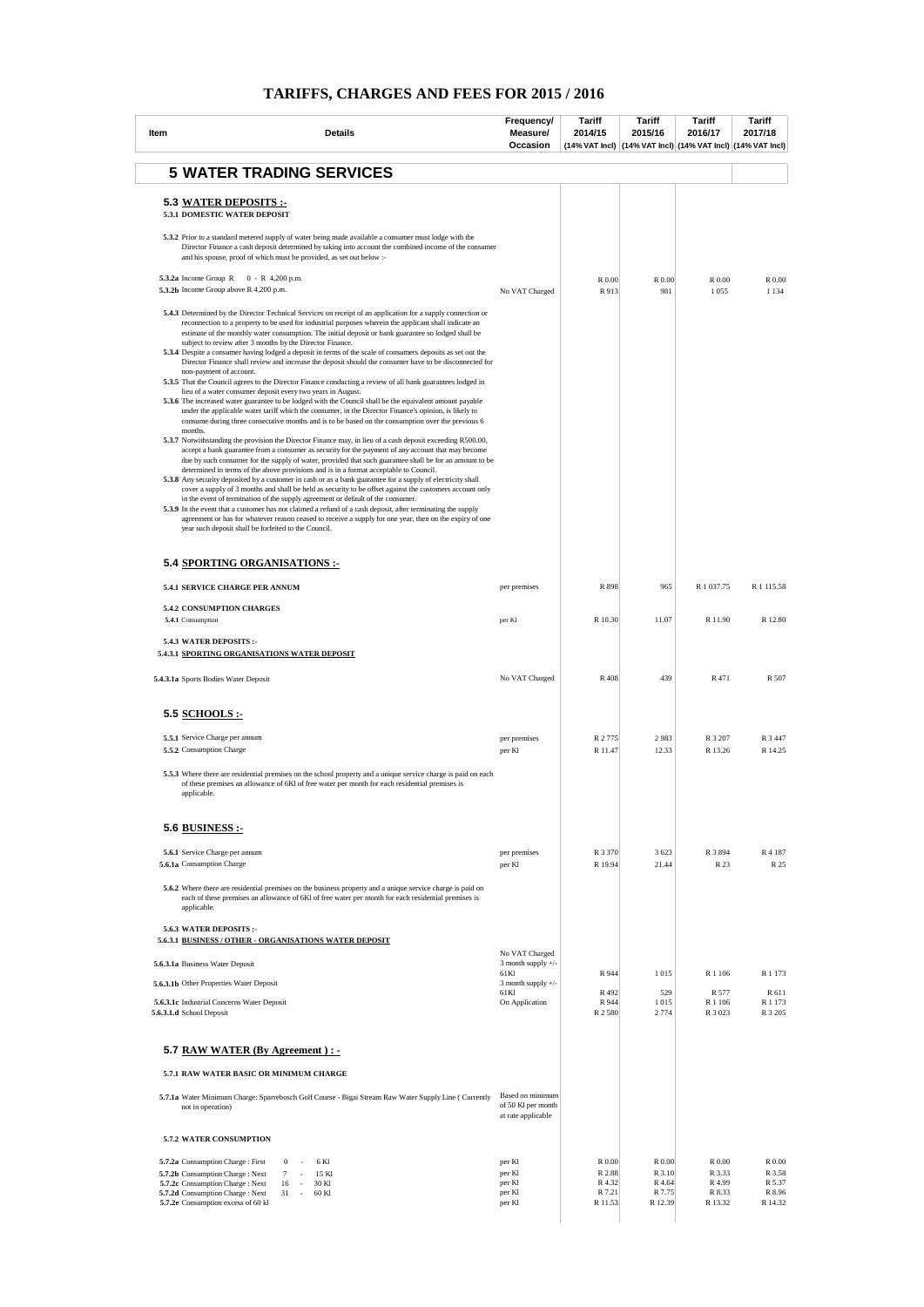| Item | <b>Details</b>                                                                                                           | Frequency/<br>Measure/<br>Occasion | <b>Tariff</b><br>2014/15<br>(14% VAT Incl) (14% VAT Incl) (14% VAT Incl) (14% VAT Incl) | <b>Tariff</b><br>2015/16 | <b>Tariff</b><br>2016/17 | <b>Tariff</b><br>2017/18 |
|------|--------------------------------------------------------------------------------------------------------------------------|------------------------------------|-----------------------------------------------------------------------------------------|--------------------------|--------------------------|--------------------------|
|      | <b>5 WATER TRADING SERVICES</b>                                                                                          |                                    |                                                                                         |                          |                          |                          |
|      |                                                                                                                          |                                    |                                                                                         |                          |                          |                          |
|      |                                                                                                                          |                                    |                                                                                         |                          |                          |                          |
|      |                                                                                                                          |                                    |                                                                                         |                          |                          |                          |
|      | 5.8 SPECIFIC CONSUMERS: Pledge Park Erf 211; Public Park Hornlee Erf 4822;                                               |                                    |                                                                                         |                          |                          |                          |
|      | Fraaisig Recreational Park Erf 4526 & Steenbok Nature Reserve Erf 2813                                                   |                                    |                                                                                         |                          |                          |                          |
|      | 5.8.1 Service Charge N/A                                                                                                 | None                               | Free                                                                                    | Free                     | Free                     | Free                     |
|      | 5.8.2 Consumption Charge p.m.                                                                                            | per Kl                             | R 6.89                                                                                  | R 7.41                   | R 7.96                   | R 8.56                   |
|      |                                                                                                                          |                                    |                                                                                         |                          |                          |                          |
|      | 5.9 SUNDRY CHARGES :-                                                                                                    |                                    |                                                                                         |                          |                          |                          |
|      | 5.9.1 Metered Fire Hydrant / Swimming Pools Water Sales                                                                  | per Kl.                            | 16.97                                                                                   | R 18.24                  | R 19.61                  | R 21.08                  |
|      | 5.9.2 Reconnection Fee (Consumer Moving Into Property)                                                                   | per service                        | R 219<br>R 219                                                                          | R 235<br>R 235           | R 253<br>R 253           | R 272<br>R 272           |
|      | 5.9.3 Disconnection Fee (Consumer Moving out of Property)<br>5.9.4 Penalty Reconnection Fee (For Non-payment Of Account) | per service<br>per service         | R 242                                                                                   | R 260                    | R 280                    | R 301                    |
|      |                                                                                                                          |                                    |                                                                                         |                          |                          |                          |
|      | 5.9.5 Testing of water meters<br>5.9.5.a Meters up to 32mm                                                               | per service                        | R 1 021                                                                                 | R <sub>1</sub> 098       | R 1 180                  | R <sub>1</sub> 268       |
|      | 5.9.5b Meters between 40mm and 100mm                                                                                     | per service                        | R 2 0 5 6                                                                               | R 2.210                  | R 2 376                  | R 2.554                  |
|      | 5.9.5c Meters over 100mm                                                                                                 | per service                        | R 2 989                                                                                 | R 3 213                  | R 3 454                  | R 3 713                  |
|      | 5.9.6 Special Reading                                                                                                    | per service                        | R 219                                                                                   | R 235                    | R 253                    | R 272                    |
|      | 5.9.7 Repositioning of water meter                                                                                       |                                    |                                                                                         |                          |                          |                          |
|      | 5.9.7a Meters up to 32mm<br>5.9.7b Meters over 32mm                                                                      | per service                        | R 672                                                                                   | R 722                    | R 777                    | R 835                    |
|      |                                                                                                                          | per service                        | $Cost + 15%$<br>R 19 500                                                                | $Cost + 15%$<br>R 20 963 | $Cost + 15%$<br>R 19767  | $Cost + 15%$<br>R 21 250 |
|      | 5.9.8 Construct new bulk water meter chamber<br>5.9.9 Arrear Interest charges on accounts 30 days and over.              | per service                        | Bank Rate +1%                                                                           | Bank Rate +1%            | Bank Rate $+1\%$         | Bank Rate $+1$ %         |
|      |                                                                                                                          |                                    |                                                                                         |                          |                          |                          |
|      | 5.9.10 Drought relief (implemented on special council meeting)                                                           | on event of drought                |                                                                                         | 100%                     | 100%                     | 100%                     |
|      | <b>5.10 SALE UNMETERED WATER: TANKER DELIVERIES:-</b>                                                                    |                                    |                                                                                         |                          |                          |                          |
|      |                                                                                                                          |                                    |                                                                                         |                          |                          |                          |
|      | 5.10.1 Minimum Charge                                                                                                    | per load or part                   | R 598                                                                                   | R 643                    | R 691                    | R 743                    |
|      | 5.10.2 Travelling Cost To and From Delivery Point                                                                        | per Km                             | R 14.24                                                                                 | R 15.31                  | R 16                     | R 18                     |
|      |                                                                                                                          |                                    |                                                                                         |                          |                          |                          |
|      | 5.11 NEW CONNECTIONS [Within 20m of water main] :-                                                                       |                                    |                                                                                         |                          |                          |                          |
|      | 5.11.1 New Connection 15 mm - Connection rebate subject to 5.13.9 below                                                  | <b>Assisted Cost</b>               | R 175                                                                                   | R 188                    | R 202                    | R 217                    |
|      | 5.11.2 New Connection 15 mm, subject to 5.13.9 below                                                                     | per connection                     | R 5 397                                                                                 | R 5 802                  | R 6 237                  | R 6 705                  |
|      | 5.11.3 New Connection 20 mm, subject to 5.13.9 below                                                                     | per connection                     | R 5 717                                                                                 | R 6 146                  | R 6 607                  | R 7 102                  |
|      | 5.11.4 New Connection 25 mm, subject to 5.13.9 below                                                                     | per connection                     | R 6 943                                                                                 | R 7 4 6 4                | R 8 024                  | R 8 625                  |
|      | 5.11.5 New Connection 32 mm, subject to 5.13.9 below                                                                     | per connection                     | R 12 835                                                                                | R 13798                  | R 14 832                 | R 15 945                 |
|      | 5.11.6 New Connection 50 mm, subject to 5.13.9 below<br>5.11.7 New Connection 75 mm, subject to 5.13.9 below             | per connection<br>per connection   | R 45 623<br>R 49 793                                                                    | R 49 045<br>R 53 527     | R 52 723<br>R 57 542     | R 56 677<br>R 61 858     |
|      | For 50mm and 75mm connections the cost of building a water meter chamber has been included.                              |                                    |                                                                                         |                          |                          |                          |
|      | 5.11.9 New connections longer than 20 meters in length from the water main shall be provided at cost plus                |                                    |                                                                                         |                          |                          |                          |
|      | 15%                                                                                                                      | per connection                     | $Cost + 15%$                                                                            | $Cost + 15%$             | $Cost + 15%$             | $Cost + 15%$             |
|      | 5.11.10 All residential buildings less than 50 square meters and must be first home builders.                            | per connection                     | R 262                                                                                   | R 282                    | R 303                    | R 325                    |
|      | 5.12 AVAILABILITY CHARGE - VACANT ERVEN :-                                                                               |                                    |                                                                                         |                          |                          |                          |
|      | 5.12.1 Availability Charge per annum                                                                                     | per erf                            | R 2 350                                                                                 | R 2 5 2 6                | R 2716                   | R 2 9 1 9                |
|      |                                                                                                                          |                                    |                                                                                         |                          |                          |                          |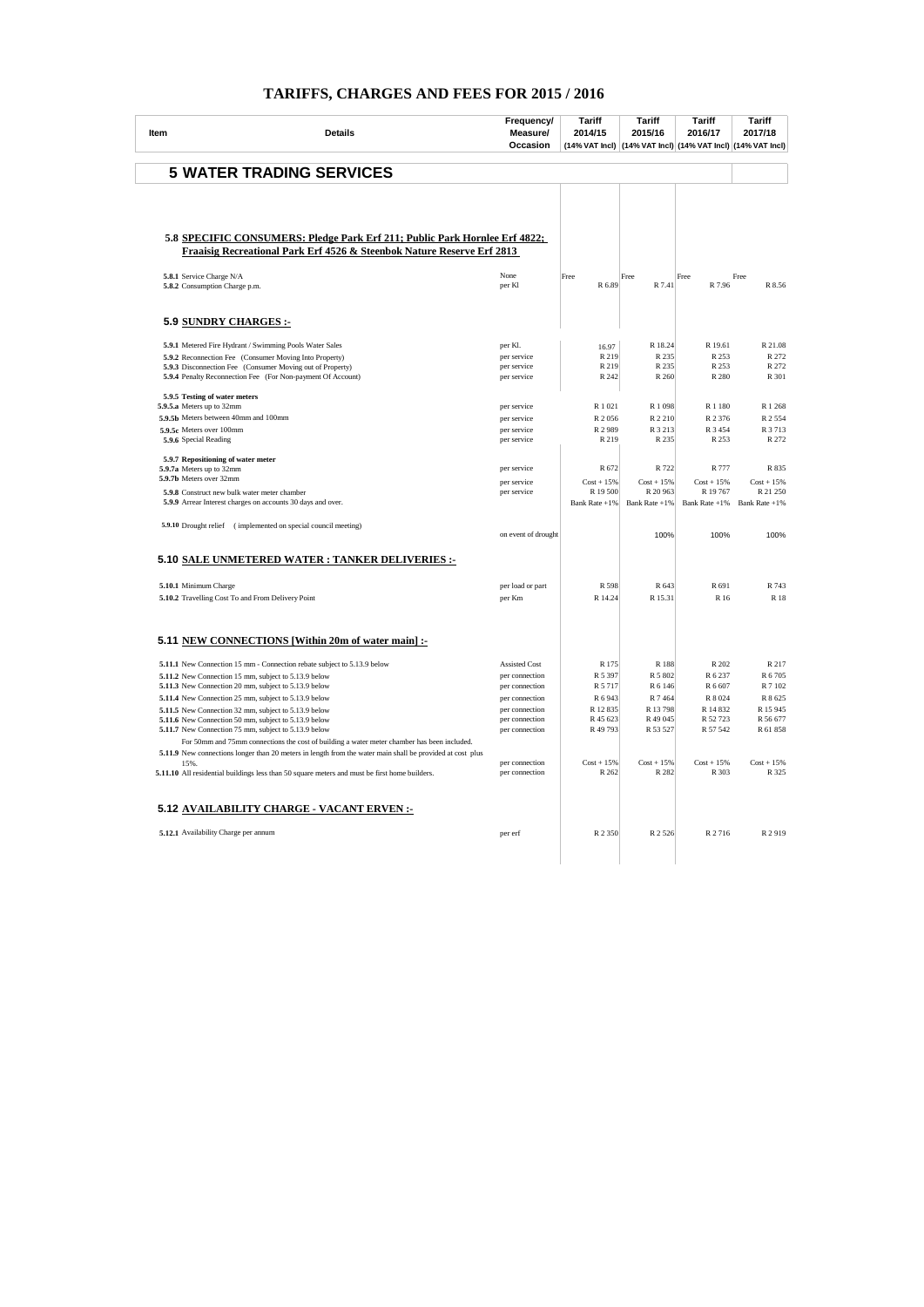| Item          | <b>Details</b>                                                                                                                                                                                                                      | Frequency/<br>Measure/ | Tariff<br>2014/15 | Tariff<br>2015/16                                           | Tariff<br>2016/17 | Tariff<br>2017/18 |
|---------------|-------------------------------------------------------------------------------------------------------------------------------------------------------------------------------------------------------------------------------------|------------------------|-------------------|-------------------------------------------------------------|-------------------|-------------------|
|               |                                                                                                                                                                                                                                     | Occasion               |                   | (14% VAT Incl) (14% VAT Incl) (14% VAT Incl) (14% VAT Incl) |                   |                   |
|               | <b>5 WATER TRADING SERVICES</b>                                                                                                                                                                                                     |                        |                   |                                                             |                   |                   |
|               |                                                                                                                                                                                                                                     |                        |                   |                                                             |                   |                   |
|               | 5.13 PROVISIONS APPLICABLE TO PAYMENT OF ACCOUNTS :-                                                                                                                                                                                |                        |                   |                                                             |                   |                   |
|               | 5.13.1 The consumer shall pay the above-mentioned monthly accounts provided that if the consumer fails to pay<br>such charges after the Council has taken such steps as it may consider reasonable to collect such charges,         |                        |                   |                                                             |                   |                   |
|               | the owner of the premises shall be liable to pay on demand such charges as remain.<br>5.13.2 All accounts become payable when dispatched from the offices of the Director Finance, and should any                                   |                        |                   |                                                             |                   |                   |
|               | amount remain unpaid after the date reflected on the account, the Council shall have the right to<br>disconnect the service to which the account relates without further notice. The due date reflected on the                      |                        |                   |                                                             |                   |                   |
|               | account shall not be less than ten calendar days from the date of dispatch of the account.<br>5.13.3 An error or omission in any account or failure to render an account shall not relieve the consumer of his                      |                        |                   |                                                             |                   |                   |
|               | obligation to pay the correct amount due, and the onus shall be on the consumer to satisfy himself that<br>the account rendered is in accordance with the prescribed tariff of charges.                                             |                        |                   |                                                             |                   |                   |
|               |                                                                                                                                                                                                                                     |                        |                   |                                                             |                   |                   |
|               | <b>5.14 WATER AUGMENTATION FEE</b>                                                                                                                                                                                                  |                        |                   |                                                             |                   |                   |
|               | 5.14.1 Water Augmentation                                                                                                                                                                                                           | Per equivalent erf     | R 46 918          | R 50 437                                                    | R 54 220          | R 58 286          |
|               |                                                                                                                                                                                                                                     |                        |                   |                                                             |                   |                   |
|               | <b>5.15 SERVICE CALLS</b>                                                                                                                                                                                                           |                        |                   |                                                             |                   |                   |
|               | 5.15.1 When the Council is called upon by a consumer to attend to any fault or failure of supply at his premises<br>and such fault or failure is not attributed to the Council's staff or equipment, the fee for such service shall |                        |                   |                                                             |                   |                   |
|               | be as follows :-                                                                                                                                                                                                                    | per service            | R 321             | R 345                                                       | R 371             | R 399             |
|               |                                                                                                                                                                                                                                     |                        |                   |                                                             |                   |                   |
|               | 5.16 TAMPERING WITH PREPAID METERS<br>A service charge for the first incident of a meter tampering will be billed to the customer who benefited per incident                                                                        |                        |                   |                                                             |                   |                   |
|               | from the tampering.                                                                                                                                                                                                                 |                        | R 1 1 1 5         | R 1 199                                                     | R1289             | R1385             |
|               | A service charge for the second incident of a meter tampering will be billed to the customer who<br>benefited from the tampering.                                                                                                   | per incident           | R <sub>1650</sub> | R 1 774                                                     | R1907             | R 2 050           |
|               | A service charge for the third incident of a meter tampering will be billed to the customer who benefited per incident                                                                                                              |                        |                   |                                                             |                   |                   |
|               | from the tampering.                                                                                                                                                                                                                 |                        | R 2 201           | R 2 3 6 6                                                   | R 2 544           | R 2 7 3 4         |
|               | After the 4th tamper the meter shall be removed and a new connection fee shall be payable before<br>supply is re-instated.                                                                                                          |                        |                   |                                                             |                   |                   |
|               |                                                                                                                                                                                                                                     |                        |                   |                                                             |                   |                   |
|               | <b>5.17 ILLEGAL WATER CONNECTIONS</b>                                                                                                                                                                                               |                        |                   |                                                             |                   |                   |
|               | 5.17.1 A fine for connecting illegally to a municipal water main will be billed to the customer who benefited<br>from the illegal connection                                                                                        | per incident           | R 10 435          | R 11 218                                                    | R 12 059          | R 12 963          |
|               |                                                                                                                                                                                                                                     |                        |                   |                                                             |                   |                   |
|               | <b>5.18 SURCHARGE: INACCESSIBLE WATER METERS</b>                                                                                                                                                                                    |                        |                   |                                                             |                   |                   |
|               | 5.18.1 Customers will be notified in writing whenever a water meter has for whatever reason become<br>inaccessible. Consumers will have 14 days from the date of notification to arrange for a reading to be<br>taken               |                        |                   |                                                             |                   |                   |
|               | 5.18.2 A surcharge will thereafter be levied if no response is received on or before the notice period has<br>expired.                                                                                                              | per incident           | R 379             | R 407                                                       | R 438             | R 471             |
|               |                                                                                                                                                                                                                                     |                        |                   |                                                             |                   |                   |
|               | 5.19 A PUNITIVE CONSUMPTION CHARGE OF UP TO 25% ON ALL TARIFFS                                                                                                                                                                      |                        |                   |                                                             |                   |                   |
|               | MAY BE IMPOSED BY SPECIAL RESOLUTION OF COUNCIL DEPENDING<br>ON AVAILABILITY OF RAW WATER                                                                                                                                           |                        |                   |                                                             |                   |                   |
|               |                                                                                                                                                                                                                                     |                        |                   |                                                             |                   |                   |
|               | <b>5.20 WATER LEAKS RESULTING FROM PIPE BURSTS</b>                                                                                                                                                                                  |                        |                   |                                                             |                   |                   |
|               | 5.20.1 Conditions                                                                                                                                                                                                                   |                        |                   |                                                             |                   |                   |
|               | 5.20.1.1 Domestic and Business: In terms of water leaks the following Council Policy will apply [CR 28/11/96]                                                                                                                       |                        |                   |                                                             |                   |                   |
| (i)           | Relief of 70% on excess water within 30 days of the first excessive account                                                                                                                                                         |                        |                   |                                                             |                   |                   |
| (ii)<br>(iii) | Relief of 50% on excess water within 60 days of the first excessive account<br>Relief of 30% on excess water within 90 days of the first excessive account                                                                          |                        |                   |                                                             |                   |                   |
|               |                                                                                                                                                                                                                                     |                        |                   |                                                             |                   |                   |
|               | 5.20.1.2 Relief will only be granted on production of a plumber's certificate, verified by the<br>Town -Engineer, or an on-site inspection carried out by the Town Engineer, and                                                    |                        |                   |                                                             |                   |                   |
|               | reported on and recommended for assistance. A sworn affadavit in the case of a                                                                                                                                                      |                        |                   |                                                             |                   |                   |
|               | private individual having repaired the leak is also acceptable.                                                                                                                                                                     |                        |                   |                                                             |                   |                   |
|               | 5.20.2 Rebate recipients: In the case of indigent recipients, and senior citizens (age 60 or                                                                                                                                        |                        |                   |                                                             |                   |                   |
|               | older) a six months average supply prior to the water leak will be made applicable<br>upon production of a plumber's certificate or sworn affidavit in the case of a                                                                |                        |                   |                                                             |                   |                   |
|               | private individual having repaired the leak. The excessive consumption above the                                                                                                                                                    |                        |                   |                                                             |                   |                   |
|               | six monthly average applied, to be waived.<br><b>WATER WASTAGE</b>                                                                                                                                                                  |                        |                   |                                                             |                   |                   |
|               | A fine will be issed for Water Wastage in terms of the Water by law                                                                                                                                                                 | per incident           |                   | 1000.00                                                     |                   |                   |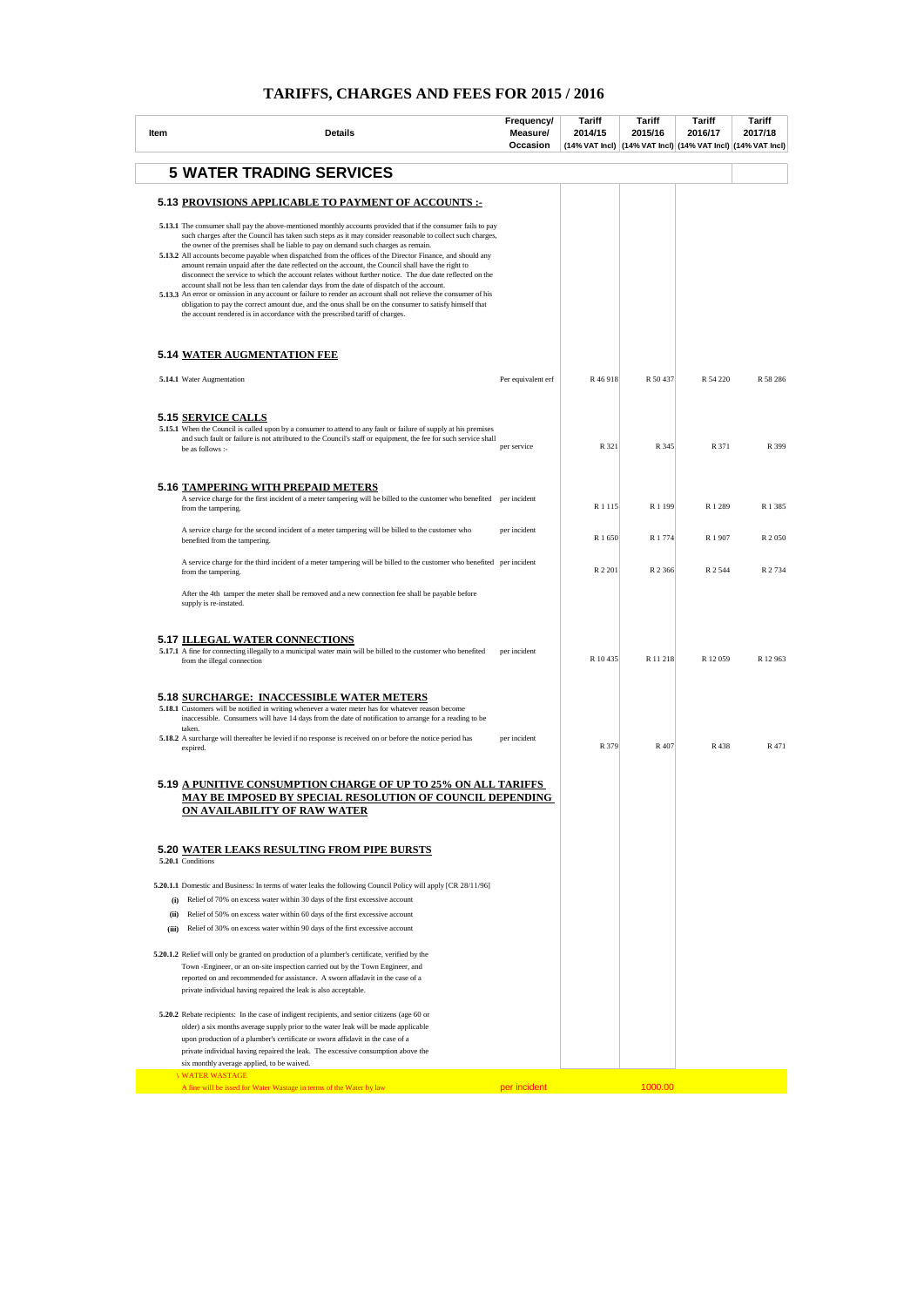|             | ELECTRICITY TRADING SERVICES: 2015 - 2016 IBT (Inclined Block Tariff)                                                                                                                                                                                                                                                                                                                                                                                                                                                             |                                           |                                            |                                                                          |                          |                          |
|-------------|-----------------------------------------------------------------------------------------------------------------------------------------------------------------------------------------------------------------------------------------------------------------------------------------------------------------------------------------------------------------------------------------------------------------------------------------------------------------------------------------------------------------------------------|-------------------------------------------|--------------------------------------------|--------------------------------------------------------------------------|--------------------------|--------------------------|
| <b>Item</b> | <b>Details</b>                                                                                                                                                                                                                                                                                                                                                                                                                                                                                                                    | Frequency/<br>Measure/<br><b>Occasion</b> | <b>Tariff</b><br>2014/15<br>(14% VAT Incl) | <b>Tariff</b><br>2015/16<br>(14% VAT Incl) (14% VAT Incl) (14% VAT Incl) | <b>Tariff</b><br>2016/17 | <b>Tariff</b><br>2017/18 |
|             | <b>6 ELECTRICITY TRADING SERVICE</b>                                                                                                                                                                                                                                                                                                                                                                                                                                                                                              |                                           |                                            |                                                                          |                          |                          |
|             | 6.1 CLASS OF CONSUMER                                                                                                                                                                                                                                                                                                                                                                                                                                                                                                             |                                           |                                            |                                                                          |                          |                          |
|             | 6.1.1 (a) Tariff 1 and 2 : Domestic                                                                                                                                                                                                                                                                                                                                                                                                                                                                                               |                                           |                                            |                                                                          |                          |                          |
|             | Private dwellings, individual flats, unlicensed residential, social clubs, libraries, museums,<br>churches and church halls, charitable institutions, non-profit organisations, homeowners<br>associations and electric gates not exceeding a rating of 60 Amp per phase. In the case of<br>consumers in the Housing Schemes the maximum rating shall be 20 Amp, but this maximum<br>may be exceeded at the discretion of the Manager Electrotechnical. All new applications will<br>only be metered by means of a prepaid meter. |                                           |                                            |                                                                          |                          |                          |
|             | 6.1.1 (b) Tariff $3:4$ and $5:$ Commercial                                                                                                                                                                                                                                                                                                                                                                                                                                                                                        |                                           |                                            |                                                                          |                          |                          |
|             | Any new commercial or industrial consumer not exceeding a rating of 100 Amp per phase, will<br>only be metered by means of a prepaid meter. Commercial consumers may reconnect on an<br>existing credit meter. Any change from conventional to prepaid metering will be for the cost of<br>the consumer. Only 30; 60 and 100 Amp ratings are available.                                                                                                                                                                           |                                           |                                            |                                                                          |                          |                          |
|             | 6.1.1 (c) Tariff $7 :$ Bulk Supply                                                                                                                                                                                                                                                                                                                                                                                                                                                                                                |                                           |                                            |                                                                          |                          |                          |
|             | Any consumer having a notified maximum demand in excess of 66 kVA (101Amps).                                                                                                                                                                                                                                                                                                                                                                                                                                                      |                                           |                                            |                                                                          |                          |                          |
|             | 6.1.1 (d) Tariff 9 : Street Lighting<br>Installations maintained by the Council.                                                                                                                                                                                                                                                                                                                                                                                                                                                  |                                           |                                            |                                                                          |                          |                          |
|             | 6.1.1 (e) Tariff 10 : Sports Clubs                                                                                                                                                                                                                                                                                                                                                                                                                                                                                                |                                           |                                            |                                                                          |                          |                          |
|             | Athletic and Sports Clubs operating on premises leased from the Council or occupied by them.                                                                                                                                                                                                                                                                                                                                                                                                                                      |                                           |                                            |                                                                          |                          |                          |
|             | 6.1.1 (f) Tariff 11 : Availability                                                                                                                                                                                                                                                                                                                                                                                                                                                                                                |                                           |                                            |                                                                          |                          |                          |
|             | An erf, with or without improvements, or, any individual flat or office suite held under sectional<br>title deed, situated within the Municipal Area, which is not connected to the Council's Electricity<br>Supply and which in the opinion of the Council, can reasonably be so connected.                                                                                                                                                                                                                                      |                                           |                                            |                                                                          |                          |                          |
|             | 6.1.2 TARIFF USE RESTRICTION                                                                                                                                                                                                                                                                                                                                                                                                                                                                                                      |                                           |                                            |                                                                          |                          |                          |
|             | No consumer shall be entitled to use more than one of the foregoing tariffs on any premises<br>without the prior approval, in writing, of the Manager Electrotechnical.                                                                                                                                                                                                                                                                                                                                                           |                                           |                                            |                                                                          |                          |                          |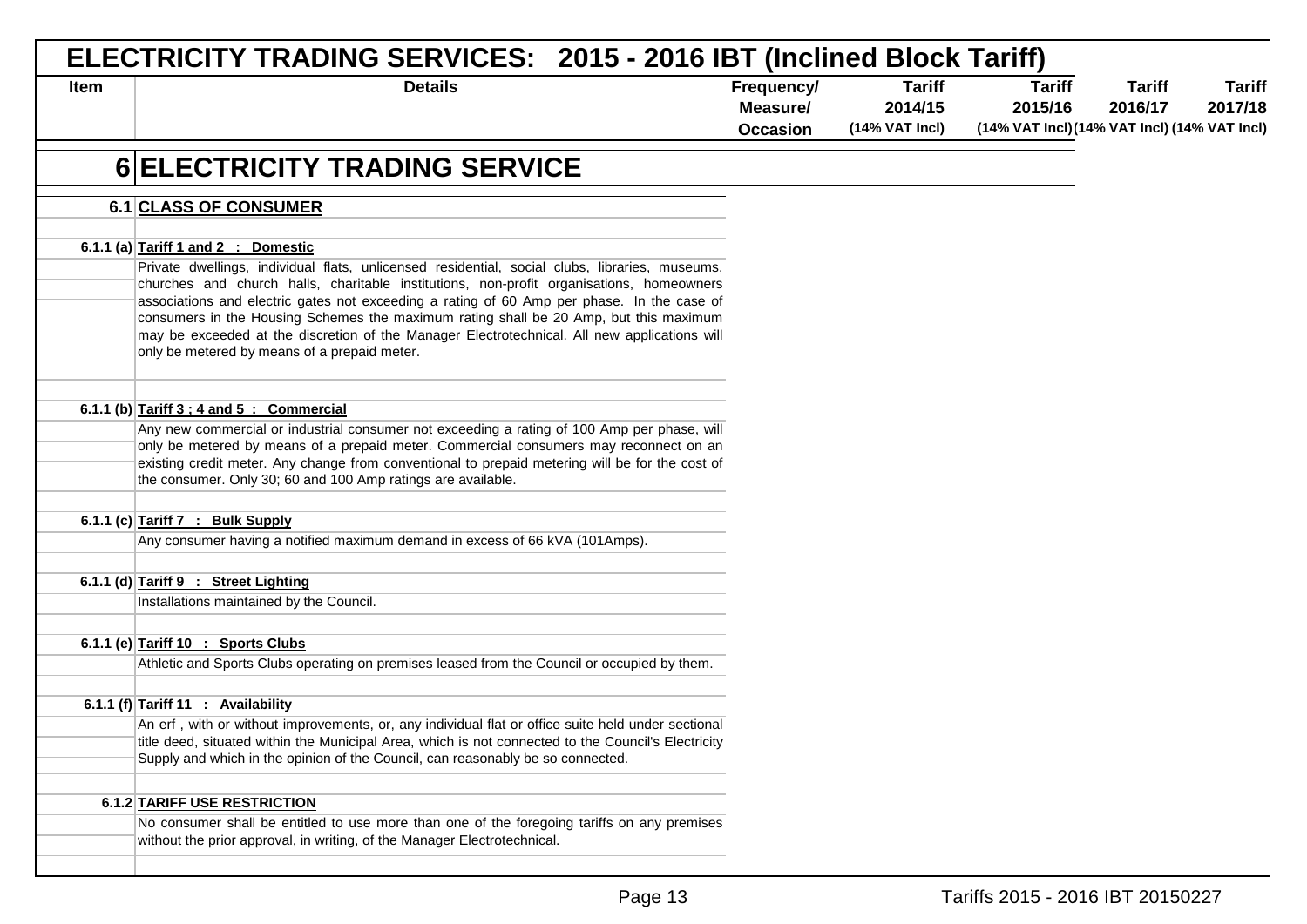|      | ELECTRICITY TRADING SERVICES: 2015 - 2016 IBT (Inclined Block Tariff)                                                                                                                                                                                                                                                                                                                                                                                                                                                                                                                                                                                                                                                                                      |                                           |                                            |                                                                          |                          |                          |
|------|------------------------------------------------------------------------------------------------------------------------------------------------------------------------------------------------------------------------------------------------------------------------------------------------------------------------------------------------------------------------------------------------------------------------------------------------------------------------------------------------------------------------------------------------------------------------------------------------------------------------------------------------------------------------------------------------------------------------------------------------------------|-------------------------------------------|--------------------------------------------|--------------------------------------------------------------------------|--------------------------|--------------------------|
| Item | <b>Details</b>                                                                                                                                                                                                                                                                                                                                                                                                                                                                                                                                                                                                                                                                                                                                             | Frequency/<br>Measure/<br><b>Occasion</b> | <b>Tariff</b><br>2014/15<br>(14% VAT Incl) | <b>Tariff</b><br>2015/16<br>(14% VAT Incl) (14% VAT Incl) (14% VAT Incl) | <b>Tariff</b><br>2016/17 | <b>Tariff</b><br>2017/18 |
|      | 6.1.3 ELECTRICITY RESALE RESTRICTION                                                                                                                                                                                                                                                                                                                                                                                                                                                                                                                                                                                                                                                                                                                       |                                           |                                            |                                                                          |                          |                          |
|      | The resale of electricity must comply with Section 20 of the Standard Electricity By-Laws.                                                                                                                                                                                                                                                                                                                                                                                                                                                                                                                                                                                                                                                                 |                                           |                                            |                                                                          |                          |                          |
|      |                                                                                                                                                                                                                                                                                                                                                                                                                                                                                                                                                                                                                                                                                                                                                            |                                           |                                            |                                                                          |                          |                          |
|      | 6.1.4 SUPPLY CONTRACT                                                                                                                                                                                                                                                                                                                                                                                                                                                                                                                                                                                                                                                                                                                                      |                                           |                                            |                                                                          |                          |                          |
|      | Electricity shall be supplied under these tariffs by contract made or implied, and, with the<br>exemption of approved charges in tenancy, such contract shall be subject to the provisions of<br>section 5 of the Additional Electricity Supply By-Law. If the applicant for an electricity supply is<br>not the owner of the relevant premises, no such supply shall be given by the Council unless,<br>and until such time as the permission of the owner of the premises, or his appointed agent, is<br>given to Council in writing. In such an event the owner ceases to be a consumer in respect of<br>such premises and he will upon again becoming a consumer of such premises have to pay the<br>electricity deposit prescribed in paragraph 6.10. |                                           |                                            |                                                                          |                          |                          |
|      | 6.1.5 BASIC CHARGES                                                                                                                                                                                                                                                                                                                                                                                                                                                                                                                                                                                                                                                                                                                                        |                                           |                                            |                                                                          |                          |                          |
|      | 6.1.5.1 Conventional Metering                                                                                                                                                                                                                                                                                                                                                                                                                                                                                                                                                                                                                                                                                                                              |                                           |                                            |                                                                          |                          |                          |
|      | The fixed basic (service) charges shall be payable at the rate indicated from every month, or<br>portion thereof, following the date upon which the consumer has applied for the services to be<br>connected or upon which the Council is ready to effect such connection to the supply mains,<br>whichever may be the later, irrespective of whether the supply of electricity is used or not.                                                                                                                                                                                                                                                                                                                                                            |                                           |                                            |                                                                          |                          |                          |
|      | 6.1.5.2 Prepaid Metering                                                                                                                                                                                                                                                                                                                                                                                                                                                                                                                                                                                                                                                                                                                                   |                                           |                                            |                                                                          |                          |                          |
|      | Prepaid meters will have a fixed daily rate.                                                                                                                                                                                                                                                                                                                                                                                                                                                                                                                                                                                                                                                                                                               |                                           |                                            |                                                                          |                          |                          |
|      | 6.1.6 HOLIDAY HOUSE                                                                                                                                                                                                                                                                                                                                                                                                                                                                                                                                                                                                                                                                                                                                        |                                           |                                            |                                                                          |                          |                          |
|      | 6.1.6.1 A single residential property at which electricity (kWh) has not been purchased for three<br>consecutive months is classified as a "Holiday Home".                                                                                                                                                                                                                                                                                                                                                                                                                                                                                                                                                                                                 |                                           |                                            |                                                                          |                          |                          |
|      | 6.1.6.2 In order to change the name of the consumer as well as the tariff codes etc. an administration<br>fee will be charged whenever a holiday house becomes permanently occupied.                                                                                                                                                                                                                                                                                                                                                                                                                                                                                                                                                                       |                                           |                                            |                                                                          |                          |                          |
|      | 6.1.6.3 The responsibility to prove that a house is/was physically permanently occupied, will be on the<br>onus of the applicant.                                                                                                                                                                                                                                                                                                                                                                                                                                                                                                                                                                                                                          |                                           |                                            |                                                                          |                          |                          |
|      | 6.1.6.4 The same tariff as Domestic Prepaid Electricity Meter is applicable where a Daily Rate is<br>charged. If the criteria is met, application can be made on a yearly basis for an electrical<br>consumption assessment in order to qualify for the All Inclusive Energy Charge.                                                                                                                                                                                                                                                                                                                                                                                                                                                                       |                                           |                                            |                                                                          |                          |                          |
|      |                                                                                                                                                                                                                                                                                                                                                                                                                                                                                                                                                                                                                                                                                                                                                            |                                           |                                            |                                                                          |                          |                          |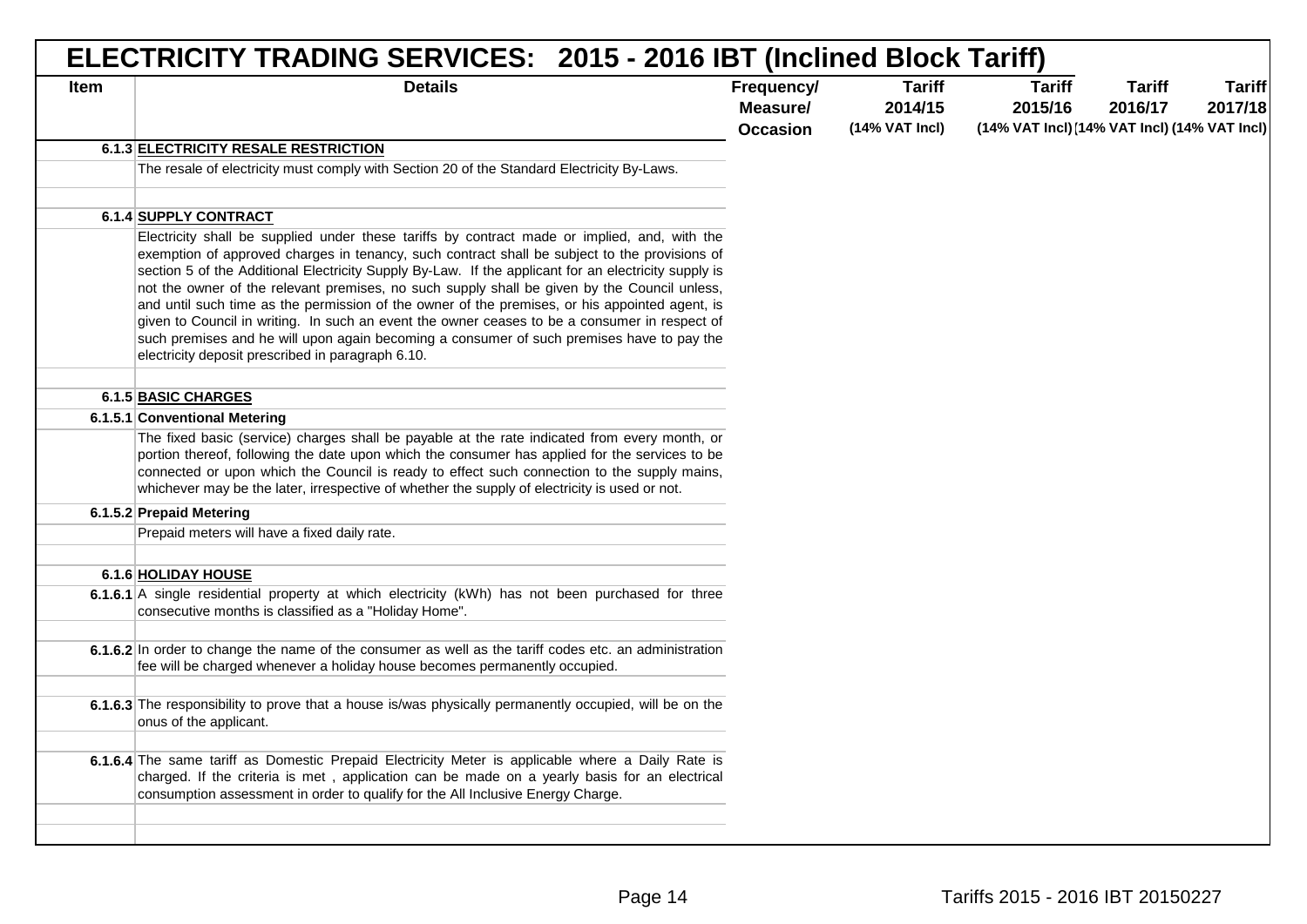|             | ELECTRICITY TRADING SERVICES: 2015 - 2016 IBT (Inclined Block Tariff)                                                                                                                                                                                                                                                                                                                                                                                                                   |                                           |                                            |                                                                          |                          |                          |
|-------------|-----------------------------------------------------------------------------------------------------------------------------------------------------------------------------------------------------------------------------------------------------------------------------------------------------------------------------------------------------------------------------------------------------------------------------------------------------------------------------------------|-------------------------------------------|--------------------------------------------|--------------------------------------------------------------------------|--------------------------|--------------------------|
| <b>Item</b> | <b>Details</b>                                                                                                                                                                                                                                                                                                                                                                                                                                                                          | Frequency/<br>Measure/<br><b>Occasion</b> | <b>Tariff</b><br>2014/15<br>(14% VAT Incl) | <b>Tariff</b><br>2015/16<br>(14% VAT Incl) (14% VAT Incl) (14% VAT Incl) | <b>Tariff</b><br>2016/17 | <b>Tariff</b><br>2017/18 |
|             | 6.2 SUPPLY RATING                                                                                                                                                                                                                                                                                                                                                                                                                                                                       |                                           |                                            |                                                                          |                          |                          |
|             |                                                                                                                                                                                                                                                                                                                                                                                                                                                                                         |                                           |                                            |                                                                          |                          |                          |
|             | 6.2.1 ALTERATION OF SUPPLY RATING                                                                                                                                                                                                                                                                                                                                                                                                                                                       |                                           |                                            |                                                                          |                          |                          |
|             | In respect of tariffs 1, 2, 3, 4 and 5 one(1) month's written notice shall be given if a consumer<br>wishes to alter the rating of the Council's circuit breaker installed under these tariffs, except that<br>a reduction in size will only be permitted in respect of tariffs 1 and 2 within 6 months of a<br>previous change in the circuit breaker size. The following fees are payable in advance and<br>must accompany the written notice for a change in circuit breaker size :- |                                           |                                            |                                                                          |                          |                          |
|             | <b>Consumers Within Municipal Area: Downgrades / Upgrades</b>                                                                                                                                                                                                                                                                                                                                                                                                                           |                                           |                                            |                                                                          |                          |                          |
|             | <b>6.2.1.1</b> Single phase credit meter connections                                                                                                                                                                                                                                                                                                                                                                                                                                    | per connection                            | R 510.00                                   | R 570.00                                                                 | R 621.30                 | R 677.22                 |
|             | 6.2.1.2 Three Phase credit meter connections                                                                                                                                                                                                                                                                                                                                                                                                                                            | per connection                            | R 1 520.00                                 | R 1 520.00                                                               |                          |                          |
|             | 6.2.1.3 Prepaid Metering - Single and Three Phase                                                                                                                                                                                                                                                                                                                                                                                                                                       | per connection                            | R 596.00                                   | R 650.00                                                                 |                          |                          |
|             |                                                                                                                                                                                                                                                                                                                                                                                                                                                                                         |                                           |                                            |                                                                          |                          |                          |
|             | 6.2.2 Change from Three Phase to Single Phase                                                                                                                                                                                                                                                                                                                                                                                                                                           |                                           |                                            |                                                                          |                          |                          |
|             | Change from three phase Conventional or Prepaid to single phase prepaid metering only                                                                                                                                                                                                                                                                                                                                                                                                   | per connection                            | R 1880.00                                  | R 1 980.00                                                               |                          |                          |
|             | 6.3 TARIFFS : PREPAID METERING                                                                                                                                                                                                                                                                                                                                                                                                                                                          |                                           |                                            |                                                                          |                          |                          |
|             | <b>DOMESTIC - ELECTRIFICATION SCHEME</b><br>6.3.1 TARIFF $1[A]$ :                                                                                                                                                                                                                                                                                                                                                                                                                       |                                           |                                            |                                                                          |                          |                          |
|             | Prepaid Metering: Only Single Phase is available                                                                                                                                                                                                                                                                                                                                                                                                                                        |                                           |                                            |                                                                          |                          |                          |
|             | 6.3.1.1 20A : Electrification Housing Scheme (Limited to 20A)                                                                                                                                                                                                                                                                                                                                                                                                                           |                                           |                                            |                                                                          |                          |                          |
|             | Pre Paid Electricity Tariff has the first 50kWh free                                                                                                                                                                                                                                                                                                                                                                                                                                    |                                           |                                            |                                                                          |                          |                          |
|             | Block 1: 0 - 50kWh                                                                                                                                                                                                                                                                                                                                                                                                                                                                      | cents per kWh                             | R 0.00                                     | R 0.00                                                                   | R 0.00                   | R 0.00                   |
|             | Block 2: 51 - 350kWh<br>Block 3: 351 - 600kWh                                                                                                                                                                                                                                                                                                                                                                                                                                           |                                           | R 1.03<br>R 1.41                           | R 1.11<br>R 1.58                                                         | R 1.21<br>R 1.73         | R 1.32<br>R 1.88         |
|             | Block 4: 601 - 800kWh                                                                                                                                                                                                                                                                                                                                                                                                                                                                   |                                           | R 1.53                                     | R 1.79                                                                   | R 1.95                   | R 2.13                   |
|             | Block 5: > 801kWh                                                                                                                                                                                                                                                                                                                                                                                                                                                                       |                                           | R 1.63                                     | R 1.87                                                                   | R 2.04                   | R 2.22                   |
|             |                                                                                                                                                                                                                                                                                                                                                                                                                                                                                         |                                           |                                            |                                                                          |                          |                          |
|             |                                                                                                                                                                                                                                                                                                                                                                                                                                                                                         |                                           |                                            |                                                                          |                          |                          |
|             |                                                                                                                                                                                                                                                                                                                                                                                                                                                                                         |                                           |                                            |                                                                          |                          |                          |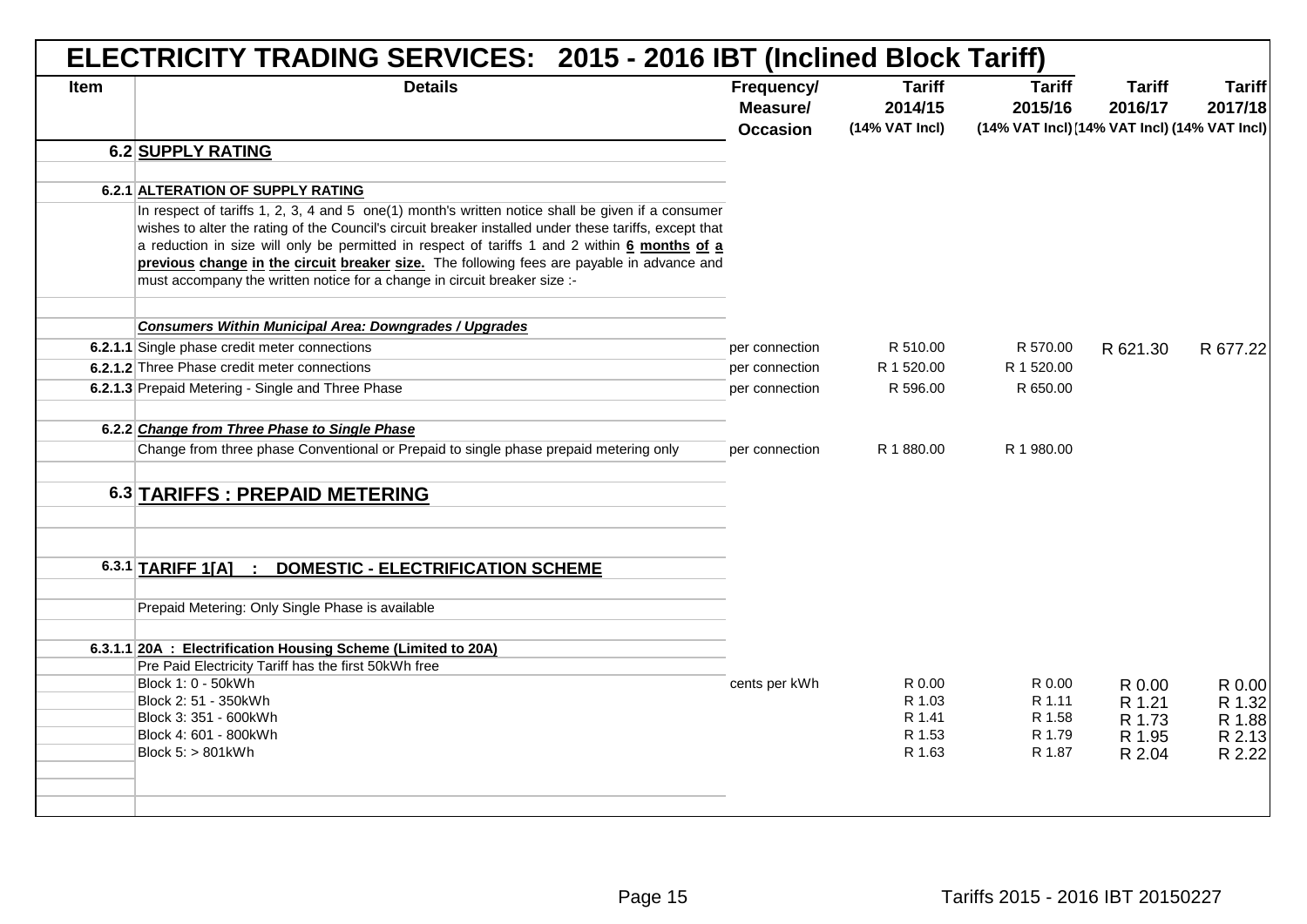|             | <b>Details</b>                                                                                                                                                                                                                                                                                                                                                                                                                                                                                                                                                                                                                                 | ELECTRICITY TRADING SERVICES: 2015 - 2016 IBT (Inclined Block Tariff)<br>Frequency/ | <b>Tariff</b>             | <b>Tariff</b>                                           | <b>Tariff</b>    | <b>Tariff</b>    |
|-------------|------------------------------------------------------------------------------------------------------------------------------------------------------------------------------------------------------------------------------------------------------------------------------------------------------------------------------------------------------------------------------------------------------------------------------------------------------------------------------------------------------------------------------------------------------------------------------------------------------------------------------------------------|-------------------------------------------------------------------------------------|---------------------------|---------------------------------------------------------|------------------|------------------|
| <b>Item</b> |                                                                                                                                                                                                                                                                                                                                                                                                                                                                                                                                                                                                                                                | Measure/<br><b>Occasion</b>                                                         | 2014/15<br>(14% VAT Incl) | 2015/16<br>(14% VAT Incl) [14% VAT Incl) (14% VAT Incl) | 2016/17          | 2017/18          |
|             | 6.3.2 TARIFF 1[B] : DOMESTIC                                                                                                                                                                                                                                                                                                                                                                                                                                                                                                                                                                                                                   |                                                                                     |                           |                                                         |                  |                  |
|             | Prepaid Electricity Metering                                                                                                                                                                                                                                                                                                                                                                                                                                                                                                                                                                                                                   |                                                                                     |                           |                                                         |                  |                  |
|             | 6.3.2.1 30A : Domestic Consumption                                                                                                                                                                                                                                                                                                                                                                                                                                                                                                                                                                                                             |                                                                                     |                           |                                                         |                  |                  |
|             | Block 1: 0 - 50kWh                                                                                                                                                                                                                                                                                                                                                                                                                                                                                                                                                                                                                             | cents per kWh                                                                       | R 0.83                    | R 0.88                                                  | R 0.96           | R 1.04           |
|             | Block 2: 51 - 350kWh                                                                                                                                                                                                                                                                                                                                                                                                                                                                                                                                                                                                                           |                                                                                     | R 1.03                    | R 1.11                                                  | R 1.21           | R 1.32           |
|             | Block 3: 351 - 600kWh                                                                                                                                                                                                                                                                                                                                                                                                                                                                                                                                                                                                                          |                                                                                     | R 1.41                    | R 1.58                                                  | R 1.73           | R 1.88           |
|             | Block 4: 601 - 800kWh                                                                                                                                                                                                                                                                                                                                                                                                                                                                                                                                                                                                                          |                                                                                     | R 1.53                    | R 1.79                                                  | R 1.95           | R 2.13           |
|             | Block 5: > 801kWh                                                                                                                                                                                                                                                                                                                                                                                                                                                                                                                                                                                                                              |                                                                                     | R 1.63                    | R 1.87                                                  | R 2.04           | R 2.22           |
|             | Daily Rate                                                                                                                                                                                                                                                                                                                                                                                                                                                                                                                                                                                                                                     |                                                                                     | R 1.71                    | R 2.03                                                  | R 2.21           | R 2.41           |
|             | 6.3.2.2 60A : Domestic Consumption                                                                                                                                                                                                                                                                                                                                                                                                                                                                                                                                                                                                             |                                                                                     |                           |                                                         |                  |                  |
|             | Block 1: 0 - 50kWh                                                                                                                                                                                                                                                                                                                                                                                                                                                                                                                                                                                                                             | cents per kWh                                                                       | R 0.83                    | R 0.88                                                  | R 0.96           | R 1.04           |
|             | Block 2: 51 - 350kWh                                                                                                                                                                                                                                                                                                                                                                                                                                                                                                                                                                                                                           |                                                                                     | R 1.03                    | R 1.11                                                  | R 1.21           | R 1.32           |
|             | Block 3: 351 - 600kWh                                                                                                                                                                                                                                                                                                                                                                                                                                                                                                                                                                                                                          |                                                                                     | R 1.41                    | R 1.58                                                  | R 1.73           | R 1.88           |
|             | Block 4: 601 - 800kWh                                                                                                                                                                                                                                                                                                                                                                                                                                                                                                                                                                                                                          |                                                                                     | R 1.53                    | R 1.79                                                  | R 1.95           | R 2.13           |
|             | Block 5: > 801kWh                                                                                                                                                                                                                                                                                                                                                                                                                                                                                                                                                                                                                              |                                                                                     | R 1.63                    | R 1.87                                                  | R 2.04           | R 2.22           |
|             | Daily Rate                                                                                                                                                                                                                                                                                                                                                                                                                                                                                                                                                                                                                                     |                                                                                     | R 3.42                    | R 3.83                                                  | R 4.18           | R 4.55           |
|             | 6.3.4 TARIFF 1[C] : DOMESTIC - ALL INCLUSIVE ENERGY TARIFF                                                                                                                                                                                                                                                                                                                                                                                                                                                                                                                                                                                     |                                                                                     |                           |                                                         |                  |                  |
|             |                                                                                                                                                                                                                                                                                                                                                                                                                                                                                                                                                                                                                                                |                                                                                     |                           |                                                         |                  |                  |
|             | Limited to single phase 60A or the maximum design capacity of the network supplying the area,<br>e.g. 30A, and only for electrification and residential areas. Application must be made to convert<br>to this tariff and it will be at the discretion of the Manager Electrotechnical if the criteria is met.<br>Monthly purchases of electricity have to be made for at least 11 of the prior 12 consecutive<br>months in order to qualify for the following year. This tariff has the Daily Rate built into the<br>energy charge of Blocks 1&2. This tariff is NOT available to holiday houses, the commercial<br>sector or 3Phase metering. |                                                                                     |                           |                                                         |                  |                  |
|             | 6.3.4.1 Block 1: 0 - 50 kWh                                                                                                                                                                                                                                                                                                                                                                                                                                                                                                                                                                                                                    | cents per kWh                                                                       | R 1.09                    | R 1.16                                                  | R 1.26           | R 1.38           |
|             | Block 2: 51 - 350kWh                                                                                                                                                                                                                                                                                                                                                                                                                                                                                                                                                                                                                           |                                                                                     | R 1.33                    | R 1.43                                                  | R 1.56           |                  |
|             | Block 3: 351 - 600kWh                                                                                                                                                                                                                                                                                                                                                                                                                                                                                                                                                                                                                          |                                                                                     | R 1.42                    | R 1.60                                                  | R 1.74           | R 1.70<br>R 1.90 |
|             | Block 4: 601 - 800kWh<br>Block 5: > 801kWh                                                                                                                                                                                                                                                                                                                                                                                                                                                                                                                                                                                                     |                                                                                     | R 1.54<br>R 1.65          | R 1.81<br>R 1.89                                        | R 1.97<br>R 2.06 | R 2.15<br>R 2.24 |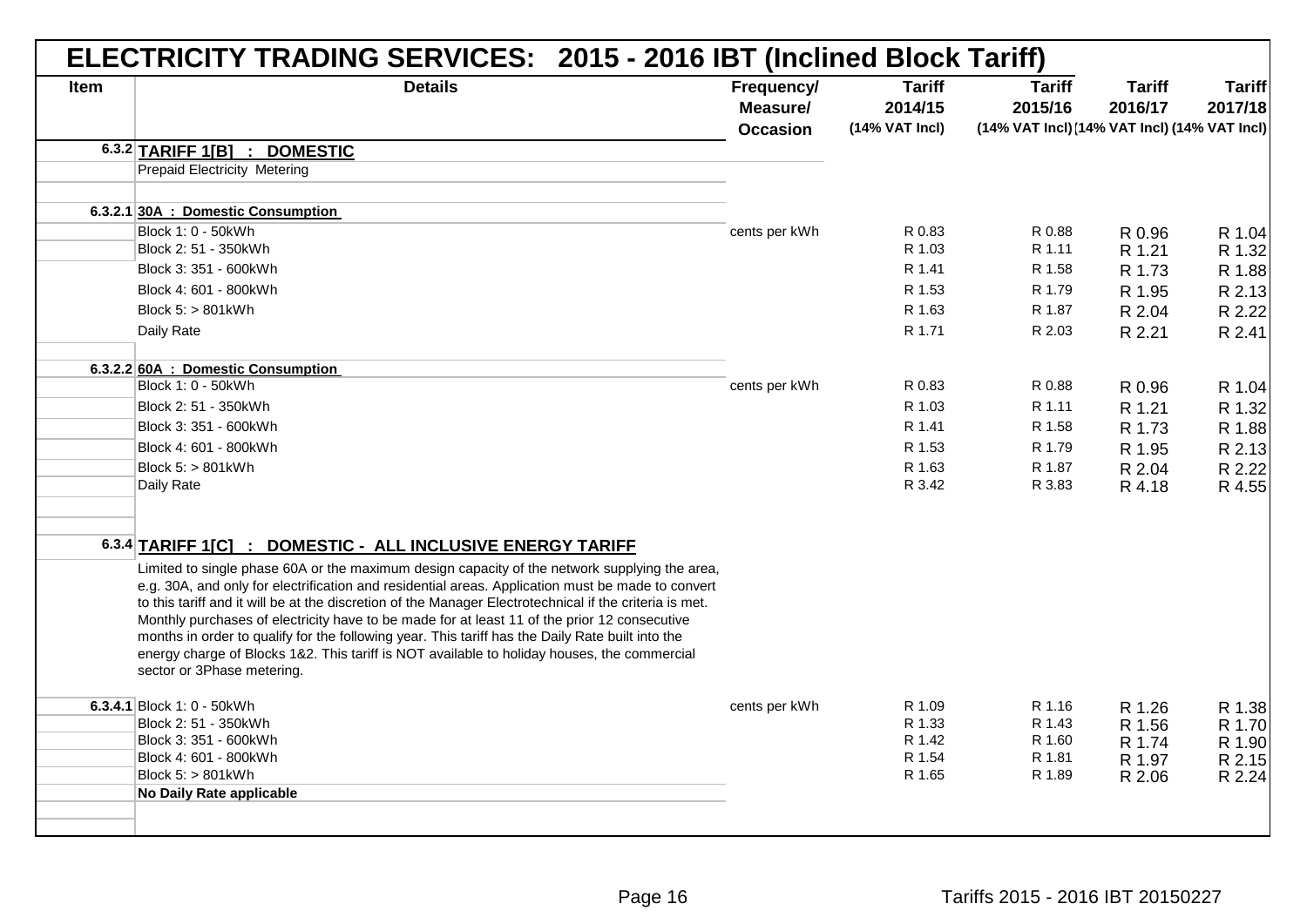|             | ELECTRICITY TRADING SERVICES: 2015 - 2016 IBT (Inclined Block Tariff) |                                           |                                              |                                                                          |                          |                          |
|-------------|-----------------------------------------------------------------------|-------------------------------------------|----------------------------------------------|--------------------------------------------------------------------------|--------------------------|--------------------------|
| <b>Item</b> | <b>Details</b>                                                        | Frequency/<br>Measure/<br><b>Occasion</b> | <b>Tariff</b><br>2014/15<br>$(14%$ VAT Incl) | <b>Tariff</b><br>2015/16<br>(14% VAT Incl) (14% VAT Incl) (14% VAT Incl) | <b>Tariff</b><br>2016/17 | <b>Tariff</b><br>2017/18 |
|             | 6.3.5 TARIFF 1[D] : DOMESTIC - THREE PHASE                            |                                           |                                              |                                                                          |                          |                          |
|             | Prepaid Electricity Metering                                          |                                           |                                              |                                                                          |                          |                          |
|             | 6.3.5.1 30A : Domestic Consumption                                    |                                           |                                              |                                                                          |                          |                          |
|             | Block 1: 0 - 50kWh                                                    | cents per kWh                             | R 0.83                                       | R 0.88                                                                   | R 0.96                   | R 1.04                   |
|             | Block 2: 51 - 350kWh                                                  |                                           | R 1.03                                       | R 1.11                                                                   | R 1.21                   | R 1.32                   |
|             | Block 3: 351 - 600kWh                                                 |                                           | R 1.41                                       | R 1.58                                                                   | R 1.73                   | R 1.88                   |
|             | Block 4: 601 - 800kWh                                                 |                                           | R 1.53                                       | R 1.79                                                                   | R 1.95                   | R 2.13                   |
|             | Block 5: > 801kWh                                                     |                                           | R 1.63                                       | R 1.87                                                                   | R 2.04                   | R 2.22                   |
|             | Daily Rate                                                            |                                           | R 4.96                                       | R 5.63                                                                   | R 6.14                   | R 6.69                   |
|             | 6.3.5.2 60A : Domestic Consumption                                    |                                           |                                              |                                                                          |                          |                          |
|             | Block 1: 0 - 50kWh                                                    | cents per kWh                             | R 0.83                                       | R 0.88                                                                   | R 0.96                   | R 1.04                   |
|             | Block 2: 51 - 350kWh                                                  |                                           | R 1.03                                       | R 1.11                                                                   | R 1.21                   | R 1.32                   |
|             | Block 3: 351 - 600kWh                                                 |                                           | R 1.41                                       | R 1.58                                                                   | R 1.73                   | R 1.88                   |
|             | Block 4: 601 - 800kWh                                                 |                                           | R 1.53                                       | R 1.79                                                                   | R 1.95                   | R 2.13                   |
|             | Block 5: > 801kWh                                                     |                                           | R 1.63                                       | R 1.87                                                                   | R 2.04                   | R 2.22                   |
|             | Daily Rate                                                            |                                           | R 9.92                                       | R 11.02                                                                  | R 12.02                  | R 13.10                  |
|             | 6.3.6 TARIFF 3[A] : COMMERCIAL SINGLE PHASE                           |                                           |                                              |                                                                          |                          |                          |
|             |                                                                       |                                           |                                              |                                                                          |                          |                          |
|             | 6.3.6.1 30 Amp : Commercial Consumption                               |                                           |                                              |                                                                          |                          |                          |
|             | Consumption charge no limit to units                                  | cents per kWh                             | R 1.47                                       | R 1.66                                                                   | R 1.81                   | R 1.98                   |
|             | Daily Rate                                                            | per day                                   | R 5.54                                       | R 5.93                                                                   | R 6.46                   | R 7.04                   |
|             | 6.3.6.2 60 Amp : Commercial Consumption                               |                                           |                                              |                                                                          |                          |                          |
|             | Consumption charge no limit to units                                  | cents per kWh                             | R 1.47                                       | R 1.66                                                                   | R 1.81                   | R 1.98                   |
|             | Daily Rate                                                            | per day                                   | R 11.08                                      | R 11.58                                                                  | R 12.62                  | R 13.76                  |
|             | 6.3.7 TARIFF $3[B]$ :<br><b>COMMERCIAL THREE PHASE</b>                |                                           |                                              |                                                                          |                          |                          |
|             | 6.3.7.1 30 Amp : Commercial Consumption                               |                                           |                                              |                                                                          |                          |                          |
|             | Consumption charge no limit to units                                  | cents per kWh                             | R 1.47                                       | R 1.66                                                                   | R 1.81                   | R 1.98                   |
|             | Daily Rate                                                            | per day                                   | R 16.06                                      | R 17.24                                                                  | R 18.79                  | R 20.48                  |
|             | 6.3.7.2 60 Amp : Commercial Consumption                               |                                           |                                              |                                                                          |                          |                          |
|             | Consumption charge no limit to units                                  | cents per kWh                             | R 1.47                                       | R 1.66                                                                   | R 1.81                   | R 1.98                   |
|             | Daily Rate                                                            | per day                                   | R 30.64                                      | R 34.18                                                                  | R 37.25                  | R 40.61                  |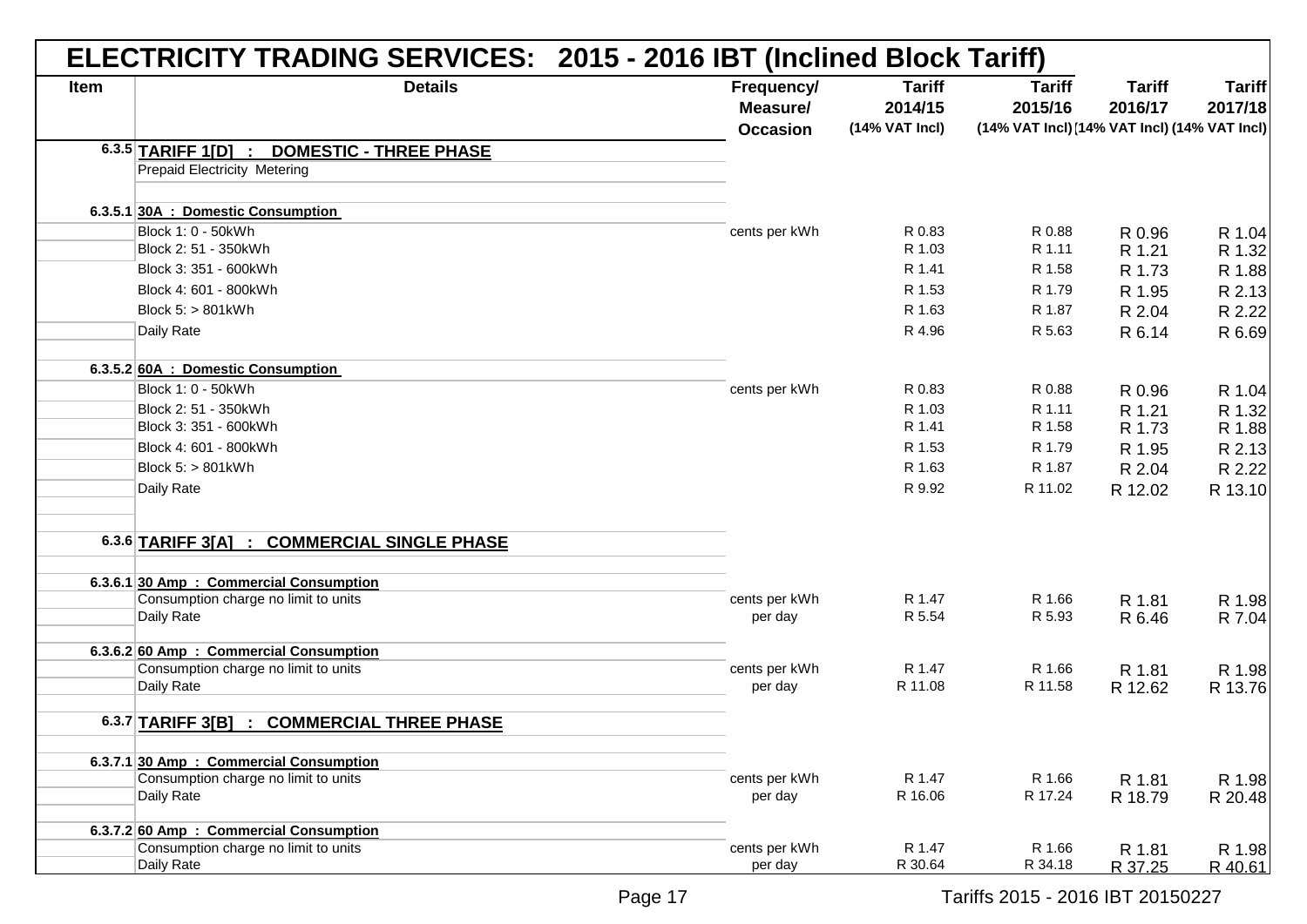|             | ELECTRICITY TRADING SERVICES: 2015 - 2016 IBT (Inclined Block Tariff)                                   |                                           |                                            |                                                                          |                          |                          |
|-------------|---------------------------------------------------------------------------------------------------------|-------------------------------------------|--------------------------------------------|--------------------------------------------------------------------------|--------------------------|--------------------------|
| <b>Item</b> | <b>Details</b>                                                                                          | Frequency/<br>Measure/<br><b>Occasion</b> | <b>Tariff</b><br>2014/15<br>(14% VAT Incl) | <b>Tariff</b><br>2015/16<br>(14% VAT Incl) (14% VAT Incl) (14% VAT Incl) | <b>Tariff</b><br>2016/17 | <b>Tariff</b><br>2017/18 |
|             | 6.3.7.3 100 Amp : Commercial Consumption                                                                |                                           |                                            |                                                                          |                          |                          |
|             | Consumption charge no limit to units                                                                    | cents per kWh                             | R 1.47                                     | R 1.66                                                                   | R 1.81                   | R 1.98                   |
|             | Daily Rate                                                                                              | per day                                   | R 51.08                                    | R 56.78                                                                  | R 61.89                  | R 67.46                  |
|             |                                                                                                         |                                           |                                            |                                                                          |                          |                          |
|             | <b>TARIFFS: CONVENTIONAL METERING (CREDIT METER)</b>                                                    |                                           |                                            |                                                                          |                          |                          |
|             | <b>DOMESTIC SINGLE PHASE</b><br>6.3.8 TARIFF 2[A] :                                                     |                                           |                                            |                                                                          |                          |                          |
|             | <b>Standard Metering</b>                                                                                |                                           |                                            |                                                                          |                          |                          |
|             |                                                                                                         |                                           |                                            |                                                                          |                          |                          |
|             | 6.3.8.1 30A : SINGLE PHASE Domestic Consumption                                                         |                                           |                                            |                                                                          |                          |                          |
|             | Block 1: 0 - 50kWh                                                                                      | cents per kWh                             | R 0.83                                     | R 0.88                                                                   | R 0.96                   | R 1.04                   |
|             | Block 2: 51 - 350kWh                                                                                    |                                           | R 1.03                                     | R 1.11                                                                   | R 1.21                   | R 1.32                   |
|             | Block 3: 351 - 600kWh                                                                                   |                                           | R 1.41                                     | R 1.58                                                                   | R 1.73                   | R 1.88                   |
|             | Block 4: 601 - 800kWh                                                                                   |                                           | R 1.53                                     | R 1.79                                                                   | R 1.95                   | R 2.13                   |
|             | Block 5: > 801kWh                                                                                       |                                           | R 1.63                                     | R 1.87                                                                   | R 2.04                   | R 2.22                   |
|             | Monthly Basic Charge                                                                                    |                                           | R 83.45                                    | R 98.95                                                                  | R 107.86                 | R 117.56                 |
|             | 6.3.8.2 60A : SINGLE PHASE Domestic Consumption                                                         |                                           |                                            |                                                                          |                          |                          |
|             | Block 1: 0 - 50kWh                                                                                      | cents per kWh                             | R 0.83                                     | R 0.88                                                                   | R 0.96                   | R 1.04                   |
|             | Block 2: 51 - 350kWh                                                                                    |                                           | R 1.03                                     | R 1.11                                                                   | R 1.21                   | R 1.32                   |
|             | Block 3: 351 - 600kWh                                                                                   |                                           | R 1.41                                     | R 1.58                                                                   | R 1.73                   | R 1.88                   |
|             | Block 4: 601 - 800kWh                                                                                   |                                           | R 1.53                                     | R 1.79                                                                   | R 1.95                   | R 2.13                   |
|             | Block 5: > 801kWh                                                                                       |                                           | R 1.63                                     | R 1.87                                                                   | R 2.04                   | R 2.22                   |
|             | Monthly Basic Charge                                                                                    |                                           | R 166.90                                   | R 186.50                                                                 | R 203.29                 | R 221.59                 |
|             |                                                                                                         |                                           |                                            |                                                                          |                          |                          |
|             | 6.3.8.3 80A : SINGLE PHASE Domestic Consumption (NOT AVAILABLE FOR NEW CONSUMERS OR CHANGE OF CONSUMER) |                                           |                                            |                                                                          |                          |                          |
|             | Block 1: 0 - 50kWh                                                                                      | cents per kWh                             | R 0.83                                     | R 0.88                                                                   | R 0.96                   | R 1.04                   |
|             | Block 2: 51 - 350kWh                                                                                    |                                           | R 1.03                                     | R 1.11                                                                   | R 1.21                   | R 1.32                   |
|             | Block 3: 351 - 600kWh                                                                                   |                                           | R 1.41                                     | R 1.58                                                                   | R 1.73                   | R 1.88                   |
|             | Block 4: 601 - 800kWh                                                                                   |                                           | R 1.53                                     | R 1.79                                                                   | R 1.95                   | R 2.13                   |
|             | Block 5: > 801kWh                                                                                       |                                           | R 1.63                                     | R 1.87                                                                   | R 2.04                   | R 2.22                   |
|             | Monthly Basic Charge                                                                                    |                                           | R 484.00                                   | R 570.00                                                                 | R 621.30                 | R 677.22                 |
|             |                                                                                                         |                                           |                                            |                                                                          |                          |                          |
|             |                                                                                                         |                                           |                                            |                                                                          |                          |                          |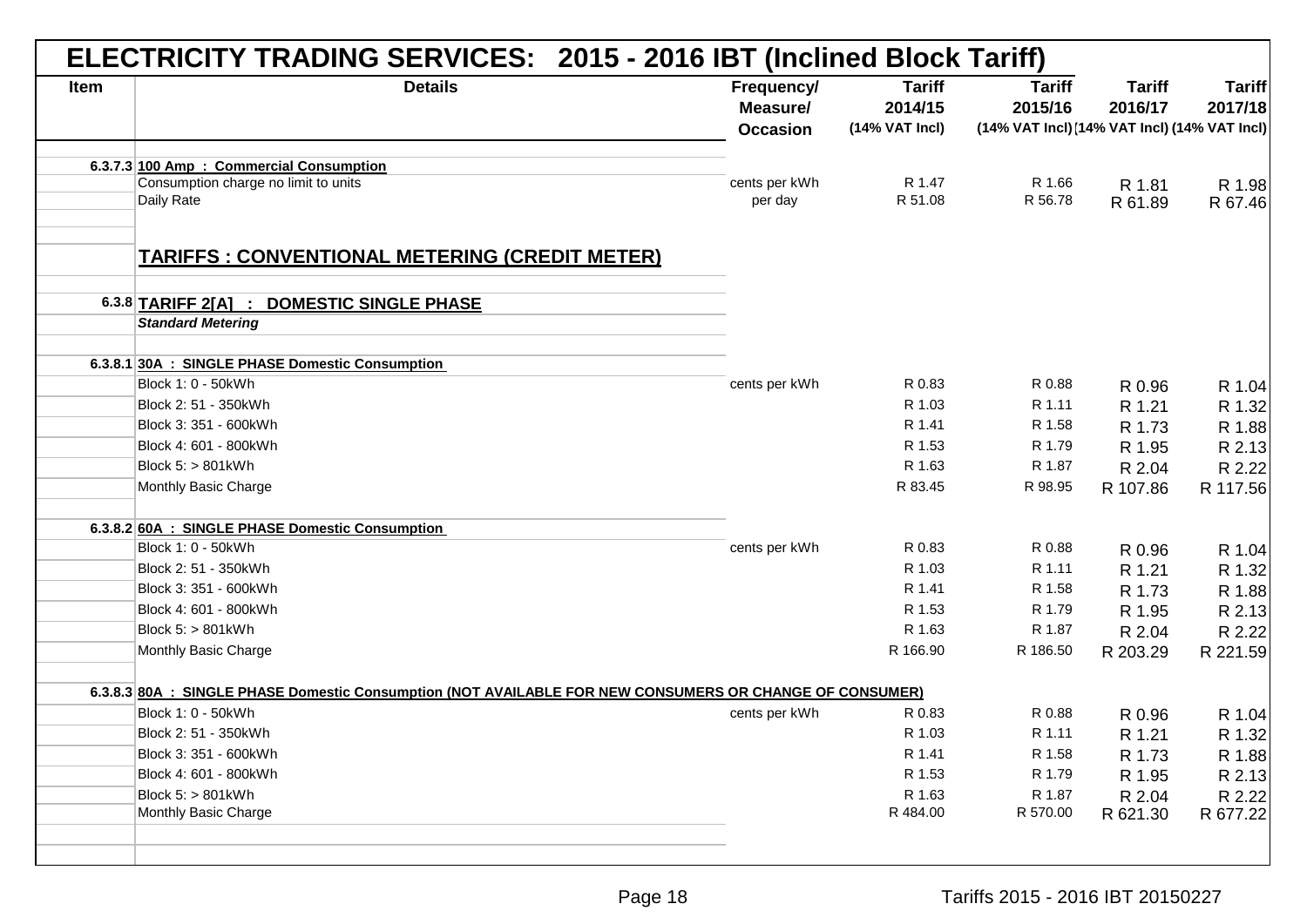|      | ELECTRICITY TRADING SERVICES: 2015 - 2016 IBT (Inclined Block Tariff)                                                                                                                                                                                                                                                  |                                           |                                            |                                                                          |                          |                          |
|------|------------------------------------------------------------------------------------------------------------------------------------------------------------------------------------------------------------------------------------------------------------------------------------------------------------------------|-------------------------------------------|--------------------------------------------|--------------------------------------------------------------------------|--------------------------|--------------------------|
| Item | <b>Details</b>                                                                                                                                                                                                                                                                                                         | Frequency/<br>Measure/<br><b>Occasion</b> | <b>Tariff</b><br>2014/15<br>(14% VAT Incl) | <b>Tariff</b><br>2015/16<br>(14% VAT Incl) (14% VAT Incl) (14% VAT Incl) | <b>Tariff</b><br>2016/17 | <b>Tariff</b><br>2017/18 |
|      | <b>DOMESTIC THREE PHASE</b><br>6.3.9 TARIFF 2[B] :                                                                                                                                                                                                                                                                     |                                           |                                            |                                                                          |                          |                          |
|      | <b>Standard Metering</b>                                                                                                                                                                                                                                                                                               |                                           |                                            |                                                                          |                          |                          |
|      | These charges shall also apply to polyphase connections but the monthly basic charge shall be<br>payable at the rates per ampere rating of the polyphase circuit breaker installed multiplied by<br>the number of poles.                                                                                               |                                           |                                            |                                                                          |                          |                          |
|      | A monthly minimum basic charge, based on 30 amperes per phase shall be payable by the<br>owner of a building where an individual consumer service connection is installed, and will also<br>be applicable to all consumer service connections which temporarily do not make use of the<br>consumer service connection. |                                           |                                            |                                                                          |                          |                          |
|      | In such cases where an ampere rating falls in between any of the above ampere categories the<br>basic charge applicable to such case shall be the higher basic charge.                                                                                                                                                 |                                           |                                            |                                                                          |                          |                          |
|      | 6.3.9.1 30A : 3 PHASE Domestic Consumption                                                                                                                                                                                                                                                                             |                                           |                                            |                                                                          |                          |                          |
|      | Block 1: 0 - 50kWh                                                                                                                                                                                                                                                                                                     | cents per kWh                             | R 0.83                                     | R 0.88                                                                   | R 0.96                   | R 1.04                   |
|      | Block 2: 51 - 350kWh                                                                                                                                                                                                                                                                                                   |                                           | R 1.03                                     | R 1.11                                                                   | R 1.21                   | R 1.32                   |
|      | Block 3: 351 - 600kWh                                                                                                                                                                                                                                                                                                  |                                           | R 1.41                                     | R 1.58                                                                   | R 1.73                   | R 1.88                   |
|      | Block 4: 601 - 800kWh                                                                                                                                                                                                                                                                                                  |                                           | R 1.53                                     | R 1.79                                                                   | R 1.95                   | R 2.13                   |
|      | Block 5: > 801kWh                                                                                                                                                                                                                                                                                                      |                                           | R 1.63                                     | R 1.87                                                                   | R 2.04                   | R 2.22                   |
|      | Monthly Basic Charge                                                                                                                                                                                                                                                                                                   |                                           | R 242.00                                   | R 274.06                                                                 | R 298.72                 | R 325.61                 |
|      | 6.3.9.2 60A : 3 PHASE Domestic Consumption                                                                                                                                                                                                                                                                             |                                           |                                            |                                                                          |                          |                          |
|      | Block 1: 0 - 50kWh                                                                                                                                                                                                                                                                                                     | cents per kWh                             | R 0.83                                     | R 0.88                                                                   | R 0.96                   | R 1.04                   |
|      | Block 2: 51 - 350kWh                                                                                                                                                                                                                                                                                                   |                                           | R 1.03                                     | R 1.11                                                                   | R 1.21                   | R 1.32                   |
|      | Block 3: 351 - 600kWh                                                                                                                                                                                                                                                                                                  |                                           | R 1.41                                     | R 1.58                                                                   | R 1.73                   | R 1.88                   |
|      | Block 4: 601 - 800kWh                                                                                                                                                                                                                                                                                                  |                                           | R 1.53                                     | R 1.79                                                                   | R 1.95                   | R 2.13                   |
|      | Block 5: > 801kWh                                                                                                                                                                                                                                                                                                      |                                           | R 1.63                                     | R 1.87                                                                   | R 2.04                   | R 2.22                   |
|      | Monthly Basic Charge                                                                                                                                                                                                                                                                                                   |                                           | R 484.00                                   | R 536.71                                                                 | R 585.02                 | R 637.67                 |
|      |                                                                                                                                                                                                                                                                                                                        |                                           |                                            |                                                                          |                          |                          |
|      | 6.3.10 TARIFF 5[A] :<br><b>COMMERCIAL SINGLE PHASE</b>                                                                                                                                                                                                                                                                 |                                           |                                            |                                                                          |                          |                          |
|      | <b>Standard Metering: Single Phase</b>                                                                                                                                                                                                                                                                                 |                                           |                                            |                                                                          |                          |                          |
|      | 6.3.10.1 30 Amp : Commercial Consumption                                                                                                                                                                                                                                                                               |                                           |                                            |                                                                          |                          |                          |
|      | Consumption charge no limit to units                                                                                                                                                                                                                                                                                   | cents per kWh                             | R 1.47                                     | R 1.66                                                                   | R 1.81                   | R 1.98                   |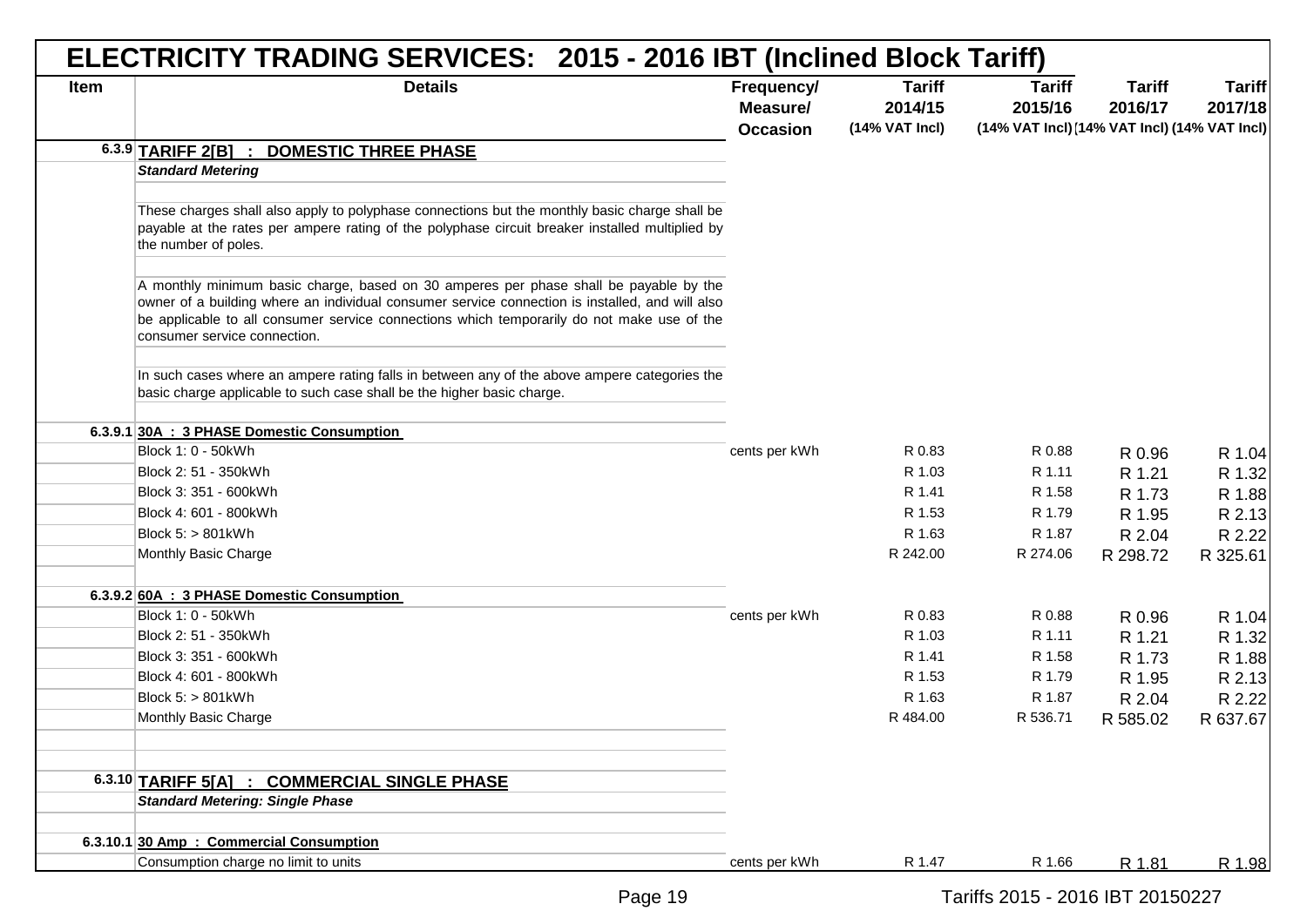|             | ELECTRICITY TRADING SERVICES: 2015 - 2016 IBT (Inclined Block Tariff)                            |                                           |                                            |                                                                          |                          |                          |
|-------------|--------------------------------------------------------------------------------------------------|-------------------------------------------|--------------------------------------------|--------------------------------------------------------------------------|--------------------------|--------------------------|
| <b>Item</b> | <b>Details</b>                                                                                   | Frequency/<br>Measure/<br><b>Occasion</b> | <b>Tariff</b><br>2014/15<br>(14% VAT Incl) | <b>Tariff</b><br>2015/16<br>(14% VAT Incl) (14% VAT Incl) (14% VAT Incl) | <b>Tariff</b><br>2016/17 | <b>Tariff</b><br>2017/18 |
|             | <b>Basic Charge</b>                                                                              | per billing mth                           | R 217.51                                   | R 240.54                                                                 | R 262.19                 | R 285.79                 |
|             |                                                                                                  |                                           |                                            |                                                                          |                          |                          |
|             | 6.3.10.2 60 Amp : Commercial Consumption                                                         |                                           |                                            |                                                                          |                          |                          |
|             | Consumption charge no limit to units<br><b>Basic Charge</b>                                      | cents per kWh                             | R 1.47<br>R 426.94                         | R 1.66<br>R 469.68                                                       | R 1.81                   | R 1.98                   |
|             |                                                                                                  | per billing mth                           |                                            |                                                                          | R 511.95                 | R 558.03                 |
|             | 6.3.10.3 80 Amp : Commercial Consumption (NOT AVAILABLE TO NEW CONSUMERS OR CHANGE OF CONSUMER)  |                                           |                                            |                                                                          |                          |                          |
|             | Consumption charge no limit to units                                                             | cents per kWh                             | R 1.47                                     | R 1.66                                                                   | R 1.81                   | R 1.98                   |
|             | <b>Basic Charge</b>                                                                              | per billing mth                           | R 1 037.40                                 | R 1 244.88                                                               | R 1 356.92               | R 1 479.04               |
|             | 6.3.10.4 100 Amp : Commercial Consumption (NOT AVAILABLE TO NEW CONSUMERS OR CHANGE OF CONSUMER) |                                           |                                            |                                                                          |                          |                          |
|             | Consumption charge no limit to units                                                             | cents per kWh                             | R 1.37                                     | R 1.66                                                                   | R 1.81                   | R 1.98                   |
|             | <b>Basic Charge</b>                                                                              | per billing mth                           | R 1 225.86                                 | R 1 482.00                                                               | R 1 615.38               | R 1 760.76               |
|             |                                                                                                  |                                           |                                            |                                                                          |                          |                          |
|             | 6.3.11 TARIFF 5[B] : COMMERCIAL THREE PHASE                                                      |                                           |                                            |                                                                          |                          |                          |
|             | <b>Standard Metering: Three Phase</b>                                                            |                                           |                                            |                                                                          |                          |                          |
|             |                                                                                                  |                                           |                                            |                                                                          |                          |                          |
|             | A monthly minimum basic charge, based on 30 Amps per phase, shall be payable by the owner        |                                           |                                            |                                                                          |                          |                          |
|             | of a building where an individual consumer service connection is installed, and will also be     |                                           |                                            |                                                                          |                          |                          |
|             | applicable to all consumer service connections which temporarily do not make use of the          |                                           |                                            |                                                                          |                          |                          |
|             | consumer service connection.                                                                     |                                           |                                            |                                                                          |                          |                          |
|             | 6.3.11.1 30 Amp : Commercial Consumption                                                         |                                           |                                            |                                                                          |                          |                          |
|             | Consumption charge no limit to units                                                             | cents per kWh                             | R 1.47                                     | R 1.66                                                                   | R 1.81                   | R 1.98                   |
|             | <b>Basic Charge</b>                                                                              | per billing mth                           | R 625.19                                   | R 698.82                                                                 | R 761.71                 | R 830.27                 |
|             | 6.3.11.2 60 Amp : Commercial Consumption                                                         |                                           |                                            |                                                                          |                          |                          |
|             | Consumption charge no limit to units                                                             | cents per kWh                             | R 1.47                                     | R 1.66                                                                   | R 1.81                   | R 1.98                   |
|             | <b>Basic Charge</b>                                                                              | per billing mth                           | R 1 238.12                                 | R 1 386.24                                                               | R 1 511.00               | R 1 646.99               |
|             |                                                                                                  |                                           |                                            |                                                                          |                          |                          |
|             | 6.3.11.3 80 Amp : Commercial Consumption (NOT AVAILABLE TO NEW CONSUMERS OR CHANGE OF CONSUMER)  |                                           |                                            |                                                                          |                          |                          |
|             | Consumption charge no limit to units                                                             | cents per kWh                             | R 1.47                                     | R 1.66                                                                   | R 1.81                   | R 1.98                   |
|             | Basic Charge                                                                                     | per billing mth                           | R 2 043.11                                 |                                                                          | R 2 394.00 R 2 609.46    | R 2 844.31               |
|             | 6.3.11.4 100 Amp : Commercial Consumption                                                        |                                           |                                            |                                                                          |                          |                          |
|             | Consumption charge no limit to units                                                             | cents per kWh                             | R 1.37                                     | R 1.66                                                                   | R 1.81                   | R 1.98                   |
|             | <b>Basic Charge</b>                                                                              | per billing mth                           | R 2 043.11                                 | R 2 302.80                                                               | R 2 510.05               | R 2 735.96               |
|             |                                                                                                  |                                           |                                            |                                                                          |                          |                          |

Page 20 Tariffs 2015 - 2016 IBT 20150227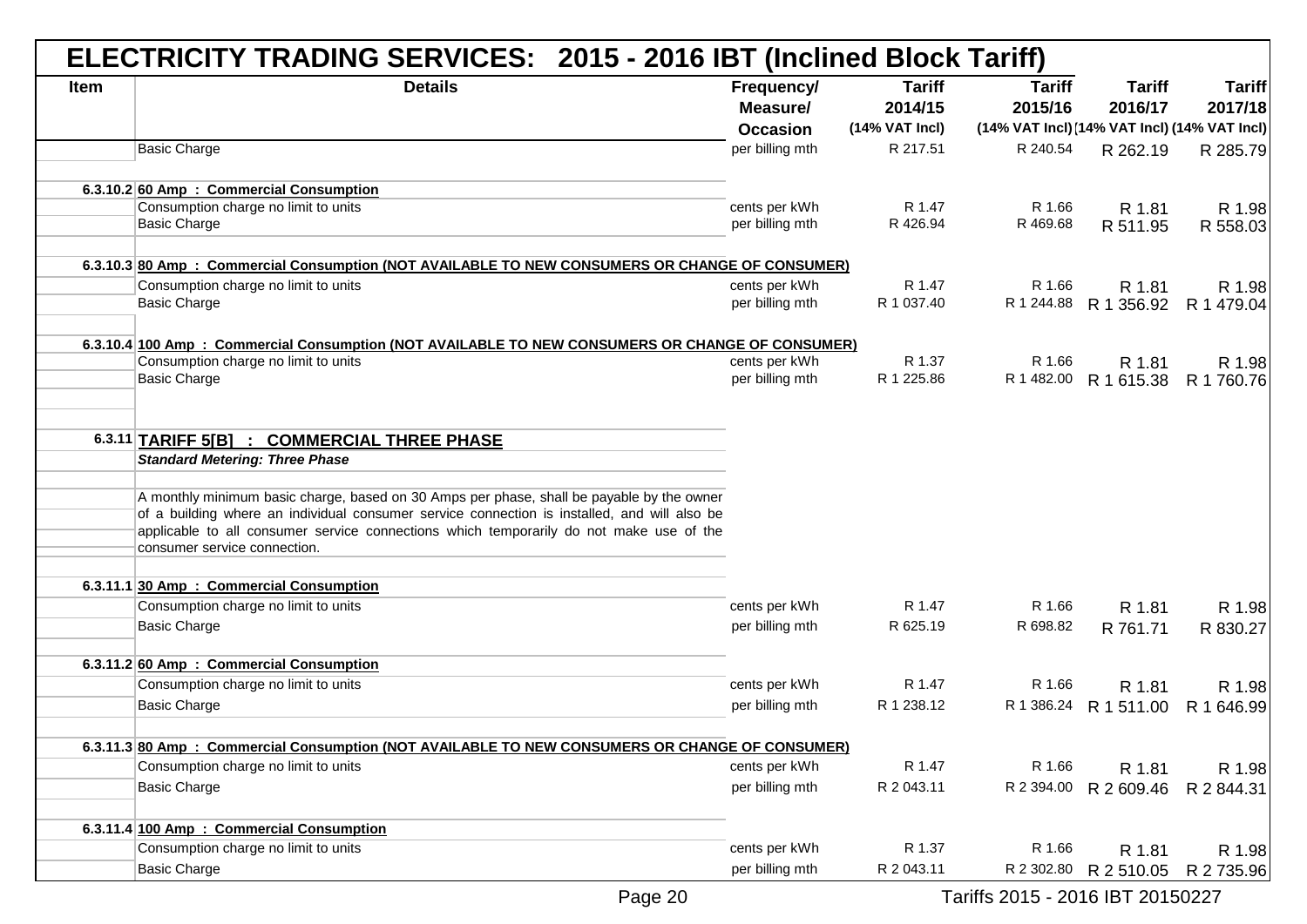| <b>Item</b> | <b>Details</b>                                                                                                                                                                                                                                                                                                                                                                                                                                                                                                                                                                                                                                                                                                                                                                                                                                                                                                                                                                                                                                                                                                                            | Frequency/<br>Measure/<br><b>Occasion</b> | <b>Tariff</b><br>2014/15<br>(14% VAT Incl) | <b>Tariff</b><br>2015/16<br>(14% VAT Incl) [14% VAT Incl) (14% VAT Incl) | <b>Tariff</b><br>2016/17 | <b>Tariff</b><br>2017/18 |
|-------------|-------------------------------------------------------------------------------------------------------------------------------------------------------------------------------------------------------------------------------------------------------------------------------------------------------------------------------------------------------------------------------------------------------------------------------------------------------------------------------------------------------------------------------------------------------------------------------------------------------------------------------------------------------------------------------------------------------------------------------------------------------------------------------------------------------------------------------------------------------------------------------------------------------------------------------------------------------------------------------------------------------------------------------------------------------------------------------------------------------------------------------------------|-------------------------------------------|--------------------------------------------|--------------------------------------------------------------------------|--------------------------|--------------------------|
|             |                                                                                                                                                                                                                                                                                                                                                                                                                                                                                                                                                                                                                                                                                                                                                                                                                                                                                                                                                                                                                                                                                                                                           |                                           |                                            |                                                                          |                          |                          |
|             | 6.3.12 TARIFF 7[A] : BULK SUPPLY                                                                                                                                                                                                                                                                                                                                                                                                                                                                                                                                                                                                                                                                                                                                                                                                                                                                                                                                                                                                                                                                                                          |                                           |                                            |                                                                          |                          |                          |
|             |                                                                                                                                                                                                                                                                                                                                                                                                                                                                                                                                                                                                                                                                                                                                                                                                                                                                                                                                                                                                                                                                                                                                           |                                           |                                            |                                                                          |                          |                          |
|             | <b>Conditions Of Supply</b><br>6.3.12.1 Minimum Notified Maximum Demand shall be 66 kVA                                                                                                                                                                                                                                                                                                                                                                                                                                                                                                                                                                                                                                                                                                                                                                                                                                                                                                                                                                                                                                                   |                                           |                                            |                                                                          |                          |                          |
|             | 6.3.12.2 The supply of electricity to consumers metered in terms of this tariff scale shall be at MV<br>(Medium Voltage) or LV (Low Voltage) connection and at the discretion of the Manager                                                                                                                                                                                                                                                                                                                                                                                                                                                                                                                                                                                                                                                                                                                                                                                                                                                                                                                                              |                                           |                                            |                                                                          |                          |                          |
|             | 6.3.12.3 This tariff shall be applicable to any service where the consumer contracts in writing to take<br>supply or pay the minimum charges for an initial period of at least two (2) years after which the<br>contract may be terminated subject to six (6) months written notice of termination by the<br>concumar                                                                                                                                                                                                                                                                                                                                                                                                                                                                                                                                                                                                                                                                                                                                                                                                                     |                                           |                                            |                                                                          |                          |                          |
|             | 6.3.12.4 On making application for a supply under this tariff the consumer's notified maximum demand<br>shall not be exceeded by more than 25% without at least three (3) months notice having been<br>given in writing to the Manager Electrotechnical. On expiry of such period of notice, or<br>immediately if such increase has occurred without notification, the increased figure shall<br>become the notified maximum demand for the purposes of this tariff.                                                                                                                                                                                                                                                                                                                                                                                                                                                                                                                                                                                                                                                                      |                                           |                                            |                                                                          |                          |                          |
|             | 6.3.12.5 The maximum demand charge shall be payable at the rate indicated for every month or portion<br>thereof following the date upon which the consumer has applied for the service to be connected<br>or upon which the Council is ready to effect such connection to the supply mains, whichever<br>may be the later, irrespective of whether the supply of electricity is used or not. The said<br>charge shall continue to be payable until the expiry of the period of notice required to be given<br>and shall be based upon the notified maximum demand or the maximum demand of the<br>installation. Such maximum demand shall be the maximum load of that installation sustained or<br>averaged for any 30 minute period during any month. If so required by the Manager<br>Electrotechnical, the maximum current in amperes sustained or averaged for any such 30<br>minute period in the heaviest load phase at the declared voltage of supply. Any demand meter,<br>time switch or other apparatus necessary for the determination of the maximum demand shall<br>be deemed to be a meter in terms of the Standard By-Law. |                                           |                                            |                                                                          |                          |                          |
|             | 6.3.12.6 VACENT ERVEN - BULK Supply to Developments<br>This fee shall apply to vacant erven only. In the case of developments taking the electricity<br>supply at bulk, the availability fee payable in respect of vacant erven shall be waived however<br>the Network Access charge shall be payable on the Notified Demand or the highest recorded                                                                                                                                                                                                                                                                                                                                                                                                                                                                                                                                                                                                                                                                                                                                                                                      |                                           |                                            |                                                                          |                          |                          |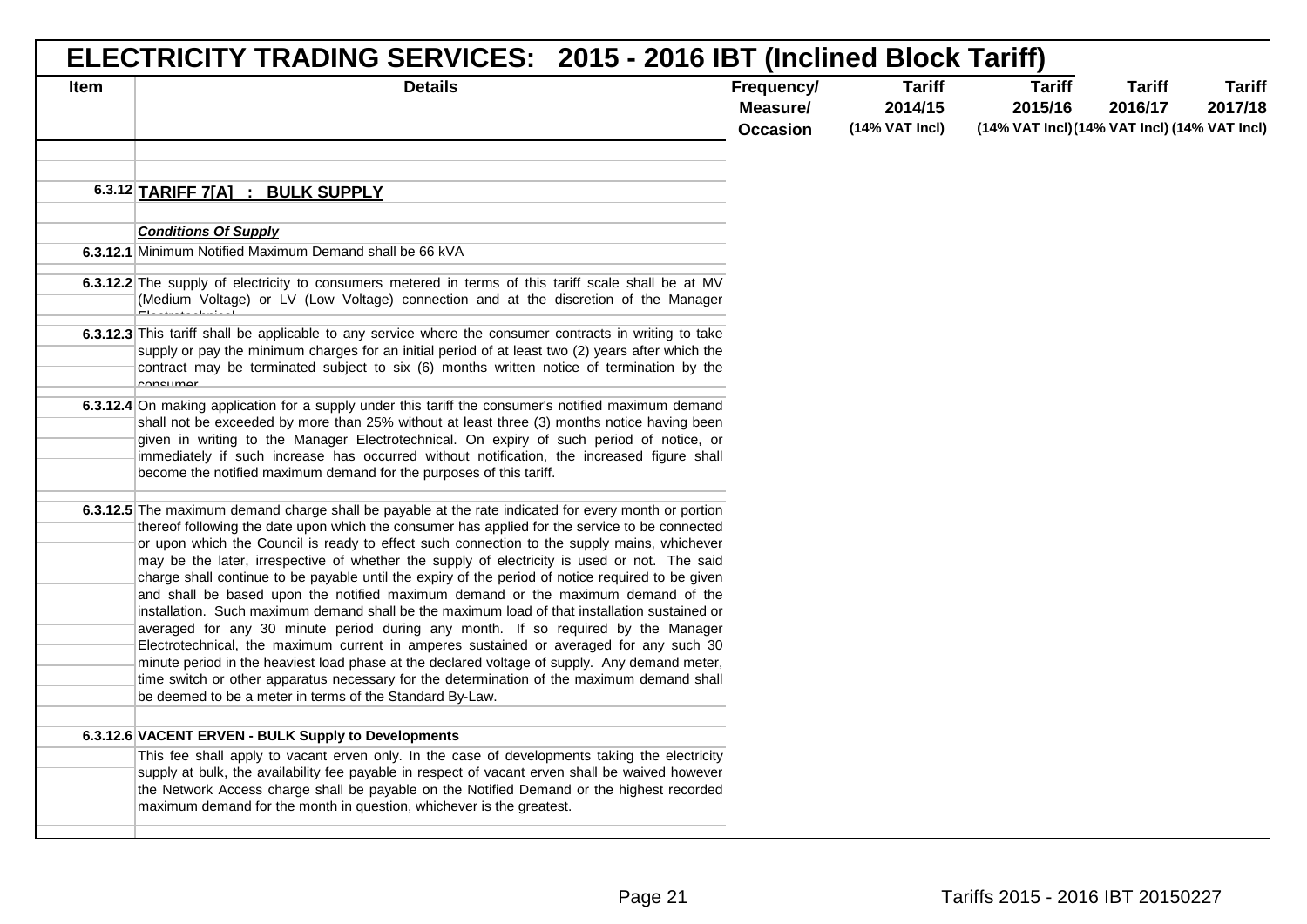|             | ELECTRICITY TRADING SERVICES: 2015 - 2016 IBT (Inclined Block Tariff)                                                                                                                                                                                                                                                                                                                                                                                                                                                               |                                           |                                            |                                                                          |                          |                          |
|-------------|-------------------------------------------------------------------------------------------------------------------------------------------------------------------------------------------------------------------------------------------------------------------------------------------------------------------------------------------------------------------------------------------------------------------------------------------------------------------------------------------------------------------------------------|-------------------------------------------|--------------------------------------------|--------------------------------------------------------------------------|--------------------------|--------------------------|
| <b>Item</b> | <b>Details</b>                                                                                                                                                                                                                                                                                                                                                                                                                                                                                                                      | Frequency/<br>Measure/<br><b>Occasion</b> | <b>Tariff</b><br>2014/15<br>(14% VAT Incl) | <b>Tariff</b><br>2015/16<br>(14% VAT Incl) [14% VAT Incl) (14% VAT Incl) | <b>Tariff</b><br>2016/17 | <b>Tariff</b><br>2017/18 |
|             | 6.3.12.7 CLOSED HOUSING DEVELOPMENTS - RESIDENTIAL BULK SUPPLY TO CLOSED<br><b>HOUSING DEVELOPMENTS</b>                                                                                                                                                                                                                                                                                                                                                                                                                             |                                           |                                            |                                                                          |                          |                          |
|             | Closed Housing Developments that are metered by means of a Bulk meter can annually apply<br>in writing for the Residential Bulk Low Volatge Tariff. This tariff is only for resellers of electricity<br>to housing developments, scetional title schemes and blocks of flats. This tariff also does not<br>allow for Time of Use. Eligibility for the new tariff will be determined by the Director of Finance<br>and will be at his discretion. Application must be made one (1) month before the new financial<br>year (01 June). |                                           |                                            |                                                                          |                          |                          |
|             | 6.3.12.8 MONTHLY BASIC CHARGE                                                                                                                                                                                                                                                                                                                                                                                                                                                                                                       |                                           |                                            |                                                                          |                          |                          |
|             | <b>Basic Charge</b>                                                                                                                                                                                                                                                                                                                                                                                                                                                                                                                 | per month                                 | R 671.46                                   | R 752.40                                                                 | R 820.12                 | R 893.93                 |
|             | 6.3.12.9 MAXIMUM DEMAND CHARGES - All areas                                                                                                                                                                                                                                                                                                                                                                                                                                                                                         |                                           |                                            |                                                                          |                          |                          |
|             | Maximum Demand Charge: Low voltage supply (< 500V)                                                                                                                                                                                                                                                                                                                                                                                                                                                                                  | per KVA                                   | R 178.81                                   | R 204.21                                                                 | R 222.59                 | R 242.62                 |
|             | Network Access Charge                                                                                                                                                                                                                                                                                                                                                                                                                                                                                                               | per KVA                                   | R 34.34                                    | R 39.22                                                                  | R 42.75                  | R 46.59                  |
|             | Energy Charge - Low (< 500 V)                                                                                                                                                                                                                                                                                                                                                                                                                                                                                                       | cents per kWh                             | R 0.62                                     | R 0.71                                                                   | R 0.78                   | R 0.85                   |
|             | Maximum Demand Charge: High voltage supply (>= 500 V and <+22kV)                                                                                                                                                                                                                                                                                                                                                                                                                                                                    | per KVA                                   | R 166.29                                   | R 189.91                                                                 | R 207.00                 | R 225.64                 |
|             | Network Access Charge                                                                                                                                                                                                                                                                                                                                                                                                                                                                                                               | per KVA                                   | R 31.93                                    | R 36.47                                                                  | R 39.75                  | R 43.33                  |
|             | Energy Charge - High (> 500 V)                                                                                                                                                                                                                                                                                                                                                                                                                                                                                                      | cents per kWh                             | R 0.58                                     | R 0.66                                                                   | R 0.72                   | R 0.79                   |
|             | 6.3.13 TARIFF 7B: BULK SUPPLY - TIME OF USE TARIFF                                                                                                                                                                                                                                                                                                                                                                                                                                                                                  |                                           |                                            |                                                                          |                          |                          |
|             | 6.3.13.1 Available to customers with supplies less than 500V who can shift their load to defined<br>time period                                                                                                                                                                                                                                                                                                                                                                                                                     |                                           |                                            |                                                                          |                          |                          |
|             | 6.3.13.1.1 Time of use tariff - Availability to bulk residential developments                                                                                                                                                                                                                                                                                                                                                                                                                                                       |                                           |                                            |                                                                          |                          |                          |
|             | The Time of Use (TOU) tariff will only be available for residential developments on a<br>Commercial Bulk Supply after 60% of the erven in the development have houses build on the<br>erven and occupation of the houses have been taken. The TOU tariff is not applicable to the<br>new Residential Bulk Supply tariff (6.3.13.11)                                                                                                                                                                                                 |                                           |                                            |                                                                          |                          |                          |
|             | Once a consumer has changed to the TOU tariff, a minimum stay period of 12 months is<br>required. Once the 12 months have elapsed, application can be made to change back to the<br>Maximum Demand Tariff. A 3 Month termination notice must be given.                                                                                                                                                                                                                                                                              |                                           |                                            |                                                                          |                          |                          |
|             | Consumers must have the necessary electronic metering equipment installed and correctly<br>programmed for the TOU at their cost.                                                                                                                                                                                                                                                                                                                                                                                                    |                                           |                                            |                                                                          |                          |                          |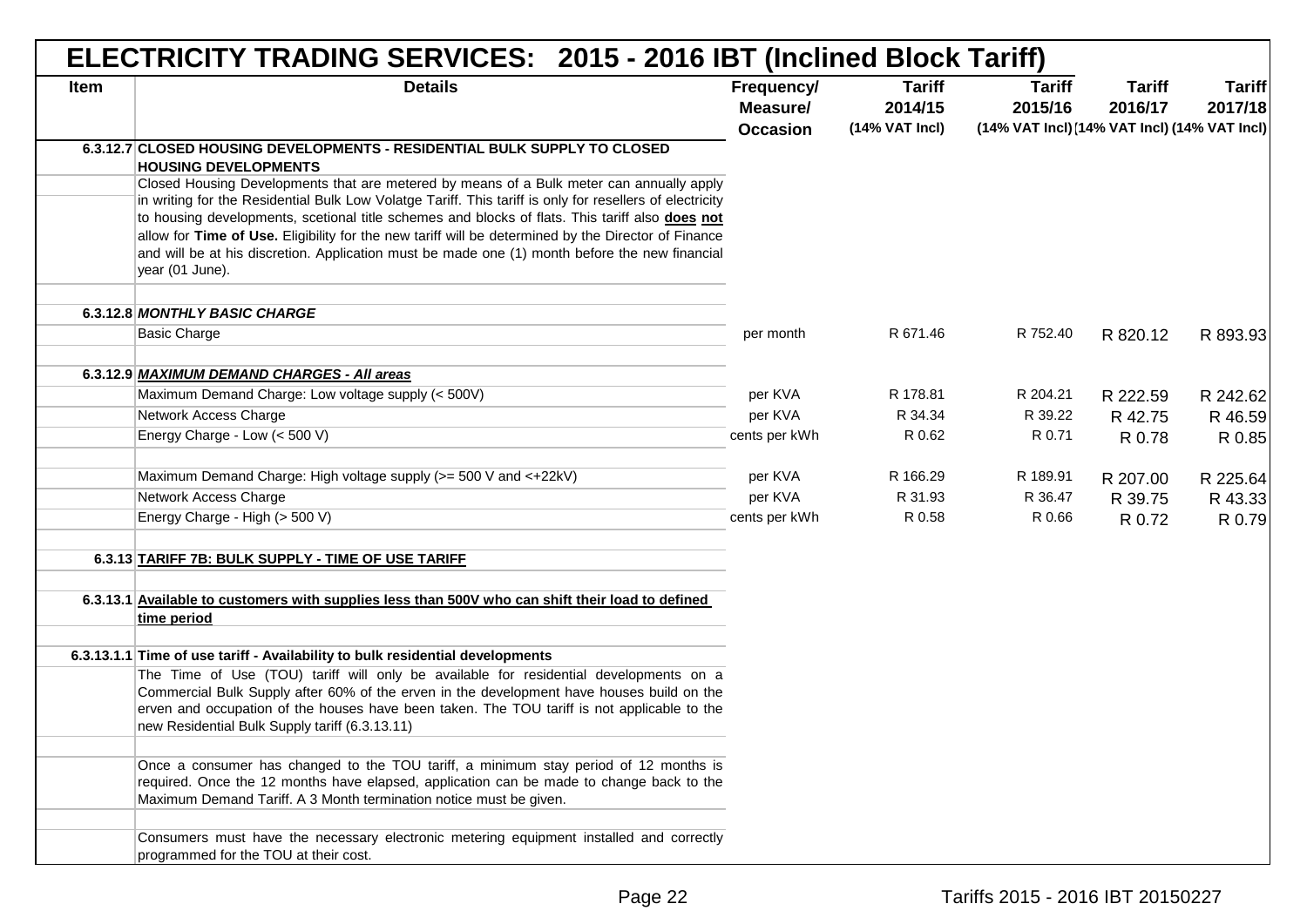|             | ELECTRICITY TRADING SERVICES: 2015 - 2016 IBT (Inclined Block Tariff)                                                                                                                                                                                                                                          |                                           |                                            |                                                                          |                          |                          |
|-------------|----------------------------------------------------------------------------------------------------------------------------------------------------------------------------------------------------------------------------------------------------------------------------------------------------------------|-------------------------------------------|--------------------------------------------|--------------------------------------------------------------------------|--------------------------|--------------------------|
| <b>Item</b> | <b>Details</b>                                                                                                                                                                                                                                                                                                 | Frequency/<br>Measure/<br><b>Occasion</b> | <b>Tariff</b><br>2014/15<br>(14% VAT Incl) | <b>Tariff</b><br>2015/16<br>(14% VAT Incl) [14% VAT Incl) (14% VAT Incl) | <b>Tariff</b><br>2016/17 | <b>Tariff</b><br>2017/18 |
|             | Where existing Consumers consider conversion to TOU, it will be the Consumers' responsibility<br>to do a tariff study.                                                                                                                                                                                         |                                           |                                            |                                                                          |                          |                          |
|             |                                                                                                                                                                                                                                                                                                                |                                           |                                            |                                                                          |                          |                          |
|             | The Reactive Energy Charge is applied to kVArh in excess of 30% (0,96 Power Factor) of kWh<br>recorded during peak and standard periods. The excess reactive energy is determined per 30<br>minute integrating period and accumulated for the month and will only be applicable during high-<br>demand season. |                                           |                                            |                                                                          |                          |                          |
|             | <b>LOW VOLTAGE</b>                                                                                                                                                                                                                                                                                             |                                           |                                            |                                                                          |                          |                          |
|             | 6.3.13.2 Basic Charge                                                                                                                                                                                                                                                                                          | per month                                 | R 671.46                                   | R 752.40                                                                 | R 820.12                 | R 893.93                 |
|             | 6.3.13.3 Network Demand Charge                                                                                                                                                                                                                                                                                 | per KVA                                   | R 44.48                                    | R 50.80                                                                  | R 55.37                  | R 60.35                  |
|             | 6.3.13.4 Network Access Charge                                                                                                                                                                                                                                                                                 | per KVA                                   | R 34.34                                    | R 39.22                                                                  | R 42.75                  | R 46.59                  |
|             | 6.3.13.5 Energy Charge: LOW VOLTAGE SUPPLY                                                                                                                                                                                                                                                                     |                                           |                                            |                                                                          |                          |                          |
|             | 6.3.12.5.1 High Demand (June to August)                                                                                                                                                                                                                                                                        |                                           |                                            |                                                                          |                          |                          |
|             | Peak                                                                                                                                                                                                                                                                                                           | cents per kWh                             | R 2.93                                     | R 3.35                                                                   | R 3.65                   | R 3.98                   |
|             | Standard                                                                                                                                                                                                                                                                                                       | cents per kWh                             | R 0.94                                     | R 1.07                                                                   | R 1.17                   | R 1.27                   |
|             | Off-Peak                                                                                                                                                                                                                                                                                                       | cents per kWh                             | R 0.54                                     | R 0.62                                                                   | R 0.68                   | R 0.74                   |
|             | 6.3.13.5.2 Low Demand (Sept. to May)                                                                                                                                                                                                                                                                           |                                           |                                            |                                                                          |                          |                          |
|             | Peak                                                                                                                                                                                                                                                                                                           | cents per kWh                             | R 1.01                                     | R 1.15                                                                   | R 1.25                   | R 1.25                   |
|             | Standard                                                                                                                                                                                                                                                                                                       | cents per kWh                             | R 0.71                                     | R 0.82                                                                   | R 0.89                   | R 0.89                   |
|             | Off-Peak                                                                                                                                                                                                                                                                                                       | cents per kWh                             | R 0.48                                     | R 0.55                                                                   | R 0.60                   | R 0.60                   |
|             | 6.3.13.5.3 Reactive Energy Charge                                                                                                                                                                                                                                                                              | cent per kVArh                            | R 0.12                                     | R 0.14                                                                   | R 0.15                   | R 0.15                   |
|             | HIGH VOLTAGE (>=500V and < 66kV)                                                                                                                                                                                                                                                                               |                                           |                                            |                                                                          |                          |                          |
|             | 6.3.13.7 Basic Charge                                                                                                                                                                                                                                                                                          | per month                                 | R 671.46                                   | R 752.40                                                                 | R 820.12                 | R 820.12                 |
|             | 6.3.13.8 Network Demand Charge                                                                                                                                                                                                                                                                                 | per KVA                                   | R 41.37                                    | R 47.24                                                                  | R 51.49                  | R 51.49                  |
|             | 6.3.13.9 Network Access Charge                                                                                                                                                                                                                                                                                 | per KVA                                   | R 31.93                                    | R 36.47                                                                  | R 39.75                  | R 39.75                  |
|             | 6.3.13.10 Energy Charge: HIGH VOLTAGE (>=500V and < 66kV)                                                                                                                                                                                                                                                      |                                           |                                            |                                                                          |                          |                          |
|             | 6.3.13.10.1 High Demand (June to August)                                                                                                                                                                                                                                                                       |                                           |                                            |                                                                          |                          |                          |
|             | Peak                                                                                                                                                                                                                                                                                                           | cents per kWh                             | R 2.73                                     | R 3.12                                                                   | R 3.40                   | R 3.40                   |
|             |                                                                                                                                                                                                                                                                                                                |                                           |                                            |                                                                          |                          |                          |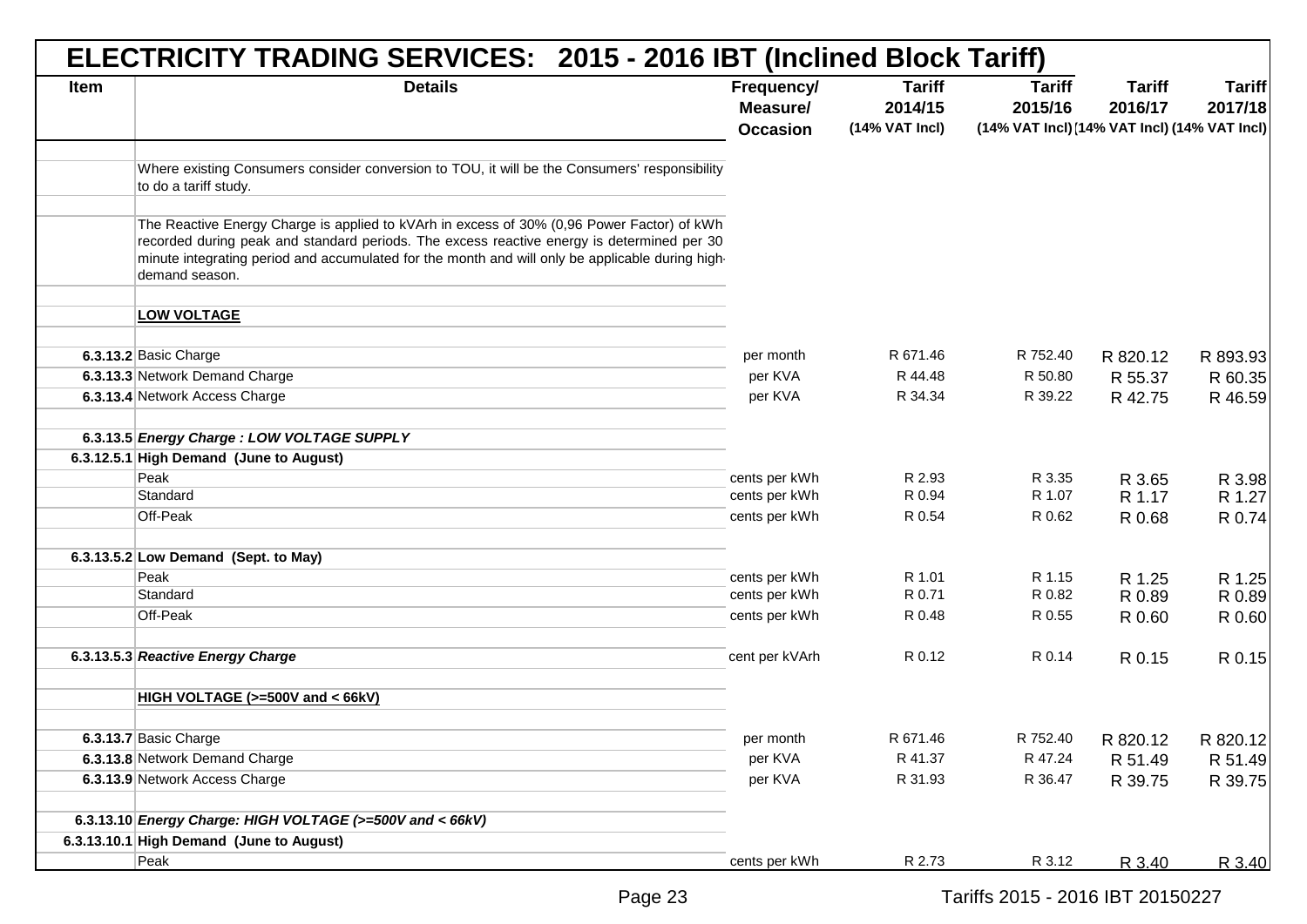|      | ELECTRICITY TRADING SERVICES: 2015 - 2016 IBT (Inclined Block Tariff)                                       |                 |                  |                                              |               |               |
|------|-------------------------------------------------------------------------------------------------------------|-----------------|------------------|----------------------------------------------|---------------|---------------|
| Item | <b>Details</b>                                                                                              | Frequency/      | <b>Tariff</b>    | <b>Tariff</b>                                | <b>Tariff</b> | <b>Tariff</b> |
|      |                                                                                                             | Measure/        | 2014/15          | 2015/16                                      | 2016/17       | 2017/18       |
|      |                                                                                                             | <b>Occasion</b> | $(14%$ VAT Incl) | (14% VAT Incl) (14% VAT Incl) (14% VAT Incl) |               |               |
|      | Standard                                                                                                    | cents per kWh   | R 0.87           | R 1.00                                       | R 1.09        | R 1.09        |
|      | Off-Peak                                                                                                    | cents per kWh   | R 0.51           | R 0.58                                       | R 0.63        | R 0.63        |
|      |                                                                                                             |                 |                  |                                              |               |               |
|      | 6.3.13.10.2 Low Demand (Sept. to May)                                                                       |                 |                  |                                              |               |               |
|      | Peak                                                                                                        | cents per kWh   | R 0.94           | R 1.07                                       | R 1.16        | R 1.16        |
|      | Standard                                                                                                    | cents per kWh   | R 0.66           | R 0.76                                       | R 0.83        | R 0.83        |
|      | Off-Peak                                                                                                    | cents per kWh   | R 0.45           | R 0.51                                       | R 0.56        | R 0.56        |
|      |                                                                                                             |                 |                  |                                              |               |               |
|      | 6.3.13.10.3 Reactive Energy Charge                                                                          | cent per kVArh  | R 0.12           | R 0.14                                       | R 0.15        | R 0.15        |
|      |                                                                                                             |                 |                  |                                              |               |               |
|      | 6.3.13.11 TARIFF 8: RESIDENTIAL BULK SUPPLY - HOUSING DEVELOPMENTS                                          |                 |                  |                                              |               |               |
|      | 6.3.13.11.1 Basic Charge                                                                                    | per month       | R 671.46         | R 752.40                                     | R 820.12      | R 820.12      |
|      | 6.3.13.11.2 Network Demand Charge - No Charge                                                               | per KVA         | R 0.00           | R 0.00                                       | R 0.00        | R 0.00        |
|      | 6.3.13.11.3 Network Access Charge                                                                           | per KVA         | R 34.34          | R 39.22                                      | R 42.75       | R 42.75       |
|      | 6.3.13.11.4 Energy Charge                                                                                   | cents per kWh   | R 1.03           | R 1.18                                       | R 1.29        | R 1.29        |
|      |                                                                                                             |                 |                  |                                              |               |               |
|      | 6.3.14 TARIFF 9 : STREET LIGHTING                                                                           |                 |                  |                                              |               |               |
|      | <b>ENERGY CHARGE</b>                                                                                        |                 |                  |                                              |               |               |
|      | 6.3.14.1 Street Lighting Consumption                                                                        | per kWh         | R 1.54           | R 1.73                                       | R 1.88        | R 1.88        |
|      |                                                                                                             |                 |                  |                                              |               |               |
|      | 6.3.15 TARIFF 10 [A] : SPORTS CLUBS                                                                         |                 |                  |                                              |               |               |
|      |                                                                                                             |                 |                  |                                              |               |               |
|      | 6.3.15.1.1 In respect of Floodlights at sports fields which are separately metered and which are erected on |                 |                  |                                              |               |               |
|      | the property of the Council, no monthly fixed charge will be payable.                                       |                 |                  |                                              |               |               |
|      |                                                                                                             |                 |                  |                                              |               |               |
|      | <b>SINGLE PHASE</b>                                                                                         |                 |                  |                                              |               |               |
|      | 6.3.15.2 30 Amp                                                                                             |                 |                  |                                              |               |               |
|      | Consumption charge no limit to units                                                                        | cents per kWh   | R 1.41           | R 1.58                                       | R 1.73        | R 1.73        |
|      | <b>Basic Charge</b>                                                                                         | per billing mth | R 83.45          | R 98.95                                      | R 107.86      | R 107.86      |
|      | 6.3.15.3 60 Amp                                                                                             |                 |                  |                                              |               |               |
|      | Consumption charge no limit to units                                                                        | cents per kWh   | R 1.41           | R 1.58                                       | R 1.73        | R 1.73        |
|      | <b>Basic Charge</b>                                                                                         | per billing mth | R 166.90         | R 186.50                                     | R 203.29      | R 203.29      |
|      |                                                                                                             |                 |                  |                                              |               |               |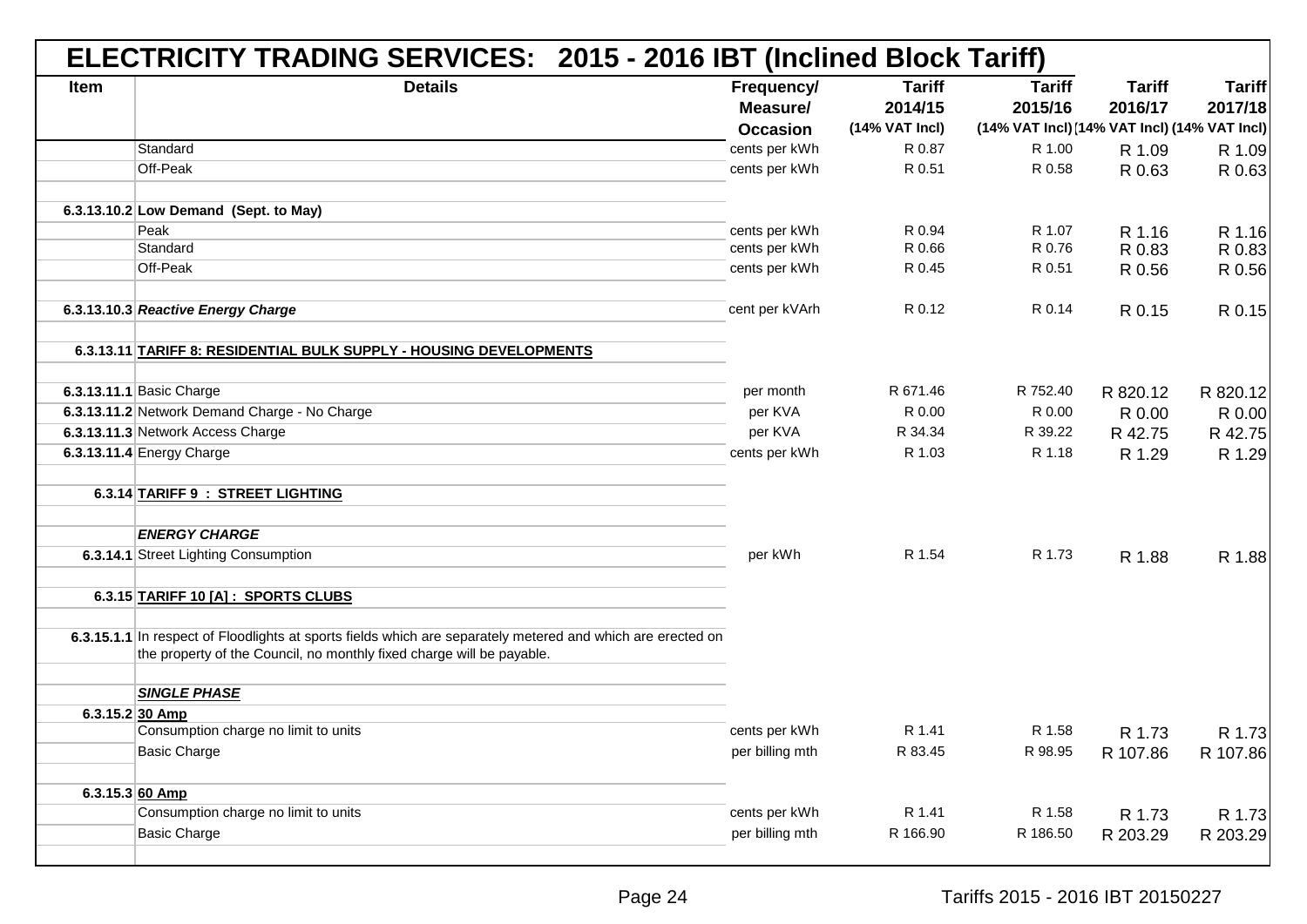|                     | ELECTRICITY TRADING SERVICES: 2015 - 2016 IBT (Inclined Block Tariff)                                                                                                                                                                                                                                                                                                                                                                                                                                                                                                                                                                                                                                                                                                                                                                                                                                                                                                                                                            |                                           |                                            |                                                                          |                          |                                  |
|---------------------|----------------------------------------------------------------------------------------------------------------------------------------------------------------------------------------------------------------------------------------------------------------------------------------------------------------------------------------------------------------------------------------------------------------------------------------------------------------------------------------------------------------------------------------------------------------------------------------------------------------------------------------------------------------------------------------------------------------------------------------------------------------------------------------------------------------------------------------------------------------------------------------------------------------------------------------------------------------------------------------------------------------------------------|-------------------------------------------|--------------------------------------------|--------------------------------------------------------------------------|--------------------------|----------------------------------|
| <b>Item</b>         | <b>Details</b>                                                                                                                                                                                                                                                                                                                                                                                                                                                                                                                                                                                                                                                                                                                                                                                                                                                                                                                                                                                                                   | Frequency/<br>Measure/<br><b>Occasion</b> | <b>Tariff</b><br>2014/15<br>(14% VAT Incl) | <b>Tariff</b><br>2015/16<br>(14% VAT Incl) (14% VAT Incl) (14% VAT Incl) | <b>Tariff</b><br>2016/17 | <b>Tariff</b><br>2017/18         |
|                     | <b>THREE PHASE</b>                                                                                                                                                                                                                                                                                                                                                                                                                                                                                                                                                                                                                                                                                                                                                                                                                                                                                                                                                                                                               |                                           |                                            |                                                                          |                          |                                  |
|                     | 6.3.15.4 30 Amp                                                                                                                                                                                                                                                                                                                                                                                                                                                                                                                                                                                                                                                                                                                                                                                                                                                                                                                                                                                                                  |                                           |                                            |                                                                          |                          |                                  |
|                     | Consumption charge no limit to units<br><b>Basic Charge</b>                                                                                                                                                                                                                                                                                                                                                                                                                                                                                                                                                                                                                                                                                                                                                                                                                                                                                                                                                                      | cents per kWh<br>per billing mth          | R 1.41<br>R 242.00                         | R 1.58<br>R 274.06                                                       | R 1.73<br>R 298.72       | R 1.73<br>R 298.72               |
|                     | 6.3.15.5 60 Amp                                                                                                                                                                                                                                                                                                                                                                                                                                                                                                                                                                                                                                                                                                                                                                                                                                                                                                                                                                                                                  |                                           |                                            |                                                                          |                          |                                  |
|                     | Consumption charge no limit to units                                                                                                                                                                                                                                                                                                                                                                                                                                                                                                                                                                                                                                                                                                                                                                                                                                                                                                                                                                                             | cents per kWh                             | R 1.41                                     | R 1.58                                                                   | R 1.73                   | R 1.73                           |
|                     | <b>Basic Charge</b>                                                                                                                                                                                                                                                                                                                                                                                                                                                                                                                                                                                                                                                                                                                                                                                                                                                                                                                                                                                                              | per billing mth                           | R484.00                                    | R 536.71                                                                 | R 585.02                 | R 585.02                         |
|                     | 6.3.15.6 TARIFF 10 [C] : SPORTS CLUBS - PREPAID METERING                                                                                                                                                                                                                                                                                                                                                                                                                                                                                                                                                                                                                                                                                                                                                                                                                                                                                                                                                                         |                                           |                                            |                                                                          |                          |                                  |
|                     | 6.3.15.6.1 Hornlee Sports Field                                                                                                                                                                                                                                                                                                                                                                                                                                                                                                                                                                                                                                                                                                                                                                                                                                                                                                                                                                                                  | cents per kWh                             | R 103.02                                   | R 115.59                                                                 | R 125.99                 | R 125.99                         |
|                     | 6.3.15.6.2 Dam-se-Bos Sports Field                                                                                                                                                                                                                                                                                                                                                                                                                                                                                                                                                                                                                                                                                                                                                                                                                                                                                                                                                                                               | cents per kWh                             | R 45.37                                    | R 50.91                                                                  | R 55.49                  | R 55.49                          |
|                     | 6.3.15.6.3 White Location Sports Field                                                                                                                                                                                                                                                                                                                                                                                                                                                                                                                                                                                                                                                                                                                                                                                                                                                                                                                                                                                           | cents per kWh                             | R 1.57                                     | R 1.77                                                                   | R 1.92                   | R 1.92                           |
|                     | 6.3.15.6.4 Smutsville Netball Club                                                                                                                                                                                                                                                                                                                                                                                                                                                                                                                                                                                                                                                                                                                                                                                                                                                                                                                                                                                               | cents per kWh                             | R 1.57                                     | R 1.77                                                                   | R 1.92                   | R 1.92                           |
|                     | 6.3.15.6.5 Smutsville Sports Club                                                                                                                                                                                                                                                                                                                                                                                                                                                                                                                                                                                                                                                                                                                                                                                                                                                                                                                                                                                                | per kWh                                   | R 45.37                                    | R 50.91                                                                  | R 55.49                  | R 55.49                          |
|                     | 6.3.15.7 LOERIE PARK HIGHMAST LIGHTING                                                                                                                                                                                                                                                                                                                                                                                                                                                                                                                                                                                                                                                                                                                                                                                                                                                                                                                                                                                           |                                           |                                            |                                                                          |                          |                                  |
| 6.3.15.7.1 Practice |                                                                                                                                                                                                                                                                                                                                                                                                                                                                                                                                                                                                                                                                                                                                                                                                                                                                                                                                                                                                                                  | cents per kWh                             | R 37.59                                    | R 43.32                                                                  | R 47.22                  | R 47.22                          |
| 6.3.15.7.2 Club     |                                                                                                                                                                                                                                                                                                                                                                                                                                                                                                                                                                                                                                                                                                                                                                                                                                                                                                                                                                                                                                  | cents per kWh                             | R 64.44                                    | R 74.10                                                                  | R 80.77                  | R 80.77                          |
| 6.3.15.7.3 National |                                                                                                                                                                                                                                                                                                                                                                                                                                                                                                                                                                                                                                                                                                                                                                                                                                                                                                                                                                                                                                  | cents per kWh                             | R 182.58                                   | R 210.90                                                                 | R 229.88                 | R 229.88                         |
|                     | 6.3.16 TARIFF 11 : AVAILABILITY CHARGE [see 6.1.1 (f)]                                                                                                                                                                                                                                                                                                                                                                                                                                                                                                                                                                                                                                                                                                                                                                                                                                                                                                                                                                           |                                           |                                            |                                                                          |                          |                                  |
|                     | 6.3.16.1 Single residential                                                                                                                                                                                                                                                                                                                                                                                                                                                                                                                                                                                                                                                                                                                                                                                                                                                                                                                                                                                                      | per annum                                 | R 2 437.32                                 |                                                                          | R 2 736.00 R 2 982.24    | R 2 982.24                       |
| 6.3.16.1.1 Other    |                                                                                                                                                                                                                                                                                                                                                                                                                                                                                                                                                                                                                                                                                                                                                                                                                                                                                                                                                                                                                                  | per annum                                 | R 6 700.92                                 |                                                                          |                          | R 7 524.00 R 8 201.16 R 8 201.16 |
|                     | This charge is due and payable on 1 July each year by the owner of each erf or individual flat,<br>shop or office suite held under Sectional Title Deed or sub-rental agreement which is not<br>connected to the Council's mains and which, in the opinion of the Council, can reasonably be so<br>connected. Should such erf, individual flat, shop or office suite be connected to the supply<br>mains during the period in respect of which the annual charges per 6.3.18.1 or 6.3.18.2 were<br>payable, such annual charge shall be adjusted for that year for the period calculated from the<br>date of connection to the 30th of June of that year. Should the supply to any such erf, individual<br>flat, shop or office suite be discontinued, then a pro-rata amount of the annual charge per<br>6.3.18.1 or 6.3.18.2, whichever is applicable, shall be levied from the date of disconnection to<br>the 30th June of that year and thereafter annually for as long as supply is not taken from the<br>Council's mains. |                                           |                                            |                                                                          |                          |                                  |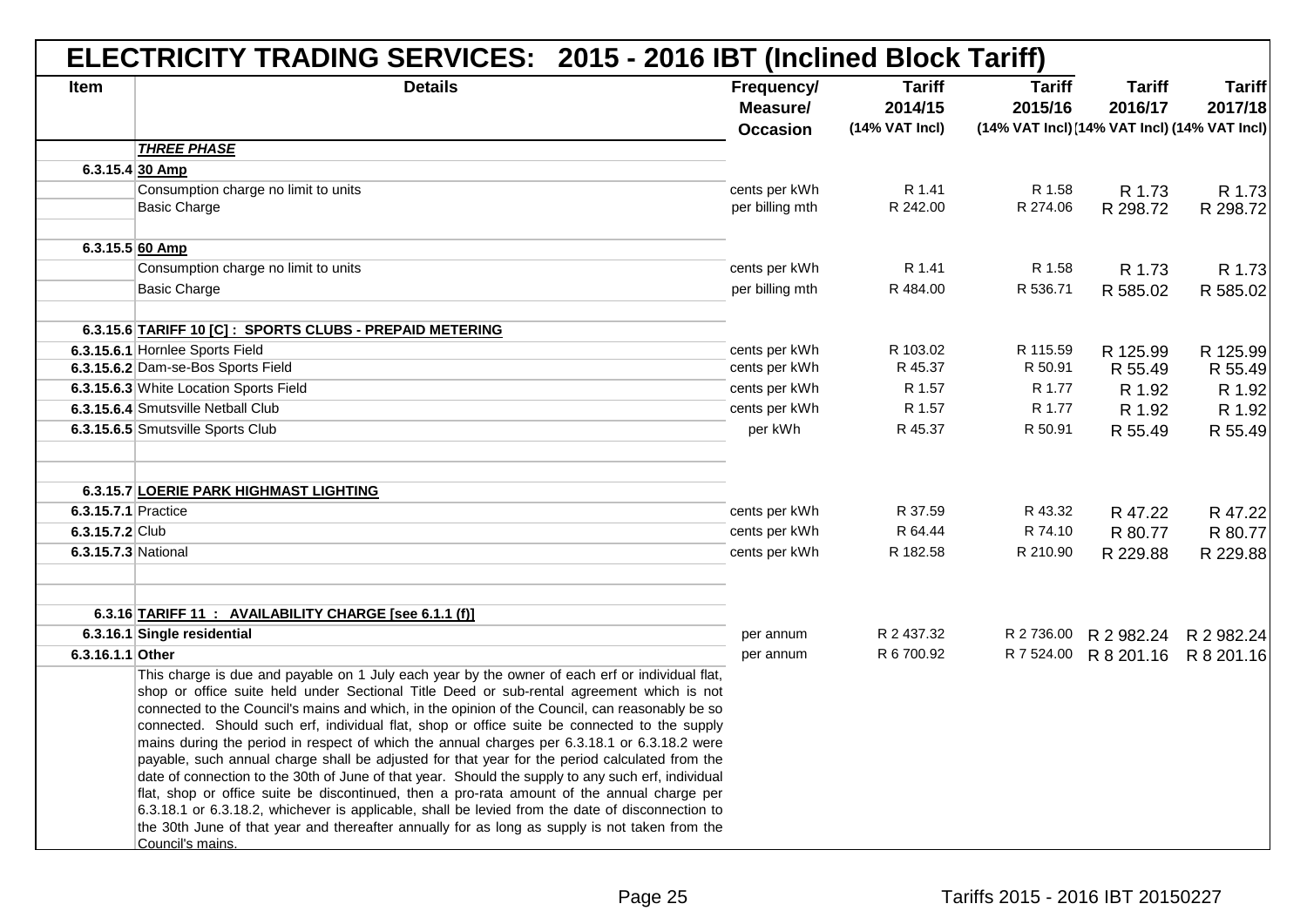| ELECTRICITY TRADING SERVICES: 2015 - 2016 IBT (Inclined Block Tariff) |                                                                                                                                                                                                                                                                                                                                                                                                                                                                                                                          |                                           |                                            |                                                                          |                          |                          |  |  |  |
|-----------------------------------------------------------------------|--------------------------------------------------------------------------------------------------------------------------------------------------------------------------------------------------------------------------------------------------------------------------------------------------------------------------------------------------------------------------------------------------------------------------------------------------------------------------------------------------------------------------|-------------------------------------------|--------------------------------------------|--------------------------------------------------------------------------|--------------------------|--------------------------|--|--|--|
| <b>Item</b>                                                           | <b>Details</b>                                                                                                                                                                                                                                                                                                                                                                                                                                                                                                           | Frequency/<br>Measure/<br><b>Occasion</b> | <b>Tariff</b><br>2014/15<br>(14% VAT Incl) | <b>Tariff</b><br>2015/16<br>(14% VAT Incl) (14% VAT Incl) (14% VAT Incl) | <b>Tariff</b><br>2016/17 | <b>Tariff</b><br>2017/18 |  |  |  |
|                                                                       | 6.3.16.1.2 Should the charge not be paid by 30 September in the year in which it became due and<br>payable, interest at the standard rate defined.                                                                                                                                                                                                                                                                                                                                                                       |                                           |                                            |                                                                          |                          |                          |  |  |  |
|                                                                       | 6.3.16.1.3 Property owners who have elected to pay their assessment rates in instalments shall be entitled<br>to pay the charges referred to in sub-section 6.3.18.1 and 6.3.18.2 in equal monthly<br>instalments, interest free, provided each instalment is paid by the last day of each month.<br>Failure to pay such instalments timeously will result in the same interest mentioned in sub-<br>section 6.3.18.4 above being payable for each month the property owner defaults.                                    |                                           |                                            |                                                                          |                          |                          |  |  |  |
|                                                                       | <b>6.4 SERVICE CONNECTIONS</b>                                                                                                                                                                                                                                                                                                                                                                                                                                                                                           |                                           |                                            |                                                                          |                          |                          |  |  |  |
|                                                                       | 6.4.1 Service Connection To Premises                                                                                                                                                                                                                                                                                                                                                                                                                                                                                     |                                           |                                            |                                                                          |                          |                          |  |  |  |
|                                                                       | The council shall provide a service connection between the supply main and the consumer's<br>installation within the Council Area of supply as determined by the Electricity Control Board, in<br>terms of the Standard By-Law. In all cases within the Council's area of supply the consumer<br>shall, at no cost to the Council, provide a satisfactory cable trench on his property, for such<br>service connection to the boundary line of the premises along a route indicated by the Manager<br>$F$ laatrataabniaa |                                           |                                            |                                                                          |                          |                          |  |  |  |
|                                                                       | In the case of a Temporary Builder's Supply, the connection will be a 30Amp (maximum) supply<br>that will be conventionally metered until the connection is swung to the permanent supply which<br>will be a Prepaid Metering.                                                                                                                                                                                                                                                                                           |                                           |                                            |                                                                          |                          |                          |  |  |  |
|                                                                       | For Public Lighting and Gate House Controls, only a prepayment meter with a 30Amp<br>(maximum) supply will be permissible.                                                                                                                                                                                                                                                                                                                                                                                               |                                           |                                            |                                                                          |                          |                          |  |  |  |
|                                                                       | <b>6.4.2 Service Connection Metering Requirements</b>                                                                                                                                                                                                                                                                                                                                                                                                                                                                    |                                           |                                            |                                                                          |                          |                          |  |  |  |
|                                                                       |                                                                                                                                                                                                                                                                                                                                                                                                                                                                                                                          |                                           |                                            |                                                                          |                          |                          |  |  |  |
|                                                                       | 6.4.2.1 Single Phase Connections<br>In the case of single phase or three phase domestic and commercial connections, use will only                                                                                                                                                                                                                                                                                                                                                                                        |                                           |                                            |                                                                          |                          |                          |  |  |  |
|                                                                       | be made of the Prepaid Metering system unless otherwise determined by the Manager                                                                                                                                                                                                                                                                                                                                                                                                                                        |                                           |                                            |                                                                          |                          |                          |  |  |  |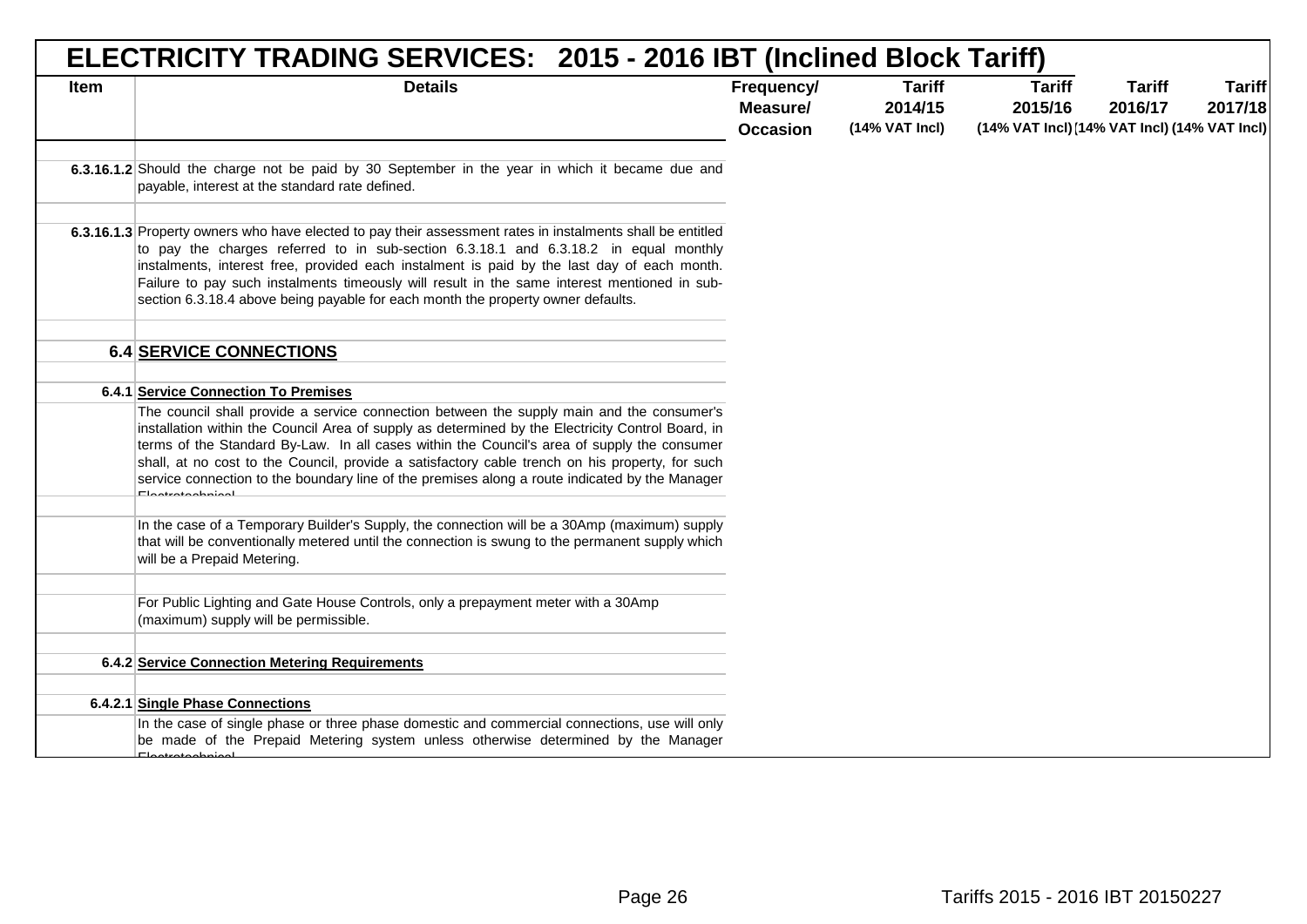|             | ELECTRICITY TRADING SERVICES: 2015 - 2016 IBT (Inclined Block Tariff)                                                                                                                                                                                                                                                                                                                                                                                                                                                        |                                           |                                            |                                                                          |                          |                                     |  |  |  |  |
|-------------|------------------------------------------------------------------------------------------------------------------------------------------------------------------------------------------------------------------------------------------------------------------------------------------------------------------------------------------------------------------------------------------------------------------------------------------------------------------------------------------------------------------------------|-------------------------------------------|--------------------------------------------|--------------------------------------------------------------------------|--------------------------|-------------------------------------|--|--|--|--|
| <b>Item</b> | <b>Details</b>                                                                                                                                                                                                                                                                                                                                                                                                                                                                                                               | Frequency/<br>Measure/<br><b>Occasion</b> | <b>Tariff</b><br>2014/15<br>(14% VAT Incl) | <b>Tariff</b><br>2015/16<br>(14% VAT Incl) (14% VAT Incl) (14% VAT Incl) | <b>Tariff</b><br>2016/17 | <b>Tariff</b><br>2017/18            |  |  |  |  |
|             |                                                                                                                                                                                                                                                                                                                                                                                                                                                                                                                              |                                           |                                            |                                                                          |                          |                                     |  |  |  |  |
|             | 6.4.3 CONNECTION FEES TARIFFS 1,2,3 and 5                                                                                                                                                                                                                                                                                                                                                                                                                                                                                    |                                           |                                            |                                                                          |                          |                                     |  |  |  |  |
|             | 6.4.3.1 Connection fee for Single phase:                                                                                                                                                                                                                                                                                                                                                                                                                                                                                     |                                           |                                            |                                                                          |                          |                                     |  |  |  |  |
|             | Service Connection: Prepaid Meter                                                                                                                                                                                                                                                                                                                                                                                                                                                                                            | per connection                            | R 7 410.00                                 |                                                                          | R 8 550.00 R 9 319.50    | R 9 319.50                          |  |  |  |  |
|             | Housing Schemes Commitment Fee                                                                                                                                                                                                                                                                                                                                                                                                                                                                                               | per connection                            | R 250.00                                   | R 250.00                                                                 | R 272.50                 | R 272.50                            |  |  |  |  |
|             |                                                                                                                                                                                                                                                                                                                                                                                                                                                                                                                              |                                           |                                            |                                                                          |                          |                                     |  |  |  |  |
|             | 6.4.3.2 Connection fee for Three phase:                                                                                                                                                                                                                                                                                                                                                                                                                                                                                      |                                           |                                            |                                                                          |                          |                                     |  |  |  |  |
|             | Service Connection: Prepaid Meter                                                                                                                                                                                                                                                                                                                                                                                                                                                                                            | per connection                            | R 10 260.00                                |                                                                          |                          | R 11 001.00 R 11 991.09 R 11 991.09 |  |  |  |  |
|             |                                                                                                                                                                                                                                                                                                                                                                                                                                                                                                                              |                                           |                                            |                                                                          |                          |                                     |  |  |  |  |
|             | 6.4.3.3 Commitment fee for pre-paid metered supply in self-help housing schemes                                                                                                                                                                                                                                                                                                                                                                                                                                              | per connection                            | R 550.00                                   | R 550.00                                                                 | R 599.50                 | R 599.50                            |  |  |  |  |
|             |                                                                                                                                                                                                                                                                                                                                                                                                                                                                                                                              |                                           |                                            |                                                                          |                          |                                     |  |  |  |  |
|             | 6.4.3.4 Where the distance from the Council's point of supply and the consumers point of control<br>exceeds 50 meters, the consumer shall pay the additional costs plus 15% administration and<br>supervision fees, based on such calculated costs.                                                                                                                                                                                                                                                                          |                                           |                                            |                                                                          |                          |                                     |  |  |  |  |
|             |                                                                                                                                                                                                                                                                                                                                                                                                                                                                                                                              |                                           |                                            |                                                                          |                          |                                     |  |  |  |  |
|             | 6.4.3.5 All service connections other than those described in paragraph (a) shall be charged at cost<br>from supply mains to consumers point of supply inclusive of the Council's main switch, metering<br>equipment and where applicable HV switch gear, transformers, HV and LV cabling and tariff<br>circuit breaker plus 15% administration and supervision charges. In the event of the total cost<br>being less than the appropriate fees in paragraph (a) the fees therein shall be payable.                          |                                           |                                            |                                                                          |                          |                                     |  |  |  |  |
|             |                                                                                                                                                                                                                                                                                                                                                                                                                                                                                                                              |                                           |                                            |                                                                          |                          |                                     |  |  |  |  |
|             | 6.4.3.6 Where a new connection is required to premises from which a previous connection has been<br>disconnected and removed, the fees and charges prescribed in sub-section (3) shall be<br>payable, subject to adjustment for the depreciated value of any materials or equipment the<br>Manager Electrotechnical may decide to re-use for the new service connection.                                                                                                                                                     |                                           |                                            |                                                                          |                          |                                     |  |  |  |  |
|             |                                                                                                                                                                                                                                                                                                                                                                                                                                                                                                                              |                                           |                                            |                                                                          |                          |                                     |  |  |  |  |
|             | 6.4.3.7 Where in terms of the Standard By-Law accommodation is provided on the premises for the<br>housing of the Council's transformer plant required to supply the consumer's premises as well<br>as to supply the adjacent area, the connection fee shall be the cost of providing the medium<br>voltage connection, The Council's main switch and metering equipment plus the pro-rata cost of<br>the transformer and HV switch-gear plus 15% of the total cost in respect of administration and<br>supervision charges. |                                           |                                            |                                                                          |                          |                                     |  |  |  |  |
|             |                                                                                                                                                                                                                                                                                                                                                                                                                                                                                                                              |                                           |                                            |                                                                          |                          |                                     |  |  |  |  |
|             | 6.4.3.9 The total cost of connection fees shall be payable in advance.                                                                                                                                                                                                                                                                                                                                                                                                                                                       |                                           |                                            |                                                                          |                          |                                     |  |  |  |  |
|             |                                                                                                                                                                                                                                                                                                                                                                                                                                                                                                                              |                                           |                                            |                                                                          |                          |                                     |  |  |  |  |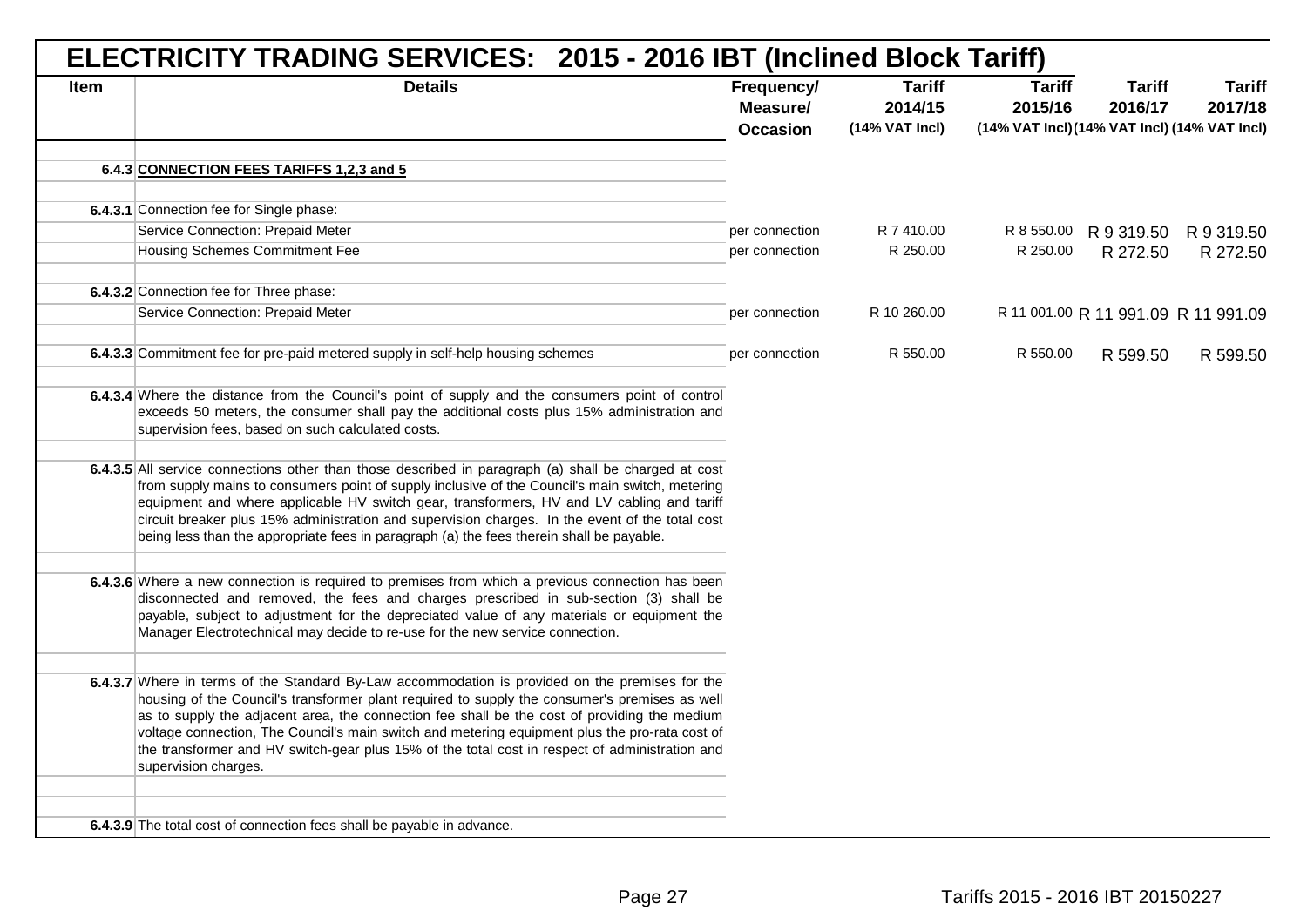|             | ELECTRICITY TRADING SERVICES: 2015 - 2016 IBT (Inclined Block Tariff)                                                                                                                                                                                                                                              |                                           |                                              |                                                                          |                          |                          |  |  |
|-------------|--------------------------------------------------------------------------------------------------------------------------------------------------------------------------------------------------------------------------------------------------------------------------------------------------------------------|-------------------------------------------|----------------------------------------------|--------------------------------------------------------------------------|--------------------------|--------------------------|--|--|
| <b>Item</b> | <b>Details</b>                                                                                                                                                                                                                                                                                                     | Frequency/<br>Measure/<br><b>Occasion</b> | <b>Tariff</b><br>2014/15<br>$(14%$ VAT Incl) | <b>Tariff</b><br>2015/16<br>(14% VAT Incl) [14% VAT Incl) (14% VAT Incl) | <b>Tariff</b><br>2016/17 | <b>Tariff</b><br>2017/18 |  |  |
|             | 6.4.3.10 Conversion from conventional meter to prepaid meter.                                                                                                                                                                                                                                                      |                                           |                                              |                                                                          |                          |                          |  |  |
|             | This conversion fee only subsidizes the first change from 1 conventional meter to 1 prepaid<br>meter. No 2nd Prepayment Meters are permitted. One meter per erf.                                                                                                                                                   |                                           |                                              |                                                                          |                          |                          |  |  |
|             | Single Phase                                                                                                                                                                                                                                                                                                       |                                           | R 820.00                                     | R 1 500.00                                                               | R 1 635.00               | R 1 635.00               |  |  |
|             | Three Phase                                                                                                                                                                                                                                                                                                        |                                           | R 2 000.00                                   | R 2 100.00                                                               | R 2 289.00               | R 2 289.00               |  |  |
|             | 6.5 SERVICE CALLS                                                                                                                                                                                                                                                                                                  |                                           |                                              |                                                                          |                          |                          |  |  |
|             | When the Council is called upon by a consumer to attend to any fault or failure of supply at his<br>premises and such fault or failure is not attributed to the Council's staff or equipment, the fee for<br>such service in terms of Section 22 of the Standard By-Law shall be as follows :-                     |                                           |                                              |                                                                          |                          |                          |  |  |
|             | 6.5.1 DURING NORMAL WORKING HOURS                                                                                                                                                                                                                                                                                  |                                           |                                              |                                                                          |                          |                          |  |  |
|             | $6.5.1.1$ - All Areas                                                                                                                                                                                                                                                                                              | per service                               | R 400.00                                     | R 450.00                                                                 | R 490.50                 | R 490.50                 |  |  |
|             |                                                                                                                                                                                                                                                                                                                    |                                           |                                              |                                                                          |                          |                          |  |  |
| 6.5.2.1     | 6.5.2 AFTER NORMAL WORKING HOURS<br>- All Areas                                                                                                                                                                                                                                                                    | per service                               | R 600.00                                     | R 675.00                                                                 | R 735.75                 | R 735.75                 |  |  |
|             |                                                                                                                                                                                                                                                                                                                    |                                           |                                              |                                                                          |                          |                          |  |  |
|             | 6.5.2 PREPAID METERING CHARGES                                                                                                                                                                                                                                                                                     |                                           |                                              |                                                                          |                          |                          |  |  |
|             | 6.5.2.1 Tariff change Admin Fee - single or 3Ph Prepaid Metering                                                                                                                                                                                                                                                   | per change                                | R 285.00                                     | R 320.00                                                                 | R 348.80                 | R 348.80                 |  |  |
|             | 6.5.2.2 Vendors - Admin Charge for Token Validation                                                                                                                                                                                                                                                                | per service                               | R 96.90                                      | R 114.00                                                                 | R 124.26<br>R 0.00       | R 124.26<br>R 0.00       |  |  |
|             | 6.5.2.3 Issue of Tokens that have been incorrectly purchased by the consumer on a different meter and<br>not the consumer's meter.                                                                                                                                                                                 | per service                               | R 627.00                                     | R 684.00                                                                 | R 745.56                 | R 745.56                 |  |  |
|             | 6.6 DISCONNECTION AND RECONNECTION : CHANGE OF CONSUMER                                                                                                                                                                                                                                                            |                                           |                                              |                                                                          |                          |                          |  |  |
|             | 6.6.1 Where premises have been disconnected upon termination of the supply agreement as result of<br>change of consumer, or when a temporary disconnection of supply has been effected in terms<br>of Section 28(1) and (2) of the Standard By-Law, reconnection shall be made after payment of<br>the following:- |                                           |                                              |                                                                          |                          |                          |  |  |
|             |                                                                                                                                                                                                                                                                                                                    |                                           |                                              |                                                                          |                          |                          |  |  |
|             | <b>6.6.2 DURING NORMAL WORKING HOURS</b>                                                                                                                                                                                                                                                                           |                                           | R 400.00                                     |                                                                          |                          |                          |  |  |
| 6.6.2.1     | - All Areas                                                                                                                                                                                                                                                                                                        | per service                               |                                              | R 450.00                                                                 | R 490.50                 | R 490.50                 |  |  |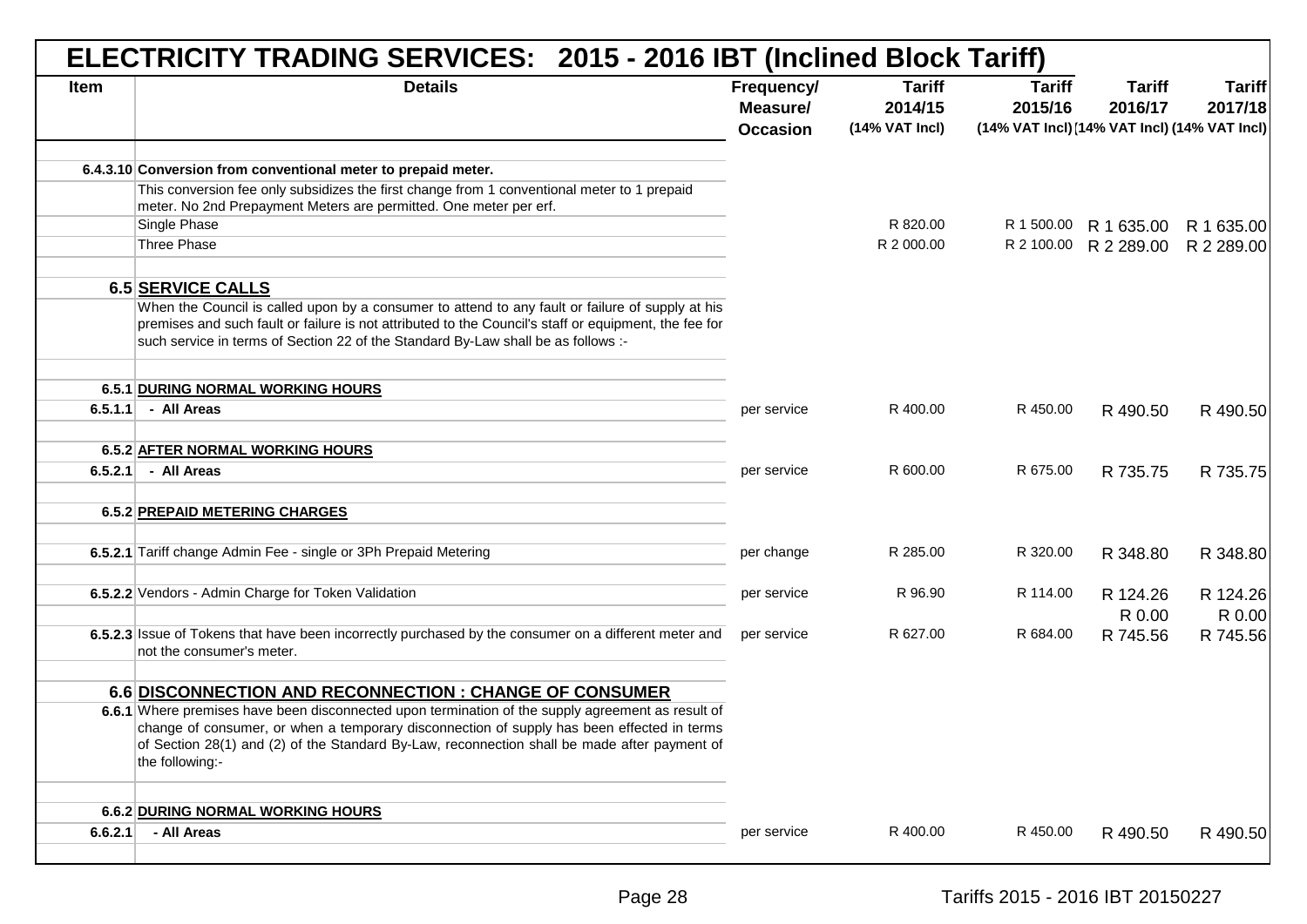| <b>Item</b> | <b>Details</b>                                                                                                                                                                                                                                                                                                                                                                                                                                                                                                                                            | Frequency/<br>Measure/<br><b>Occasion</b> | <b>Tariff</b><br>2014/15<br>$(14%$ VAT Incl) | <b>Tariff</b><br>2015/16<br>(14% VAT Incl) (14% VAT Incl) (14% VAT Incl) | <b>Tariff</b><br>2016/17 | <b>Tariff</b><br>2017/18 |
|-------------|-----------------------------------------------------------------------------------------------------------------------------------------------------------------------------------------------------------------------------------------------------------------------------------------------------------------------------------------------------------------------------------------------------------------------------------------------------------------------------------------------------------------------------------------------------------|-------------------------------------------|----------------------------------------------|--------------------------------------------------------------------------|--------------------------|--------------------------|
|             | 6.6.3 AFTER NORMAL WORKING HOURS                                                                                                                                                                                                                                                                                                                                                                                                                                                                                                                          |                                           |                                              |                                                                          |                          |                          |
| 6.6.3.1     | - All Areas                                                                                                                                                                                                                                                                                                                                                                                                                                                                                                                                               | per service                               | R 600.00                                     | R 674.00                                                                 | R 734.66                 | R 734.66                 |
|             | 6.6.4 DISCONNECTION AND RECONNECTION : NON-PAYMENT OF ACCOUNT                                                                                                                                                                                                                                                                                                                                                                                                                                                                                             |                                           |                                              |                                                                          |                          |                          |
|             | When disconnection of the supply has been effected in terms of section 19 of the standard By-<br>Law, reconnection shall be made subject to the approval of the Financial Services Director on<br>payment of a basic fee as stated below, provided that no such approval shall be given if the full<br>amount of the outstanding charges which have accrued in terms of these Tariff of Charges<br>either prior to or during the period of disconnection, have not been paid, together with any<br>outstanding deposit referred to in Section 6.10.       |                                           |                                              |                                                                          |                          |                          |
|             | The basic reconnection fee payable for non-payment of account shall accrue and be due and<br>payable whether the supply has been disconnected or not, provided that in all cases the<br>Financial Services Director has issued written instructions to the Manager Electrotechnical to<br>disconnect the supply to the premises. Not withstanding such connection the ampere charge<br>for the contracted supply shall accrue as if disconnection was not made.                                                                                           |                                           |                                              |                                                                          |                          |                          |
| 6.6.4.1     | - All Areas                                                                                                                                                                                                                                                                                                                                                                                                                                                                                                                                               |                                           |                                              |                                                                          |                          |                          |
|             | During normal working hours                                                                                                                                                                                                                                                                                                                                                                                                                                                                                                                               | per service                               | R 228.00                                     | R 255.00                                                                 | R 277.95                 | R 277.95                 |
|             | After normal working hours                                                                                                                                                                                                                                                                                                                                                                                                                                                                                                                                | per service                               | R 570.00                                     | R 639.00                                                                 | R 696.51                 | R 696.51                 |
|             | 6.6.5 When in terms of Section 28 of the Standard By-Law a temporary disconnection of supply has<br>been effected at the consumer's request or as directed by the Manager Electrotechnical to<br>enable such building alterations or additions to be made and such building is supplied with an<br>overhead service connection, the Manager Electrotechnical may require the reconnection to be<br>by means of an underground service connection. The cost, excluding the Council's main switch<br>and metering equipment shall be borne by the consumer. |                                           |                                              |                                                                          |                          |                          |
|             | 6.6.6 When in terms of Section 28 of the Standard By-Law a temporary disconnection is made at the<br>request of the consumer, the ampere charge for the contracted supply will accrue against the<br>consumer and be paid by him in terms of these Tariff of Charges and Additional Electrical By-<br>Laws as if such disconnection was not effected.                                                                                                                                                                                                     |                                           |                                              |                                                                          |                          |                          |
|             | 6.7 METER TEST                                                                                                                                                                                                                                                                                                                                                                                                                                                                                                                                            |                                           |                                              |                                                                          |                          |                          |
|             | When in terms of Section 58 of the Standard By-Law, a consumer requires a meter to be<br>tested, the fee to be deposited at the office of the Municipal Manager Finance for each such<br>meter shall be as follows :-                                                                                                                                                                                                                                                                                                                                     |                                           |                                              |                                                                          |                          |                          |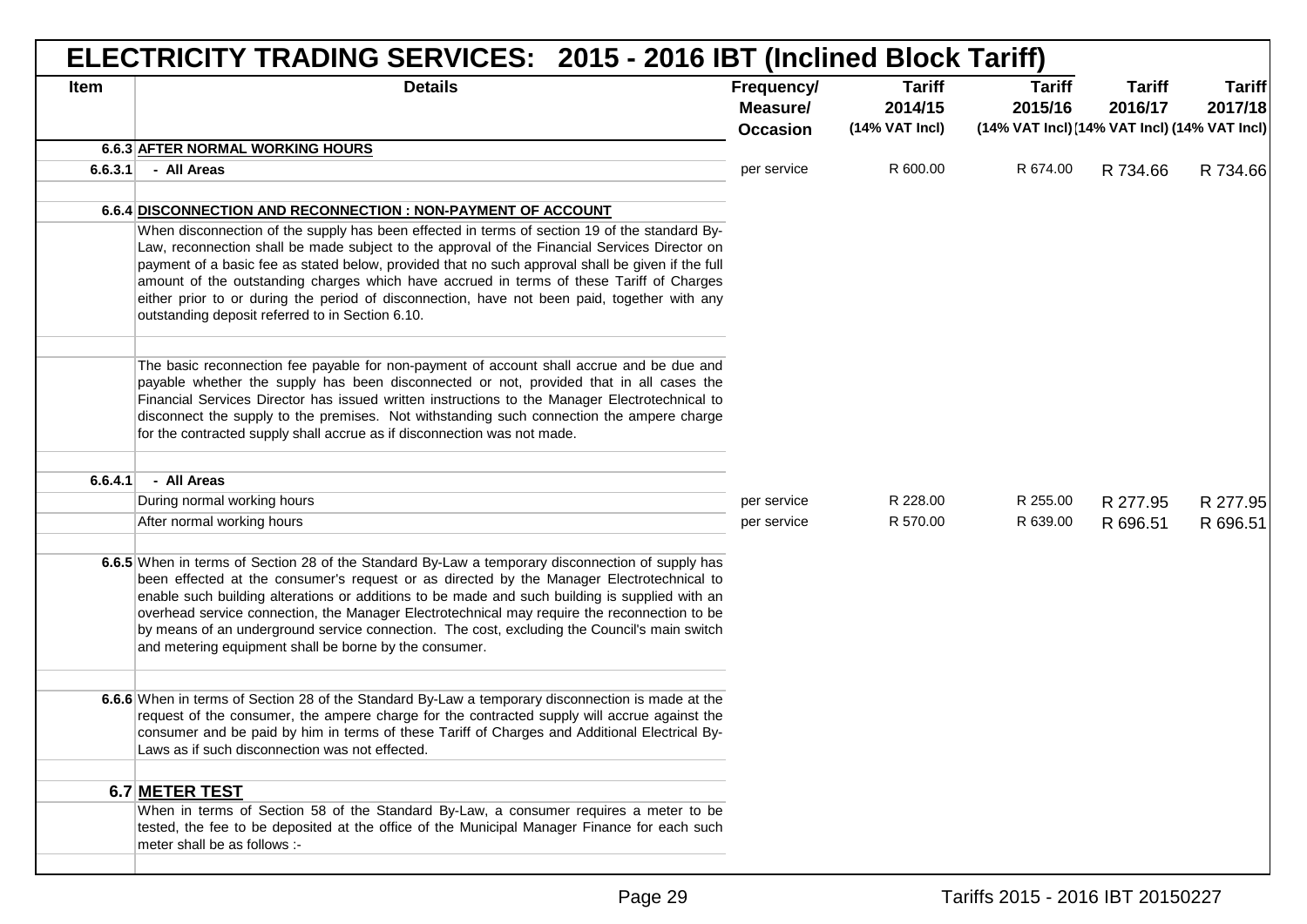|         | ELECTRICITY TRADING SERVICES: 2015 - 2016 IBT (Inclined Block Tariff)                                                                                                                                                                                                                                                                   |                                           |                                            |                                                                          |                          |                                  |
|---------|-----------------------------------------------------------------------------------------------------------------------------------------------------------------------------------------------------------------------------------------------------------------------------------------------------------------------------------------|-------------------------------------------|--------------------------------------------|--------------------------------------------------------------------------|--------------------------|----------------------------------|
| Item    | <b>Details</b>                                                                                                                                                                                                                                                                                                                          | Frequency/<br>Measure/<br><b>Occasion</b> | <b>Tariff</b><br>2014/15<br>(14% VAT Incl) | <b>Tariff</b><br>2015/16<br>(14% VAT Incl) (14% VAT Incl) (14% VAT Incl) | <b>Tariff</b><br>2016/17 | <b>Tariff</b><br>2017/18         |
|         | 6.7.1 WITHIN THE MUNICIPAL AREA                                                                                                                                                                                                                                                                                                         |                                           |                                            |                                                                          |                          |                                  |
| 6.7.1.1 | - Single and Three phase meter (including Pre Paid meter)                                                                                                                                                                                                                                                                               | per test                                  | R 799.00                                   |                                                                          |                          | R 1 000.00 R 1 090.00 R 1 090.00 |
|         | <b>6.8 SPECIAL METER READINGS</b>                                                                                                                                                                                                                                                                                                       |                                           |                                            |                                                                          |                          |                                  |
|         | 6.8.1 Where in terms of Section 59 of the Standard By-Law a consumer requires a special reading of<br>a meter, such service shall be rendered by the Council on payment of the following fees :-                                                                                                                                        |                                           |                                            |                                                                          |                          |                                  |
|         | 6.8.1.1 All Areas                                                                                                                                                                                                                                                                                                                       | per service                               | R 400.00                                   | R 450.00                                                                 | R 490.50                 | R 490.50                         |
|         | 6.8.2 In cases where a final account is required for an approved of tenancy is involved, the fee<br>referred to in this section shall be waived.                                                                                                                                                                                        |                                           |                                            |                                                                          |                          |                                  |
|         | 6.8.3 This sum will also be waived in cases where a special meter reading reveals that the last<br>reading was incorrect and provided that such incorrect reading had not been processed for<br>assessment purposes.                                                                                                                    |                                           |                                            |                                                                          |                          |                                  |
|         | <b>6.9 INSPECTION AND TEST</b>                                                                                                                                                                                                                                                                                                          |                                           |                                            |                                                                          |                          |                                  |
|         | 6.9.1 Where in terms of Section 53 of the Standard By-Law the inspection or test of an installation is                                                                                                                                                                                                                                  |                                           |                                            |                                                                          |                          |                                  |
|         | required, the following fees shall be payable before each such inspection or test :-<br>6.9.1.1 Within the Municipal Area                                                                                                                                                                                                               | per service                               | R 400.00                                   | R 500.00                                                                 | R 545.00                 | R 545.00                         |
|         |                                                                                                                                                                                                                                                                                                                                         |                                           |                                            |                                                                          |                          |                                  |
|         | 6.10 DEPOSITS                                                                                                                                                                                                                                                                                                                           |                                           |                                            |                                                                          |                          |                                  |
|         | The Municipal Manager Finance may accept bank or such other suitable guarantees in lieu of<br>deposits which exceed R 1 000.00. Before obtaining a supply of electricity from the Council's<br>mains, in terms of Section 17 of the Standard By-law, all consumers must pay cash deposits as<br>set out below :-                        |                                           |                                            |                                                                          |                          |                                  |
|         | 6.10.1 TARIFF 1                                                                                                                                                                                                                                                                                                                         |                                           |                                            |                                                                          |                          |                                  |
|         | Where metering is done by means of the Prepaid Meters, no deposit will be payable.                                                                                                                                                                                                                                                      |                                           |                                            |                                                                          |                          |                                  |
|         | 6.10.2 TARIFF 2                                                                                                                                                                                                                                                                                                                         |                                           |                                            |                                                                          |                          |                                  |
|         | With the use of the rotating disc meter the deposit will be six times the total charge of the<br>ampere rating of the circuit breaker installed and which does not exceed 40 ampere, and five<br>times the total charge of the ampere rating of the circuit breaker or circuit breakers installed if<br>such charge exceeds 40 amperes. |                                           |                                            |                                                                          |                          |                                  |
|         | 6.10.3 TARIFF 3                                                                                                                                                                                                                                                                                                                         |                                           |                                            |                                                                          |                          |                                  |
|         | Three times the total charge of the ampere rating of the circuit breaker or circuit breakers<br>installed.                                                                                                                                                                                                                              |                                           |                                            |                                                                          |                          |                                  |
|         | 6.10.4 TARIFF 5                                                                                                                                                                                                                                                                                                                         |                                           |                                            |                                                                          |                          |                                  |
|         | Where metering is done by means of the Prepaid Meters, no deposit will be payable.                                                                                                                                                                                                                                                      |                                           |                                            |                                                                          |                          |                                  |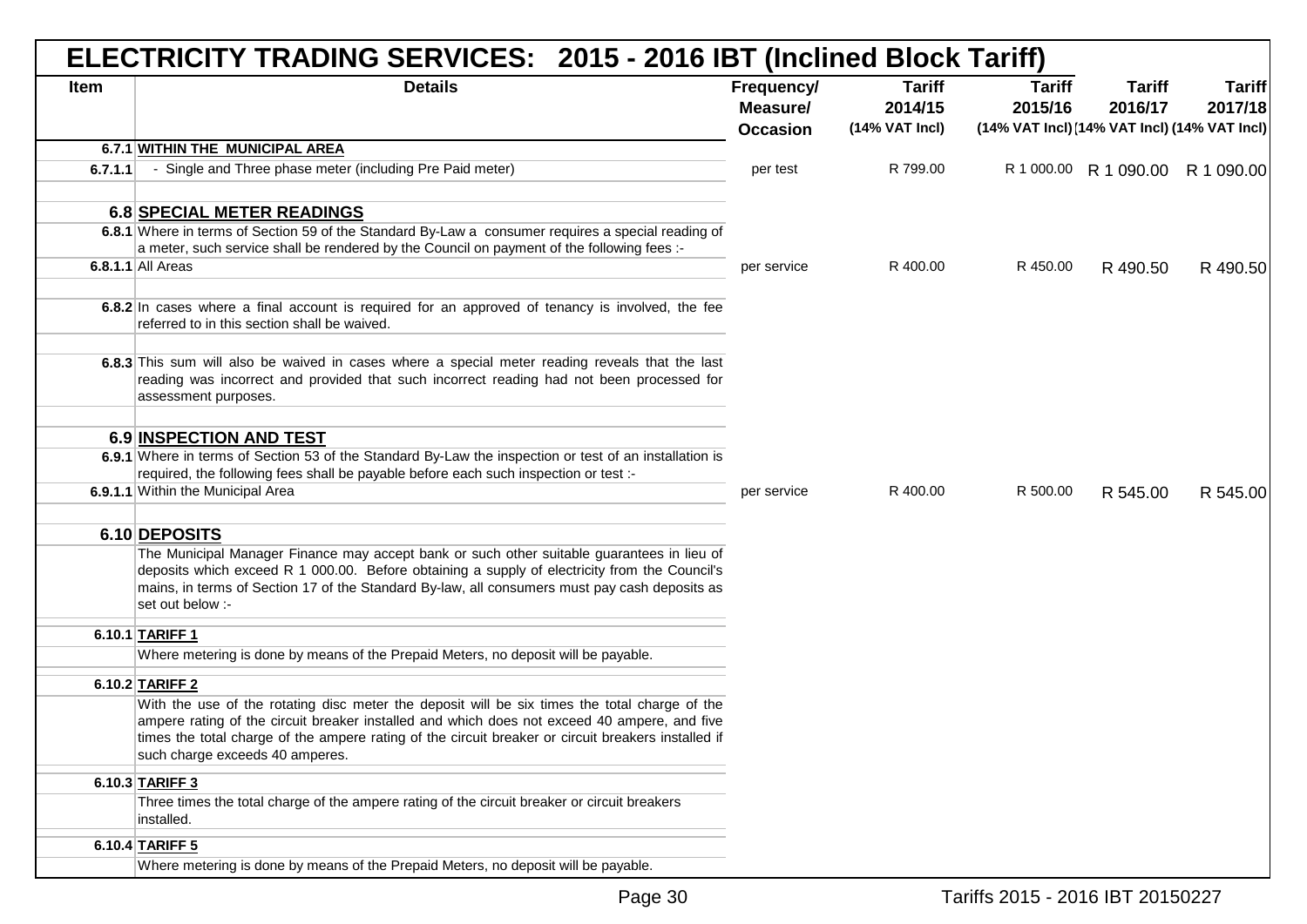|             | ELECTRICITY TRADING SERVICES: 2015 - 2016 IBT (Inclined Block Tariff)                                                                                                                                                                                                                                                                                                                                                           |                                           |                                              |                                                                          |                          |                          |  |  |
|-------------|---------------------------------------------------------------------------------------------------------------------------------------------------------------------------------------------------------------------------------------------------------------------------------------------------------------------------------------------------------------------------------------------------------------------------------|-------------------------------------------|----------------------------------------------|--------------------------------------------------------------------------|--------------------------|--------------------------|--|--|
| <b>Item</b> | <b>Details</b>                                                                                                                                                                                                                                                                                                                                                                                                                  | Frequency/<br>Measure/<br><b>Occasion</b> | <b>Tariff</b><br>2014/15<br>$(14%$ VAT Incl) | <b>Tariff</b><br>2015/16<br>(14% VAT Incl) (14% VAT Incl) (14% VAT Incl) | <b>Tariff</b><br>2016/17 | <b>Tariff</b><br>2017/18 |  |  |
|             | 6.10.5 TARIFF 7                                                                                                                                                                                                                                                                                                                                                                                                                 |                                           |                                              |                                                                          |                          |                          |  |  |
|             | Three times the demand charge based on 70% of the notified maximum demand, Bulk Supply<br>Section 6.3.14.4 notice is given of an intended increase in the notified maximum demand.                                                                                                                                                                                                                                              |                                           |                                              |                                                                          |                          |                          |  |  |
|             |                                                                                                                                                                                                                                                                                                                                                                                                                                 |                                           |                                              |                                                                          |                          |                          |  |  |
|             | 6.10.6 DEPOSIT ADJUSTMENT                                                                                                                                                                                                                                                                                                                                                                                                       |                                           |                                              |                                                                          |                          |                          |  |  |
|             | 6.10.6.1 When a domestic consumer fails to pay the account by the due date and his name appears on<br>the Disconnection List thereafter issued by the Financial Services Director, the deposit of the<br>consumer shall be reviewed and adjusted by the Financial Services Director to cover an<br>account for electricity and water for a period of 3 months based on the consumers consumption<br>over the previous 6 months. |                                           |                                              |                                                                          |                          |                          |  |  |
|             | 6.10.6.2 When, at the request of the consumer the rating of the tariff circuit breaker is increased, the<br>consumer must augment his deposit by an amount fixed by the Financial Services Director.                                                                                                                                                                                                                            |                                           |                                              |                                                                          |                          |                          |  |  |
|             | 6.10.6.3 Where the rating of the main circuit breaker is decreased the consumer is entitled to claim in<br>writing a refund of the difference between the previous deposit and the deposit applicable to the<br>lower rating. In the above tariffs the words "charge' and "amount" shall be that prescribed.                                                                                                                    |                                           |                                              |                                                                          |                          |                          |  |  |
|             | 6.10.6.4 That the Council agrees to the Financial Services Director conducting a review of all bank<br>guarantees lodged in lieu of a electricity consumer deposit every two years in August and that<br>this process be initiated by immediate review.                                                                                                                                                                         |                                           |                                              |                                                                          |                          |                          |  |  |
|             | 6.10.6.5 The increased electricity guarantee to be lodged with the Council in terms of paragraph 6.10.7.4<br>shall be the equivalent amount payable under the applicable electricity tariff which the<br>consumer, in the Financial Services Director's opinion, is likely to consume during three<br>consecutive months and is based on the consumption over the previous 6 months.                                            |                                           |                                              |                                                                          |                          |                          |  |  |
|             | 6.10.6.6 Any security deposited by a customer in cash or as a bank guarantee for a supply of electricity<br>shall cover a supply of 3 months and shall be held as security to be offset against the<br>customers account only in the event of termination of the supply agreement or default of the<br>consumer.                                                                                                                |                                           |                                              |                                                                          |                          |                          |  |  |
|             | 6.10.6.7 In the event that a customer has not claimed a refund of a cash deposit, after terminating the<br>supply agreement or has for whatever reason ceased to receive a supply for one year, then on<br>the expiry of one year such deposit shall be forfeited to the Council.                                                                                                                                               |                                           |                                              |                                                                          |                          |                          |  |  |
|             | 6.11 ELECTRICITY CAPITAL CONTRIBUTION FEE                                                                                                                                                                                                                                                                                                                                                                                       |                                           |                                              |                                                                          |                          |                          |  |  |
| 6.11.1      |                                                                                                                                                                                                                                                                                                                                                                                                                                 | per equivalent                            | R 13 566.00                                  | R 15 276.00 R 16 650.84 R 16 650.84                                      |                          |                          |  |  |
|             | Electricity Capital Contribution                                                                                                                                                                                                                                                                                                                                                                                                | residential unit                          |                                              |                                                                          |                          |                          |  |  |
|             | 6.11.2 Salt River / Eastford Special Levy: for new developments that would normally be supplied from<br>the Salt River and Eastford Substations (as determined by the Manager Electrotechnical)                                                                                                                                                                                                                                 | per equivalent<br>residential unit        | R 6 165.75                                   | R 6 954.00                                                               | R 7 579.86               | R 7 579.86               |  |  |
|             | 6.11.3 Sedgefield OH Line Capital Contribution                                                                                                                                                                                                                                                                                                                                                                                  | Per Amp                                   | R 131.10                                     | R 150.00                                                                 | R 163.50                 | R 163.50                 |  |  |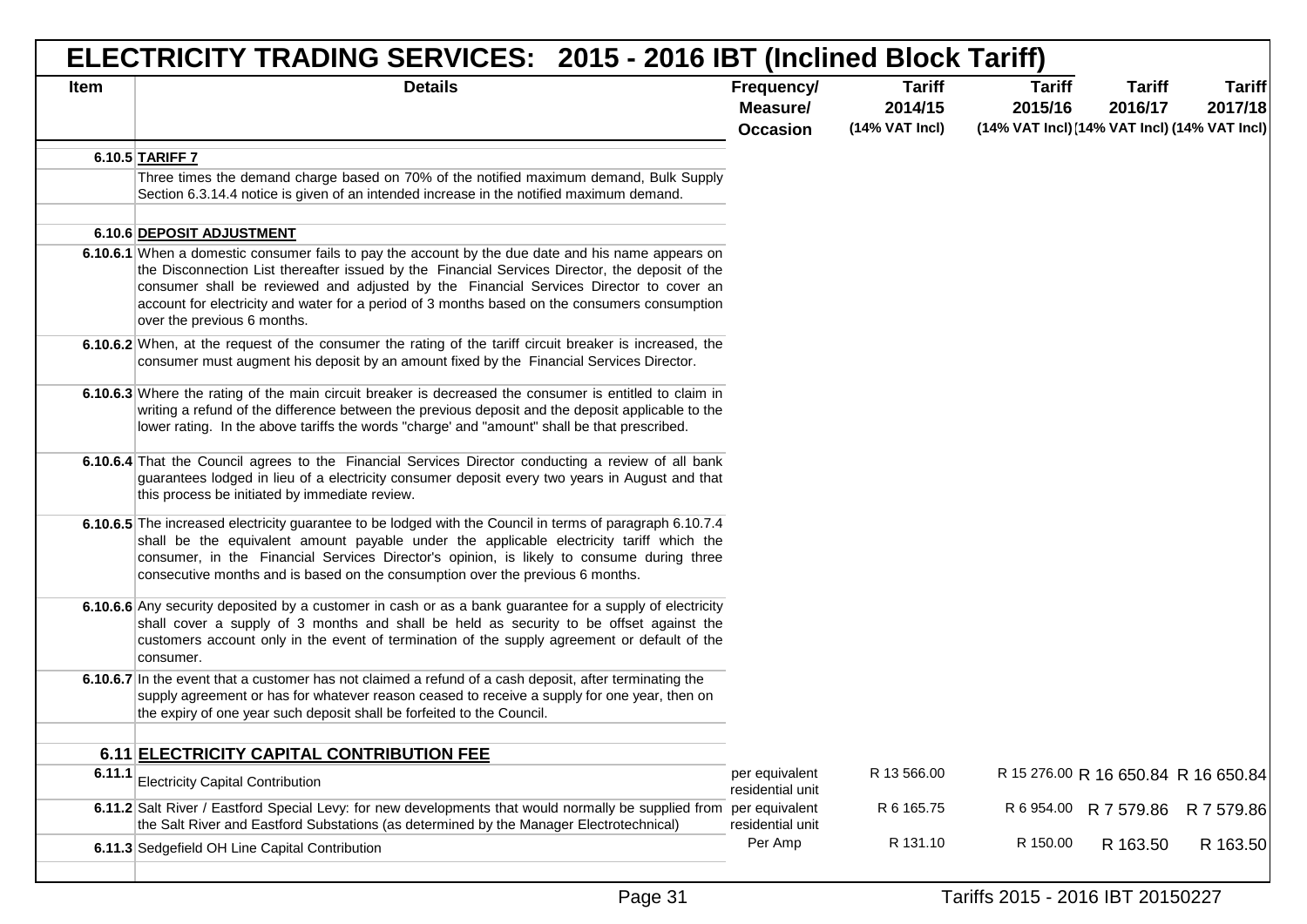|             | ELECTRICITY TRADING SERVICES: 2015 - 2016 IBT (Inclined Block Tariff)                                                                                                                                                                                               |                                           |                                            |                                                                          |                          |                                     |  |  |  |  |
|-------------|---------------------------------------------------------------------------------------------------------------------------------------------------------------------------------------------------------------------------------------------------------------------|-------------------------------------------|--------------------------------------------|--------------------------------------------------------------------------|--------------------------|-------------------------------------|--|--|--|--|
| <b>Item</b> | <b>Details</b>                                                                                                                                                                                                                                                      | Frequency/<br>Measure/<br><b>Occasion</b> | <b>Tariff</b><br>2014/15<br>(14% VAT Incl) | <b>Tariff</b><br>2015/16<br>(14% VAT Incl) (14% VAT Incl) (14% VAT Incl) | <b>Tariff</b><br>2016/17 | <b>Tariff</b><br>2017/18            |  |  |  |  |
|             | 6.12 LOAD CONTROL UNIT (GEYSER RELAY)                                                                                                                                                                                                                               |                                           |                                            |                                                                          |                          |                                     |  |  |  |  |
|             | A fixed charge payable by consumers who elect to pay the fixed charge in order not to have a Per geyser per<br>load control relay (geyser relay) installed on their premises. This tariff is not available to NEW<br>CONSUMERS or CHANGE of CONSUMERS.              | month                                     | R 400.74                                   | R 450.00                                                                 | R 490.50                 | R 490.50                            |  |  |  |  |
|             | 6.13 RELOCATION OF PREPAID METERS/RELAY BOARDS                                                                                                                                                                                                                      |                                           |                                            |                                                                          |                          |                                     |  |  |  |  |
|             | A fixed charge payable by consumers (only applicable to the electrification projects) who elect<br>to have the pre paid meter and ready boards installed in their informal dwelling and after formal<br>dwelling is build requests to be relocated to formal house. | per erf                                   | R 400.00                                   | R 400.00                                                                 | R 436.00                 | R 436.00                            |  |  |  |  |
|             | 6.14 SHADING OF STREETLIGHTS                                                                                                                                                                                                                                        |                                           |                                            |                                                                          |                          |                                     |  |  |  |  |
|             | 6.14.1 Only streetlights on the same side of the road of applicant will be considered. At the discretion<br>of the Manager Electrotechnical.                                                                                                                        | per pole                                  | R 530.00                                   | R 593.00                                                                 | R 646.37                 | R 646.37                            |  |  |  |  |
|             | <b>6.15 TAMPERING WITH METERS</b>                                                                                                                                                                                                                                   |                                           |                                            |                                                                          |                          |                                     |  |  |  |  |
|             | 6.15.1 A service charge for the first incident of a meter tampering will be billed to the customer who<br>benefited from the tampering.                                                                                                                             | per incident                              | R 2 109.00                                 |                                                                          | R 2 742.00 R 2 988.78    | R 2 988.78                          |  |  |  |  |
|             | 6.15.2 A service charge for the second incident of a meter tampering will be billed to the customer who<br>benefited from the tampering.                                                                                                                            | per incident                              | R 3 135.00                                 | R 4 076.00                                                               | R 4 442.84               | R 4 442.84                          |  |  |  |  |
|             | 6.15.3 A service charge for the third incident of a meter tampering will be billed to the customer who<br>benefited from the tampering.                                                                                                                             | per incident                              | R 4 218.00                                 |                                                                          | R 5 484.00 R 5 977.56    | R 5 977.56                          |  |  |  |  |
|             | 6.15.4 After the 4th tamper the meter shall be removed and a new connection fee shall be payable<br>before supply is re-instated.                                                                                                                                   |                                           |                                            |                                                                          |                          |                                     |  |  |  |  |
|             | 6.16 SURCHARGE: INACCESSIBLITY TO ELECTRICITY METERS                                                                                                                                                                                                                |                                           |                                            |                                                                          |                          |                                     |  |  |  |  |
|             | 6.16.1 Customers will be notified in writing whenever a water meter has for whatever reason become<br>inaccessible. Consumers will have 14 days from the date of notification to arrange for a reading<br>to be taken.                                              |                                           |                                            |                                                                          |                          |                                     |  |  |  |  |
|             | 6.16.2 A surcharge will thereafter be levied if no response is received on or before the notice period<br>has expired.                                                                                                                                              | per incident                              | R 410.40                                   | R 462.00                                                                 | R 503.58                 | R 503.58                            |  |  |  |  |
|             | 6.17 BOWMAST STREET LIGHT POLES AND CONCRETE STREET LIGHT POLES                                                                                                                                                                                                     |                                           |                                            |                                                                          |                          |                                     |  |  |  |  |
|             | 6.17.1 Bowmast Street Light Pole complete with fitting and lamp                                                                                                                                                                                                     | per incident                              | R 0.00                                     |                                                                          |                          | R 22 200.00 R 24 197.99 R 24 197.99 |  |  |  |  |
|             | 6.17.2 Concrete Street Light Pole complete with fitting and lamp                                                                                                                                                                                                    | per incident                              | R 0.00                                     |                                                                          |                          | R 12 400.00 R 13 516.00 R 13 516.00 |  |  |  |  |

# Page 32 Tariffs 2015 - 2016 IBT 20150227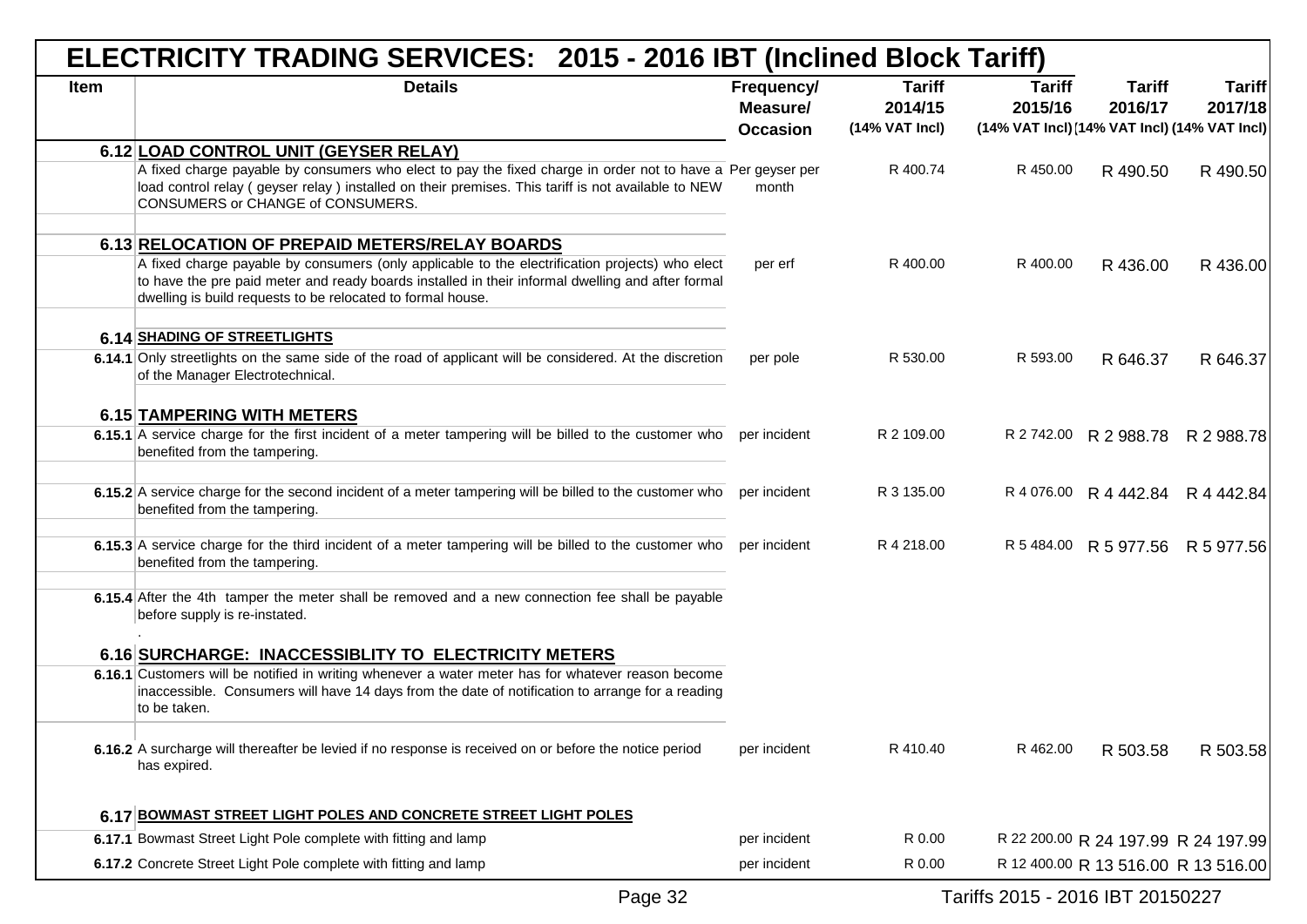| Item               | <b>Details</b>                                                                                                                                                                                                                                                                                                                                     | Frequency/<br>Measure/ | <b>Tariff</b><br>2014/15 | <b>Tariff</b><br>2015/16                                          | Tariff<br>2016/17 | Tariff<br>2017/18 |
|--------------------|----------------------------------------------------------------------------------------------------------------------------------------------------------------------------------------------------------------------------------------------------------------------------------------------------------------------------------------------------|------------------------|--------------------------|-------------------------------------------------------------------|-------------------|-------------------|
|                    |                                                                                                                                                                                                                                                                                                                                                    | Occasion               |                          | (14% VAT Incl)   (14% VAT Incl)   (14% VAT Incl)   (14% VAT Incl) |                   |                   |
|                    |                                                                                                                                                                                                                                                                                                                                                    |                        |                          |                                                                   |                   |                   |
| 7                  | <b>SUNDRY SERVICES</b>                                                                                                                                                                                                                                                                                                                             |                        |                          |                                                                   |                   |                   |
|                    |                                                                                                                                                                                                                                                                                                                                                    |                        |                          |                                                                   |                   |                   |
|                    | <b>7.1 HOUSING ADMINISTRATION CHARGES</b>                                                                                                                                                                                                                                                                                                          |                        |                          |                                                                   |                   |                   |
|                    | 7.1.1 In respect of tenants in housing letting schemes & housing loan borrowers                                                                                                                                                                                                                                                                    | per month              | R 27                     | R 29                                                              | R 32              | R 34              |
|                    | <b>7.2 COPIES OF DOCUMENTS &amp; PLANS</b>                                                                                                                                                                                                                                                                                                         |                        |                          |                                                                   |                   |                   |
|                    | 7.2.1 In respect of documents and plans which are not obtainable elsewhere and which<br>may not be removed from the Municipal offices :-                                                                                                                                                                                                           |                        |                          |                                                                   |                   |                   |
|                    | 7.2.1.1 Per copy smaller than O.5sq m                                                                                                                                                                                                                                                                                                              | per copy               | R 92                     | R 100                                                             | R 109             | R 119             |
| 7.2.1.2            | Per copy exceeding O.5sq m in size or part thereof                                                                                                                                                                                                                                                                                                 | per copy<br>per copy   | R 116<br>R 12            | R 125<br>R 13                                                     | R 137<br>R 14     | R 149<br>R 15     |
| 7.2.1.3<br>7.2.1.4 | Per copy A4<br>Per copy A3                                                                                                                                                                                                                                                                                                                         | per copy               | R 14                     | R 15                                                              | R 16              | R 18              |
| 7.2.1.5            | <b>Duplicate Accounts</b>                                                                                                                                                                                                                                                                                                                          | per copy               | R 12                     | R 13                                                              | R 14              | R 15              |
| 7.2.1.6            | Size A0                                                                                                                                                                                                                                                                                                                                            | per copy               | R 180                    | R 194                                                             | R 211             | R 230             |
| 7.2.1.7            | Size A1                                                                                                                                                                                                                                                                                                                                            | per copy               | R 116                    | R 125                                                             | R 137             | R 149             |
|                    | 7.2.2 Photo Copies and Faxes                                                                                                                                                                                                                                                                                                                       |                        |                          |                                                                   |                   |                   |
| 7.2.2.1            | Photo Copy                                                                                                                                                                                                                                                                                                                                         | per copy               | R <sub>1</sub>           | R <sub>1</sub>                                                    | R <sub>2</sub>    | R <sub>2</sub>    |
| 7.2.2.2            | Local Fax per Page                                                                                                                                                                                                                                                                                                                                 | per page               | R 14                     | R 15                                                              | R 16              | R 18<br>R 23      |
| 7.2.2.3<br>7.2.2.4 | National Fax per Page<br>Fax Receiving                                                                                                                                                                                                                                                                                                             | per page<br>per page   | R 18<br>R 12             | R 20<br>R 13                                                      | R 22<br>R 14      | R 15              |
| 7.2.2a             | Tariffs are applicable to the public, and staff members (private correspondence).                                                                                                                                                                                                                                                                  |                        |                          |                                                                   |                   |                   |
|                    | 7.2.3 GIS Maps (Black & White)                                                                                                                                                                                                                                                                                                                     |                        |                          |                                                                   |                   |                   |
| 7.2.3.1            | A <sub>0</sub>                                                                                                                                                                                                                                                                                                                                     | per copy               | R 180                    | R 194                                                             | R 211             | R 230             |
| 7.2.3.2            | A1                                                                                                                                                                                                                                                                                                                                                 | per copy               | R 116                    | R 125                                                             | R 137             | R 149             |
| 7.2.3.3            | A <sub>2</sub>                                                                                                                                                                                                                                                                                                                                     | per copy               | R 58                     | R 63                                                              | R 68              | R 74              |
| 7.2.3.4<br>7.2.3.5 | A <sub>3</sub><br>A4                                                                                                                                                                                                                                                                                                                               | per copy<br>per copy   | R 29<br>R 24             | R 31<br>R 26                                                      | R 34<br>R 28      | R 37<br>R 30      |
|                    |                                                                                                                                                                                                                                                                                                                                                    |                        |                          |                                                                   |                   |                   |
| 7.2.4.1            | 7.2.4 GIS Maps (Colour)<br>A <sub>0</sub>                                                                                                                                                                                                                                                                                                          | per copy               | R 347                    | R 375                                                             | R 409             | R 446             |
| 7.2.4.2            | A1                                                                                                                                                                                                                                                                                                                                                 | per copy               | R 231                    | R 250                                                             | R 272             | R 297             |
| 7.2.4.3            | A2                                                                                                                                                                                                                                                                                                                                                 | per copy               | R 116                    | R 125                                                             | R 137             | R 149             |
| 7.2.4.4            | A3                                                                                                                                                                                                                                                                                                                                                 | per copy               | R 58                     | R 63                                                              | R 68              | R 74              |
| 7.2.4.5<br>7.2.4.6 | A4<br>Aerials                                                                                                                                                                                                                                                                                                                                      | per copy<br>per cd     | R 41<br>R 2 647          | R 44<br>R 2 858                                                   | R 48<br>R 3 116   | R 52<br>R 3 3 9 6 |
|                    |                                                                                                                                                                                                                                                                                                                                                    |                        |                          |                                                                   |                   |                   |
|                    | <b>7.3 VACANT ERVEN</b>                                                                                                                                                                                                                                                                                                                            |                        |                          |                                                                   |                   |                   |
|                    | 7.3.1 Plot Clearing (Overgrown erven)                                                                                                                                                                                                                                                                                                              |                        | $Cost + 25\%$ Cost + 25% |                                                                   | $Cost + 25\%$     | $Cost + 25%$      |
|                    | <b>7.4 ADMINISTRATION CHARGES</b>                                                                                                                                                                                                                                                                                                                  |                        |                          |                                                                   |                   |                   |
|                    | 7.4.1 Jobbing and Works                                                                                                                                                                                                                                                                                                                            | per job                | 17%                      | 19%                                                               | 19%               | 19%               |
|                    | 7.4.2 Departmental Charges - Rate Fund                                                                                                                                                                                                                                                                                                             | per dept               | 9%                       | 9%                                                                | 9%                | 9%                |
|                    | 7.4.3 Departmental Charges - Trading Services<br>7.4.4 Departmental Charges - Capital Works                                                                                                                                                                                                                                                        | per dept<br>per dept   | 12%<br>6%                | 12%<br>6%                                                         | 12%<br>6%         | 12%<br>6%         |
|                    |                                                                                                                                                                                                                                                                                                                                                    |                        |                          |                                                                   |                   |                   |
|                    | <b>7.5 VOTERS ROLL</b>                                                                                                                                                                                                                                                                                                                             |                        |                          |                                                                   |                   |                   |
|                    | 7.5.1 Copy of voters roll                                                                                                                                                                                                                                                                                                                          | per ward               | R 347                    | R 375                                                             | R 409             | R 446             |
|                    | <b>7.6 POSTER DEPOSITS AND FEES</b>                                                                                                                                                                                                                                                                                                                |                        |                          |                                                                   |                   |                   |
|                    |                                                                                                                                                                                                                                                                                                                                                    | Deposit                | R 2 2 5 3                | R 2 433                                                           | R 2 652           | R 2 891           |
|                    | 7.6.1 Refundable deposit to be lodged for erection of posters<br>7.6.2 Refundable deposit to be lodged for erection of banners                                                                                                                                                                                                                     | Deposit                | R 780                    | R 843                                                             | R 919             | R 1 001           |
|                    | 7.6.3 Posters and Banners to be removed within 24 hours after the event                                                                                                                                                                                                                                                                            | <b>Fine Per Event</b>  |                          |                                                                   |                   |                   |
|                    | .6.3.1 Release fee for posters                                                                                                                                                                                                                                                                                                                     |                        | R 2 4 8 4                | R 2 683                                                           | R 2 9 2 5         | R 3 188           |
|                    | 7.6.3.2 Release fee for banners                                                                                                                                                                                                                                                                                                                    |                        | R 820                    | R 886                                                             | R 966             | R 1 052           |
|                    | 7.7 FURNISHING OF INFORMATION TO THE PUBLIC :-                                                                                                                                                                                                                                                                                                     |                        |                          |                                                                   |                   |                   |
|                    | 7.7.1 The furnishing of information to the public or residents shall be subject to the<br>provisions of the Access To Information Act.                                                                                                                                                                                                             |                        |                          |                                                                   |                   |                   |
|                    |                                                                                                                                                                                                                                                                                                                                                    |                        |                          |                                                                   |                   |                   |
|                    | 7.7.1.1 Any person applying to the Council for information from any records kept by the<br>Council, will be furnished with such information upon payment of the fees<br>prescribed in the schedule here below, provided that if such person is the owner of<br>a property in respect of which the information is applied for, he shall be exempted |                        |                          |                                                                   |                   |                   |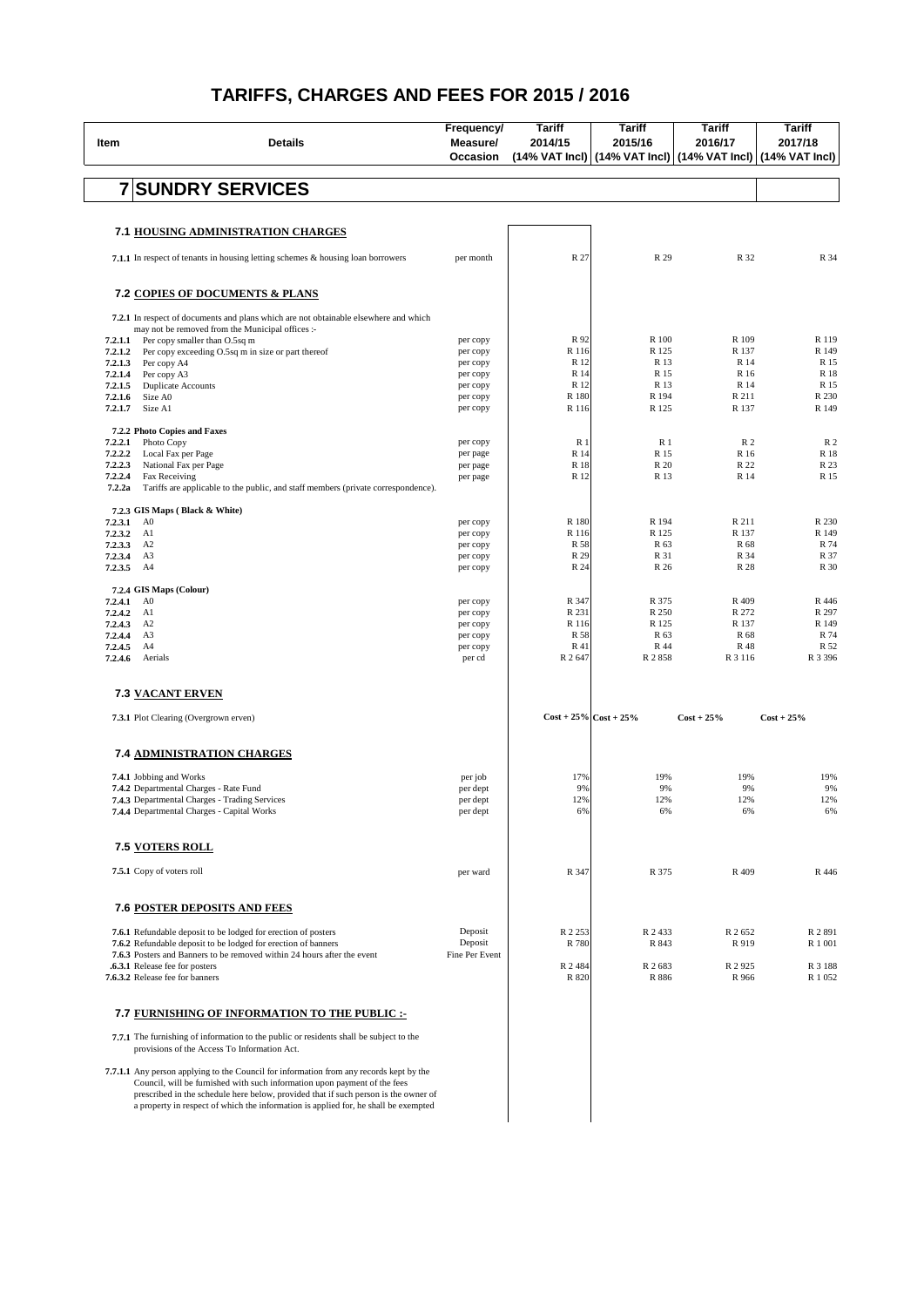| (14% VAT Incl) (14% VAT Incl)<br>(14% VAT Incl)<br>Occasion<br>(14% VAT Incl)<br><b>7 SUNDRY SERVICES</b><br>7.7.1.2 Schedule<br>R 98<br>R 106<br>R 115<br>R 126<br>7.7.1.2a In respect of the search of any index to any account not in a service register<br>per property<br>R 82<br>R 90<br>R 70<br>R 76<br>7.7.1.2b In respect of the search of any index to an account in a service (water, sanitation,<br>per property<br>sewerage, miscellaneous debts, etc.)<br>7.7.1.2c For the inspection of any deed, document or diagram or any details relating thereto<br>R 125<br>R 137<br>R 116<br>R 149<br>per property<br><b>7.7.1.2d</b> For the supply of any certificate of valuation or of the outstanding charges against<br>the property, including Rates Clearance Certificate.<br>(i) Electronic Rates Clearances<br>per erf<br>R 194.00<br>R 228<br>R 249<br>R 210<br>R 324.00<br>R 350<br>R 381<br>R 416<br>(ii) Manual Rates Clearances<br>per erf<br>7.7.1.2e In respect of any search for information where a fee for such search has not been<br>prescribed by 7.7.1.2a, 7.7.1.2b or 7.7.1.2c above :-<br>7.7.1.2f For every hour or portion thereof<br>per search<br>R 347<br>R 375<br>R 408<br>R 445<br>R 347<br>R 375<br>R 408<br>R 445<br>7.7.1.2g Completion of questionnaires<br>per page<br>Print-out<br>R 876<br>R 955<br>R 1 041<br>7.7.1.2h Copy of Budget<br>R 811<br><b>7.8 INFORMATION REGARDING REGISTERED PROPERTY OWNERS</b><br>Per Page<br>R 1.46<br>R 1.59<br>7.8.1 Erf Numbers, Addresses etc. - Print-out<br>R 1.24<br>R 1.34<br>Minimum<br>R 347<br>R 375<br>R 409<br>R 446<br>Subject to minimum<br>7.8.2 Erf Numbers, Addresses etc. - Print-out<br>Per Report<br>R 4 3 4 5<br>R 4 693<br>R 5 115<br>R 5 5 7 5<br>7.8.2.1 Full report for all areas<br>Per Report<br>R 2890<br>R 3 121<br>R 3 402<br>R 3 708<br>7.8.2.2 Report of Knysna only<br>Per disk<br>R 2 647<br>R 2 858<br>R 3 3 9 6<br>R 3 116<br>7.8.3 Erf Numbers, Addresses etc. - Electronic Media<br>R 1 260<br>R 1 361<br>R 1 483<br>R 1 617<br>7.8.4 Sales Listings<br>per year<br>7.9 ELECTRICAL DATA LOGGER<br>per installation<br>R 893<br>R 973<br>R 1 061<br>R 827<br>7.9.1 Installation And Report Fee<br>per day<br>R 593<br>R 647<br>R 705<br><b>7.9.2 Hire Fee</b><br>R 549<br>7.10 SWIMMING POOL BACKWASH<br>R 411<br>R 444<br>R 483<br>R 527<br>7.10.1 Where it is approved or requested that an owner may connect the pool backwash<br>p.a.<br>to the sewer system<br>7.11 INFORMAL TRADERS<br>7.11.1 Rental of informal trading store or part thereof<br>R 137<br>R 147<br>per month<br>R 116<br>R 125<br>7.11.2 Traders who trade on vacant stands without infrastructure<br>R 100<br>3 months<br>R 100<br>R 100<br>7.11.3 Traders who trade on stands with infrastructure like African Craft Market<br>R 100<br>R 100<br>per month<br>R 100<br>7.11.4 Traders at Tempeman Square<br>R 200<br>R 200<br>per month<br>R 200 | Item | <b>Details</b> | Frequency/<br>Measure/ | Tariff<br>2014/15 | Tariff<br>2015/16 | Tariff<br>2016/17 | Tariff<br>2017/18 |
|------------------------------------------------------------------------------------------------------------------------------------------------------------------------------------------------------------------------------------------------------------------------------------------------------------------------------------------------------------------------------------------------------------------------------------------------------------------------------------------------------------------------------------------------------------------------------------------------------------------------------------------------------------------------------------------------------------------------------------------------------------------------------------------------------------------------------------------------------------------------------------------------------------------------------------------------------------------------------------------------------------------------------------------------------------------------------------------------------------------------------------------------------------------------------------------------------------------------------------------------------------------------------------------------------------------------------------------------------------------------------------------------------------------------------------------------------------------------------------------------------------------------------------------------------------------------------------------------------------------------------------------------------------------------------------------------------------------------------------------------------------------------------------------------------------------------------------------------------------------------------------------------------------------------------------------------------------------------------------------------------------------------------------------------------------------------------------------------------------------------------------------------------------------------------------------------------------------------------------------------------------------------------------------------------------------------------------------------------------------------------------------------------------------------------------------------------------------------------------------------------------------------------------------------------------------------------------------------------------------------------------------------------------------------------------------------------------------------------------------------------------------------------------------------------------------------------------------------------------------------------------------------------------------------------------------------|------|----------------|------------------------|-------------------|-------------------|-------------------|-------------------|
|                                                                                                                                                                                                                                                                                                                                                                                                                                                                                                                                                                                                                                                                                                                                                                                                                                                                                                                                                                                                                                                                                                                                                                                                                                                                                                                                                                                                                                                                                                                                                                                                                                                                                                                                                                                                                                                                                                                                                                                                                                                                                                                                                                                                                                                                                                                                                                                                                                                                                                                                                                                                                                                                                                                                                                                                                                                                                                                                                |      |                |                        |                   |                   |                   |                   |
|                                                                                                                                                                                                                                                                                                                                                                                                                                                                                                                                                                                                                                                                                                                                                                                                                                                                                                                                                                                                                                                                                                                                                                                                                                                                                                                                                                                                                                                                                                                                                                                                                                                                                                                                                                                                                                                                                                                                                                                                                                                                                                                                                                                                                                                                                                                                                                                                                                                                                                                                                                                                                                                                                                                                                                                                                                                                                                                                                |      |                |                        |                   |                   |                   |                   |
|                                                                                                                                                                                                                                                                                                                                                                                                                                                                                                                                                                                                                                                                                                                                                                                                                                                                                                                                                                                                                                                                                                                                                                                                                                                                                                                                                                                                                                                                                                                                                                                                                                                                                                                                                                                                                                                                                                                                                                                                                                                                                                                                                                                                                                                                                                                                                                                                                                                                                                                                                                                                                                                                                                                                                                                                                                                                                                                                                |      |                |                        |                   |                   |                   |                   |
|                                                                                                                                                                                                                                                                                                                                                                                                                                                                                                                                                                                                                                                                                                                                                                                                                                                                                                                                                                                                                                                                                                                                                                                                                                                                                                                                                                                                                                                                                                                                                                                                                                                                                                                                                                                                                                                                                                                                                                                                                                                                                                                                                                                                                                                                                                                                                                                                                                                                                                                                                                                                                                                                                                                                                                                                                                                                                                                                                |      |                |                        |                   |                   |                   |                   |
|                                                                                                                                                                                                                                                                                                                                                                                                                                                                                                                                                                                                                                                                                                                                                                                                                                                                                                                                                                                                                                                                                                                                                                                                                                                                                                                                                                                                                                                                                                                                                                                                                                                                                                                                                                                                                                                                                                                                                                                                                                                                                                                                                                                                                                                                                                                                                                                                                                                                                                                                                                                                                                                                                                                                                                                                                                                                                                                                                |      |                |                        |                   |                   |                   |                   |
|                                                                                                                                                                                                                                                                                                                                                                                                                                                                                                                                                                                                                                                                                                                                                                                                                                                                                                                                                                                                                                                                                                                                                                                                                                                                                                                                                                                                                                                                                                                                                                                                                                                                                                                                                                                                                                                                                                                                                                                                                                                                                                                                                                                                                                                                                                                                                                                                                                                                                                                                                                                                                                                                                                                                                                                                                                                                                                                                                |      |                |                        |                   |                   |                   |                   |
|                                                                                                                                                                                                                                                                                                                                                                                                                                                                                                                                                                                                                                                                                                                                                                                                                                                                                                                                                                                                                                                                                                                                                                                                                                                                                                                                                                                                                                                                                                                                                                                                                                                                                                                                                                                                                                                                                                                                                                                                                                                                                                                                                                                                                                                                                                                                                                                                                                                                                                                                                                                                                                                                                                                                                                                                                                                                                                                                                |      |                |                        |                   |                   |                   |                   |
|                                                                                                                                                                                                                                                                                                                                                                                                                                                                                                                                                                                                                                                                                                                                                                                                                                                                                                                                                                                                                                                                                                                                                                                                                                                                                                                                                                                                                                                                                                                                                                                                                                                                                                                                                                                                                                                                                                                                                                                                                                                                                                                                                                                                                                                                                                                                                                                                                                                                                                                                                                                                                                                                                                                                                                                                                                                                                                                                                |      |                |                        |                   |                   |                   |                   |
|                                                                                                                                                                                                                                                                                                                                                                                                                                                                                                                                                                                                                                                                                                                                                                                                                                                                                                                                                                                                                                                                                                                                                                                                                                                                                                                                                                                                                                                                                                                                                                                                                                                                                                                                                                                                                                                                                                                                                                                                                                                                                                                                                                                                                                                                                                                                                                                                                                                                                                                                                                                                                                                                                                                                                                                                                                                                                                                                                |      |                |                        |                   |                   |                   |                   |
|                                                                                                                                                                                                                                                                                                                                                                                                                                                                                                                                                                                                                                                                                                                                                                                                                                                                                                                                                                                                                                                                                                                                                                                                                                                                                                                                                                                                                                                                                                                                                                                                                                                                                                                                                                                                                                                                                                                                                                                                                                                                                                                                                                                                                                                                                                                                                                                                                                                                                                                                                                                                                                                                                                                                                                                                                                                                                                                                                |      |                |                        |                   |                   |                   |                   |
|                                                                                                                                                                                                                                                                                                                                                                                                                                                                                                                                                                                                                                                                                                                                                                                                                                                                                                                                                                                                                                                                                                                                                                                                                                                                                                                                                                                                                                                                                                                                                                                                                                                                                                                                                                                                                                                                                                                                                                                                                                                                                                                                                                                                                                                                                                                                                                                                                                                                                                                                                                                                                                                                                                                                                                                                                                                                                                                                                |      |                |                        |                   |                   |                   |                   |
|                                                                                                                                                                                                                                                                                                                                                                                                                                                                                                                                                                                                                                                                                                                                                                                                                                                                                                                                                                                                                                                                                                                                                                                                                                                                                                                                                                                                                                                                                                                                                                                                                                                                                                                                                                                                                                                                                                                                                                                                                                                                                                                                                                                                                                                                                                                                                                                                                                                                                                                                                                                                                                                                                                                                                                                                                                                                                                                                                |      |                |                        |                   |                   |                   |                   |
|                                                                                                                                                                                                                                                                                                                                                                                                                                                                                                                                                                                                                                                                                                                                                                                                                                                                                                                                                                                                                                                                                                                                                                                                                                                                                                                                                                                                                                                                                                                                                                                                                                                                                                                                                                                                                                                                                                                                                                                                                                                                                                                                                                                                                                                                                                                                                                                                                                                                                                                                                                                                                                                                                                                                                                                                                                                                                                                                                |      |                |                        |                   |                   |                   |                   |
|                                                                                                                                                                                                                                                                                                                                                                                                                                                                                                                                                                                                                                                                                                                                                                                                                                                                                                                                                                                                                                                                                                                                                                                                                                                                                                                                                                                                                                                                                                                                                                                                                                                                                                                                                                                                                                                                                                                                                                                                                                                                                                                                                                                                                                                                                                                                                                                                                                                                                                                                                                                                                                                                                                                                                                                                                                                                                                                                                |      |                |                        |                   |                   |                   |                   |
|                                                                                                                                                                                                                                                                                                                                                                                                                                                                                                                                                                                                                                                                                                                                                                                                                                                                                                                                                                                                                                                                                                                                                                                                                                                                                                                                                                                                                                                                                                                                                                                                                                                                                                                                                                                                                                                                                                                                                                                                                                                                                                                                                                                                                                                                                                                                                                                                                                                                                                                                                                                                                                                                                                                                                                                                                                                                                                                                                |      |                |                        |                   |                   |                   |                   |
|                                                                                                                                                                                                                                                                                                                                                                                                                                                                                                                                                                                                                                                                                                                                                                                                                                                                                                                                                                                                                                                                                                                                                                                                                                                                                                                                                                                                                                                                                                                                                                                                                                                                                                                                                                                                                                                                                                                                                                                                                                                                                                                                                                                                                                                                                                                                                                                                                                                                                                                                                                                                                                                                                                                                                                                                                                                                                                                                                |      |                |                        |                   |                   |                   |                   |
|                                                                                                                                                                                                                                                                                                                                                                                                                                                                                                                                                                                                                                                                                                                                                                                                                                                                                                                                                                                                                                                                                                                                                                                                                                                                                                                                                                                                                                                                                                                                                                                                                                                                                                                                                                                                                                                                                                                                                                                                                                                                                                                                                                                                                                                                                                                                                                                                                                                                                                                                                                                                                                                                                                                                                                                                                                                                                                                                                |      |                |                        |                   |                   |                   |                   |
|                                                                                                                                                                                                                                                                                                                                                                                                                                                                                                                                                                                                                                                                                                                                                                                                                                                                                                                                                                                                                                                                                                                                                                                                                                                                                                                                                                                                                                                                                                                                                                                                                                                                                                                                                                                                                                                                                                                                                                                                                                                                                                                                                                                                                                                                                                                                                                                                                                                                                                                                                                                                                                                                                                                                                                                                                                                                                                                                                |      |                |                        |                   |                   |                   |                   |
|                                                                                                                                                                                                                                                                                                                                                                                                                                                                                                                                                                                                                                                                                                                                                                                                                                                                                                                                                                                                                                                                                                                                                                                                                                                                                                                                                                                                                                                                                                                                                                                                                                                                                                                                                                                                                                                                                                                                                                                                                                                                                                                                                                                                                                                                                                                                                                                                                                                                                                                                                                                                                                                                                                                                                                                                                                                                                                                                                |      |                |                        |                   |                   |                   |                   |
|                                                                                                                                                                                                                                                                                                                                                                                                                                                                                                                                                                                                                                                                                                                                                                                                                                                                                                                                                                                                                                                                                                                                                                                                                                                                                                                                                                                                                                                                                                                                                                                                                                                                                                                                                                                                                                                                                                                                                                                                                                                                                                                                                                                                                                                                                                                                                                                                                                                                                                                                                                                                                                                                                                                                                                                                                                                                                                                                                |      |                |                        |                   |                   |                   |                   |
|                                                                                                                                                                                                                                                                                                                                                                                                                                                                                                                                                                                                                                                                                                                                                                                                                                                                                                                                                                                                                                                                                                                                                                                                                                                                                                                                                                                                                                                                                                                                                                                                                                                                                                                                                                                                                                                                                                                                                                                                                                                                                                                                                                                                                                                                                                                                                                                                                                                                                                                                                                                                                                                                                                                                                                                                                                                                                                                                                |      |                |                        |                   |                   |                   |                   |
|                                                                                                                                                                                                                                                                                                                                                                                                                                                                                                                                                                                                                                                                                                                                                                                                                                                                                                                                                                                                                                                                                                                                                                                                                                                                                                                                                                                                                                                                                                                                                                                                                                                                                                                                                                                                                                                                                                                                                                                                                                                                                                                                                                                                                                                                                                                                                                                                                                                                                                                                                                                                                                                                                                                                                                                                                                                                                                                                                |      |                |                        |                   |                   |                   |                   |
|                                                                                                                                                                                                                                                                                                                                                                                                                                                                                                                                                                                                                                                                                                                                                                                                                                                                                                                                                                                                                                                                                                                                                                                                                                                                                                                                                                                                                                                                                                                                                                                                                                                                                                                                                                                                                                                                                                                                                                                                                                                                                                                                                                                                                                                                                                                                                                                                                                                                                                                                                                                                                                                                                                                                                                                                                                                                                                                                                |      |                |                        |                   |                   |                   |                   |
|                                                                                                                                                                                                                                                                                                                                                                                                                                                                                                                                                                                                                                                                                                                                                                                                                                                                                                                                                                                                                                                                                                                                                                                                                                                                                                                                                                                                                                                                                                                                                                                                                                                                                                                                                                                                                                                                                                                                                                                                                                                                                                                                                                                                                                                                                                                                                                                                                                                                                                                                                                                                                                                                                                                                                                                                                                                                                                                                                |      |                |                        |                   |                   |                   |                   |
|                                                                                                                                                                                                                                                                                                                                                                                                                                                                                                                                                                                                                                                                                                                                                                                                                                                                                                                                                                                                                                                                                                                                                                                                                                                                                                                                                                                                                                                                                                                                                                                                                                                                                                                                                                                                                                                                                                                                                                                                                                                                                                                                                                                                                                                                                                                                                                                                                                                                                                                                                                                                                                                                                                                                                                                                                                                                                                                                                |      |                |                        |                   |                   |                   |                   |
|                                                                                                                                                                                                                                                                                                                                                                                                                                                                                                                                                                                                                                                                                                                                                                                                                                                                                                                                                                                                                                                                                                                                                                                                                                                                                                                                                                                                                                                                                                                                                                                                                                                                                                                                                                                                                                                                                                                                                                                                                                                                                                                                                                                                                                                                                                                                                                                                                                                                                                                                                                                                                                                                                                                                                                                                                                                                                                                                                |      |                |                        |                   |                   |                   |                   |
|                                                                                                                                                                                                                                                                                                                                                                                                                                                                                                                                                                                                                                                                                                                                                                                                                                                                                                                                                                                                                                                                                                                                                                                                                                                                                                                                                                                                                                                                                                                                                                                                                                                                                                                                                                                                                                                                                                                                                                                                                                                                                                                                                                                                                                                                                                                                                                                                                                                                                                                                                                                                                                                                                                                                                                                                                                                                                                                                                |      |                |                        |                   |                   |                   |                   |
|                                                                                                                                                                                                                                                                                                                                                                                                                                                                                                                                                                                                                                                                                                                                                                                                                                                                                                                                                                                                                                                                                                                                                                                                                                                                                                                                                                                                                                                                                                                                                                                                                                                                                                                                                                                                                                                                                                                                                                                                                                                                                                                                                                                                                                                                                                                                                                                                                                                                                                                                                                                                                                                                                                                                                                                                                                                                                                                                                |      |                |                        |                   |                   |                   |                   |
|                                                                                                                                                                                                                                                                                                                                                                                                                                                                                                                                                                                                                                                                                                                                                                                                                                                                                                                                                                                                                                                                                                                                                                                                                                                                                                                                                                                                                                                                                                                                                                                                                                                                                                                                                                                                                                                                                                                                                                                                                                                                                                                                                                                                                                                                                                                                                                                                                                                                                                                                                                                                                                                                                                                                                                                                                                                                                                                                                |      |                |                        |                   |                   |                   |                   |
|                                                                                                                                                                                                                                                                                                                                                                                                                                                                                                                                                                                                                                                                                                                                                                                                                                                                                                                                                                                                                                                                                                                                                                                                                                                                                                                                                                                                                                                                                                                                                                                                                                                                                                                                                                                                                                                                                                                                                                                                                                                                                                                                                                                                                                                                                                                                                                                                                                                                                                                                                                                                                                                                                                                                                                                                                                                                                                                                                |      |                |                        |                   |                   |                   |                   |
|                                                                                                                                                                                                                                                                                                                                                                                                                                                                                                                                                                                                                                                                                                                                                                                                                                                                                                                                                                                                                                                                                                                                                                                                                                                                                                                                                                                                                                                                                                                                                                                                                                                                                                                                                                                                                                                                                                                                                                                                                                                                                                                                                                                                                                                                                                                                                                                                                                                                                                                                                                                                                                                                                                                                                                                                                                                                                                                                                |      |                |                        |                   |                   |                   |                   |
|                                                                                                                                                                                                                                                                                                                                                                                                                                                                                                                                                                                                                                                                                                                                                                                                                                                                                                                                                                                                                                                                                                                                                                                                                                                                                                                                                                                                                                                                                                                                                                                                                                                                                                                                                                                                                                                                                                                                                                                                                                                                                                                                                                                                                                                                                                                                                                                                                                                                                                                                                                                                                                                                                                                                                                                                                                                                                                                                                |      |                |                        |                   |                   |                   |                   |
|                                                                                                                                                                                                                                                                                                                                                                                                                                                                                                                                                                                                                                                                                                                                                                                                                                                                                                                                                                                                                                                                                                                                                                                                                                                                                                                                                                                                                                                                                                                                                                                                                                                                                                                                                                                                                                                                                                                                                                                                                                                                                                                                                                                                                                                                                                                                                                                                                                                                                                                                                                                                                                                                                                                                                                                                                                                                                                                                                |      |                |                        |                   |                   |                   |                   |
|                                                                                                                                                                                                                                                                                                                                                                                                                                                                                                                                                                                                                                                                                                                                                                                                                                                                                                                                                                                                                                                                                                                                                                                                                                                                                                                                                                                                                                                                                                                                                                                                                                                                                                                                                                                                                                                                                                                                                                                                                                                                                                                                                                                                                                                                                                                                                                                                                                                                                                                                                                                                                                                                                                                                                                                                                                                                                                                                                |      |                |                        |                   |                   |                   |                   |
|                                                                                                                                                                                                                                                                                                                                                                                                                                                                                                                                                                                                                                                                                                                                                                                                                                                                                                                                                                                                                                                                                                                                                                                                                                                                                                                                                                                                                                                                                                                                                                                                                                                                                                                                                                                                                                                                                                                                                                                                                                                                                                                                                                                                                                                                                                                                                                                                                                                                                                                                                                                                                                                                                                                                                                                                                                                                                                                                                |      |                |                        |                   |                   |                   |                   |
|                                                                                                                                                                                                                                                                                                                                                                                                                                                                                                                                                                                                                                                                                                                                                                                                                                                                                                                                                                                                                                                                                                                                                                                                                                                                                                                                                                                                                                                                                                                                                                                                                                                                                                                                                                                                                                                                                                                                                                                                                                                                                                                                                                                                                                                                                                                                                                                                                                                                                                                                                                                                                                                                                                                                                                                                                                                                                                                                                |      |                |                        |                   |                   |                   |                   |
|                                                                                                                                                                                                                                                                                                                                                                                                                                                                                                                                                                                                                                                                                                                                                                                                                                                                                                                                                                                                                                                                                                                                                                                                                                                                                                                                                                                                                                                                                                                                                                                                                                                                                                                                                                                                                                                                                                                                                                                                                                                                                                                                                                                                                                                                                                                                                                                                                                                                                                                                                                                                                                                                                                                                                                                                                                                                                                                                                |      |                |                        |                   |                   |                   |                   |
|                                                                                                                                                                                                                                                                                                                                                                                                                                                                                                                                                                                                                                                                                                                                                                                                                                                                                                                                                                                                                                                                                                                                                                                                                                                                                                                                                                                                                                                                                                                                                                                                                                                                                                                                                                                                                                                                                                                                                                                                                                                                                                                                                                                                                                                                                                                                                                                                                                                                                                                                                                                                                                                                                                                                                                                                                                                                                                                                                |      |                |                        |                   |                   |                   |                   |
|                                                                                                                                                                                                                                                                                                                                                                                                                                                                                                                                                                                                                                                                                                                                                                                                                                                                                                                                                                                                                                                                                                                                                                                                                                                                                                                                                                                                                                                                                                                                                                                                                                                                                                                                                                                                                                                                                                                                                                                                                                                                                                                                                                                                                                                                                                                                                                                                                                                                                                                                                                                                                                                                                                                                                                                                                                                                                                                                                |      |                |                        |                   |                   |                   |                   |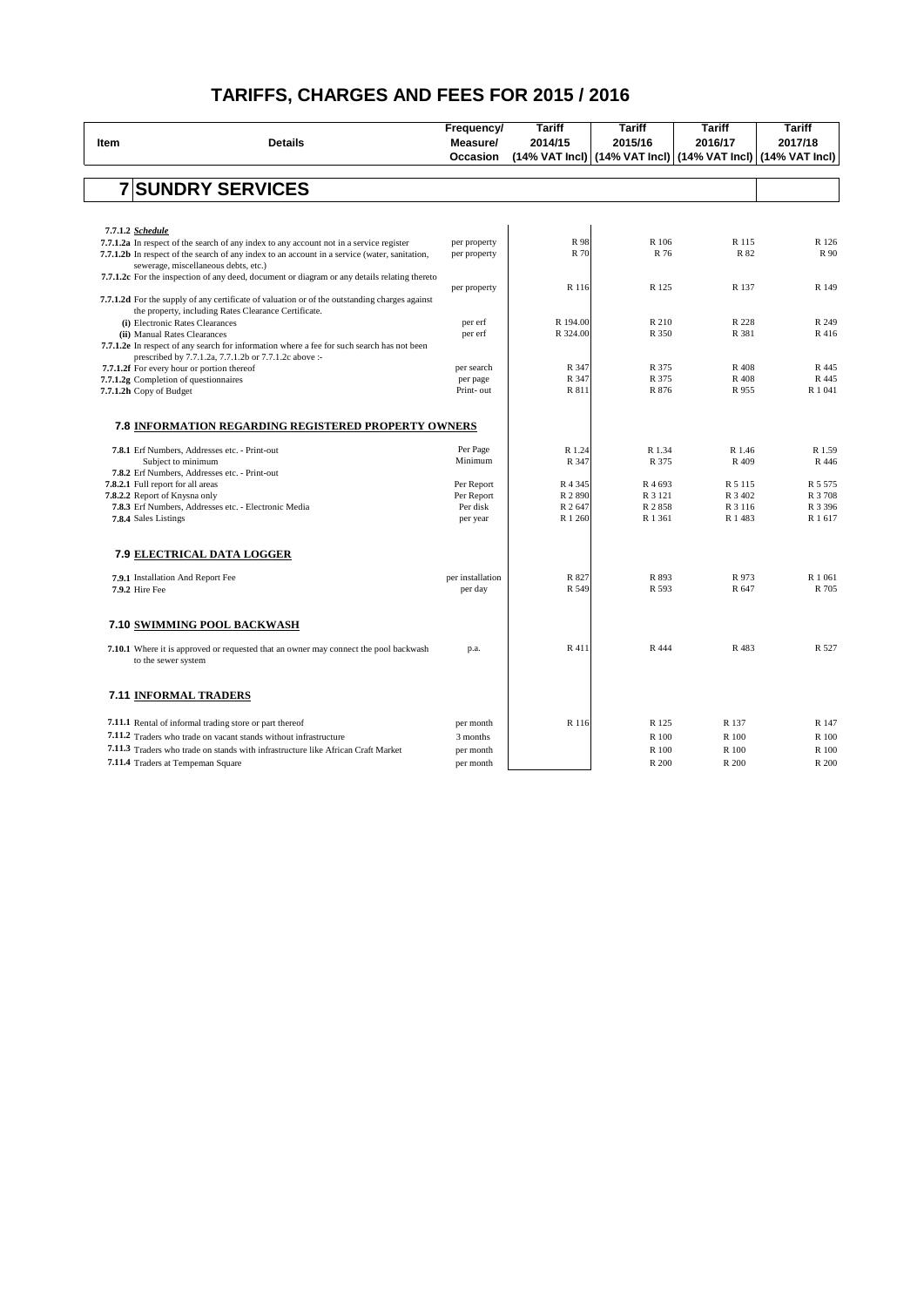|                                 |                                                                        | Frequency/                | <b>Tariff</b>                 | <b>Tariff</b>                 | <b>Tariff</b>                | <b>Tariff</b>                 |
|---------------------------------|------------------------------------------------------------------------|---------------------------|-------------------------------|-------------------------------|------------------------------|-------------------------------|
| Item                            | <b>Details</b>                                                         | Measure/<br>Occasion      | 2014/15<br>(14% VAT Incl)     | 2015/16<br>(14% VAT Incl)     | 2016/17<br>(14% VAT Incl)    | 2017/18<br>(14% VAT Incl)     |
|                                 |                                                                        |                           |                               |                               |                              |                               |
|                                 | <b>8DEPARTMENTAL</b>                                                   |                           |                               |                               |                              |                               |
|                                 |                                                                        |                           |                               |                               |                              |                               |
|                                 | 8.1 DAMAGE TO MUNICIPAL INFRASTRUCTURE WITHIN THE ROAD                 |                           |                               |                               |                              |                               |
| <b>RESERVE</b>                  |                                                                        |                           |                               |                               |                              |                               |
|                                 |                                                                        |                           |                               |                               |                              |                               |
| 8.1.2 Repair to infrastructure  | 8.1.1 New Kerb laid - per kerb                                         | per kerb<br>Per occasions | $Cost + 15\%$<br>$Cost + 15%$ | $Cost + 15\%$<br>$Cost + 15%$ | $Cost + 15%$<br>$Cost + 15%$ | $Cost + 15\%$<br>$Cost + 15%$ |
|                                 |                                                                        |                           |                               |                               |                              |                               |
|                                 | 8.2 ADVERTISING : COUNCIL LICENCE & PERMIT FEES                        |                           |                               |                               |                              |                               |
| 8.2.1 Application lease of land |                                                                        | Per Application           | R 2 870                       | 3 1 2 9                       | R 3 3 6 3                    | R 3 615                       |
|                                 | 8.2.2 Other Signs - Permit Fee on annual renewal                       | pa                        | R 194                         | 211                           | R 227                        | R 244                         |
| 8.2.3 Way-leave application     |                                                                        | pa                        | R <sub>0</sub>                | R <sub>0</sub>                | R <sub>0</sub>               | R <sub>0</sub>                |
|                                 |                                                                        |                           |                               |                               |                              |                               |
|                                 |                                                                        |                           |                               |                               |                              |                               |
|                                 | <b>8.3 TAVERN APPLICATIONS: APPLICATION FEE [CM 29/07/1999]</b>        |                           |                               |                               |                              |                               |
|                                 | 8.3.1 A non-refundable application fee                                 | per application           | R 2 3 6 5                     | 2578                          | R 2 771                      | R 2 979                       |
|                                 | 8.3.2 Advertising costs (Actual cost)                                  | per application           | Cost                          | Cost                          | Cost                         | Cost                          |
|                                 |                                                                        |                           |                               |                               |                              |                               |
|                                 | 8.4 PROCUREMENT: FIXED BIDDING DOCUMENT FEE                            |                           |                               |                               |                              |                               |
|                                 | In terms of National Treasury's Supply Chain Management Guide for      |                           |                               |                               |                              |                               |
|                                 | 8.4.1 Electronic copies of free of charge and available on the website |                           |                               |                               |                              |                               |
|                                 | 8.4.2 Request For Quotation (RFQ) documents                            |                           |                               |                               |                              |                               |
|                                 |                                                                        |                           |                               |                               |                              |                               |
| 8.4.2.1 Internally prepared     |                                                                        | per page                  | R 1.50                        | R 1.64                        | R 1.76                       | R 1.89                        |
|                                 | 8.4.2.2 Documents supplied/prepared by consultants                     | per page                  | R 1.50                        | R 1.64                        | R 1.76                       | R 1.89                        |
|                                 | 8.8.3 Competitive Bidding Process Documents                            | per application           | Phased out                    | Phased out                    | Phased out                   | Phased out                    |
| 8.8.3.1 Internally prepared     |                                                                        | per application           | R 200                         | 218                           | R 234                        | R 252                         |
|                                 | 8.8.3.2 Documents supplied/prepared by consultants                     | per application           | R 340                         | 371                           | R 398                        | R 428                         |
|                                 | 8.8.4 Copies of RFQ's and competitive bid documents                    | per page                  | R 1.50                        | R 1.64                        | R 1.76                       | R 1.89                        |
|                                 |                                                                        |                           |                               |                               |                              |                               |
| 8.9 SUNDRY                      |                                                                        |                           |                               |                               |                              |                               |
| 8.9.1                           |                                                                        | land value per            |                               |                               |                              |                               |
|                                 |                                                                        | m2                        |                               |                               |                              |                               |
| Encroachment                    |                                                                        | rental                    | R 0.00                        | R 280                         | R 305.20                     | R 332.67                      |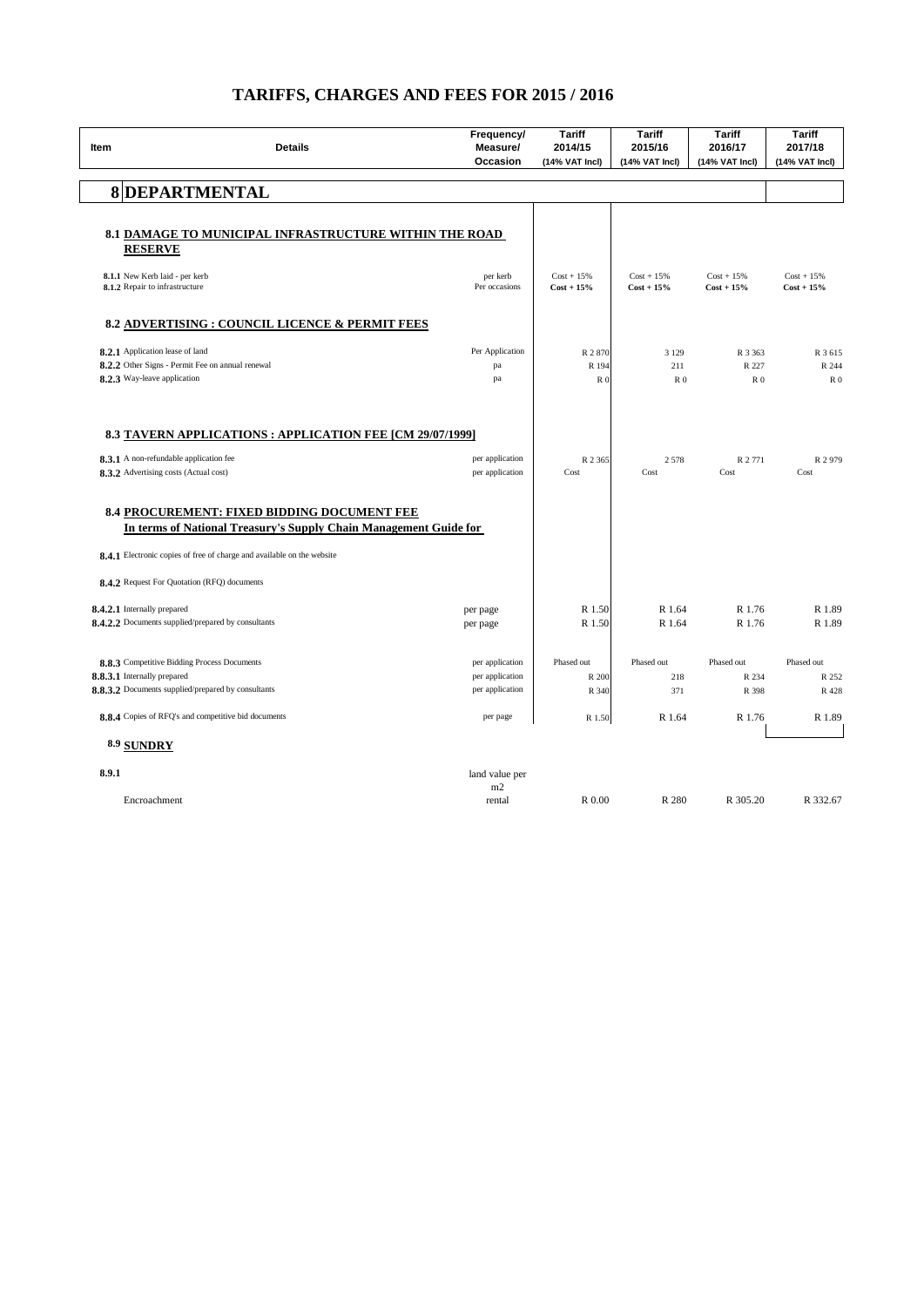| <b>Item</b>     | <b>Details</b>                                                                                                                                                                                                                                                                         | Frequency/<br>Measure/<br>Occasion | <b>Tariff</b><br>2014/15  | <b>Tariff</b><br>2015/16<br>(14% VAT Incl) (14% VAT Incl) (14% VAT Incl) (14% VAT Incl) | Tariff<br>2016/17 | <b>Tariff</b><br>2017/18                                      |
|-----------------|----------------------------------------------------------------------------------------------------------------------------------------------------------------------------------------------------------------------------------------------------------------------------------------|------------------------------------|---------------------------|-----------------------------------------------------------------------------------------|-------------------|---------------------------------------------------------------|
|                 | 9 CEMETERY                                                                                                                                                                                                                                                                             |                                    |                           |                                                                                         |                   |                                                               |
|                 |                                                                                                                                                                                                                                                                                        |                                    |                           |                                                                                         |                   |                                                               |
|                 | 9.1 BURIAL PLOT [INTERNMENT FEES PAYABLE                                                                                                                                                                                                                                               |                                    |                           |                                                                                         |                   |                                                               |
|                 | 9.1.1 PURCHASE OF A PLOT FOR IMMEDIATE BURIAL<br>9.1.1.1 For the exclusive right of burial in any plot, the charges exclusive of<br>internment fees, shall be :                                                                                                                        | per plot                           | R 411                     | 448                                                                                     | 481               | 524                                                           |
|                 | 9.1.1.2 Areas where no preparation has been done by the Municipality                                                                                                                                                                                                                   | per plot                           | R 411                     | 448                                                                                     | 481               | 524                                                           |
|                 | 9.1.1.3 Rheenendal & Karatara<br>9.1.1.4 Sedgefield New Cemetery                                                                                                                                                                                                                       | per plot<br>per plot               | R 411<br>R 411            | 448<br>448                                                                              | 481<br>481        | 524<br>524                                                    |
|                 | 9.1.2 RESERVATION OF A PLOT                                                                                                                                                                                                                                                            |                                    |                           |                                                                                         |                   |                                                               |
|                 | 9.1.2.1 Reservation of a plot for the exclusive right of burial at some future<br>date, exclusive of interment fees due to the shortage of available burial                                                                                                                            |                                    |                           |                                                                                         |                   |                                                               |
|                 | sites:<br>9.1.2.2 Rheenendal & Karatara                                                                                                                                                                                                                                                | per plot<br>per plot               | R 6 9 93<br>R 110         | 7622<br>120                                                                             | R 8 308<br>R 130  | R 9 0 5 6<br>R 142                                            |
|                 | 9.1.2.3 Sedgefield New Cemetery                                                                                                                                                                                                                                                        | per plot                           | R 659                     | 718                                                                                     | R 783             | R 853                                                         |
|                 | <b>9.2 INTERMENT FEES</b>                                                                                                                                                                                                                                                              |                                    |                           |                                                                                         |                   |                                                               |
|                 | 9.2.1 The following interment fees shall be payable Monday - Saturday :-                                                                                                                                                                                                               |                                    |                           |                                                                                         |                   |                                                               |
|                 | 9.2.1.1 For adults (12 years of age and over)                                                                                                                                                                                                                                          | per burial                         | R 659                     | 718                                                                                     | R 772             | R 830                                                         |
|                 | 9.2.1.2 For children (under 12 years of age)<br>9.2.1.3 Extra depth: For every additional 30 cm beyond 1.8m                                                                                                                                                                            | per burial<br>per burial           | R 532<br>R 272            | 580<br>296                                                                              | R 624<br>R 319    | R 670<br>R 343                                                |
|                 | 9.2.2 Where preparation of the grave is done by a third party, excluding<br>Knysna and Sedgefield Cemeteries                                                                                                                                                                           | per burial                         | R <sub>0</sub>            | R <sub>0</sub>                                                                          | R <sub>0</sub>    | R <sub>0</sub>                                                |
|                 | <b>9.3 WALL OF REMEMBRANCE</b>                                                                                                                                                                                                                                                         |                                    |                           |                                                                                         |                   |                                                               |
|                 | 9.3.1 Per application                                                                                                                                                                                                                                                                  | Per Application                    | R 508                     | R 554                                                                                   | R 596             | R 640                                                         |
|                 | 9.3.2 Garden of Remembrance                                                                                                                                                                                                                                                            | Per Application                    | R 260                     | R 284                                                                                   | R 305             | R 328                                                         |
|                 | 9.3.3 Reservation Wall of Remembrance<br>9.3.4 Reservation Garden of Remembrance                                                                                                                                                                                                       | Per Application<br>Per Application | R 508<br>R 248            | R 554<br>R 271                                                                          | R 596<br>R 291    | R 640<br>R 313                                                |
|                 | 9.3.5 Burial of receptacle containing ashes in a grave                                                                                                                                                                                                                                 | Per Application                    | R 0.00                    | R 260                                                                                   | R 280             | R 300                                                         |
|                 | 9.3.6 Scatter ashes in garden of remembrance                                                                                                                                                                                                                                           | Per Application                    | R 0.00                    | R 104                                                                                   | R 112             | R 120                                                         |
|                 | <b>9.4 INTERMENT SURCHARGE NON-RESIDENTS</b><br>9.4.1 In addition to the charges mentioned in 9.2 and due to the shortage of<br>available burial sites the prescribed fee shall also be payable for the<br>internment of non-residents of the :-                                       |                                    |                           |                                                                                         |                   |                                                               |
|                 | 9.4.1.1 Knysna Municipal Area                                                                                                                                                                                                                                                          | per burial                         | R 6 9 93                  | 7622                                                                                    | R 8 194           | R 8 809                                                       |
|                 | 9.5 BURIAL REGISTER INFORMATION/SEARCH FEES                                                                                                                                                                                                                                            |                                    |                           |                                                                                         |                   |                                                               |
|                 | 9.5.1 For a certified extract from the Burial Register                                                                                                                                                                                                                                 | Per Application                    | R 204                     | 223                                                                                     | R 239             | R 257                                                         |
|                 | 9.5.2 For a certificate of transfer of use of grave plot<br>9.5.3 For examining register                                                                                                                                                                                               | Per Application<br>Per Application | R 204<br>R 204            | 223<br>223                                                                              | R 239<br>R 239    | R 257<br>R 257                                                |
|                 | 9.5.4 For exchanging spaces (new title, altering registers, etc.)                                                                                                                                                                                                                      | Per Application                    | R 204                     | 223                                                                                     | R 239             | R 257                                                         |
| 9.6.1.1 Income: | <b>9.6 BURIAL REBATES</b><br>9.6.1 The following rebates for the underprivileged be applied, per applicant<br>$R$ 0 - $R$ 4,200<br>R 4.201 and over<br>Income:<br>9.6.1.2 Applications as in 9.6.1.1 above be accompanied by a sworn<br>declaration of income of the immediate family. | Per Application<br>Per Application | 100%<br>Full cost payable | 100%                                                                                    | 100%              | 100%<br>Full cost payable Full cost payable Full cost payable |
|                 | 9.7 BURIAL EXHUMATIONS<br>9.7.1 Exhumations all plots                                                                                                                                                                                                                                  | 2 X Interment Fees (No<br>rebates) | R 1 3 1 2                 | 1430                                                                                    | R 1 537           | R 1 652                                                       |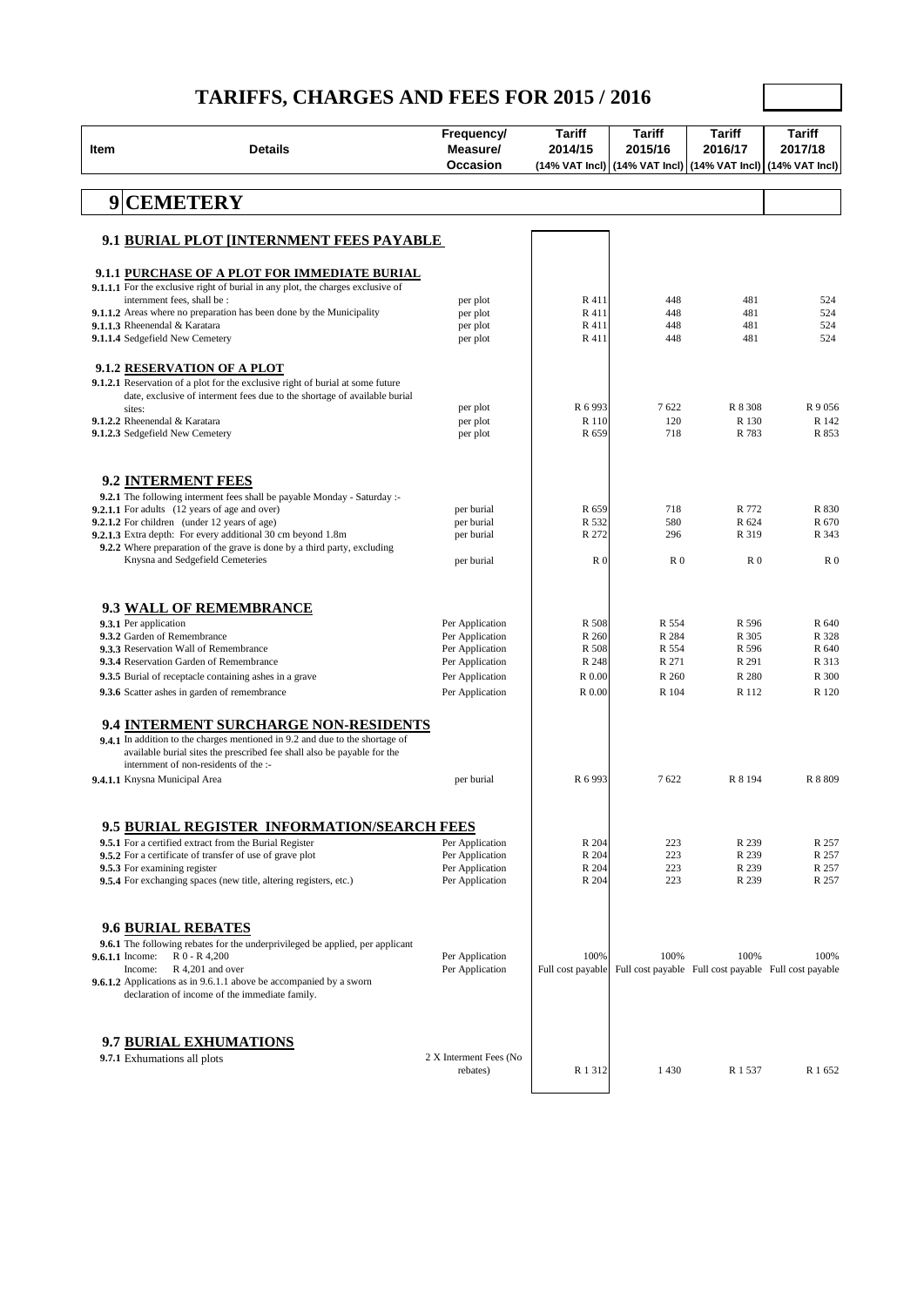| <b>Item</b>     | <b>Details</b>                                                                                              | Frequency/<br>Measure/<br>Occasion | <b>Tariff</b><br>2014/15<br>(14% VAT Incl) (14% VAT Incl) (14% VAT Incl) (14% VAT Incl) | <b>Tariff</b><br>2015/16 | <b>Tariff</b><br>2016/17 | <b>Tariff</b><br>2017/18 |
|-----------------|-------------------------------------------------------------------------------------------------------------|------------------------------------|-----------------------------------------------------------------------------------------|--------------------------|--------------------------|--------------------------|
|                 |                                                                                                             |                                    |                                                                                         |                          |                          |                          |
|                 | <b>10 FIRE BRIGADE</b>                                                                                      |                                    |                                                                                         |                          |                          |                          |
|                 |                                                                                                             |                                    |                                                                                         |                          |                          |                          |
|                 | <b>10.1 ACCIDENTS AND CLEANUPS</b>                                                                          |                                    |                                                                                         |                          |                          |                          |
| 10.1.1          | In respect of the provision of fire brigade services to these situations the applicable fees are as follows |                                    |                                                                                         |                          |                          |                          |
|                 | 10.1.1.1 Turn-Out Charges                                                                                   | per callout                        | R 775                                                                                   | 845                      | R 921                    | R 990                    |
|                 | 10.1.1.2 Attendance Charge                                                                                  |                                    |                                                                                         |                          |                          |                          |
|                 | 10.1.1.2.1 For the first hour                                                                               | per Fireman                        | R 467                                                                                   | 509                      | R 555                    | R 597                    |
|                 | 10.1.1.2.2 For each additional hour                                                                         | per Fireman                        | R 394                                                                                   | 429                      | R 468                    | R 503                    |
|                 | 10.1.1.2.3 For each hour or part thereof for labourers employed at fire                                     | per Labourer                       | R 290                                                                                   | 316                      | R 345                    | R 370                    |
|                 | <b>10.1.1.3</b> Fire Engine & Water Truck Charges (Km & Pumping Fees)                                       |                                    |                                                                                         |                          |                          |                          |
|                 | <b>10.1.1.3.1 Per water truck</b>                                                                           | per delivery                       | R 700                                                                                   | 763                      | R 832                    | R 894                    |
|                 | 10.1.1.3.2 For each vehicle used in combating the fire                                                      | per Km                             | R 50                                                                                    | 55                       | R 59                     | R 64                     |
|                 | 10.1.1.4 Equipment & Material Used at the fire                                                              |                                    |                                                                                         |                          |                          |                          |
|                 | 10.1.1.4.1 Fire Extinguishing Equipment :-                                                                  |                                    |                                                                                         |                          |                          |                          |
|                 | 10.1.1.4.2 Dry Powder & Co2                                                                                 |                                    | R 980                                                                                   | 1 0 6 8                  | R 1 164                  | R 1 252                  |
| 10.1.1.4.3 Foam |                                                                                                             | per litre                          | R 280                                                                                   | 305                      | R 333                    | R 358                    |
|                 | 10.1.1.4.4 Breathing Apparatus                                                                              | per hour or part hour              | R 330                                                                                   | 360                      | R 392                    | R 421                    |
|                 | <b>10.1.1.4.5</b> Portable pump                                                                             | per hour or part hour              | R 330                                                                                   | 360                      | R 392                    | R 421                    |
|                 | 10.1.1.4.6 Lighting plant                                                                                   | per hour or part hour              | R 445                                                                                   | 485                      | R 529                    | R 568                    |
|                 | 10.1.1.4.7 Cutting torch                                                                                    | per hour or part hour              | R 445                                                                                   | 485                      | R 529                    | R 568                    |
|                 | 10.1.1.4.8 A stand-by charge in respect of firemen                                                          | per hour or part hour              | R 445                                                                                   | 485                      | R 529                    | R 568                    |
|                 | 10.1.1.4.9 A stand-by charge in respect of fire engines                                                     | per hour or part hour              | R 445                                                                                   | 485                      | R 529                    | R 568                    |
|                 | 10.1.1.4.1 Emergency 10 Ton Rescue Equipment usage                                                          | per hour or part hour              | R 980                                                                                   | 1 0 6 8                  | R 1 164                  | R 1 252                  |
|                 | 10.1.1.4.1 For each service motorcar and other subsidiary vehicle                                           | per vehicle                        | R 215                                                                                   | 234                      | R 255                    | R 275                    |
|                 |                                                                                                             |                                    |                                                                                         |                          |                          |                          |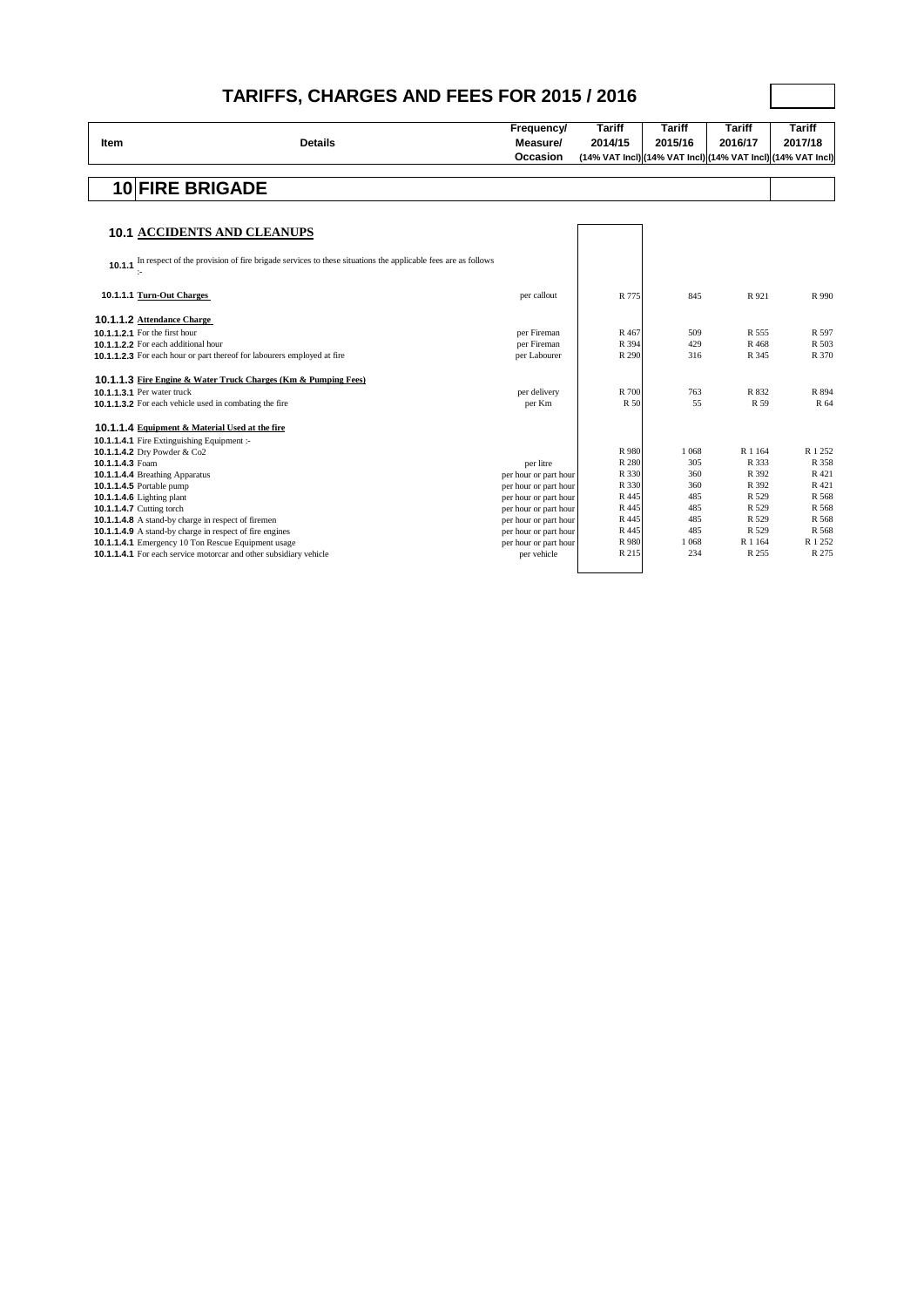|          |         | Frequency/ | <b>Tariff</b> | Tariff  | Tariff  | <b>Tariff</b>                                                     |
|----------|---------|------------|---------------|---------|---------|-------------------------------------------------------------------|
| Item     | Details | Measure/   | 2014/15       | 2015/16 | 2016/17 | 2017/18                                                           |
|          |         |            |               |         |         | Occasion (14% VAT Incl)(14% VAT Incl)(14% VAT Incl)(14% VAT Incl) |
|          |         |            |               |         |         |                                                                   |
| 11 HALLS |         |            |               |         |         |                                                                   |

|                      | <b>11.1 DEPOSIT: MAIN OR SIDE HALL</b>                                                                                                                                                                                                                                                           |                                        |                         |                         |                         |                         |
|----------------------|--------------------------------------------------------------------------------------------------------------------------------------------------------------------------------------------------------------------------------------------------------------------------------------------------|----------------------------------------|-------------------------|-------------------------|-------------------------|-------------------------|
|                      | 11.1.1 Deposit, set out below, is payable with booking and will be forfeited if premises damaged or not left clean :-                                                                                                                                                                            |                                        |                         |                         |                         |                         |
| 11.1.1.1 Rental      | 11.1.1.2 Where alcohol is to be served or / and sold on the premises the deposit will be                                                                                                                                                                                                         | Per Occasion<br>Per Occasion           | R 420<br>R 1 580        | R 458<br>R 1722         | R 499<br>R 1 877        | R 536<br>R 2018         |
|                      | 11.1.2 The Municipal Manager may determine a lower deposit for deserving applications on merit.<br>11.1.3 All users of halls, except government, municipality and registered charities must pay the deposit.                                                                                     |                                        |                         |                         |                         |                         |
|                      | 11.2 DEPOSIT: MAIN OR SIDE HALL + KITCHEN [Incl Cutlery &<br>Crockery]                                                                                                                                                                                                                           |                                        |                         |                         |                         |                         |
|                      | <b>11.2.1</b> Deposit as stipulated in the conditions on application                                                                                                                                                                                                                             |                                        |                         |                         |                         |                         |
| 11.2.1.1 Rental      | Where alcohol is to be served or $/$ and sold on the premises the deposit will be                                                                                                                                                                                                                | Per Occasion                           | R 420<br>R 1 580        | R 458<br>R 1722         | R 499<br>R 1 877        | R 536<br>R 2 018        |
|                      | 11.2.2 The Municipal Manager may determine a lower deposit for deserving applications on meri                                                                                                                                                                                                    |                                        |                         |                         |                         |                         |
|                      | 11.2.3 Where alcohol is to be served or / and sold on the premises the Deposit will be R1,000.00                                                                                                                                                                                                 |                                        |                         |                         |                         |                         |
|                      | 11.3 RENTALS: HALL ONLY - General Public & Churches                                                                                                                                                                                                                                              |                                        |                         |                         |                         |                         |
|                      | <b>11.3.1 Rental</b>                                                                                                                                                                                                                                                                             | Per Occasion                           | R 200                   | R 217                   | R 237                   | R 255                   |
|                      | 11.3.2 Registered charities doing charity work                                                                                                                                                                                                                                                   | Per Occasion                           | Free                    | Free                    | Free                    | Free                    |
|                      | 11.3.3 Non profit sporting organizations.                                                                                                                                                                                                                                                        | Per Year                               | R 614                   | R 670                   | R 730                   | R 785                   |
|                      | <b>11.3.4a</b> Sport Trainers with a income of less than R1000 per month from using the hal<br><b>11.3.4b</b> Sport Trainers with a income of between R1001 - R2000 per month from using the hal<br><b>11.3.4c</b> Sport Trainers with a income of more than R2001 per month from using the hall | Per Month<br>Per Month<br>Per Occasion | R 242<br>R 452<br>R 242 | R 263<br>R 492<br>R 263 | R 287<br>R 536<br>R 287 | R 308<br>R 577<br>R 308 |
|                      | 11.3.5 Charges for Schools (Normal tariffs for fundraising organisations                                                                                                                                                                                                                         | Per Occasion                           | Free                    | Free                    | Free                    | Free                    |
|                      | 11.3.6 Funerals and political parties                                                                                                                                                                                                                                                            | Per Hour                               | R 28                    | R 31                    | R 34                    | R 36                    |
|                      | 11.3.7 Rental of cutlery & crockery - Rheenendal Hal                                                                                                                                                                                                                                             | Per Occasion                           | R 170                   | R 185                   | R 202                   | R 217                   |
|                      | <b>11.3.8</b> The Municipal Manager may determine a lower rental for deserving applications on merit.                                                                                                                                                                                            |                                        |                         |                         |                         |                         |
|                      | 11.4 RENTALS: HALL ONLY - Amateur Sport For Children                                                                                                                                                                                                                                             |                                        |                         |                         |                         |                         |
| <b>11.4.1 Rental</b> |                                                                                                                                                                                                                                                                                                  | Per Occasion                           | R 95                    | R 103                   | R 112                   | R 121                   |
|                      | <b>11.4.2</b> The Municipal Manager may determine a lower rental for deserving applications on meri                                                                                                                                                                                              |                                        |                         |                         |                         |                         |
|                      | 11.5 RENTALS: HALL ONLY - Amateur Sport, & Welfare Organisation's                                                                                                                                                                                                                                |                                        |                         |                         |                         |                         |
| <b>11.5.1 Rental</b> |                                                                                                                                                                                                                                                                                                  | Per Occasion                           | R 147                   | R 160                   | R 175                   | R 188                   |
|                      | 11.5.2 The Municipal Manager may determine a lower rental for deserving applications on merit.                                                                                                                                                                                                   |                                        |                         |                         |                         |                         |
|                      | <b>11.6 RENTALS: KITCHEN</b>                                                                                                                                                                                                                                                                     |                                        |                         |                         |                         |                         |
| 11.6.1. Rental       |                                                                                                                                                                                                                                                                                                  | Per Occasion                           | R 200                   | R 217                   | R 237                   | R 255                   |
|                      | 11.6.2 The Municipal Manager may determine a lower rental for deserving applications on merit.                                                                                                                                                                                                   |                                        |                         |                         |                         |                         |
|                      | <b>11.7 RENTAL: ACTIVITY ROOM</b>                                                                                                                                                                                                                                                                |                                        |                         |                         |                         |                         |
|                      | 11.7.1 Rental                                                                                                                                                                                                                                                                                    | Per Occasion                           | R 137                   | R 149                   | R 162                   | R 174                   |
|                      | 11.7.2 Libraries                                                                                                                                                                                                                                                                                 | Per Occasion                           | R 137                   | R 149                   | R 162                   | R 174                   |
|                      | Max 4 hours - morning, afternoon or evening)<br>For more than 4 hours                                                                                                                                                                                                                            | Per Hour                               | R 47                    | R 52                    | R 56                    | R 60                    |
|                      | Additional charge for use of Kitcher<br>11.7.3 The Municipal Manager may determine a lower rental for deserving applications on merit.                                                                                                                                                           | Per Occasion                           | R 126                   | R 137                   | R 150                   | R 161                   |
|                      |                                                                                                                                                                                                                                                                                                  |                                        |                         |                         |                         |                         |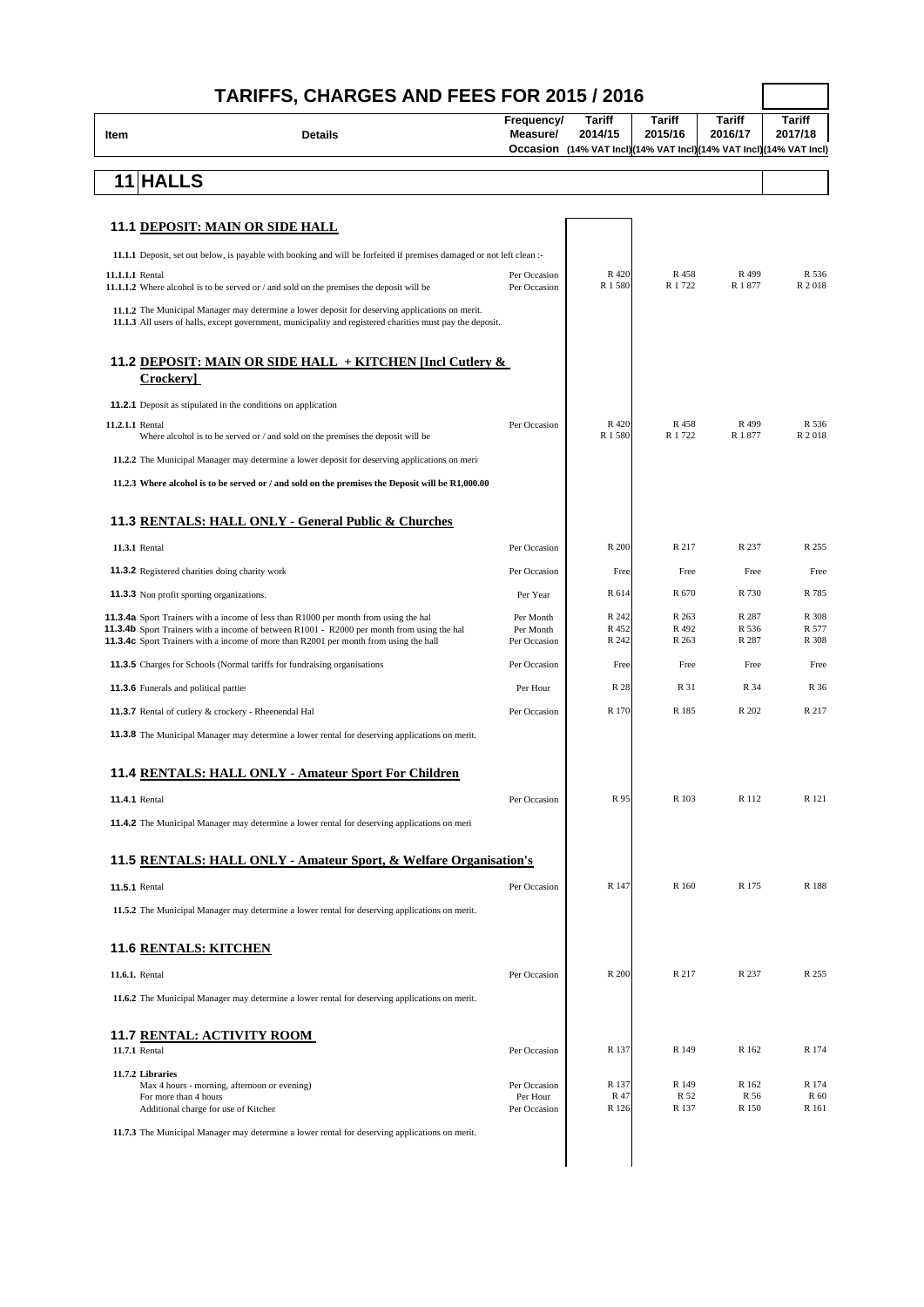|      |                | Freauency/ | Tariff  | Tariff  | <b>Tariff</b> | Tariff                                                            |
|------|----------------|------------|---------|---------|---------------|-------------------------------------------------------------------|
| Item | <b>Details</b> | Measure/   | 2014/15 | 2015/16 | 2016/17       | 2017/18                                                           |
|      |                |            |         |         |               | Occasion (14% VAT Incl)(14% VAT Incl)(14% VAT Incl)(14% VAT Incl) |
|      |                |            |         |         |               |                                                                   |

## **11 HALLS**

|                | <b>11.8 BRENTON ON SEA TOWN HALL</b>                                                           |              |         |      |         |         |           |
|----------------|------------------------------------------------------------------------------------------------|--------------|---------|------|---------|---------|-----------|
|                | <b>11.8.1 Rental</b>                                                                           | Per Occasion | R 845   |      | R 921   | R 1 004 | R 1 080   |
|                | 11.8.2 Deposit                                                                                 | Per Occasion | R 1817  |      | R 1980  | R 2 158 | R 2 3 2 0 |
|                | 11.8.3 Registered charities doing charity work                                                 | Per Occasion | Free    | Free | Free    | Free    |           |
|                | 11.8.4 Non profit sporting organizations                                                       | Per Year     | R 609   |      | R 664   | R 724   | R 778     |
|                | 11.8.4 a Sport Trainers with a income of less than R1000 per month from using the hall         | Per Month    | R 236   |      | R 258   | R 281   | R 302     |
|                | 11.8.4 b Sport Trainers with a income of between R1001 - R2000 per month from using the hall   | Per Month    | R 452   |      | R 492   | R 536   | R 577     |
|                | 11.8.4 c Sport Trainers with a income of more tan R2001 per month from using the hall          | Per Occasion | R 236   |      | R 258   | R 281   | R 302     |
|                | 11.8.5 Charges for Schools (Normal tariffs for fundraising organizations)                      | Per Occasion | Free    | Free | Free    | Free    |           |
|                | 11.8.6 Funerals, political parties and religious organizations                                 | Per Hour     | R 26    |      | R 29    | R 31    | R 34      |
|                | 11.8.7 The Municipal Manager may determine a lower rental for deserving applications on merit. |              |         |      |         |         |           |
|                | <b>11.9 BRENTON ON SEA SIDE HALL</b><br><b>11.9.1 Rental</b>                                   | Per Occasion | R 122   |      | R 133   | R 145   | R 156     |
| 11.10.1 Rental | 11.10 BRENTON ON SEA SIDE HALL AND KITCHEN                                                     | Per Occasion |         |      |         |         |           |
|                |                                                                                                |              | R 373   |      | R 406   | R 443   | R 476     |
|                | 11.10.2 Use of kitchen                                                                         | Per Occasion | R 179   |      | R 195   | R 212   | R 228     |
|                | <b>11.11 LOERIEPARK CLUBHOUSE</b>                                                              |              |         |      |         |         |           |
|                | 11.11.1 Deposit                                                                                | Per Occasion | R 420   |      | R 458   | R 499   | R 536     |
|                | 11.11.2 Where alcohol is to be served and/or sold on the premises the deposit will be          | Per Occasion | R 1 580 |      | R 1 722 | R 1877  | R 2 018   |
| 11.11.3 Rental |                                                                                                | Per Occasion | R 210   |      | R 229   | R 250   | R 268     |
|                |                                                                                                |              |         |      |         |         |           |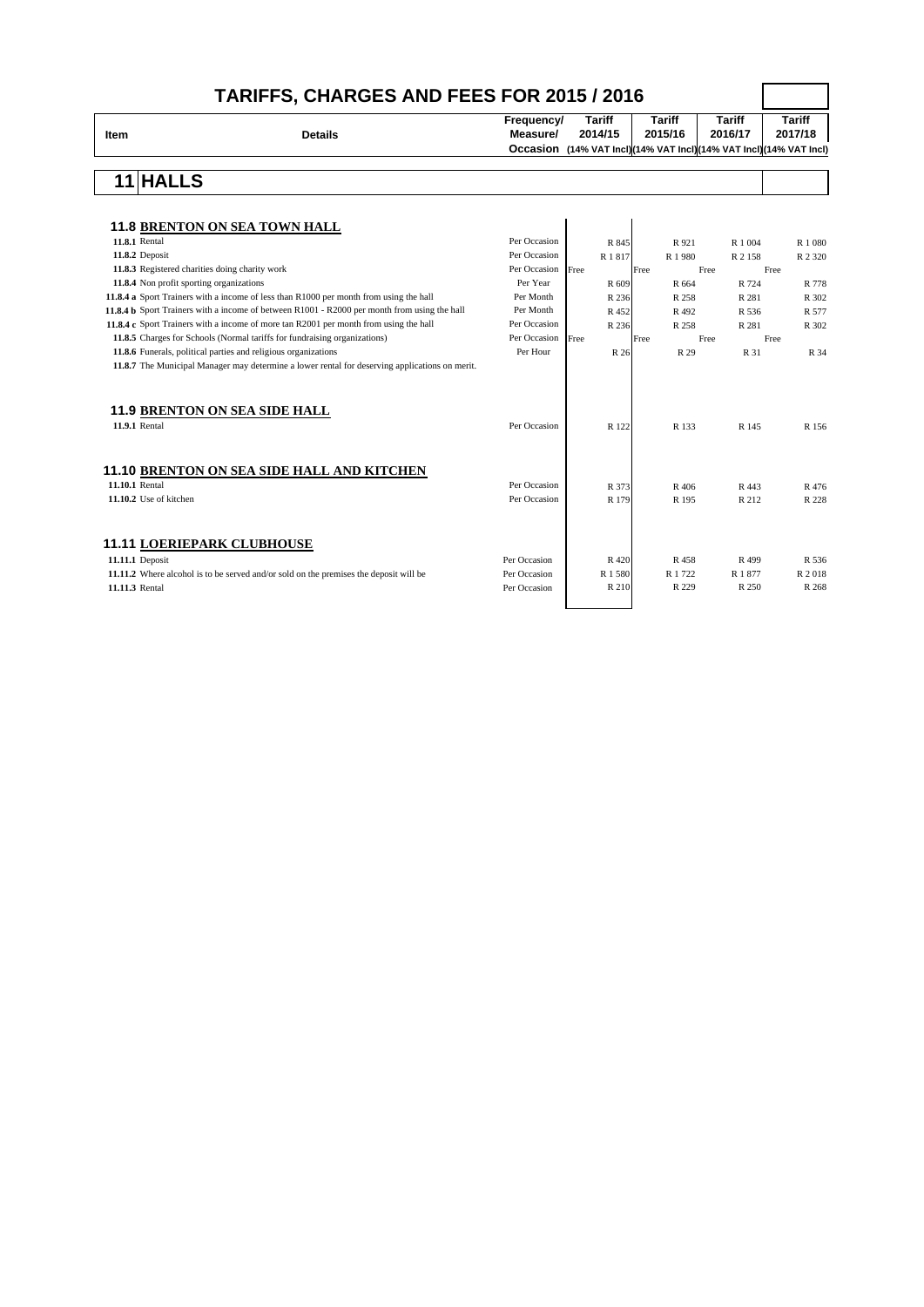|      |                                                                                                                                               | Frequency/       | <b>Tariff</b>     | <b>Tariff</b>     | <b>Tariff</b>                                                           | <b>Tariff</b>     |
|------|-----------------------------------------------------------------------------------------------------------------------------------------------|------------------|-------------------|-------------------|-------------------------------------------------------------------------|-------------------|
| Item | <b>Details</b>                                                                                                                                | Measure/         | 2014/15           | 2015/16           | 2016/17                                                                 | 2017/18           |
|      |                                                                                                                                               | Occasion         | (14% VAT Incl)    | (14% VAT Incl)    | (14% VAT Incl)                                                          | (14% VAT Incl)    |
|      |                                                                                                                                               |                  |                   |                   |                                                                         |                   |
|      | 12 LIBRARY                                                                                                                                    |                  |                   |                   |                                                                         |                   |
|      | <b>12.1 MEMBERSHIP FEES</b>                                                                                                                   |                  |                   |                   |                                                                         |                   |
|      | 12.1.1 Members from outside Municipal area                                                                                                    | per member       | R 226             | 244               | R 263                                                                   | R 263.31          |
|      | 12.1.2 Deposit : Members from outside Municipal area : Magazine                                                                               | per member       | R 90              | 98                | R 105                                                                   | R 105.33          |
|      | Deposit : Members from outside Municipal area : Book                                                                                          | per member       | R 90              | 98                | R 105                                                                   | R 105.33          |
|      | For all books deemed at risk of being lost, or costing more to replace the full replacement                                                   |                  |                   |                   |                                                                         |                   |
|      | value is requested as a deposit.                                                                                                              |                  |                   |                   | Replacement Value Replacement Value Replacement Value Replacement Value |                   |
|      | <b>12.2 FINES</b>                                                                                                                             |                  |                   |                   |                                                                         |                   |
|      |                                                                                                                                               |                  |                   |                   |                                                                         |                   |
|      | 12.2.1 For the first week (from the 2nd day - 1st day fine free). The fines accummulated by R0.10c per<br>item per day after the first R0.80c | Per day          | R 0.80            | R 0.80            | R 0.80                                                                  | R 0.80            |
|      | 12.2.2 For second week (per item - an additional R0.50c per day up to a maximum of R10.00.                                                    | Per day          | R 0.50            | R 0.50            | R 0.50                                                                  | R 0.50            |
|      | System bills up to a maximum of ten rands (R10,00) after which the book will be deemed lost. The                                              |                  | Purchase price of | Purchase price of | Purchase price of                                                       | Purchase price of |
|      | full price of the book is payable.                                                                                                            |                  | item              | item              | item                                                                    | item              |
|      | <b>12.3 RENTAL: ACTIVITY ROOM</b>                                                                                                             |                  |                   |                   |                                                                         |                   |
|      | <b>Activity Hall:</b>                                                                                                                         |                  |                   |                   |                                                                         |                   |
|      | Kitchen                                                                                                                                       | Per occasion     | R 124             | R 134             | R 145                                                                   | R 145             |
|      | Hall                                                                                                                                          | Per occasion     | R 147             | R 158             | R 171                                                                   | R 171             |
|      | Political parties meetings - week days excluding Friday evening (no deposit charged)                                                          | Per Hour         | R 28              | R 31              | R 33                                                                    | R 33              |
|      |                                                                                                                                               |                  |                   |                   |                                                                         |                   |
|      | <b>12.4 PRINTING</b>                                                                                                                          |                  |                   |                   |                                                                         |                   |
|      | Printing from public computers                                                                                                                | Per page         | R 1.00            | R 1.00            | R 1.00                                                                  | R 1.00            |
|      | <b>12.5 INTERNET USAGE</b>                                                                                                                    |                  |                   |                   |                                                                         |                   |
|      | Usage of internet after 1st half hour                                                                                                         | each 30 min      | R 10              | R 11              | R 11                                                                    | <b>R</b> 11       |
|      |                                                                                                                                               |                  |                   |                   |                                                                         |                   |
|      | <b>12.6 INTER-LIBRARY LOANS</b>                                                                                                               |                  |                   |                   |                                                                         |                   |
|      | Postage of items borrwed from another library - based on average cost                                                                         | Postage per item | R 25              | R 26              | R 27                                                                    | R 28              |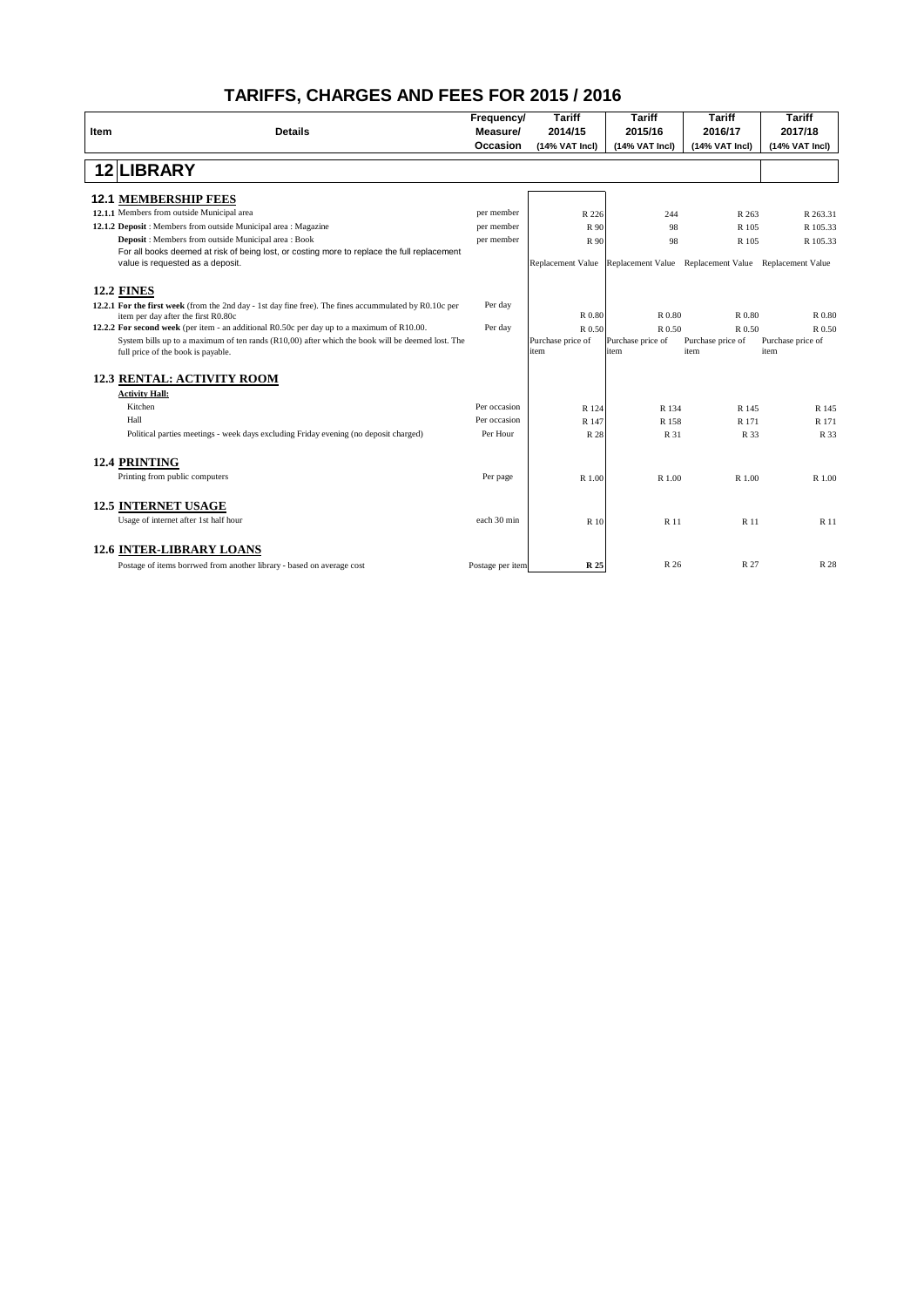| Item | <b>Details</b>                                                                                                                                              | Frequency/<br>Measure/<br>Occasion           | <b>Tariff</b><br>2014/15<br>(14% VAT Incl)(14% VAT Incl)(14% VAT Incl) (14% VAT | <b>Tariff</b><br>2015/16   | <b>Tariff</b><br>2016/17      | Tariff<br>2017/18              |
|------|-------------------------------------------------------------------------------------------------------------------------------------------------------------|----------------------------------------------|---------------------------------------------------------------------------------|----------------------------|-------------------------------|--------------------------------|
|      | <b>13 TRAFFIC SERVICES</b>                                                                                                                                  |                                              |                                                                                 |                            |                               |                                |
|      | <b>13.1 SERVING OF SUMMONSES</b><br>13.1.1 Summonses served personally or not                                                                               | <b>NO VAT CHARGED</b><br>per document served | R 75                                                                            | 82                         | <b>R</b> 88                   | R 94                           |
|      | <b>13.2 ABANDONED TROLLEYS ON ROAD</b><br>13.2.1 Removal of supermarket trolleys from where it is found to a place of storage<br>13.2.2 Storage of Trolleys | per trolley<br>per trolley, per day          | R 105<br>R 22                                                                   | 114<br>24                  | R 123<br>R 26                 | R 132<br>R 28                  |
|      | <b>13.3 REMOVAL OF VEHICLES</b><br>13.3.1 Tow-in fee<br>13.3.2 Storage of Vehicle<br>13.3.3 Vehicle Escort Fee                                              | per day or part<br>per Km                    | $Cost + 25\%$<br>R 179<br>R 58                                                  | $Cost + 25\%$<br>195<br>63 | $Cost +25\%$<br>R 209<br>R 68 | $Cost + 25\%$<br>R 225<br>R 73 |
|      | <b>13.4 REMOVAL OF ANIMALS (Pound Fees)</b>                                                                                                                 |                                              |                                                                                 |                            |                               |                                |
|      | 13.4.1 Transport Fee                                                                                                                                        |                                              | $Cost + 25\%$                                                                   | $Cost + 25\%$              | $Cost +25\%$                  | Cost +25%                      |
|      | 13.4.2 Pound fees                                                                                                                                           | per animal / day                             | R 205                                                                           | 223                        | R 240                         | R 258                          |
|      | 13.4.3 Transporting Costs<br>13.4.4 Administration fee                                                                                                      | per animal per Km<br>per animal              | R 32<br>R 305                                                                   | 34<br>332                  | R 37<br>R 357                 | R 40<br>R 384                  |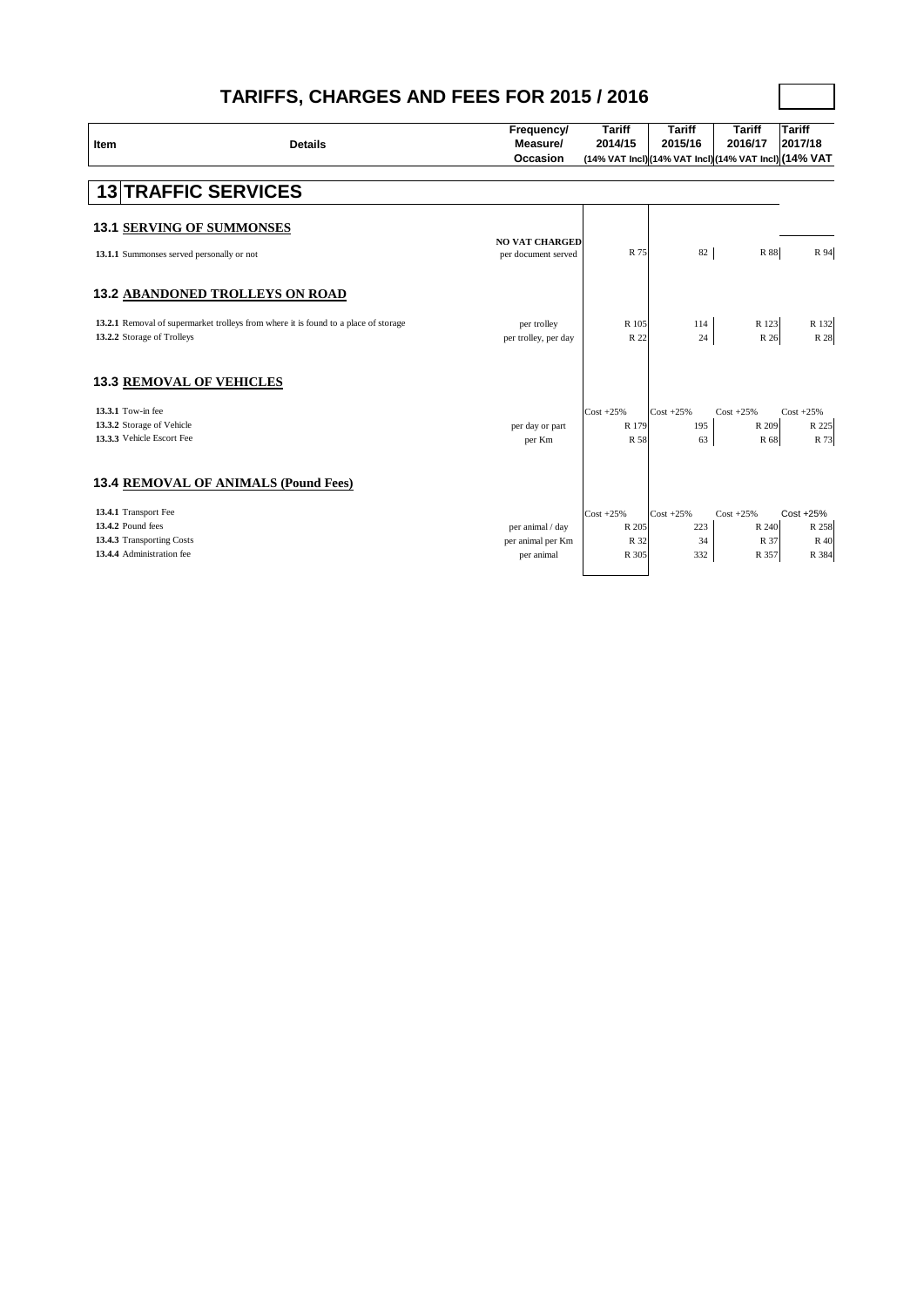|                                                                                                                                                                                                                                                                                                                                                                       | TARIFFS, CHARGES AND FEES FOR 2015 / 2016                                                |                                                                                               |                                                                  |                                                                  |                                                                  |                                                                   |
|-----------------------------------------------------------------------------------------------------------------------------------------------------------------------------------------------------------------------------------------------------------------------------------------------------------------------------------------------------------------------|------------------------------------------------------------------------------------------|-----------------------------------------------------------------------------------------------|------------------------------------------------------------------|------------------------------------------------------------------|------------------------------------------------------------------|-------------------------------------------------------------------|
| Item                                                                                                                                                                                                                                                                                                                                                                  | <b>Details</b>                                                                           | Frequency/<br>Measure/<br>Occasion                                                            | <b>Tariff</b><br>2014/15<br>(14% VAT Incl)                       | Tariff<br>2015/16<br>(14% VAT Incl)                              | Tariff<br>2016/17<br>(14% VAT Incl)                              | <b>Tariff</b><br>2017/18<br>(14% VAT Incl)                        |
| <b>14 CARAVAN &amp; CAMPING SITES</b>                                                                                                                                                                                                                                                                                                                                 |                                                                                          |                                                                                               |                                                                  |                                                                  |                                                                  |                                                                   |
|                                                                                                                                                                                                                                                                                                                                                                       | 14.1 High Season per day [DECEMBER, JANUARY AND SCHOOL HOLIDAYS]                         |                                                                                               |                                                                  |                                                                  |                                                                  |                                                                   |
| 14.1.1 Site fee for 2<br>14.1.2 Pensioners<br>14.1.3 Per extra person (Adult)<br>14.1.4 Per extra person (Child)<br>14.1.5 Extra cars, boats or trailers<br>14.1.6 Caravan Groups (Adults)<br>14.1.7 Caravan Groups (Children)<br>14.1.8 Day Tariff (Use of braai facilities)<br>Booking to be paid in full 21 days before arrival.<br>Only ONE car allowed per site. | Arrival time is strictly between 13:00 - 17:00 and departure time no later than 10:00am. | per day<br>per day<br>per day<br>per day<br>per day<br>per person<br>per person<br>per person | R 355<br>R 177<br>R 106<br>R 59<br>R 35<br>R 54<br>R 11<br>R 54  | R 387<br>R 193<br>R 116<br>R 64<br>R 38<br>R 59<br>R 12<br>R 59  | R 422<br>R 210<br>R 126<br>R 70<br>R 42<br>R 64<br>R 13<br>R 64  | R 453<br>R 226<br>R 135<br>R 75<br>R 45<br>R 69<br>R 14<br>R 69   |
|                                                                                                                                                                                                                                                                                                                                                                       | <b>14.2 Low Season per day [REMAINDER OF THE YEAR]</b>                                   |                                                                                               |                                                                  |                                                                  |                                                                  |                                                                   |
| 14.2.1 Site fee for 2<br>14.2.2 Per extra person (Adult)<br>14.2.3 Per extra person (Child)<br>14.2.4 Electricity<br>14.2.5 Extra cars, boats or trailers<br>14.2.6 Pensioners<br>14.2.7 Caravan Groups (Adults)<br>Booking to be paid in full 21 days before arrival.<br>Only ONE car allowed per site.                                                              | Arrival time is strictly between 13:00 - 17:00 and departure time no later than 10:00am. | per day<br>per day<br>per day<br>phased out<br>per day<br>per day<br>per person               | R 196<br>R 78<br>R 42<br>R <sub>0</sub><br>R 35<br>R 118<br>R 32 | R 214<br>R 85<br>R 46<br>R <sub>0</sub><br>R 38<br>R 129<br>R 35 | R 233<br>R 93<br>R 50<br>R <sub>0</sub><br>R 42<br>R 140<br>R 38 | R 250<br>R 100<br>R 54<br>R <sub>0</sub><br>R 45<br>R 151<br>R 41 |
| 14.3 Visitors                                                                                                                                                                                                                                                                                                                                                         |                                                                                          |                                                                                               | R 26                                                             | R 28                                                             | R 31                                                             | R 33                                                              |
| <b>14.4 Deposits</b>                                                                                                                                                                                                                                                                                                                                                  |                                                                                          |                                                                                               |                                                                  |                                                                  |                                                                  |                                                                   |
| Deposits are not refundable on cancellation.                                                                                                                                                                                                                                                                                                                          | 50% Deposit on confirmation of booking. Pls fax confirmation to 044 3026554              |                                                                                               |                                                                  |                                                                  |                                                                  |                                                                   |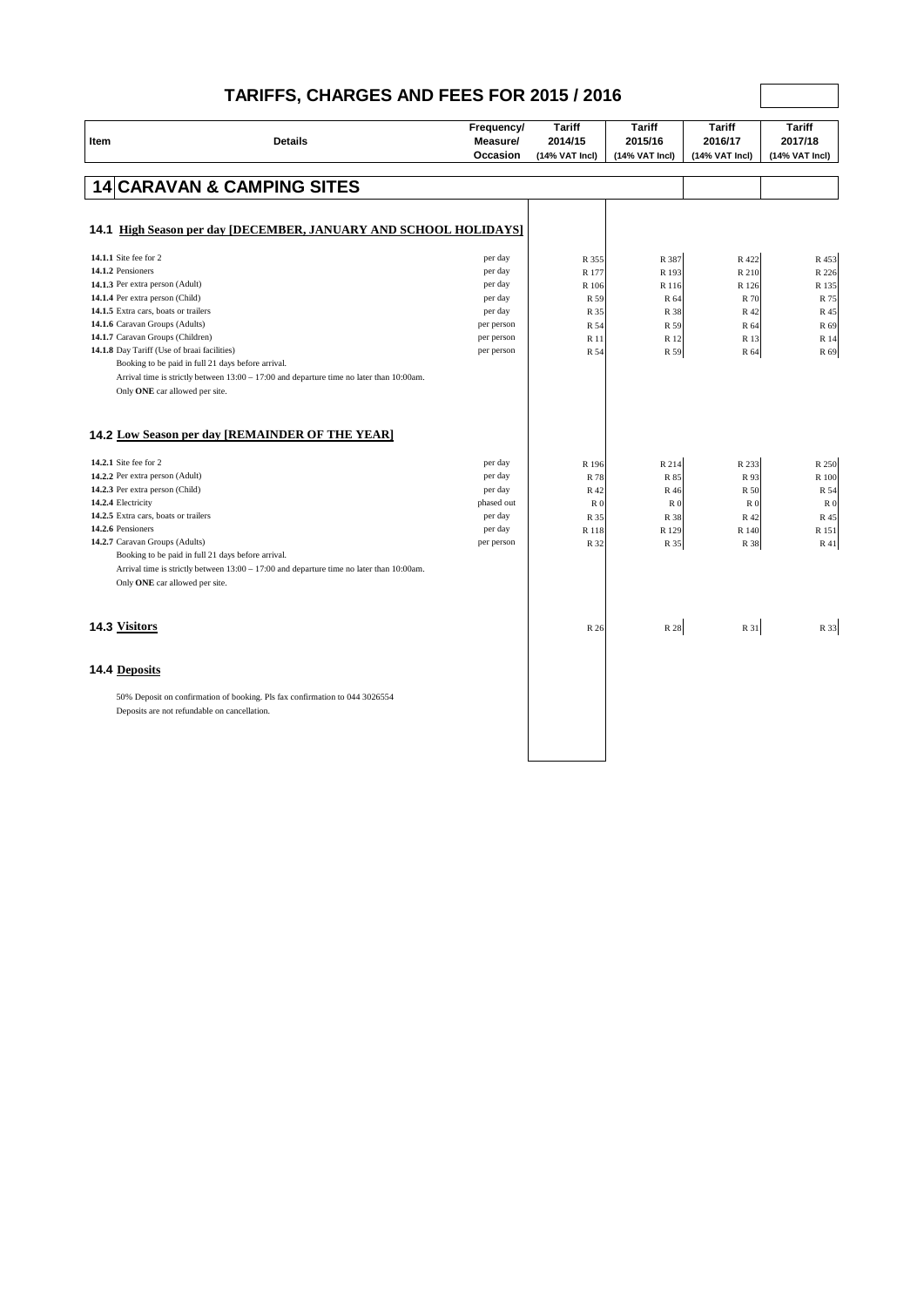|                                        | <b>TARIFFS, CHARGES AND FEES FOR 2015 / 2016</b>                                                                                                                            |                                    |                          |                                                                                         |                          |                          |
|----------------------------------------|-----------------------------------------------------------------------------------------------------------------------------------------------------------------------------|------------------------------------|--------------------------|-----------------------------------------------------------------------------------------|--------------------------|--------------------------|
| Item                                   | <b>Details</b>                                                                                                                                                              | Frequency/<br>Measure/<br>Occasion | <b>Tariff</b><br>2014/15 | <b>Tariff</b><br>2015/16<br>(14% VAT Incl) (14% VAT Incl) (14% VAT Incl) (14% VAT Incl) | <b>Tariff</b><br>2016/17 | <b>Tariff</b><br>2017/18 |
|                                        | <b>15 PLANNING &amp; DEVELOPMENT</b>                                                                                                                                        |                                    |                          |                                                                                         |                          |                          |
|                                        | <b>15 BUILDING PLAN FEES:-</b>                                                                                                                                              |                                    |                          |                                                                                         |                          |                          |
| 15.1                                   |                                                                                                                                                                             |                                    |                          |                                                                                         |                          |                          |
|                                        | 15.1.1 NEW BUILDING, ADDITIONS AND MAJOR ALTERATIONS TO EXISTING<br>* gfa = gross floor area                                                                                |                                    |                          |                                                                                         |                          |                          |
|                                        | Where gfa (after additions) up to 50m2                                                                                                                                      | Per m2                             | R <sub>0</sub>           | R <sub>0</sub>                                                                          | R <sub>0</sub>           | R <sub>0</sub>           |
|                                        | Where gfa (after addition) from 51m2 to 100m2                                                                                                                               | Per m2                             | R8                       | R9                                                                                      | R 9                      | R 10                     |
|                                        | Where gfa (after addition) from 101m2 to 200m2                                                                                                                              | Per m2                             | R 15                     | R 16                                                                                    | R 17                     | R 19                     |
|                                        | Where gfa (after addition) from 201m2 to 400m2                                                                                                                              | Per m2<br>Per m2                   | R 22                     | R 24                                                                                    | R 26                     | R 28                     |
|                                        | Where gfa (after addition) from 401m2 to 700m2<br>Where gfa (after addition) from 701m2 to 1000m2                                                                           | Per m2                             | R 28<br>R 35             | R 31<br>R 38                                                                            | R 33<br>R 41             | R 36<br>R 44             |
|                                        | Where gfa (after addition) from 1001m2                                                                                                                                      | Per m2                             | R 41                     | R 44                                                                                    | R 48                     | R 52                     |
|                                        |                                                                                                                                                                             |                                    |                          |                                                                                         |                          |                          |
|                                        | In any event: single residential only - minimum fee                                                                                                                         | Any event                          | R 500                    | R 540                                                                                   | R 589                    | R 633                    |
|                                        | <b>15.1.2 ALTERATIONS TO EXISTING BUILDINGS</b><br>Where total gfa up to 50m2                                                                                               | Per application                    | R <sub>0</sub>           | R <sub>0</sub>                                                                          | R <sub>0</sub>           |                          |
|                                        | Where total gfa from 51m2 to 100m2                                                                                                                                          | Per application                    | R 80                     | R 87                                                                                    | R 94                     | R 101                    |
|                                        | Where total gfa from 101m2 to 200m2                                                                                                                                         | Per application                    | R 294                    | R 317                                                                                   | R 346                    | R 372                    |
|                                        | Where total gfa from 201m2 to 400m2                                                                                                                                         | Per application                    | R 641                    | R 692                                                                                   | R 754                    | R 811                    |
|                                        | Where total gfa from 401m2 to 700m2                                                                                                                                         | Per application                    | R 1 1 2 1                | R 1 211                                                                                 | R 1 3 2 0                | R 1 419                  |
|                                        | Where total gfa from 701m2 to 1000m2                                                                                                                                        | Per application                    | R 1 7 3 5                | R 1 874                                                                                 | R 2 043                  | R 2 196                  |
|                                        | Where total gfa from 1001m2                                                                                                                                                 | Per application                    | R 2 483                  | R 2 681                                                                                 | R 2 9 2 3                | R 3 142                  |
|                                        | <b>15.1.3 BUILDING PLANS FOR NON SINGLE RESIDENTIAL BUILDINGS</b>                                                                                                           |                                    |                          |                                                                                         |                          |                          |
|                                        | New Buildings, Additions and Major Alterations                                                                                                                              |                                    |                          |                                                                                         |                          |                          |
|                                        | All other Residential Zones                                                                                                                                                 | Per m2                             | R 21                     | R 22                                                                                    | R 24                     | R 26                     |
|                                        | Business Zones (including resort)                                                                                                                                           | Per m2                             | R 24                     | R 26                                                                                    | R 29                     | R 31                     |
| <b>Industrial Zone</b>                 |                                                                                                                                                                             | Per m2                             | R 24                     | R 26                                                                                    | R 29                     | R 31                     |
|                                        | Agricultural Zone (Residential and Other Buildings)                                                                                                                         | Per m2                             | R 24                     | R 26                                                                                    | R 29                     | R 31                     |
|                                        | Agricultural Zone (Buildings certified by DOA as bona fide farm buildings)                                                                                                  | Per m <sub>2</sub>                 | R8                       | R 9                                                                                     | R 9                      | R 10                     |
| Other Zones                            |                                                                                                                                                                             | Per m2                             | R 21                     | R 22                                                                                    | R 24                     | R 26                     |
|                                        | All other buildings in all zones except single residential                                                                                                                  | Per application                    | R 667                    | R 721                                                                                   | R 786                    | R 845                    |
|                                        |                                                                                                                                                                             |                                    |                          |                                                                                         |                          |                          |
|                                        | <b>15.2 OTHER PLAN AND INSPECTION FEES</b>                                                                                                                                  |                                    |                          |                                                                                         |                          |                          |
| 15.2.1 Fences & Walls                  |                                                                                                                                                                             | Per m                              | R 7                      | <b>R</b> 8                                                                              | R 9                      |                          |
| 15.2.2 Temporary Structures            |                                                                                                                                                                             | p.a.                               | R 627                    | R 678<br>R 793                                                                          | R 739                    | R 794<br>R 929           |
|                                        | 15.2.3 Re-Inspection Fees (Payable prior to inspection)<br>15.2.4 Unauthorized building, structural assessment fee                                                          | Per Application                    | R 734                    |                                                                                         | R 864                    |                          |
|                                        | 15.2.5 Unauthorized building, worked stopped on instruction                                                                                                                 | per plan<br>per plan               |                          |                                                                                         |                          |                          |
|                                        | 15.2.6 If within the Urban Conservation Area in Addition to 8.3.3.4                                                                                                         | additional per plan                |                          |                                                                                         |                          |                          |
|                                        | 15.2.7 If within the Urban Conservation Area in Addition to 8.3.3.5                                                                                                         |                                    |                          |                                                                                         |                          |                          |
|                                        | 15.2.8 If building occupied prior to receiving Occupation Certificate                                                                                                       |                                    |                          |                                                                                         |                          |                          |
| 15.2.9 Demolition certificate          |                                                                                                                                                                             |                                    | R 667                    | R 721                                                                                   | R 786                    | R 845                    |
|                                        | 15.2.10 Conditional or Temporary Occupational Certificate                                                                                                                   | Per Application                    | R 3 640                  | R 3 931                                                                                 | R 4 285                  | R 4 607                  |
|                                        | 15.2.11 Provisional Authorisation in terms of Section 7(6) of the                                                                                                           | Per Application                    | R 6 674                  | R 7 208                                                                                 | R 7 856                  | R 8 4 4 6                |
|                                        | 15.2.12 Minor Building work fee per application                                                                                                                             | Per Application                    |                          | 150                                                                                     |                          |                          |
|                                        | <b>15.3 BUILDING AND SERVICES DEPOSIT</b>                                                                                                                                   |                                    |                          |                                                                                         |                          |                          |
|                                        | 15.3.1 SERVICE AND BUILDING DEPOSIT                                                                                                                                         |                                    |                          |                                                                                         |                          |                          |
|                                        | To be refunded on the satisfactory completion of all building operations, issuing of completion<br>certificate and reinstatement of any of Council's property and services. |                                    |                          |                                                                                         |                          |                          |
| 15.3.1.1 Single Residential            |                                                                                                                                                                             | per street frontage                | R <sub>0</sub>           | R <sub>0</sub>                                                                          | R <sub>0</sub>           |                          |
| 15.3.1.2 Business & Other Properties   |                                                                                                                                                                             | per street frontage                | R <sub>0</sub>           | R <sub>0</sub>                                                                          | R <sub>0</sub>           |                          |
|                                        | 15.3.1.3 Sigle res (SR) Where total gfa <51m2                                                                                                                               | Per application                    | R <sub>0</sub>           | R <sub>0</sub>                                                                          | R <sub>0</sub>           |                          |
|                                        | 15.3.1.4 SR Where total gfa $>50$ m2 and <100m2                                                                                                                             | Per application                    | R 615                    | R 664                                                                                   | R 724                    | R 778                    |
|                                        | 15.3.1.5 SR Where total gfa >100m2 and $<$ 200m2                                                                                                                            | Per application                    | R 2 255                  | R 2 4 3 5                                                                               | R 2 654                  | R 2 853                  |
|                                        | 15.3.1.6 SR Where total gfa > 200m2 and <400m2                                                                                                                              | Per application                    | R4919                    | R 5 3 1 3                                                                               | R 5 791                  | R 6 226                  |
|                                        | 15.3.1.7 SR Where total gfa >400m2 and $<700m2$                                                                                                                             | Per application                    | R 8 609                  | R 9 298                                                                                 | R 10 135                 | R 10 895                 |
|                                        | 15.3.1.8 SR Where total gfa >700m2 and <1000m2                                                                                                                              | Per application                    | R 13 323                 | R 14 389                                                                                | R 15 684                 | R 16 860                 |
| 15.3.1.9 SR Where total gfa $>1000$ m2 |                                                                                                                                                                             | Per application                    | R 19 063                 | R 20 588                                                                                | R 22 441                 | R 24 124                 |
| 15.3.1.10 All other Zones              | 15.3.1.11 Builders Deposit for Alterations additions less than 25m2 in grouphousing                                                                                         | Per application<br>Per application | R 8 609<br>R 2 500       | R 9 298<br>R 2 700                                                                      | R 10 135<br>R 2 943      | R 10 895<br>R 3 164      |
|                                        |                                                                                                                                                                             |                                    |                          |                                                                                         |                          |                          |
| <b>15.3.2 HOARDING RENTAL</b>          | Hoarding Rental of Parking, Roadways or Pavements, subject to below:                                                                                                        | per 10m2 per                       | R 234                    | R 252                                                                                   | R 275                    | R 296                    |
|                                        | Any area less than 10m2 and / or portion of a month shall be charged fully as a whole.                                                                                      |                                    |                          |                                                                                         |                          |                          |
|                                        |                                                                                                                                                                             |                                    |                          |                                                                                         |                          |                          |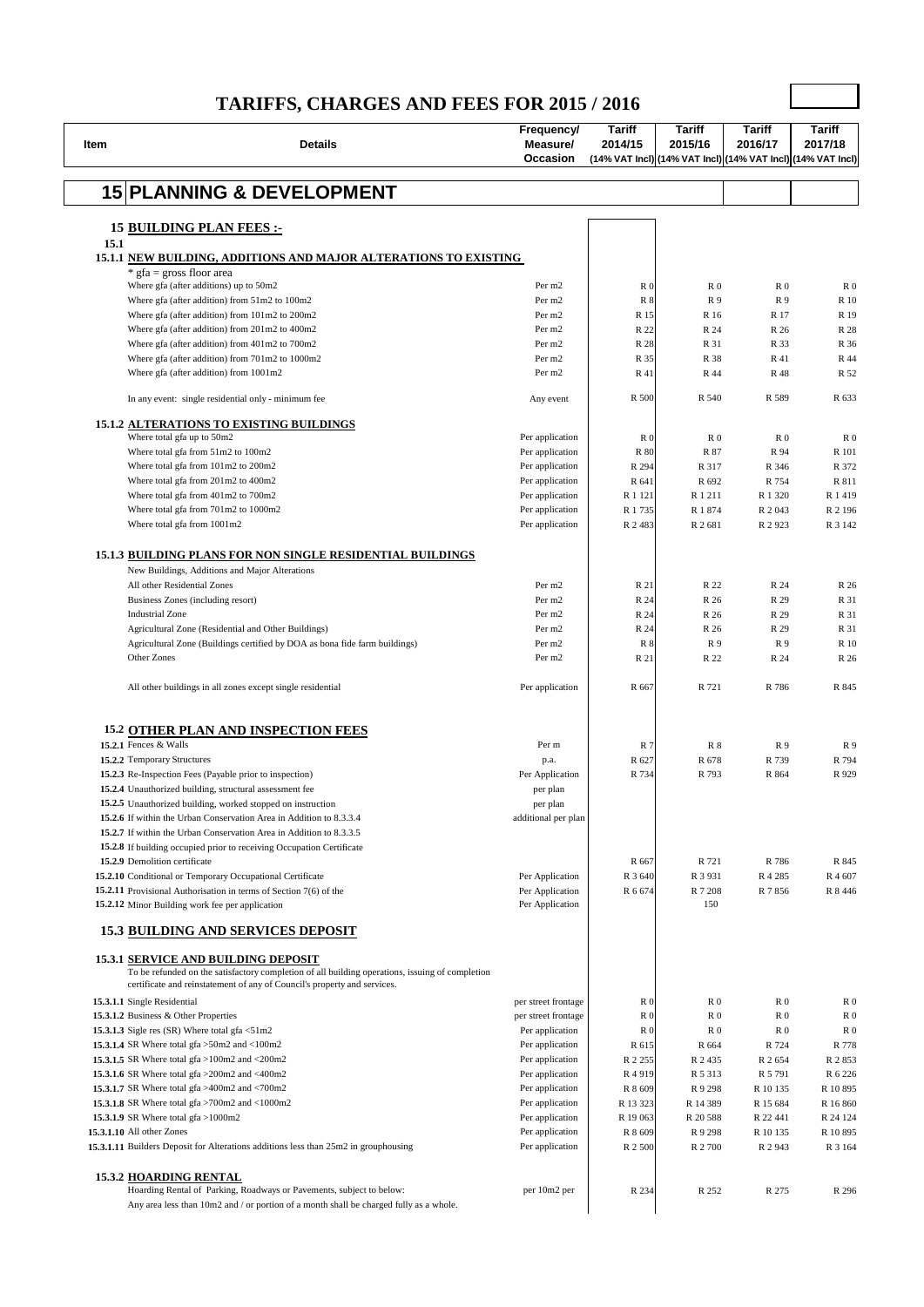| Item | <b>Details</b>                                                                                                                                                     | Frequency/<br>Measure/<br>Occasion | Tariff<br>2014/15 | Tariff<br>2015/16               | Tariff<br>2016/17<br>(14% VAT Incl) (14% VAT Incl) (14% VAT Incl) (14% VAT Incl) | Tariff<br>2017/18  |
|------|--------------------------------------------------------------------------------------------------------------------------------------------------------------------|------------------------------------|-------------------|---------------------------------|----------------------------------------------------------------------------------|--------------------|
|      | <b>15 PLANNING &amp; DEVELOPMENT</b>                                                                                                                               |                                    |                   |                                 |                                                                                  |                    |
|      | <b>15.3.3 MAINTENANCE OF BUILDING SITE</b><br>Cleaning and clearing of Building Site                                                                               |                                    | $Cost + 25%$      | $Cost + 25%$                    | $Cost + 25%$                                                                     | $Cost + 25%$       |
|      | <b>15.4 TOWN PLANNING</b>                                                                                                                                          |                                    |                   |                                 |                                                                                  |                    |
|      | 15.4.1 LAND USE PLANNING ORDINANCE, 1985 (Ordinance 15/1985)                                                                                                       |                                    |                   |                                 |                                                                                  |                    |
|      | 15.4.1.1 Consent Application<br>Application for consent use (Second dwelling Unit, Place of Entertainment, Professional Use, etc)                                  |                                    | R 1 869           | R 2 019                         | R 2 200                                                                          | R 2 3 6 5          |
|      | 15.4.1.2 Application for departure from zoning scheme regulations of Fences and Fencing By-Law<br>In terms of S15 (1)a (Zoning Condition Departure) pertaining to: |                                    |                   |                                 |                                                                                  |                    |
|      | $(i)$ Erf smaller than $250m^2$                                                                                                                                    |                                    | R <sub>0</sub>    | R <sub>0</sub>                  | R <sub>0</sub>                                                                   | R <sub>0</sub>     |
|      | (ii) Erf between $250m^2$ and $500m^2$                                                                                                                             |                                    | R 708             | R 764                           | R 833                                                                            | R 896              |
|      | (iii) Erf greater than 500m <sup>2</sup>                                                                                                                           |                                    | R 1 4 1 4         | R 1 527                         | R 1 665                                                                          | R 1790             |
|      | 15.4.1.3 Temporaty use Departure (in terms of S15(1)(b) pertaining to:                                                                                             |                                    |                   |                                 |                                                                                  |                    |
|      | (i) Houseshops, Mobiles, etc                                                                                                                                       |                                    | R 187             | R 202                           | R 221                                                                            | R 237              |
|      | (ii) All other users (including taverns)                                                                                                                           |                                    | R 2 937           | R 3 172                         | R 3 457                                                                          | R 3 717            |
|      | 15.4.1.4 Subdivision Application                                                                                                                                   |                                    |                   | R <sub>0</sub>                  |                                                                                  |                    |
|      | To a maximum of [equivalent to 12 portions                                                                                                                         |                                    | R 5 3 1 2         | R 5 737                         | R 6 253                                                                          | R 6 722            |
|      | 15.4.1.5 Application for Contravention Levy                                                                                                                        |                                    |                   | The amount that would have been |                                                                                  |                    |
|      | Application for contravention levy                                                                                                                                 |                                    |                   | payable for the relevant        |                                                                                  |                    |
|      |                                                                                                                                                                    |                                    |                   | application in the absence of a |                                                                                  |                    |
|      | 15.4.1.6 Rezoning Application                                                                                                                                      |                                    | R <sub>0</sub>    | R <sub>0</sub>                  | R <sub>0</sub>                                                                   | R <sub>0</sub>     |
|      | $(i)$ To a residential zone: less than 2 000 $m2$                                                                                                                  |                                    | R 1 801           | R 1 946                         | R 2 1 2 1                                                                        | R 2 280            |
|      | (ii) To a residential zone: $2000m^2$ to $10000m^2$                                                                                                                |                                    | R 3 270           | R 3 5 3 2                       | R 3 849                                                                          | R 4 138            |
|      | (iii) To a residential zone: more than 10 000m <sup>2</sup>                                                                                                        |                                    | R 5 873           | R 6 3 4 3                       | R 6 914                                                                          | R 7 432            |
|      | $(iv)$ To a commercial zone: less than 2 000 $m2$                                                                                                                  |                                    | R 2 669           | R 2 8 8 3                       | R 3 143                                                                          | R 3 378            |
|      | (v) To a commercial zone: $2000m^2$ to $10000m^2$                                                                                                                  |                                    | R 5 339           | R 5 766                         | R 6 285                                                                          | R 6 756            |
|      | (vi) To a commercial zone: more than $10000m^2$                                                                                                                    |                                    | R 8 008           | R 8 649                         | R 9 428                                                                          | R 10 135           |
|      | (vii) To any other land use                                                                                                                                        |                                    | R 2 669           | R 2 8 8 3                       | R 3 143                                                                          | R 3 378            |
|      | 15.4.1.7 Application for construction on an unregistered land unit                                                                                                 |                                    | R 1 469           | R 1 5 8 7                       | R 1 729                                                                          | R <sub>1</sub> 859 |
|      | Application for road closure                                                                                                                                       |                                    | R 1 869           | R 2 019                         | R 2 200                                                                          | R 2 3 6 5          |
|      | Extension of a validity period of a LUPO approval                                                                                                                  |                                    | R 1 469           | R 1 5 8 7                       | R 1 729                                                                          | R <sub>1</sub> 859 |
|      | Amendment of Condition of Approval (S43 (2) of Ord. 15 of 1985)                                                                                                    |                                    | R 1 469           | R 1 586                         | R 1 729                                                                          | R1858              |
|      | 15.4.1.8 Approval of Architectural Design Manual, Homeowners Constitution, Environmental<br>Management Plan, or Site Development Plan.                             |                                    | R 1 469           | R 1 586                         | R <sub>1729</sub>                                                                | R <sub>1</sub> 858 |
|      | 15.4.1.9 Application in terms of the Removal of restrictions Act (No. 84 of 1967)                                                                                  |                                    | R 2 069           | R 2 2 3 5                       | R 2 4 3 6                                                                        | R 2 618            |
|      | 15.4.1.10 Cancellation / Amendment of general plan                                                                                                                 |                                    | R 1 3 3 5         | R 1 442                         | R 1 572                                                                          | R 1 690            |
|      | 15.4.1.11 Copies                                                                                                                                                   |                                    |                   |                                 |                                                                                  |                    |
|      | Search Fees                                                                                                                                                        | per erf                            | R 27              | R 29                            | R 32                                                                             | R 34               |
|      | Knysna Town Planning Map Book                                                                                                                                      | per book                           | R 667             | R 720                           | R 785                                                                            | R 844              |
|      | Diagrams                                                                                                                                                           | per diagram                        | R 27              | R 29                            | R 32                                                                             | R 34               |
|      | Town Planning / Scheme regulations                                                                                                                                 | per set                            | R 667             | R 720                           | R 785                                                                            | R 844              |
|      | Zoning certificate                                                                                                                                                 | per certificate                    | R 200             | R 216                           | R 235                                                                            | R 253              |
|      | 15.4.1.12 Applications for Permits in terms of (OSCAER) Outeniqua Sensitive Coastal Area Extension<br>Regulations R1528 of 27 November 1998                        |                                    | R 1 469           | R 1 586                         | R 1 729                                                                          | R 1 858            |
|      | <b>15.5 OUTDOOR ADVERTISING AND SIGNAGE</b>                                                                                                                        |                                    |                   |                                 |                                                                                  |                    |
|      | 15.5.1 Deposit                                                                                                                                                     |                                    |                   |                                 |                                                                                  |                    |
|      | 15.5.1.1 Refundable deposit - Charitable Institutions                                                                                                              |                                    | R <sub>0</sub>    | R <sub>0</sub>                  | R <sub>0</sub>                                                                   | R <sub>0</sub>     |
|      | 15.5.1.2 Refundable deposit - Commercial Enterprises                                                                                                               |                                    | R <sub>0</sub>    | R <sub>0</sub>                  | R <sub>0</sub>                                                                   | R <sub>0</sub>     |
|      | 15.5.1.3 Banners                                                                                                                                                   | Per Application                    |                   | R 300                           | R 300                                                                            | R 300              |
|      | 15.5.2 Application Fees                                                                                                                                            |                                    |                   |                                 |                                                                                  |                    |
|      | 15.5.2.1 Per square metre or part thereof for the first square metre                                                                                               |                                    | R 414             | R 447                           | R 488                                                                            | R 524              |
|      | 15.5.2.2 Per square metre or part thereof up to 8 square metres (1-8 square metre)                                                                                 |                                    | R 481             | R 519                           | R 566                                                                            | R 609              |
|      | 15.5.2.3 Per square metre or part thereof there above (more than 8 square metre)                                                                                   |                                    | R 1 469           | R 1 586                         | R 1 729                                                                          | R 1 858            |
|      | 15.5.2.4 Extension of rezoning/subdivision/departure approval                                                                                                      | new                                | R 1 366           | R 1 475                         | R 1 608                                                                          | R 1 728            |
|      | 15.5.2.5 Master Plan for building less 500 Square                                                                                                                  | (Per Application)                  |                   | R 1 000                         | R 1 000                                                                          | R 1 000            |
|      | 15.5.3 Variances                                                                                                                                                   |                                    |                   |                                 |                                                                                  |                    |
|      | 15.5.3.1 Prescribed variation application fee                                                                                                                      |                                    |                   |                                 |                                                                                  |                    |
|      | 15.5.3.2 Per square metre or part thereof for the first square metre                                                                                               |                                    | R 1 107           | R 1 1 9 6                       | R 1 304                                                                          | R 1 401            |
|      | 15.5.3.3 Per square metre or part thereof up to 8 square metres (1-8 square metre)                                                                                 |                                    | R 1 469           | R 1 586                         | R 1 729                                                                          | R 1 858            |
|      | 15.5.3.4 Per square metre or part thereof there above (more than 8 square metre)                                                                                   |                                    | R 4 872           | R 5 261                         | R 5 7 3 5                                                                        | R 6 165            |
|      | 15.5.3.5 Master Plan for building more than 500 Square                                                                                                             | (Per Application)                  |                   | R 1 500                         | R 1 500                                                                          | R 1 500            |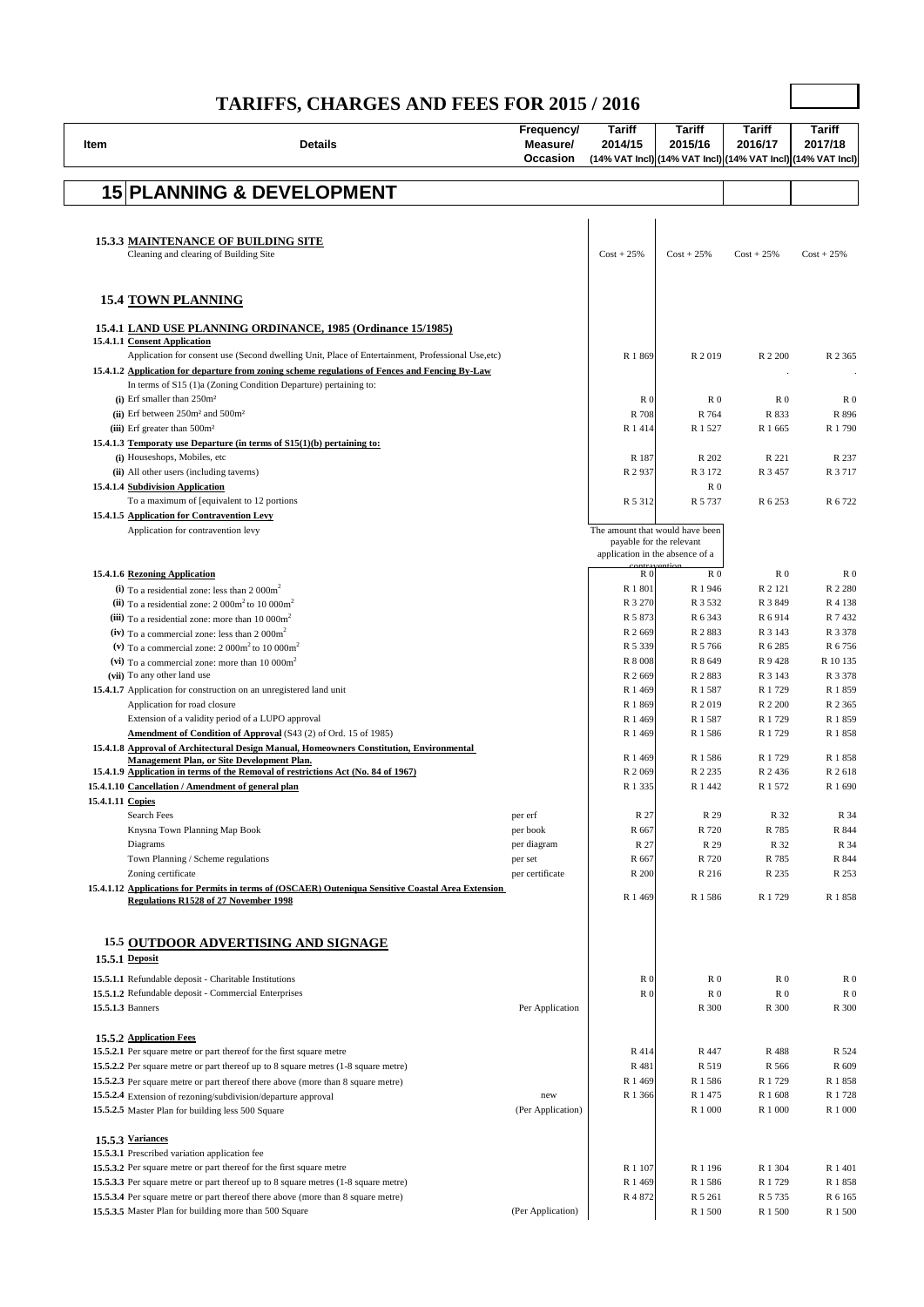|                                       | <b>TARIFFS, CHARGES AND FEES FOR 2015 / 2016</b>           |                           |                   |                   |                                                             |                   |
|---------------------------------------|------------------------------------------------------------|---------------------------|-------------------|-------------------|-------------------------------------------------------------|-------------------|
| Item                                  | <b>Details</b>                                             | Frequency/<br>Measure/    | Tariff<br>2014/15 | Tariff<br>2015/16 | Tariff<br>2016/17                                           | Tariff<br>2017/18 |
|                                       |                                                            | Occasion                  |                   |                   | (14% VAT Incl) (14% VAT Incl) (14% VAT Incl) (14% VAT Incl) |                   |
|                                       | <b>15 PLANNING &amp; DEVELOPMENT</b>                       |                           |                   |                   |                                                             |                   |
|                                       |                                                            |                           |                   |                   |                                                             |                   |
| 15.5.4 Penalties                      |                                                            |                           |                   |                   |                                                             |                   |
| 15.5.4.1 Poster $(0-25)$              |                                                            | per poster                | R 10              | R 11              | R 12                                                        | R 13              |
| <b>15.5.4.2</b> Poster (more than 25) |                                                            | per poster                | R 25              | R 27              | R 29                                                        | R 32              |
|                                       | 15.5.4.3 Amendments to a Master Plan less than 500 squares | Per Application           | R 500             | R 540             | R 589                                                       | R 633             |
|                                       | 15.5.4.4 Amendments to a Master plan more than 500 squares | Per Application           | R750-00           |                   |                                                             |                   |
| 15.5.5 Levy(for future tariffs)       |                                                            | Per business per<br>month | R 100.00          | R 108             | R 118                                                       | R 127             |

Г

┑